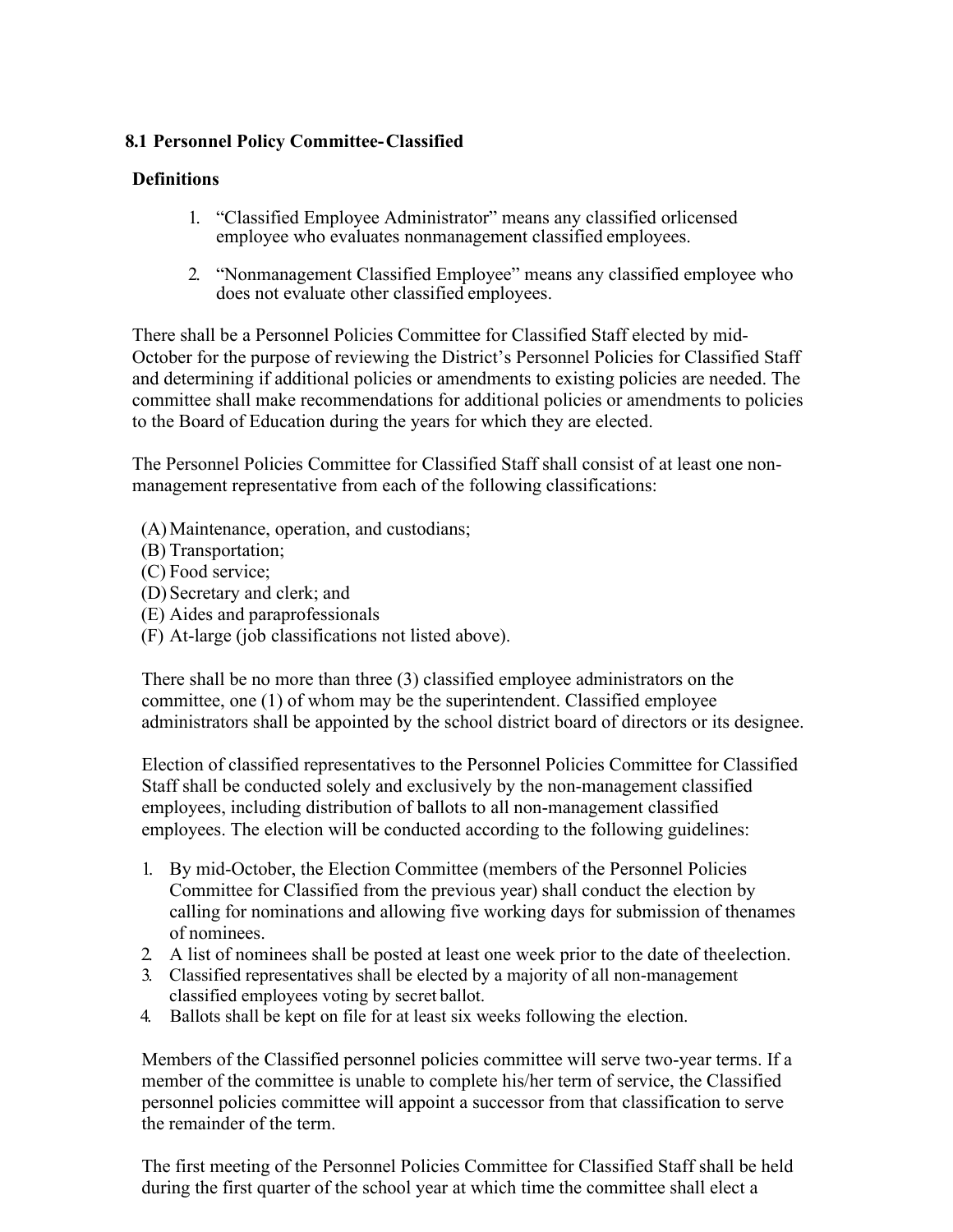chairperson and secretary and develop a calendar of meetings throughout the year. Minutes of the committee meetings shall be promptly reported, posted in the buildings of the District and submitted to the Superintendent for distribution to the Board.

Either the committee or the Board of Education may propose new Classified personnel policies or amendments to existing policies, provided that either party shall submit such proposals to the other party at least two weeks prior to presentation to the Board. Committee proposals shall be submitted to the Superintendent for distribution to the Board. The Superintendent shall be responsible for submitting Board proposals to the committee.

The Board of Education shall have authority to adopt, reject, or refer back to the committee any proposal submitted. After presentation to the Board, final action may be taken at the next regular meeting. The personnel policies of the school district in effect at the time a classified employee's contract is entered into or renewed shall be considered to be incorporated as terms of the contract and shall be binding upon both parties unless changed by mutual consent. Any amendments to personnel policies adopted during the term of such contract shall become effective the following July 1. However, these amendments may take place immediately with mutual consent.

Approved by Board of Education 06/00/03 Amended by Board of Education 05/19/09 Amended by Board of Education 04/10/18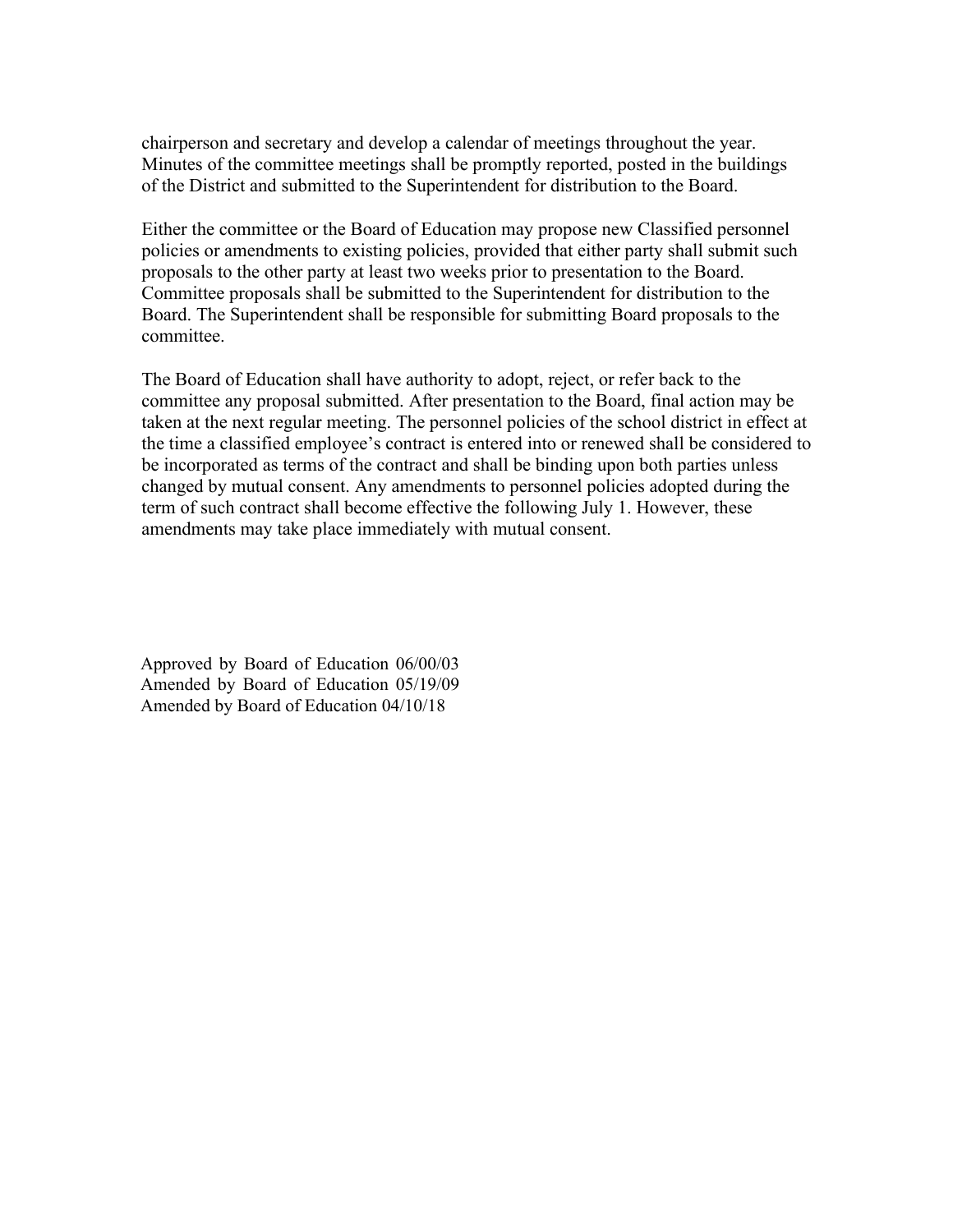# 8.2.1-- Classified Salary Schedule -2019-2020

| Position                                                                                            |       | 2     | 3     | $\overline{4}$ | 5     | -6          | 7           | 8     | 9     | 10    | 11    | 12    | 13          | 14          | 15    | 16    | 17    | 18    | 19    | 20    |
|-----------------------------------------------------------------------------------------------------|-------|-------|-------|----------------|-------|-------------|-------------|-------|-------|-------|-------|-------|-------------|-------------|-------|-------|-------|-------|-------|-------|
| Executive Admin Asst. (240 days)                                                                    | 25.54 | 25.7  | 25.86 | 26.02          | 26.18 | 26.34 26.50 |             | 26.66 | 26.82 | 26.98 | 27.14 | 27.30 | 27.46       | 27.62       | 27.78 | 27.94 | 28.10 | 28.26 | 28.42 | 28.58 |
| Business Manager/Communications Coordinator (240 days)                                              | 42.44 | 42.60 | 42.76 | 42.92          | 43.08 | 43.24 43.40 |             | 43.56 | 43.72 | 43.88 | 44.04 | 44.20 | 44.36 44.52 |             | 44.68 | 44.84 | 45.00 | 45.16 | 45.32 | 45.48 |
| Program Director (240 days)                                                                         | 35.09 | 35.2  | 35.41 | 35.57          | 35.73 | 35.89 36.05 |             | 36.21 | 36.37 | 36.53 | 36.69 | 36.85 | 37.01       | 37.17       | 37.33 | 37.49 | 37.65 | 37.81 | 37.97 | 38.13 |
| Purchasing/Fixed Asset Manager (240 days)                                                           | 24.08 | 24.2  | 24.4  | 24.56          | 24.7  | 24.88 25.04 |             | 25.20 | 25.36 | 25.52 | 25.68 | 25.84 | 26.00       | 26.16       | 26.32 | 26.48 | 26.64 | 26.80 | 26.96 | 27.12 |
| Admin Sec Stu Serv/Inst Supp (240 days)                                                             | 22.48 | 22.6  | 22.80 | 22.96          | 23.12 | 23.28 23.44 |             | 23.60 | 23.76 | 23.92 | 24.08 | 24.24 | 24.40 24.56 |             | 24.72 | 24.88 | 25.04 | 25.20 | 25.36 | 25.52 |
| Human Resource/Finance & Inst Supp Assts. (240 days)                                                | 16.68 | 16.88 | 17.08 | 17.28          | 17.48 | 17.68 17.88 |             | 18.08 | 18.28 | 18.48 | 18.68 | 18.88 |             | 19.08 19.28 | 19.48 | 19.68 | 19.88 | 20.08 | 20.28 | 20.48 |
| Admin Assts-Secondary, MS & Spec Ed, Asst. Special Events Coord (210                                | 18.06 | 18.19 | 18.32 | 18.45          | 18.58 | 18.71 18.84 |             | 18.97 | 19.10 | 19.23 | 19.36 | 19.49 | 19.62       | 19.75       | 19.88 | 20.01 | 20.14 | 20.27 | 20.40 | 20.53 |
| days) (220 days) (240 days)<br>Elem, Career Center, Food Srvc, Transportation Admin Asst (210 days) | 16.73 | 16.88 | 17.03 | 17.18          | 17.33 | 17.48 17.63 |             | 17.78 | 17.93 | 18.08 | 18.23 | 18.38 | 18.53       | 18.68       | 18.83 | 18.98 | 19.13 | 19.28 | 19.43 | 19.58 |
| Secondary Admin Asst II (206 days)                                                                  | 16.73 | 16.88 | 17.03 | 17.18          | 17.33 | 17.48 17.63 |             | 17.78 | 17.93 | 18.08 | 18.23 | 18.38 | 18.53       | 18.68       | 18.83 | 18.98 | 19.13 | 19.28 | 19.43 | 19.58 |
| Counselor Asst/Aide (195 days)                                                                      | 16.68 | 16.8  | 17.08 | 17.28          | 17.48 | 17.68 17.88 |             | 18.08 | 18.28 | 18.48 | 18.68 | 18.88 | 19.08       | 19.28       | 19.48 | 19.68 | 19.88 | 20.08 | 20.28 | 20.48 |
| Courier (179 days)                                                                                  | 15.8  | 16.0  | 16.2  | 16.45          | 16.65 |             | 16.85 17.05 | 17.25 | 17.45 | 17.65 | 17.85 | 18.05 | 18.25       | 18.45       | 18.65 | 18.85 | 19.05 | 19.25 | 19.45 | 19.65 |
| Athletic Trainer(includes BS Degree stipend) (220 days)                                             | 36.94 | 37.04 | 37.14 | 37.24          | 37.34 | 37.44       | 37.5        | 37.64 | 37.74 | 37.84 | 37.94 | 38.04 | 38.14       | 38.24       | 38.34 | 38.44 | 38.54 | 38.64 | 38.74 | 38.84 |
| eSchool SMS Administrator (200 days)                                                                | 28.96 | 29.2  | 29.62 | 29.95          | 30.28 | 30.61 30.93 |             | 31.26 | 31.59 | 31.93 | 32.26 | 32.62 | 32.98       | 33.34       | 33.70 | 34.06 | 34.46 | 34.85 | 35.25 | 35.64 |
| System Administrator (240 days)                                                                     | 23.85 | 24.00 | 24.15 | 24.30          | 24.45 | 24.60 24.75 |             | 24.90 | 25.05 | 25.20 | 25.35 | 25.50 | 25.65 25.80 |             | 25.95 | 26.10 | 26.25 | 26.40 | 26.55 | 26.70 |
| District Technology Technician (240 days)                                                           | 21.84 | 22.0  | 22.16 | 22.32          | 22.48 | 22.64       | 22.80       | 22.96 | 23.12 | 23.28 | 23.44 | 23.60 | 23.76       | 23.92       | 24.08 | 24.24 | 24.40 | 24.56 | 24.72 | 24.88 |
| District Cabling Technician (240 days)                                                              | 15.3  | 15.4  | 15.64 | 15.80          | 15.96 | 16.12       | 16.28       | 16.44 | 16.60 | 16.76 | 16.92 | 17.08 | 17.24       | 17.40       | 17.56 | 17.72 | 17.88 | 18.04 | 18.20 | 18.36 |
| District School Resource Officer (220 days)                                                         | 18.40 | 18.56 | 18.7  | 18.88          | 19.0  | 19.20       | 19.36       | 19.52 | 19.68 | 19.84 | 20.00 | 20.16 | 20.32       | 20.48       | 20.64 | 20.80 | 20.96 | 21.12 | 21.28 | 21.44 |
| FAC Technician (240 days)                                                                           | 21.84 | 22.0  | 22.16 | 22.32          | 22.48 |             | 22.64 22.80 | 22.96 | 23.12 | 23.28 | 23.44 | 23.60 |             | 23.76 23.92 | 24.08 | 24.24 | 24.40 | 24.56 | 24.72 | 24.88 |
| Maintenance Skilled II (240 days)                                                                   | 23.85 | 24.00 | 24.15 | 24.30          | 24.45 | 24.60 24.75 |             | 24.90 | 25.05 | 25.20 | 25.35 | 25.50 |             | 25.65 25.80 | 25.95 | 26.10 | 26.25 | 26.40 | 26.55 | 26.70 |
| Maintenance Skilled I (240 days)                                                                    | 19.90 | 20.03 | 20.16 | 20.29          | 20.42 | 20.5        | 20.68       | 20.81 | 20.94 | 21.07 | 21.20 | 21.33 | 21.46 21.59 |             | 21.72 | 21.85 | 21.98 | 22.11 | 22.24 | 22.37 |
| Lead Lic. Tech (HVAC, Elec, Const Contractor, Plumber,                                              | 29.54 | 29.69 | 29.84 | 29.99          | 30.14 |             | 30.29 30.44 | 30.59 | 30.74 | 30.89 | 31.04 | 31.19 | 31.34 31.49 |             | 31.64 | 31.79 | 31.94 | 32.09 | 32.24 | 32.39 |
| Network/System Admin, Diesel Mechanic) (240 days)                                                   |       |       |       |                |       |             |             |       |       |       |       |       |             |             |       |       |       |       |       |       |
| Maintenance (General) (240 days) (220 days)                                                         | 16.41 | 16.5  | 16.67 | 16.80          | 16.93 |             | 17.06 17.19 | 17.32 | 17.45 | 17.58 | 17.71 | 17.84 | 17.97 18.10 |             | 18.23 | 18.36 | 18.49 | 18.62 | 18.75 | 18.88 |
| Building Engineer (230 days)***                                                                     | 15.68 | 15.8  | 15.96 | 16.10          | 16.24 | 16.38 16.52 |             | 16.66 | 16.80 | 16.94 | 17.08 | 17.22 | 17.36       | 17.50       | 17.64 | 17.78 | 17.92 | 18.06 | 18.20 | 18.34 |
| Lead Custodian (220 days) (230 days) (240 days)                                                     | 15.55 | 15.6  | 15.83 | 15.97          | 16.1  | 16.25 16.39 |             | 16.53 | 16.67 | 16.81 | 16.95 | 17.09 | 17.23       | 17.37       | 17.51 | 17.65 | 17.79 | 17.93 | 18.07 | 18.21 |
| Custodian II (220 days) (190 days)                                                                  | 15.32 | 15.4  | 15.60 | 15.74          | 15.88 | 16.02       | 16.16       | 16.30 | 16.44 | 16.58 | 16.72 | 16.86 | 17.00       | 17.14       | 17.28 | 17.42 | 17.56 | 17.70 | 17.84 | 17.98 |
| Custodian II-Night Shift (220 days)                                                                 | 15.43 | 15.5  | 15.71 | 15.85          | 15.99 | 16.13 16.27 |             | 16.41 | 16.55 | 16.69 | 16.83 | 16.97 | 17.11       | 17.25       | 17.39 | 17.53 | 17.67 | 17.81 | 17.95 | 18.09 |
| Asst Child Nutrition Director (240 days)                                                            | 19.90 | 20.0  | 20.16 | 20.29          | 20.42 | 20.55 20.68 |             | 20.81 | 20.94 | 21.07 | 21.20 | 21.33 | 21.46 21.59 |             | 21.72 | 21.85 | 21.98 | 22.11 | 22.24 | 22.37 |
| Cafeteria Manager (181 days) (6.5 hr days)                                                          | 17.06 | 17.30 | 17.54 | 17.78          | 18.02 | 18.26       | 18.50       | 18.74 | 18.98 | 19.22 | 19.46 | 19.70 |             | 19.94 20.18 | 20.42 | 20.66 | 20.90 | 21.14 | 21.38 | 21.62 |
| Cook (181 days) (6hr day)                                                                           | 12.98 | 13.1  | 13.36 | 13.55          | 13.74 | 13.93 14.12 |             | 14.31 | 14.50 | 14.69 | 14.88 | 15.07 | 15.26 15.45 |             | 15.64 | 15.83 | 16.02 | 16.21 | 16.40 | 16.59 |
| Sub-Cook                                                                                            | 10.00 |       |       |                |       |             |             |       |       |       |       |       |             |             |       |       |       |       |       |       |
| Mechanic (240 days)                                                                                 | 19.67 | 19.80 | 19.93 | 20.06          | 20.19 | 20.32 20.45 |             | 20.58 | 20.71 | 20.84 | 20.97 | 21.10 | 21.23 21.36 |             | 21.49 | 21.62 | 21.75 | 21.88 | 22.01 | 22.14 |
| Bus Driver per run (179 days)                                                                       | 33.71 | 34.26 | 34.81 | 35.36          | 35.9  | 36.46 37.01 |             | 37.56 | 38.1  | 38.66 | 39.21 | 39.76 | 40.31       | 40.86       | 41.41 | 41.96 | 42.51 | 43.06 | 43.61 | 44.16 |
| Bus Driver (Special Ed) per run (179 days)                                                          | 35.04 | 35.6  | 36.16 | 36.72          | 37.28 | 37.84 38.40 |             | 38.96 | 39.52 | 40.08 | 40.64 | 41.20 | 41.76       | 42.32       | 42.88 | 43.44 | 44.00 | 44.56 | 45.12 | 45.68 |
| Bus Aides - (Special Ed) per run (179 days)                                                         | 17.44 | 18.00 | 18.56 | 19.12          | 19.68 | 20.24       | 20.80       | 21.36 | 21.92 | 22.48 | 23.04 | 23.60 |             | 24.16 24.72 | 25.28 | 25.84 | 26.40 | 26.96 | 27.52 | 28.08 |
| Head Nurse (RN) (181 days)                                                                          | 30.38 | 30.6  | 30.84 | 31.07          | 31.30 | 31.53 31.76 |             | 31.99 | 32.22 | 32.45 | 32.68 | 32.91 | 33.14 33.37 |             | 33.60 | 33.83 | 34.06 | 34.29 | 34.52 | 34.75 |
| Nurse (RN) (181 days)                                                                               | 28.72 | 28.95 | 29.18 | 29.41          | 29.64 | 29.87 30.10 |             | 30.33 | 30.56 | 30.79 | 31.02 | 31.25 | 31.48 31.71 |             | 31.94 | 32.17 | 32.40 | 32.63 | 32.86 | 33.09 |
| Nurse (LPN) (181 days)                                                                              | 17.25 | 17.48 | 17.71 | 17.94          | 18.1  | 18.40 18.63 |             | 18.86 | 19.09 | 19.32 | 19.55 | 19.78 | 20.01       | 20.24       | 20.47 | 20.70 | 20.93 | 21.16 | 21.39 | 21.62 |
| Career Development Facilitator (190 days) (8hr day)                                                 | 26.50 | 26.8  | 27.16 | 27.49          | 27.8  | 28.1        | 28.47       | 28.80 | 29.13 | 29.46 | 29.79 | 30.15 | 30.51       | 30.87       | 31.24 | 31.60 | 31.99 | 32.39 | 32.78 | 33.18 |
| Library Aide (HS) (188 days)                                                                        | 15.16 | 15.3  | 15.46 | 15.61          | 15.7  | 15.9        | 16.06       | 16.21 | 16.36 | 16.51 | 16.66 | 16.81 | 16.96       | 17.11       | 17.26 | 17.41 | 17.56 | 17.71 | 17.86 | 18.01 |
| Computer Lab/Study Hall Supervisor (185 days)                                                       | 16.93 | 17.1  | 17.33 | 17.53          | 17.73 |             | 17.93 18.13 | 18.33 | 18.53 | 18.73 | 18.93 | 19.13 | 19.33       | 19.53       | 19.73 | 19.93 | 20.13 | 20.33 | 20.53 | 20.73 |
| Teacher Technician - Spec Ed (179 days)                                                             | 17.54 | 17.7  | 17.94 | 18.14          | 18.34 | 18.54 18.74 |             | 18.94 | 19.14 | 19.34 | 19.54 | 19.74 | 19.94 20.14 |             | 20.34 | 20.54 | 20.74 | 20.94 | 21.14 | 21.34 |
| Teacher/Elementary Office Aides* (179 days) (208 days**)                                            | 15.85 | 16.0  | 16.2  | 16.45          | 16.65 | 16.85 17.05 |             | 17.25 | 17.45 | 17.65 | 17.85 | 18.05 | 18.25       | 18.45       | 18.65 | 18.85 | 19.05 | 19.25 | 19.45 | 19.65 |
| Teacher Technician (179 days) (6hr day)**                                                           | 20.46 | 20.7  | 20.93 | 21.16          | 21.4  | 21.63       | 21.86       | 22.10 | 22.33 | 22.56 | 22.80 | 23.03 | 23.26       | 23.50       | 23.73 | 23.96 | 24.20 | 24.43 | 24.66 | 24.90 |
| Teacher Aides* - Spec Ed (179 days) (6hr day)**                                                     | 18.49 | 18.7  | 18.96 | 19.19          | 19.4  | 19.66 19.89 |             | 20.13 | 20.36 | 20.59 | 20.83 | 21.06 | 21.29       | 21.53       | 21.76 | 21.99 | 22.23 | 22.46 | 22.69 | 22.93 |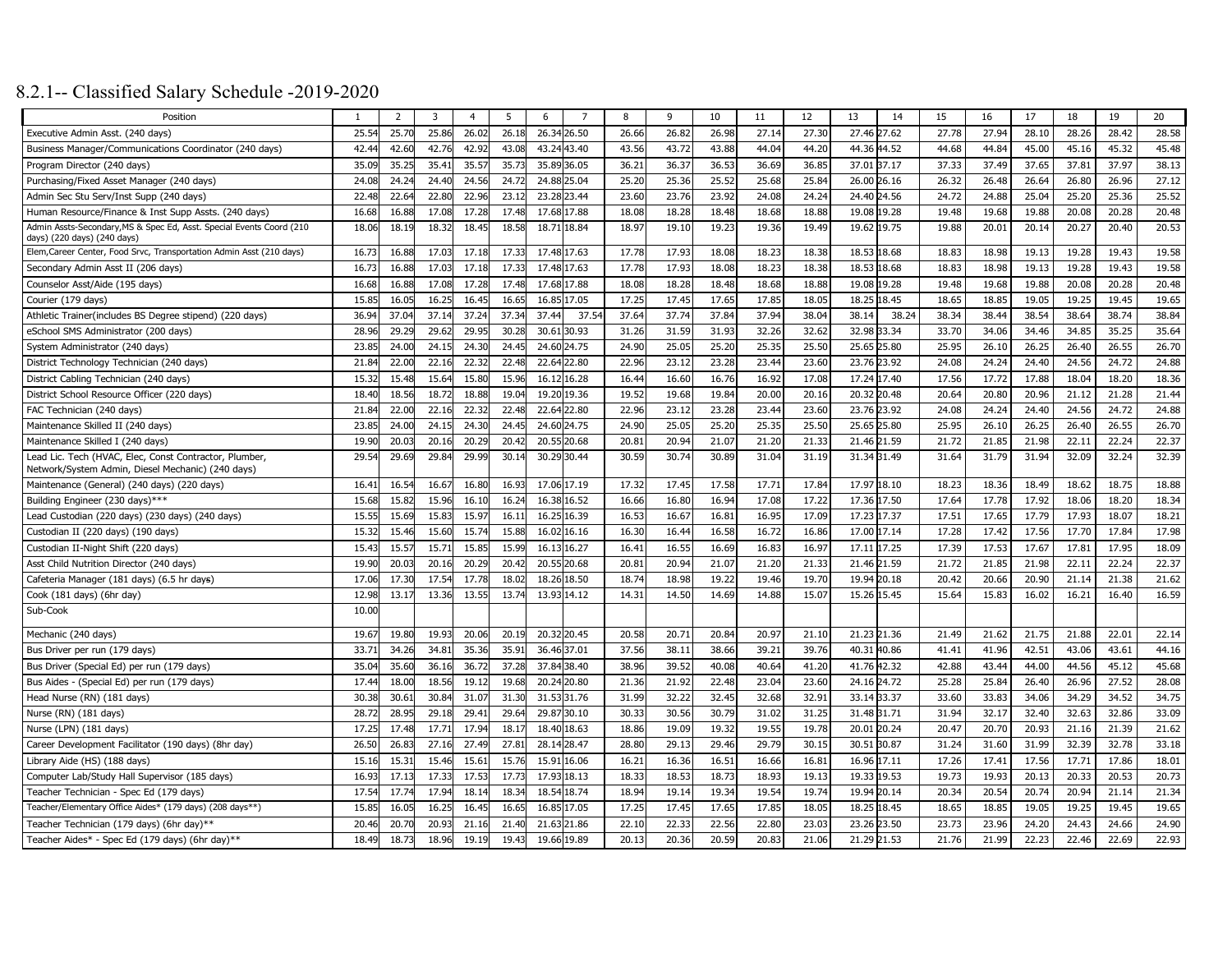| $\sim$<br>$\mathbf{A}$<br>(Extra)<br>Maintenance        | 10.00           |  |  |  |  |  |  |
|---------------------------------------------------------|-----------------|--|--|--|--|--|--|
| Bus  <br>trips<br>(Extra<br>$\sim$ $\sim$ $\sim$ $\sim$ | 12.50<br>$\sim$ |  |  |  |  |  |  |

\*Special Education Aides, G/T Aides, Compensatory Aides, Migrant Clerk/Tutor & Band Teacher Aide Assistant

\*\* Position is grandfathered in beginning 2017-2018 \*\*\* Position is grandfathered in beginning 2019-2020

⁺ROTC classified salary is based on the Minimum Instructor Pay (MIP) required by the Department of the Army. The salary will increase/decrease when changes occur to entitlements that affect MIP.

| A District Treasurer Stipend                       |                                                                                              | 5004.00 |
|----------------------------------------------------|----------------------------------------------------------------------------------------------|---------|
| B Additional Responsibilities Stipend              |                                                                                              | 2500.00 |
| C Finance Office Stipend                           |                                                                                              | 1000.00 |
| D Bachelor's Degree                                |                                                                                              | 1500.00 |
| E AASBO Certification                              |                                                                                              | 600.00  |
| <b>F JROTC</b>                                     |                                                                                              | 3000.00 |
| G Certified Employee Contracted Bus Driver Stipend | (Stipend applies to employees who have both a certified contract and a bus driver contract.) | 1500.00 |

Classified employees who do not adequately fulfill the job for which the stipend is paid will forfeit the stipend the next year.

#### Adult Ed Salary Schedule

| Adult Ed teacher (240 days)               | 30.98 |       |       |             |             |       |       |       |       |       |       |       |       |       |
|-------------------------------------------|-------|-------|-------|-------------|-------------|-------|-------|-------|-------|-------|-------|-------|-------|-------|
| Adult Ed teacher (240 days)               | 16.65 |       |       |             |             |       |       |       |       |       |       |       |       |       |
| Adult Ed teacher (Licensed)               | 15.00 | 15.15 | 15.30 | 15.45 15.60 |             | 15.75 | 15.90 | 16.05 | 16.20 | 16.35 | 16.50 | 16.65 | 16.80 | 16.95 |
| Adult Ed para pro with Masters Degree     | 14.00 | 14.15 | 14.30 | 14.45 14.60 |             | 14.75 | 14.90 | 15.05 | 15.20 | 15.35 | 15.50 | 15.65 | 15.80 | 15.95 |
| Adult Ed para pro with bachelor degree    | 13.50 | 13.63 | 13.76 | 13.89 14.02 |             | 14.15 | 14.28 | 14.41 | 14.54 | 14.67 | 14.80 | 14.93 | 15.06 | 15.19 |
| Adult Ed para pro with associates degree  | 12.00 | 12.11 | 12.22 | 12.33 12.44 |             | 12.55 | 12.66 | 12.77 | 12.88 | 12.99 | 13.10 | 13.21 | 13.32 | 13.43 |
| Adult Ed para pro (GED)                   | 11.00 |       |       |             |             |       |       |       |       |       |       |       |       |       |
| Adult Ed-Assistant to Director (240 days) | 15.00 | 15.14 | 15.28 | 15.42 15.56 |             | 15.70 | 15.84 | 15.98 | 16.12 | 16.26 | 16.40 | 16.54 | 16.68 | 16.82 |
| LACES Specialist (240 days)/Finance       | 15.00 | 15.14 | 15.28 | 15.42 15.56 |             | 15.70 | 15.84 | 15.98 | 16.12 | 16.26 | 16.40 | 16.54 | 16.68 | 16.82 |
| Career Development Coach                  | 13.00 | 13.12 | 13.24 | 13.36 13.48 |             | 13.60 | 13.72 | 13.84 | 13.96 | 14.08 | 14.20 | 14.32 | 14.44 | 14.56 |
| Parents as Teacher Educator               | 15.99 | 16.14 | 16.29 |             | 16.44 16.59 | 16.74 | 16.89 | 17.04 | 17.19 | 17.34 | 17.49 | 17.64 | 17.79 | 17.94 |

Amended by Board of Education 05/14/13 Amended by Board of Education 12/08/15 Amended by Board of Education 09/10/13 Amended by Board of Education 05/10/16 Amended by Board of Education 06/09/14 Amended by Board of Education 06/14/16 Amended by Board of Education 08/19/14 Amended by Board of Education 12/13/16 Amended by Board of Education 12/09/14 Amended by Board of Education 02/14/17<br>Amended by Board of Education 07/14/15 Amended by Board of Education 04/11/17

Approved by Board of Education 10/11/11 Amended by Board of Education 08/18/15 Amended by Board of Education 04/11/17

Amended by Board of Education 04/10/18 Amended by Board of Education 05/08/18 Amended by Board of Education 08/14/18 Amended by Board of Education 11/13/18 Amended by Board of Education 12/11/18 Amended by Board of Education 03/12/19 Amended by Board of Education 04/09/19 Amended by Board of Education 07/22/19 Amended by Board of Education 11/12/19

#### **8.2.2 – CLASSIFIED PERSONNEL EVALUATIONS**

Classified personnel will be periodically evaluated.

Any forms, procedures or other methods of evaluation, including criteria, are to be developed by the Superintendent and or his designee(s), but shall not be part of the personnel policies of the District.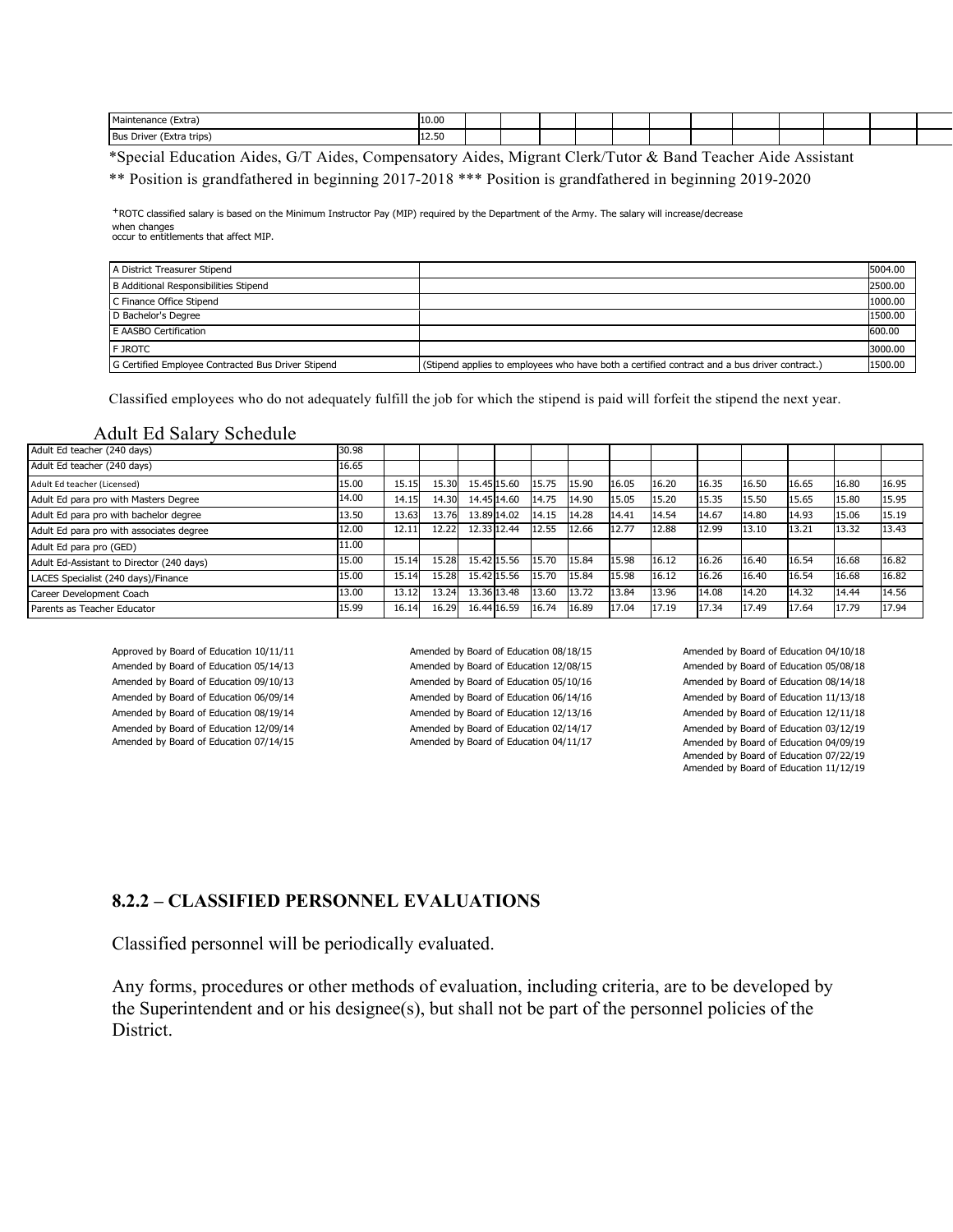Approved by Board of Education 06/12/12 Amended by Board of Education 04/11/17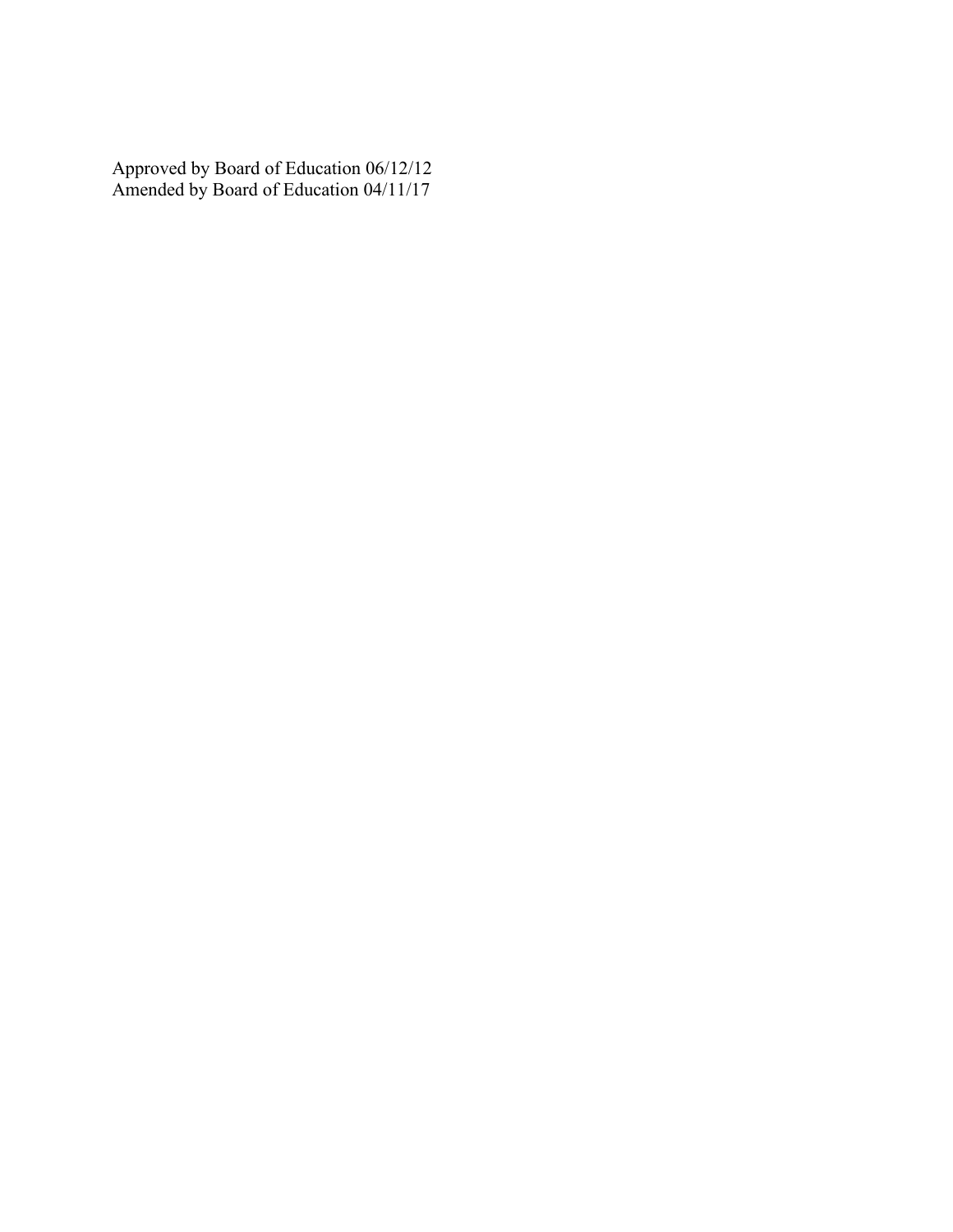## **8.2 --- CLASSIFIED SALARY SCHEDULE**

State law requires each District to include its classified employee's salary schedule in its written personnel policies unless the District recognizes a classified employees' union in its policies for, among other things, the negotiation of salaries. Your district is required to have a salary schedule for at least the following five categories of classified personnel: 1) Maintenance and Operations; 2) Transportation; 3) Food Service; 4) Secretarial and Clerical; and 5) Aids and Paraprofessionals. The District is required to post the salary schedule on its website by September 15 of each year and should place an obvious hyperlink, button, or menu item on the website's homepage that links directly to the current year classified policies andsalaryschedule.

For the purposes of this policy, an employee must work two thirds  $(2/3)$  of the number of their regularly assignedannualworkdaysto qualifyfor a stepincrease.

The superintendent has the authority, when recommending an applicant and his/her placement on the District's salary schedule to the Board for its approval, to consider the applicant's previous work experience with similar duties, responsibilities, and skill sets to those job duties and responsibilities the applicant would assume for the District.

LegalReferences: A.C.A. § 6-17-2203 A.C.A. § 6-17-2301 ADE Rules Governing School District Requirements for Personnel Policies, Salary\Schedules, Minimum Salaries, and Documents Posted to District **Websites**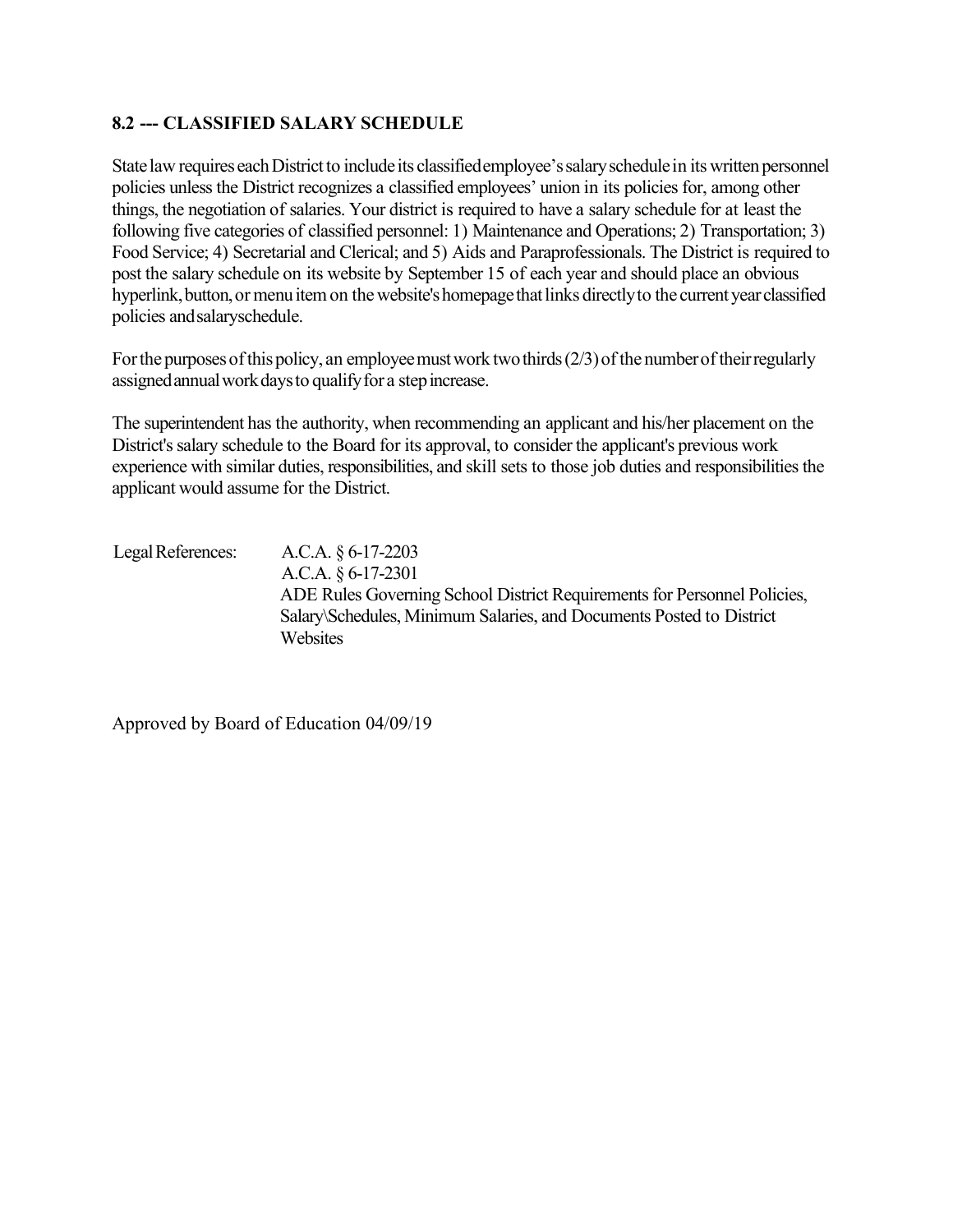## **8.4 —DRUGTESTING**

## **Scope of Policy**

Each person hired for a position that allows or requires the employee operate a school bus shall meet the following requirements:

- 1. The employee shall possess a current commercial vehicle driver's license for driving a school bus;
- 2. Have undergone a physical examination, which shall include a drug test, by a licensed physician or advanced practice nurse within the past two years; and
- 3. A current valid certificate of school bus driver in service training.

Each person's initial employment for a job entailing a safety sensitive function is conditioned upon the district receiving a negative drug test result for that employee. The offer of employment is also conditioned upon the employee's signing an authorization for the request for information by the district from the Commercial Driver Alcohol and Drug Testing Database.

## **Methods of Testing**

The collection, testing methods and standards shall be determined by the agency or other medical organizations chosen by the School Board to conduct the collection and testing of samples. The drug and alcohol testing is to be conducted by a laboratory certified pursuant to the most recent guidelines issued by the United States Department of Health and Human Services for such facilities ("Mandatory Guidelines for Federal Workplace Drug Testing Programs").

## **Definitions**

"Safety sensitive function" includes:

- a) All time spent inspecting, servicing, and/or preparing the vehicle;
- b) All time spent driving the vehicle;
- c) All time spent loading or unloading the vehicle or supervising the loading or unloading of the vehicle;and
- d) All time spent repairing, obtaining assistance, or remaining in attendance upon a disabled vehicle.

"School Bus" is a motorized vehicle that meets the following requirements:

- 1. Is designed to carry more than ten  $(10)$  passengers;
- 2. Is privately owned and operated for compensation, or which is owned, leased or otherwise operated by, or for the benefit of the District; and
- 3. Is operated for the transportation of students from home to school, from school to home, or to and from schoolevents.

## **Requirements**

Employees shall be drug and alcoholfree from the time the employee is required to be ready to work until the employee is relieved from the responsibility for performing work and/or any time they are performing a safety-sensitive function. In addition to the testing required as an initial condition of employment,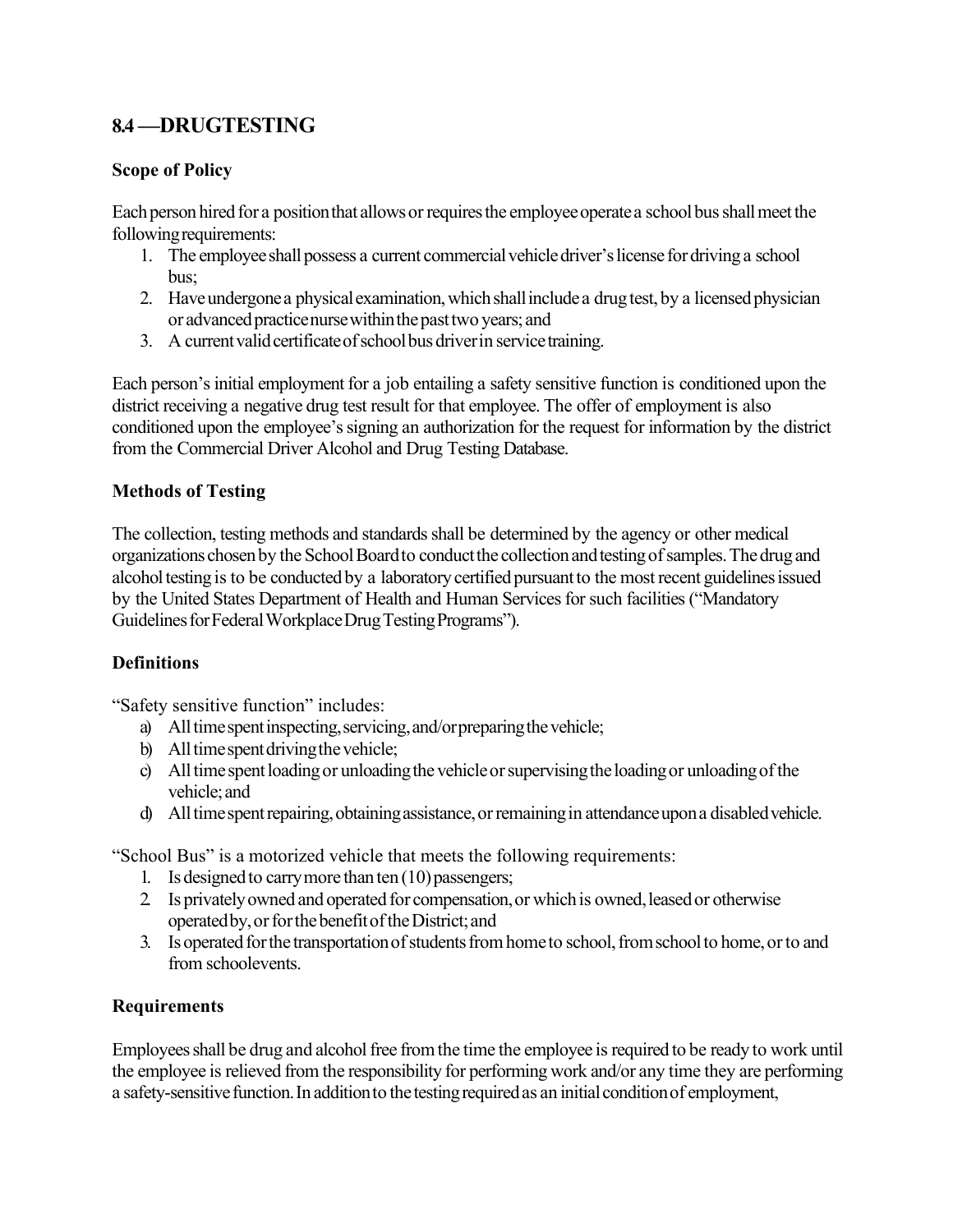employees shall submit to subsequent drug tests as required by law and/or regulation. Subsequent testing includes, and/or is triggered by, but is not limited to:

- 1. Randomtests;
- 2. Testingin conjunctionwithan accident;
- 3. Receiving a citation for a moving traffic violation; and
- 4. Reasonablesuspicion.

## **Prohibitions**

- A No driver shall report for duty or remain on duty requiring the performance of safety-sensitive functions while having an alcohol concentration of 0.02 or greater;
- B. No drivershall use alcohol while performing safety-sensitive functions;
- C. No drivershall perform safety-sensitive functions within four  $(4)$  hours after using alcohol;
- D. No driver required to take a post-accident alcohol test under  $# 2$  above shall use alcohol for eight (8) hours following the accident or until he/she undergoes a post-accident alcohol test, whichever occurs first;
- E. No driver shall refuse to submitto an alcohol or drug test in conjunction with  $\# 1, 2$ , and/or4 above;
- F. No driver shall report for duty or remain on duty requiring the performance of safety-sensitive functions when using any controlled substance, except when used pursuant to the instructions of a licensed medical practitioner who, with knowledge of the driver's job responsibilities, has advised the driver that the substance will not adversely affect the driver's ability to safely operate his/her vehicle. It is the employee's responsibility to inform his/her supervisor of the employee's use of such medication;
- G. No driver shall report for duty, remain on duty, or perform a safety-sensitive function if the driver tests positive or has adulterated or substituted a test specimen for controlled substances.

Violation of any of these prohibitions may lead to disciplinary action being taken against the employee, which could include termination or non-renewal.

## **Testing for Cause**

Drivers involved in an accident in which there is a loss of another person's life shall be tested for alcohol and controlled substances as soon as practicable following the accident. Drivers shall also be tested for alcohol within eight (8) hours and for controlled substances within thirty two (32) hours following an accident for which they receive a citation for a moving traffic violation if the accident involved: 1) bodily injury to any person who, as a result of the injury, immediately receives medical treatment away from the scene of the accident, or 2) one or more motor vehicles incurs disabling damage as a result of the accident requiring the motor vehicle to be transported away from the scene by a tow truck or othermotor vehicle.

## **Refusal to Submit**

Refusal to submit to an alcohol or controlled substance test means that the driver:

- Failed to appear for any test within a reasonable period of time as determined by the employer consistent with applicable Department of Transportation agency regulation;
- Failed to remain at the testing site until the testing process was completed;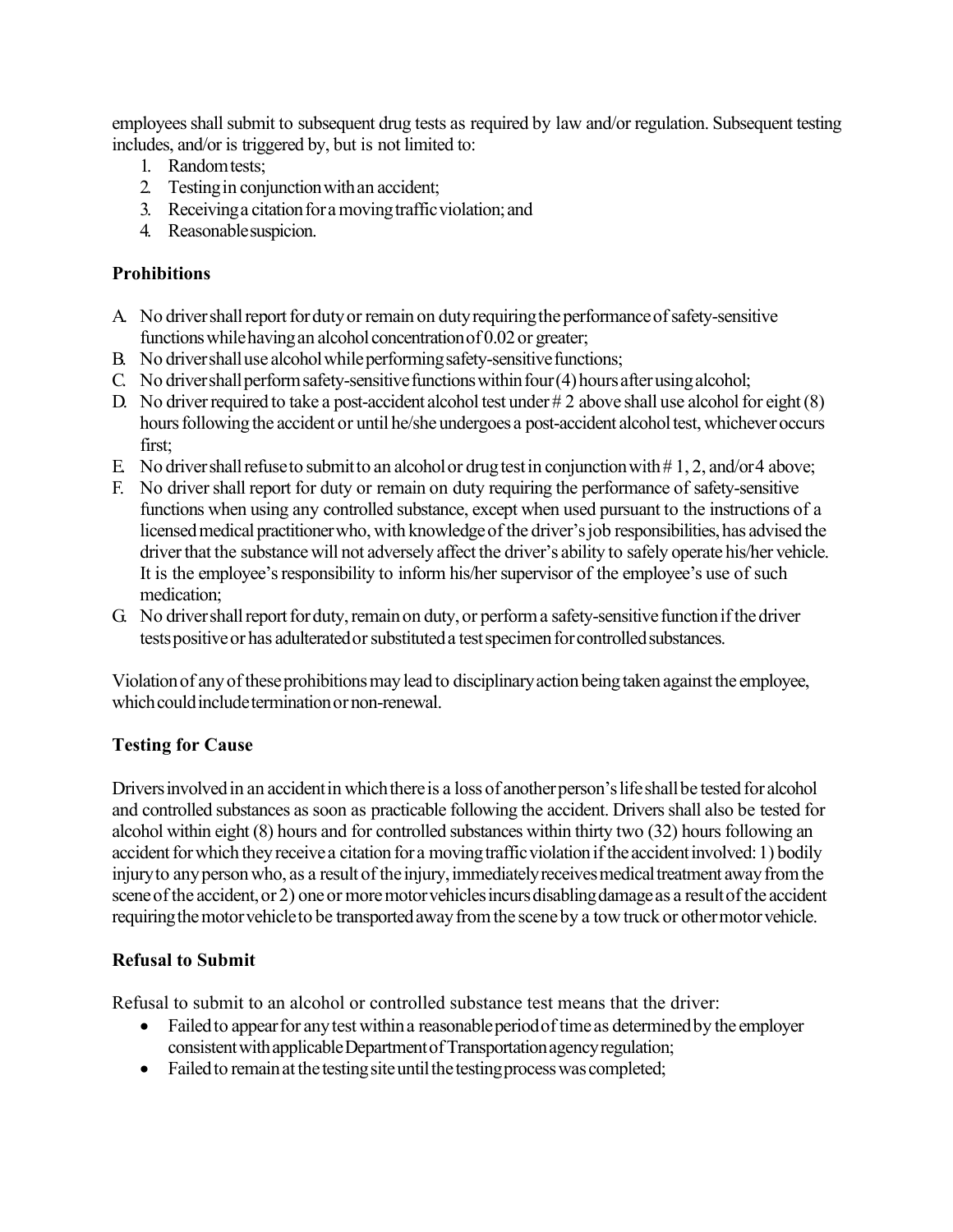- Failed to provide a urine specimen for any required drug test;
- Failed to provide a sufficient amount of urine without an adequate medical reason for the failure;
- Failed to undergo a medical examination as directed by the Medical Review Officer as part of the verification process for the previous listed reason;
- Failed or declined to submit to a second test that the employer or collector has directed the driver to take;
- Failed to cooperate with any of the testing process; and/or
- Adulterated or substituted a test result as reported by the Medical Review Officer.

School bus drivers should be aware that refusal to submitto a drug test when the test is requested based on a reasonable suspicion can constitute grounds for criminal prosecution.

## **Consequences for Violations**

Drivers who engage in any conduct prohibited by this policy, who refuse to take a required drug or alcohol test, refuse to sign the request for information required by law, or who exceed the acceptable limits for the respective tests shall no longer be allowed to perform safety sensitive functions. Actions regarding their continued employment shall be taken in relation to their inability to perform these functions and could include termination or non-renewal of their contract of employment.

Drivers who exhibit signs of violating the prohibitions of this policy relating to alcohol or controlled substances shall not be allowed to perform or continue to perform safety-sensitive functions if they exhibit those signs during, just preceding, or just after the period of the work day that the driver is required to be in compliance with the provisions of this policy. This action shall be based on specific, contemporaneous, articulatable observations concerning the behavior, speech, or body odors of the driver. The Superintendent or his/her designee shall require the driver to submit to "reasonable suspicion" tests for alcohol and controlled substances. The direction to submit to such tests must be made just before, just after, or during the time the driveris performing safety-sensitive functions.If circumstances prohibit the testing of the driver the Superintendent or his/her designee shall remove the driver from reporting for, or remaining on, duty for a minimum of 24 hours from the time the observation was made triggering the driver's removal fromduty.

| Legal References: | A.C.A. $\S 6$ -19-108                                                       |  |  |  |  |  |  |
|-------------------|-----------------------------------------------------------------------------|--|--|--|--|--|--|
|                   | A.C.A. $§6-19-119$                                                          |  |  |  |  |  |  |
|                   | A.C.A. $\S$ 27-23-201 et seq.                                               |  |  |  |  |  |  |
|                   | 49 C.F.R. $\S$ 382.101 - 605                                                |  |  |  |  |  |  |
|                   | 49 C.F.R. §part40                                                           |  |  |  |  |  |  |
|                   | 49 C.F.R. § 390.5                                                           |  |  |  |  |  |  |
|                   | Arkansas Division of Academic Facilities and Transportation Rules Governing |  |  |  |  |  |  |
|                   | Maintenance and Operations of Arkansas Public School Buses and Physical     |  |  |  |  |  |  |
|                   | <b>Examinations of School Bus Drivers</b>                                   |  |  |  |  |  |  |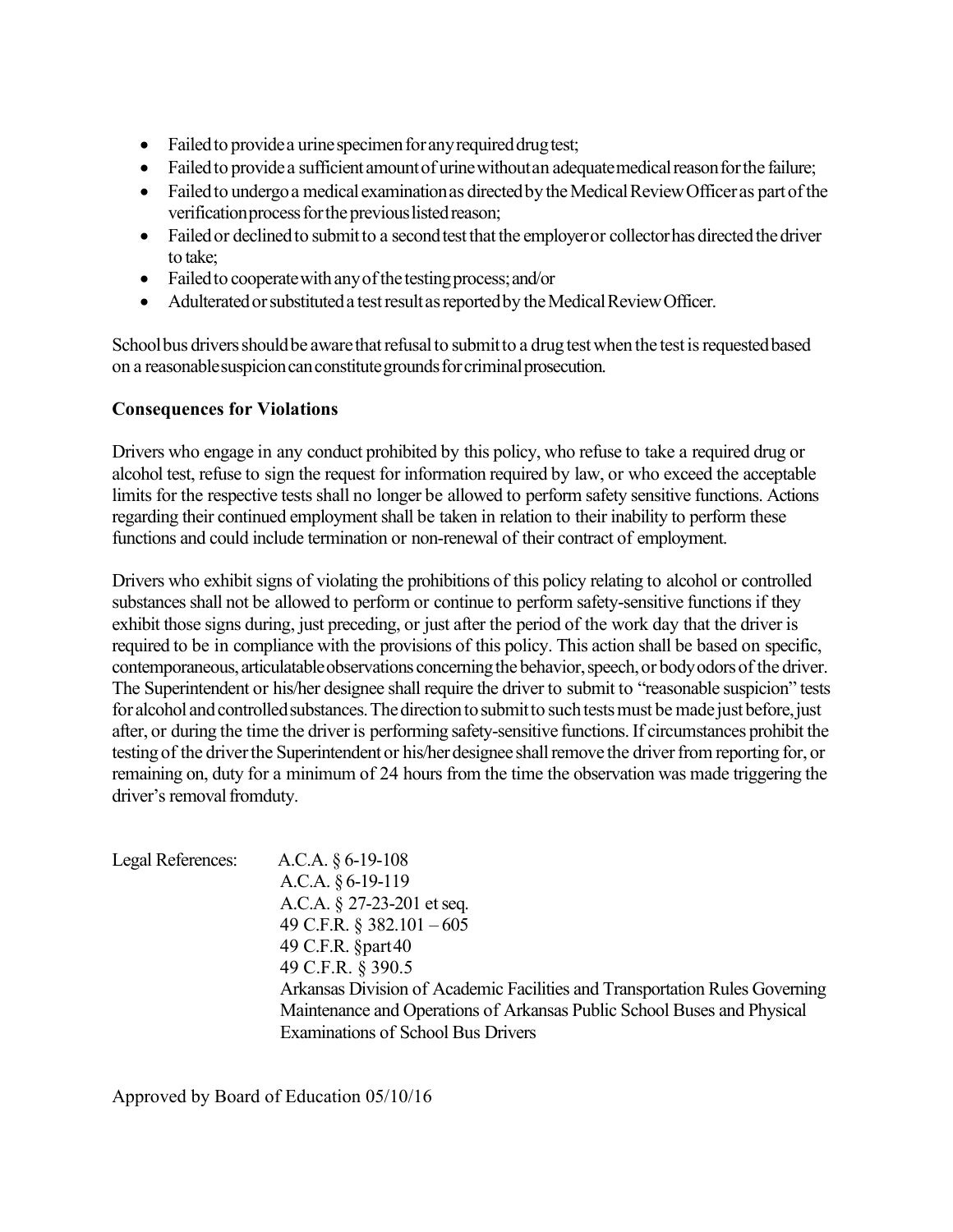#### **8.5 —SICK LEAVE**

#### **Definitions**

- 1. "Employee" is an employee of the District working 20 or more hours per week who is not required to have a teaching license as a condition of his employment.
- **2.** "Sick Leave" is absence from work due to illness or hospitalization, whether by the employee or a member of the employee's immediate family, or due to a death in the immediate family. **A physician statement documenting the illness is required for**  employees after the fourth (4<sup>th</sup>) consecutive day of absence. Sick leave will not be **paid until the documentation is received. This requirement applies to all absences, those subject to FMLA leave and those that are not.**
- 3. "Bereavement Leave" is the absence of work due to a death outside of the employee's immediate family.
- 4. "Excessive Sick Leave" is absence from work , whether paid or unpaid, that exceeds twelve (12) days in a contract year for an employee and that is not excused pursuant to: District policy; the Family Medical Leave Act; a reasonable accommodation of disability under the American's With Disabilities Act; or due to a compensable Workers' Compensation claim.
- 5. "Grossly Excessive Sick Leave" is absence from work, whether paid or unpaid, that exceeds 10% of the employee's contract length and that is not excused pursuant to: District policy; the Family Medical Leave Act; a reasonable accommodation of disability under the American's With Disabilities Act; or due to a compensable Workers' Compensation claim.
- 6. "Current Sick Leave" means those days of sick leave for the current contract year, which leave is granted at the rate of one day of sick leave per month worked, or major part thereof.
- 7. "Accumulated Sick Leave" is the total of unused sick leave, up to a maximum of ninety (90) days accrued from previous contracts, but not used. Accumulated sick leave also includes the sick leave transferred from an employee's previous public school employment.
- 8. "Immediate family" means an employee's spouse, child, parent, parent-in-law, grandparent, sibling, grandchild, or any other relative provided the other relative lives in the same household as the employee.
- 9. "Natural Disaster" is a fire, flood, tornado, hurricane, earthquake or other event as approved by the superintendent (or designee).
- 10. "Military Spouse/Child Deployment Leave" is leave that may be taken by the spouse or parent (legal guardian) of an active duty Armed Forces service member when said member travels to, or returns from, a military assigned deployment that meets or exceeds one-hundred twenty (120) days.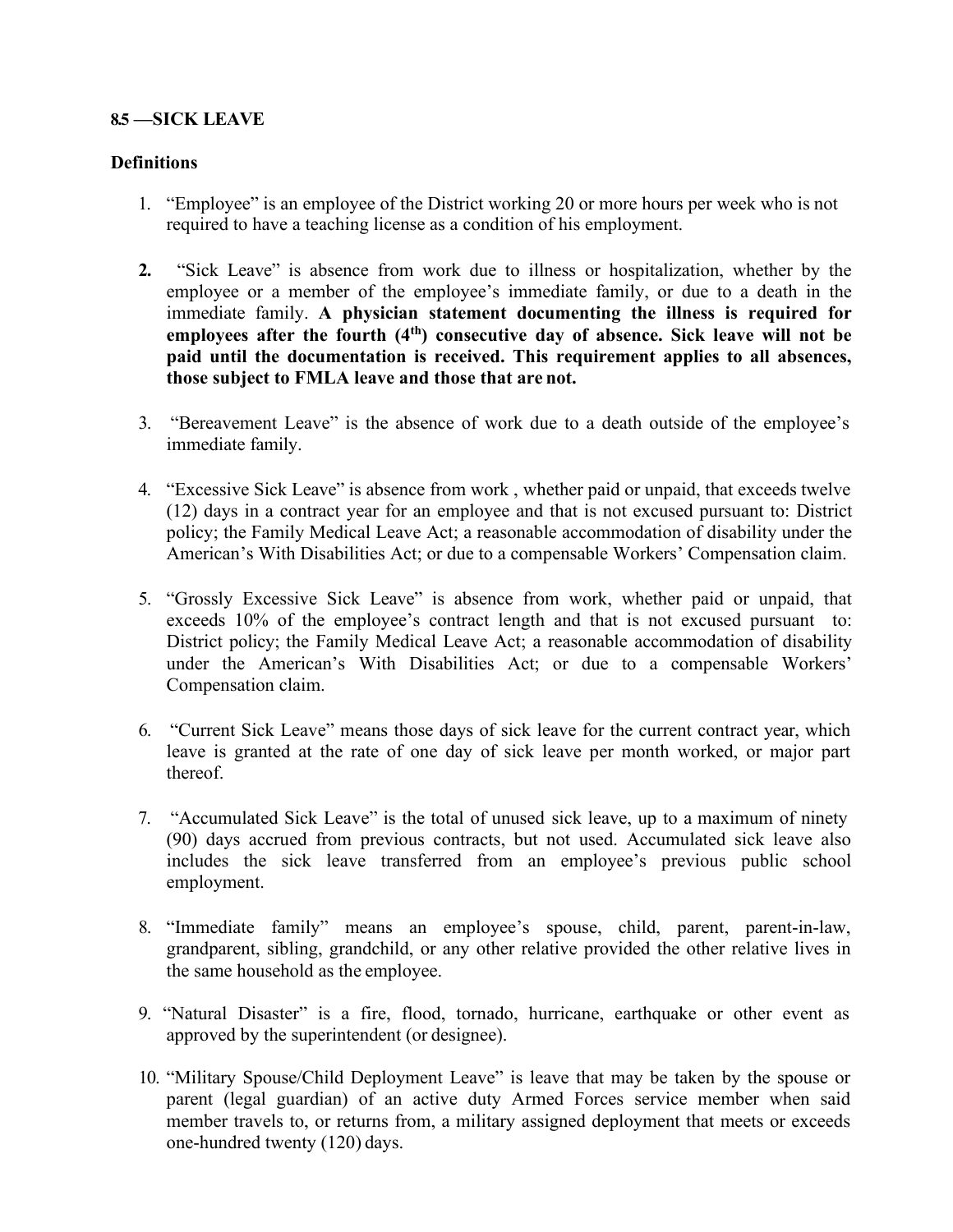#### **Bereavement Leave**

All employees make take two (2) bereavement days per contract year. These days are not additional leave days and will be deducted from the employee's accumulated sick leave. Death in the immediate family qualifies for use of sick leave and should be reported as sick leave rather than bereavement leave. The Superintendent (or designee) maintains the right to provide extended Bereavement Leave under extenuating circumstances.

#### **Natural Disaster Leave**

If an employee or a member of the employee's immediate family is a victim of a natural disaster, the employee may take leave necessary to recover. These days are not additional leave days and will be deducted from the employee's accumulated sick leave. The Superintendent (or designee) will approve all natural disaster leave.

#### **Military Spouse/Child Deployment Leave**

All employees may take two (2) days of Military Spouse/Child Deployment Leave when the spouse/child travels to, or returns from, military assigned deployment (not to exceed four (4) days in a contract year). These days are not additional leave days and will be deducted from the employee's accumulated sick leave.

#### **Bus Drivers**

Bus drivers will be allowed to take two (2) days per contract year for personal business. These days are not additional leave days and will be deducted from the driver's accumulated sick leave.

#### **Sick Leave**

Employees who are adopting or seeking to adopt a minor child or minor children may use up to fifteen (15) sick leave days in any school year for absences relating to the adoption, including time needed for travel, time needed for home visits, time needed for document translation, submission or preparation, time spent with legal or adoption agency representatives, time spent in court, and bonding time. See also, 8.23—CLASSIFIED PERSONNEL FAMILY MEDICAL LEAVE, which also applies. Except for bonding time, documentation shall be provided by the employee upon request.

Pay for sick leave shall be at the employee's daily rate of pay, which is that employee's hourly rate of pay times the number of hours normally worked per day. Absences for illness in excess of the employee's accumulated and current sick leave shall result in a deduction from the employee's pay at the daily rate as defined above.

If FMLA is applicable, subject to the certification or recertification provisions contained in policy 8.23—CLASSIFIED PERSONNEL FAMILY MEDICAL LEAVE, the District will require a written statement from the employee's physician documenting the employee's illness. Failure to provide such documentation of illness may result in sick leave not being paid, or in discipline up to and including termination.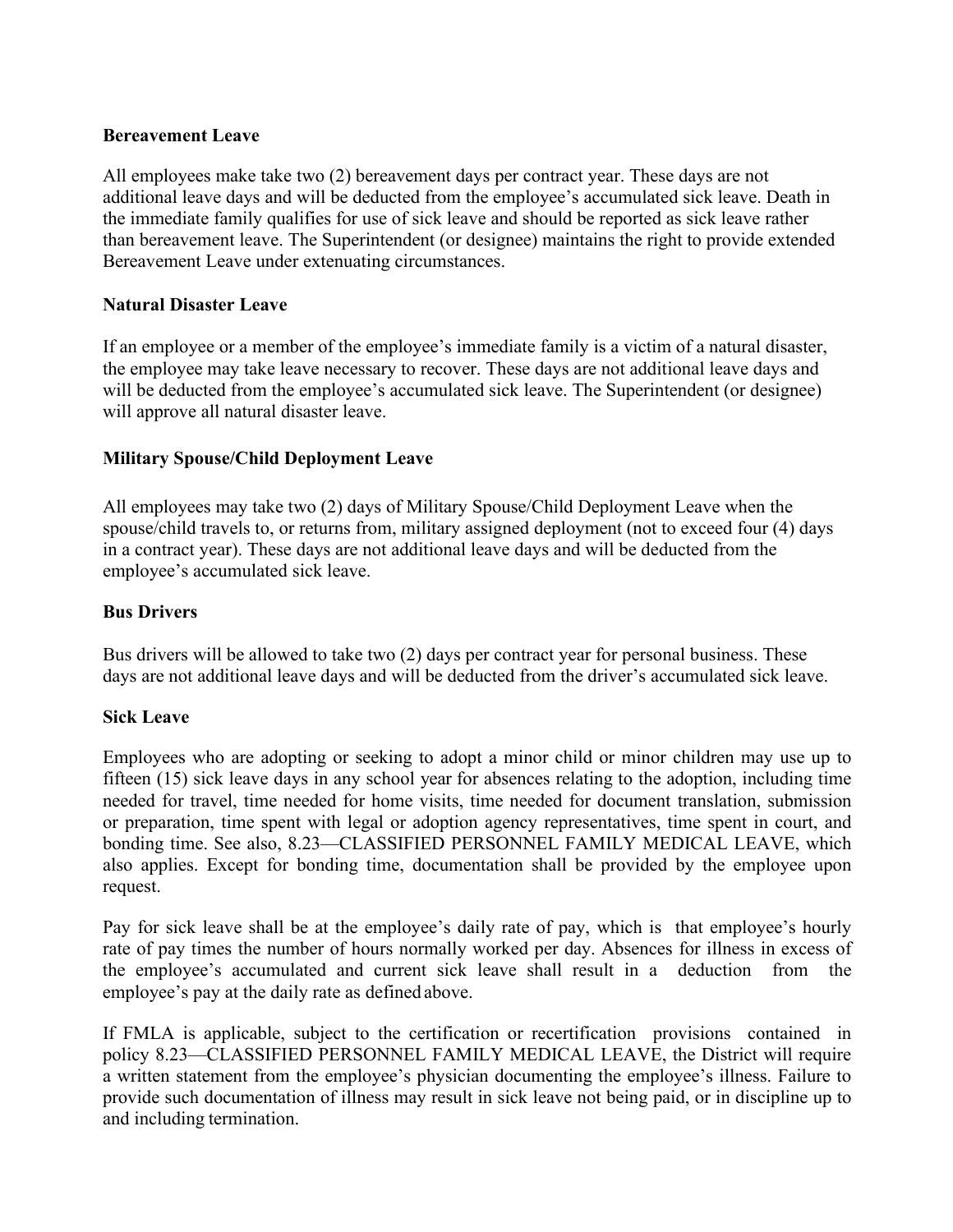If the employee's absences are excessive or grossly excessive as defined by this disciplinary action may be taken against the employee, which could include termination or nonrenewal of the contract of employment. The superintendent shall have the authority when making his/her determination to consider the totality of circumstances surrounding the absences and their impact on district operations or student services.

#### **Sick Leave and Family Medical Leave Act (FMLA) Leave**

When an employee takes sick leave, the District shall determine if the employee is eligible for FMLA leave and if the leave qualifies for FMLA leave. The District may request additional information from the employee to help make the applicability determination. If the employee is eligible for FMLA leave and if the leave qualifies under the FMLA, the District will notify the employee in writing of the decision within five (5) workdays. If the circumstances for the leave as defined in policy 8.23—CLASSIFIED PERSONNEL FAMILY MEDICAL LEAVE don't change, the District is only required to notify the employee once of the determination regarding the applicability of sick leave and/or FMLA leave within any applicable twelve (12) month period. To the extent the employee has accumulated sick leave, any sick leave taken that qualifies for FMLA leave shall be paid leave and charged against the employee's accrued leave including, once an employee exhausts his/her accumulated sick leave, vacation or personal leave. See 8.23—CLASSIFIED PERSONNEL FAMILY MEDICAL LEAVE.

#### **Sick Leave and Outside Employment**

Sick leave related absence from work (e.g. sick leave for personal or family illness or accident, Workers Comp, and FMLA) inherently means the employee is also incapable of working at any source of outside employment. Except as provided in policy 8.36, if an employee who works a nondistrict job while taking district sick leave for personal or family illness or accident, Workers Comp, or FMLA, shall be subject to discipline up to and includingtermination.

## **Payment for Unused Sick Leave**

At the end of each contract year, classified employees will be paid for accumulated sick leave in excess of ninety (90) days at the rate of \$40 per day.

## **Payment for Unused Sick Leave and Retirement**

Classified personnel who have been employed in the Van Buren School District for at least ten (10) years will be compensated upon retirement for all accumulated sick leave at the rate of \$60 per day.

Classified personnel who have been employed by the Van Buren School District for at least ten (10) years and completed at least 25 years in the Arkansas Teacher Retirement Systemare eligible for one of the following options:

- 1. Receive payment for accumulated sick leave (\$60 per day) to be distributed in three (3) installments over a three (3) year period immediately preceding retirement or entering the T-Drop phase (sick leave continues to be accrued during the 3 year pay-out period).
- 2. Continue to accumulate sick leave while employed with the district and be compensated upon retirement (\$60 per day) for all accumulated sick leave.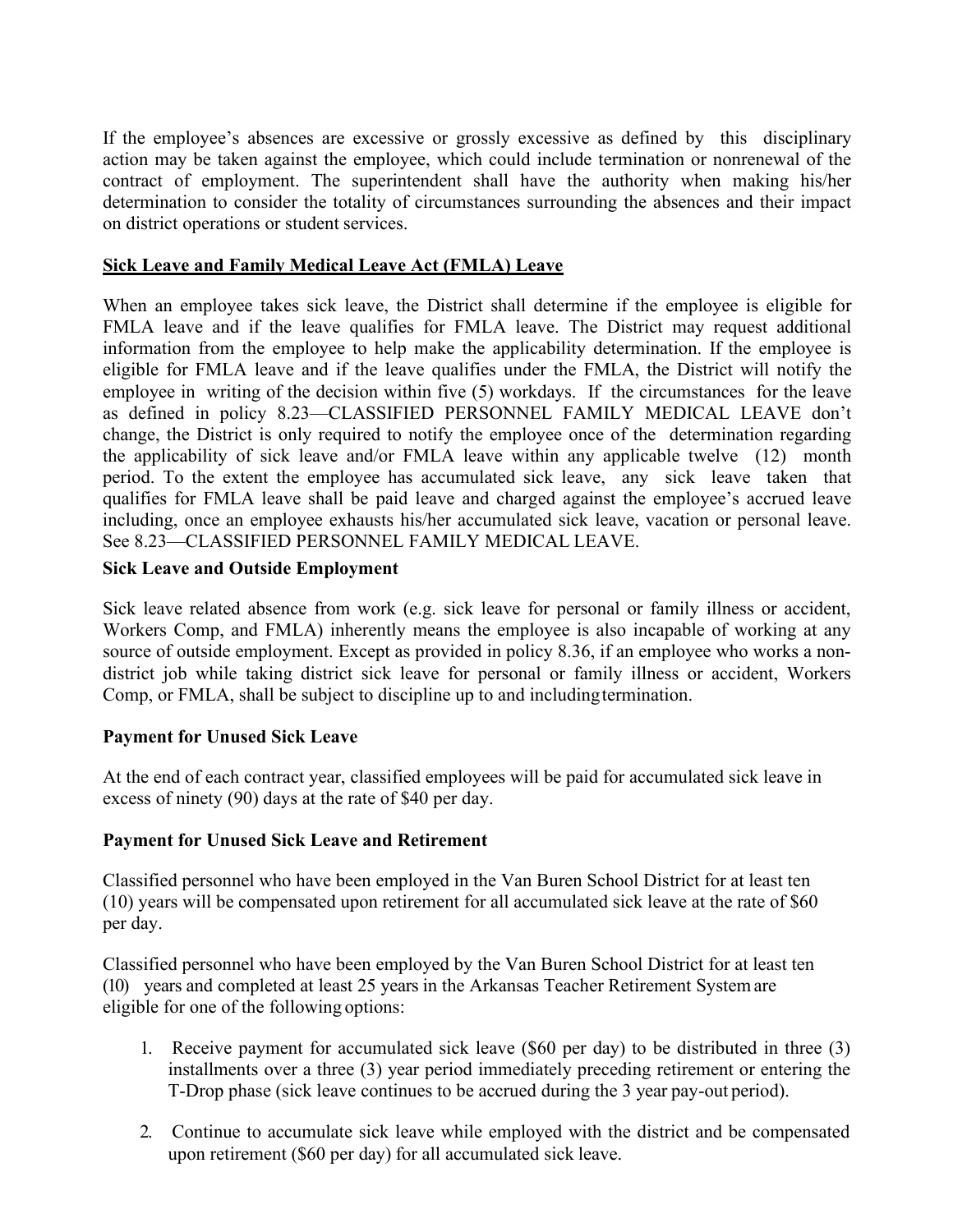Verification of retirement will be required prior to payment for any accumulated sick leave under the requirements listed above.

Approved by Board of Education 02/09/88 Amended by Board of Education 06/11/91 Amended by Board of Education 06/08/99 Amended by Board of Education 05/19/09 Amended by Board of Education 07/13/10 Amended by Board of Education 08/17/10 Amended by Board of Education 06/14/11 Amended by Board of Education 05/14/13 Amended by Board of Education 04/12/16 Amended by Board of Education 04/11/17 Amended by Board of Education 04/10/18 Amended by Board of Education 04/09/19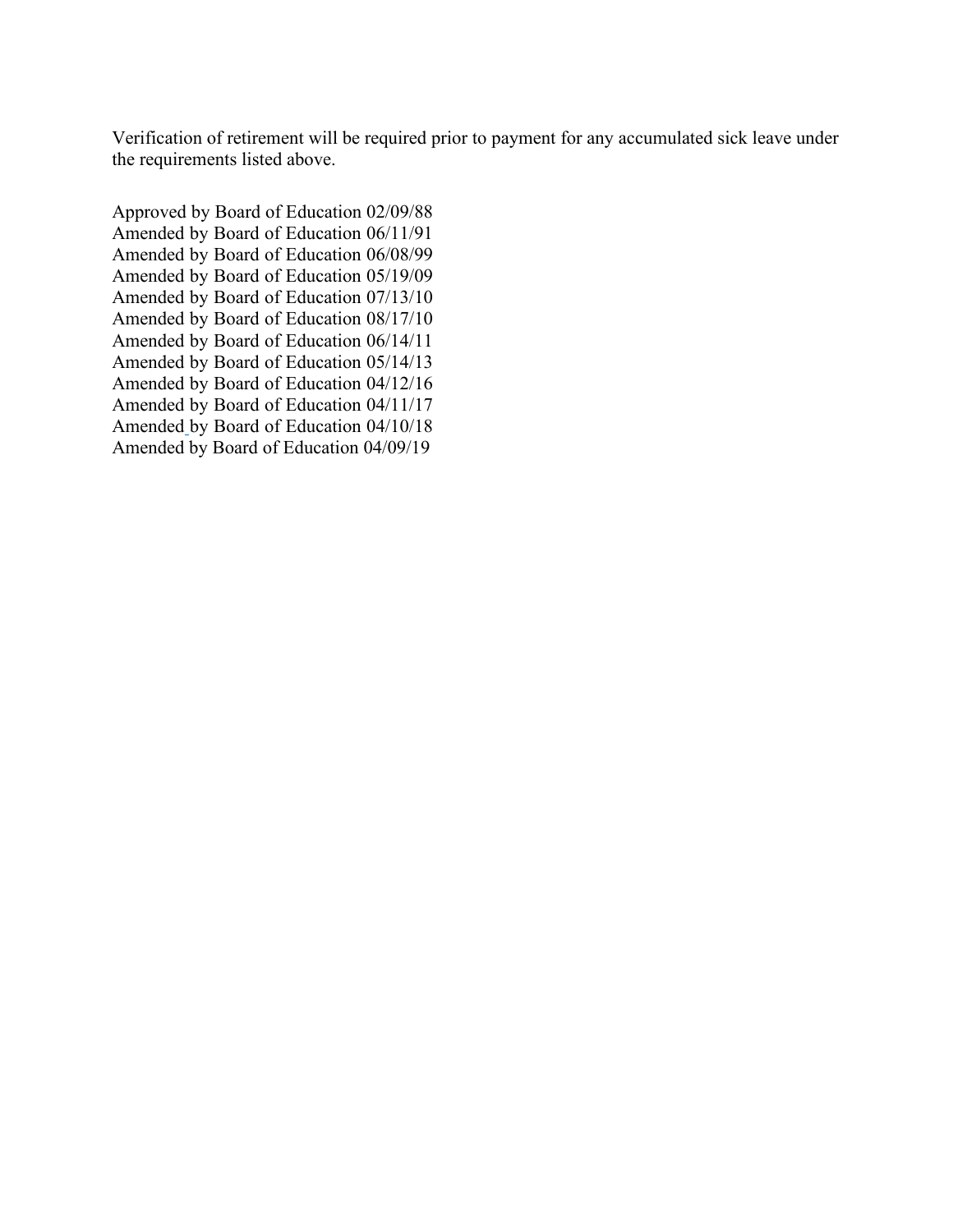## **8.6.1--- LEAVE OF ABSENCE**

The Family Medical Leave Act (FMLA) provides up to twelve (12) work weeks (or in some cases 26 weeks) of job-protected leave to eligible employees with absences that qualify under the FMLA. Employees not eligible for FMLA or employees that have exceeded leave under FMLA, must return to work or request a leave of absence. Failure to return to work or request a leave of absence will be considered job abandonment and will result in a recommendation of termination.

An employee must have completed a minimum of three (3) years of service within the District to be eligible for a leave of absence. A leave of absence, for the types of reasons named in this policy, shall be a leave of not less than one semester and not more than two semesters A leave of absence is unpaid unless substituted by applicable accrued leave (sick, personal, or vacation). Approved types of leave include:

- A serious health condition that makes the employee unable to perform the functionsof the position of such employee.
- To care for the spouse, son, daughter, or parent of the employee if such spouse,son, daughter, or parent has a serious health condition.
- Educational pursuits (request must identify courses and/or field of study and hours tobe earned).

All requests for leave of absence shall be filed in writing or via email at least one (1) month before the leave shall take effect, except in an emergency situation (8.6.1F1 Leave of Absence Form). The employee must clearly state in detail the specific reasons for the request of leave. The appropriate documentation must accompany the request if applicable. The completedrequest for leave shall be filed with the employee's principal/supervisor and the Superintendent. In determining whether to approve or deny an application, the Superintendent will consider the employee's request, the potential effect on district operations, the employee's length of serviceto the District, and other appropriate factors. The decision of the Superintendent is final. In the event the request for leave of absence is denied and the employee is unable to return to work, it will be considered job abandonment and will result in a recommendation of termination.

Employees on leave of absence during the fall semester must notify the Superintendent in writing by November 1 of the intent to resume work for the following spring semester. Employees on leave of absence during the spring semester must notify the Superintendent in writing by April 1 of the intent to resume work for the following fall semester. Failure to submit written notice to the Superintendent of intention to resume work as indicated or failure to report for duty at the expiration of a leave of absence shall be considered a resignation.

Employees returning from leave of absence will be assigned a position by the Superintendent in an area for which they are qualified.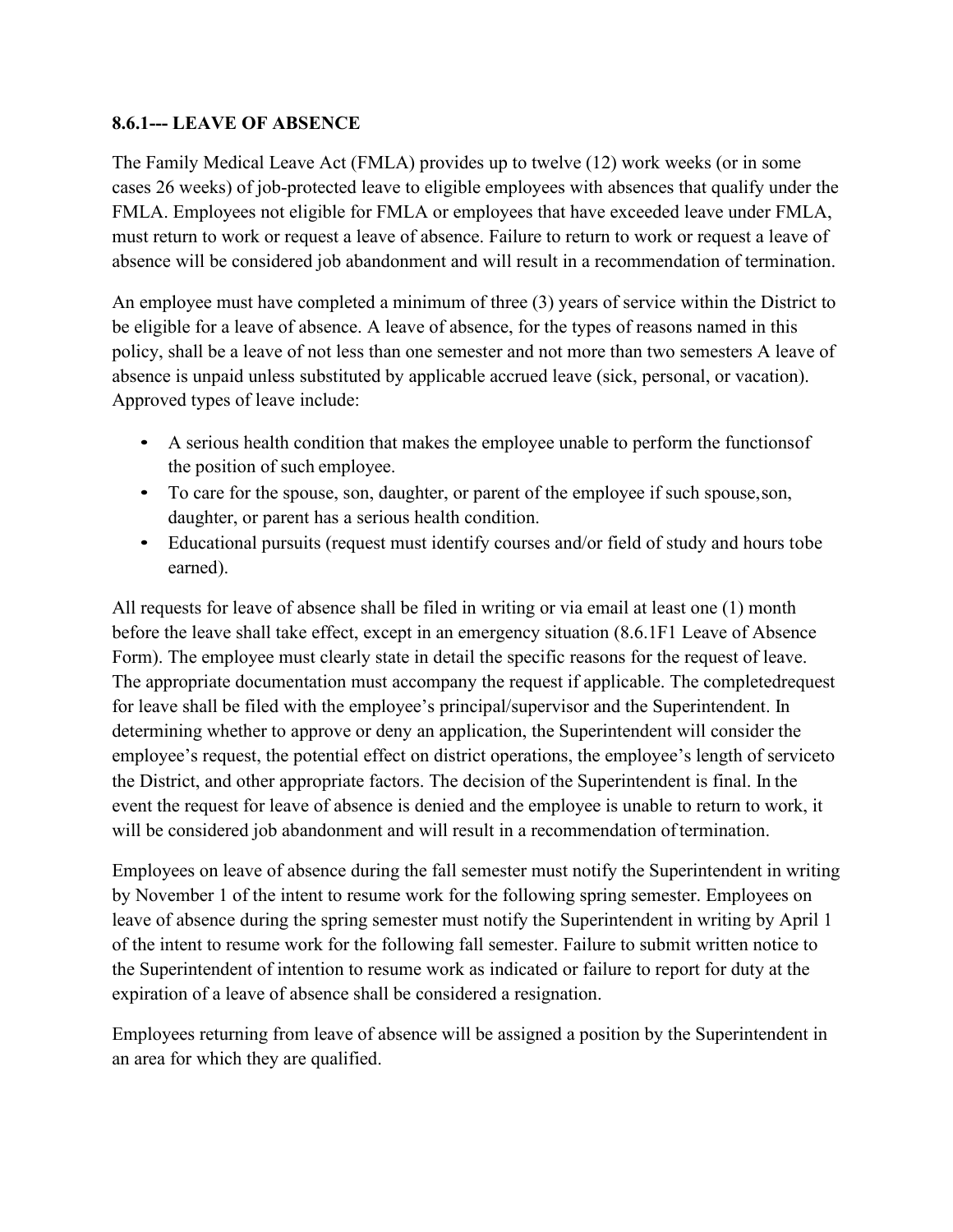Violation of this policy and/or submitting false information as determined by the Superintendent will be considered a breach of contract and will be considered cause for termination.

Approved by Board of Education 05/10/16 Amended by Board of Education 04/11/17 Amended by Board of Education 04/10/18 Amended by Board of Education 04/09/19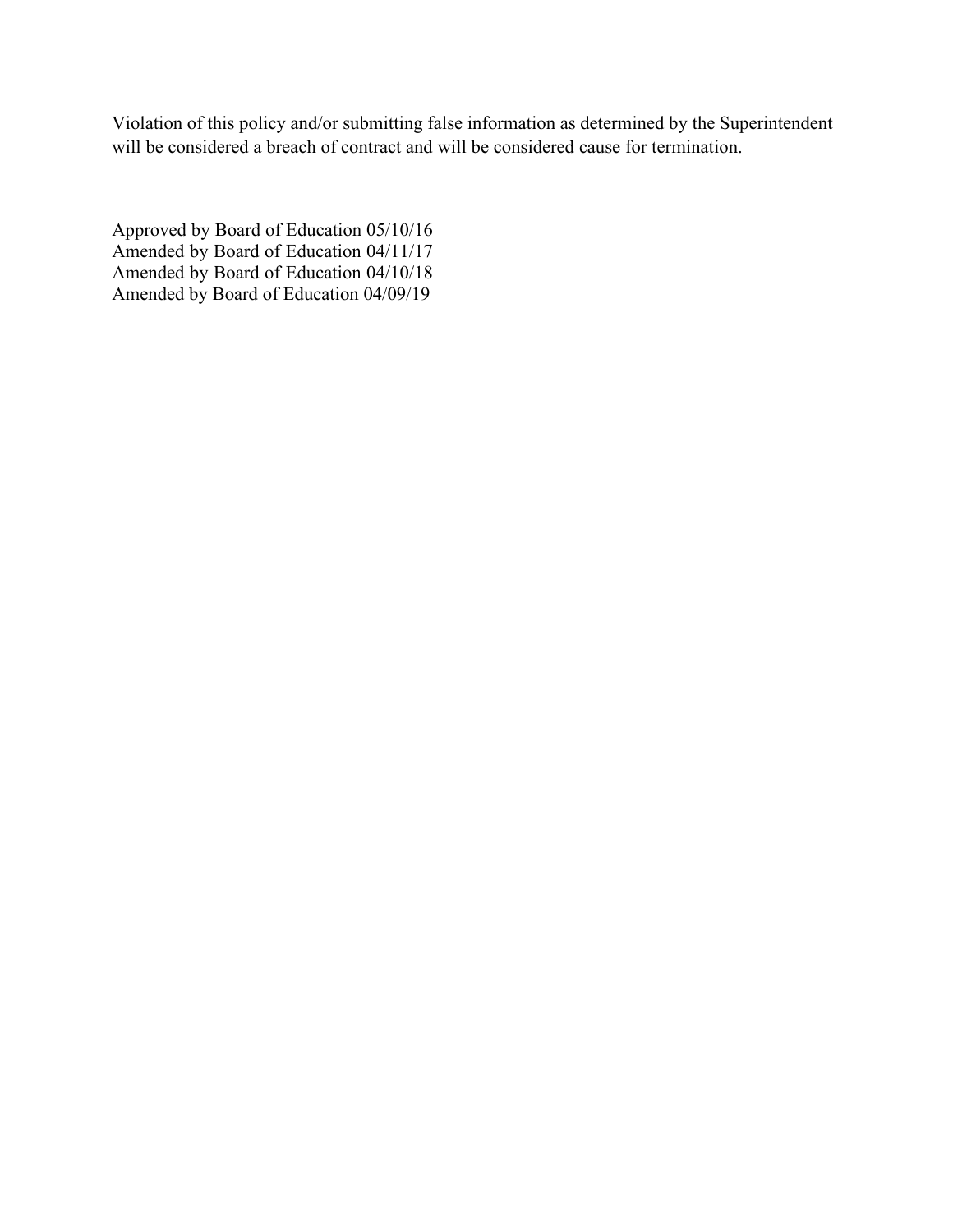

# 8.6.1F1 - LEAVE OF ABSENCE FORM

| Section I. Employee Information                                                                     |                              |                            |          |
|-----------------------------------------------------------------------------------------------------|------------------------------|----------------------------|----------|
| Employee Name: 1988 and 2008 and 2008 and 2008 and 2008 and 2008 and 2008 and 2008 and 2008 and 200 |                              |                            |          |
|                                                                                                     | Last Name                    | <b>First Name</b>          | MI       |
|                                                                                                     |                              |                            |          |
| Section II. Leave Information                                                                       |                              |                            |          |
| Personal Leave                                                                                      | <b>Medical Leave</b>         |                            |          |
|                                                                                                     | $\overline{\text{MM/DD/YY}}$ |                            | MM/DD/YY |
|                                                                                                     |                              |                            |          |
|                                                                                                     |                              |                            |          |
|                                                                                                     |                              |                            |          |
|                                                                                                     |                              |                            |          |
|                                                                                                     |                              |                            |          |
|                                                                                                     |                              |                            |          |
|                                                                                                     |                              |                            |          |
| All medical leaves of absence require certification from a doctor to return to work.                |                              |                            |          |
|                                                                                                     |                              |                            |          |
|                                                                                                     |                              |                            |          |
| Principal's Signature                                                                               | Date                         | Superintendent's Signature | Date     |
| Print Employee Name                                                                                 |                              |                            |          |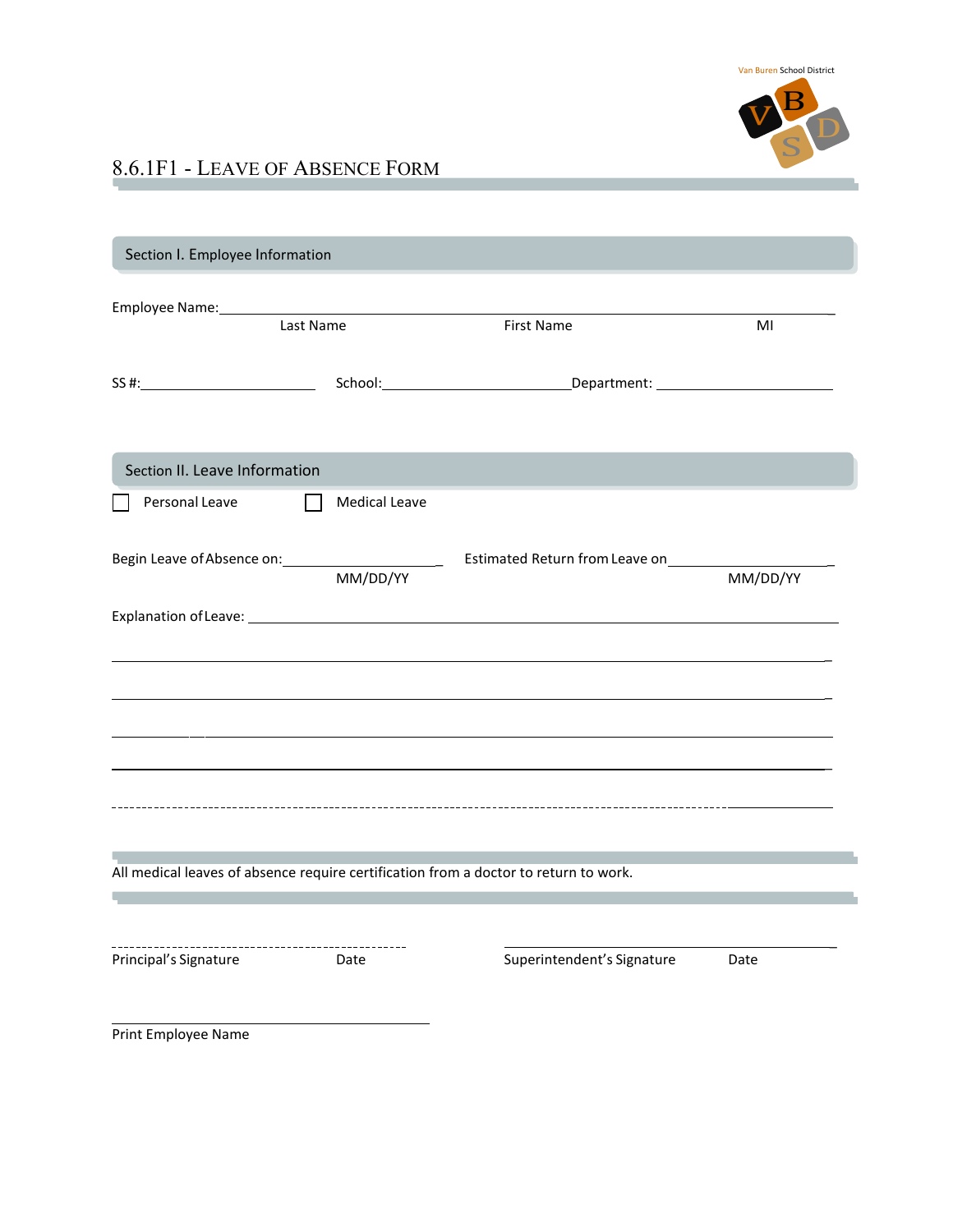# **8.6—SICKLEAVEBANK—CLASSIFIEDEMPLOYEES**

A sick leave bank is established for the purpose of permitting classified employees, upon approval, to obtain sick leave in excess of accumulated and current sick leave, when the classified employee has exhausted all such leave. Only those classified employees who contribute to the sick leave bank during a given contract year shall be eligible to withdraw from the sick leave bank. The District will maintain one (1) sick leave bank for both Licensed and Classified employees.

No later than September 15 of each contract year, employees may voluntarily contribute one day of accumulated sick leave for membership into the Sick Leave Bank. Each employee wishing to make contributions to the bank will complete a Sick Leave Bank Contribution Form and submit to the Sick Leave Bank chairperson or committee member. Once a sick leave day is contributed to the Sick Leave bank, it will not be returned to the employee's accumulated sick leave.

The Superintendent shall appoint a Sick Leave Bank Committee. That committee shall consist of five (5) members: two (2) licensed employees, two (2) classified employees, and one (1) administrator.

The terms of the committee shall be for three years with two members being replaced each year.

The Committee shall meet as necessary for the purpose of reviewing requests for withdrawal from the bank. The determination of the committee shall be final.

## **Withdrawals**

The Committee may grant sick leave up to twenty (20) days per contract year with a limit of ten (10) days per request. Sick leave will only be granted for serious or catastrophic illness or injury of an employee or his/her immediate family (not including accidents for which the employee is receiving Workers' Compensation), which causes the employee to be absent from work and when the employee has exhausted all accumulated sick leave, current sick leave, personal leave, and vacation days.

Requests for withdrawal from the sick leave bank must state the reason(s) for the request and the number of days requested and must be accompanied by a detailed statement from an attending physician of the nature of the malady and the expected duration thereof.

If the information provided to the Committee is deemed by a majority of the Committee to be insufficient, the Committee may require additional information or deny the employee's request, at its discretion.

The Committee shall have the authority to grant, reduce or deny any request. However, the Committee may grant no request, or any granted time may be withdrawn, when the employee accepts retirement; is eligible for Social Security Disability; or other disability insurance or the employee returns to work.

## **Spousal Donations**

When an employee has exhausted all accumulated sick leave, current sick leave, personal leave and vacation days, employees who are married are eligible to utilize each other's sick leave up to twenty(20) days per contract year. Written permission must be received for each day of donated sick leave. If the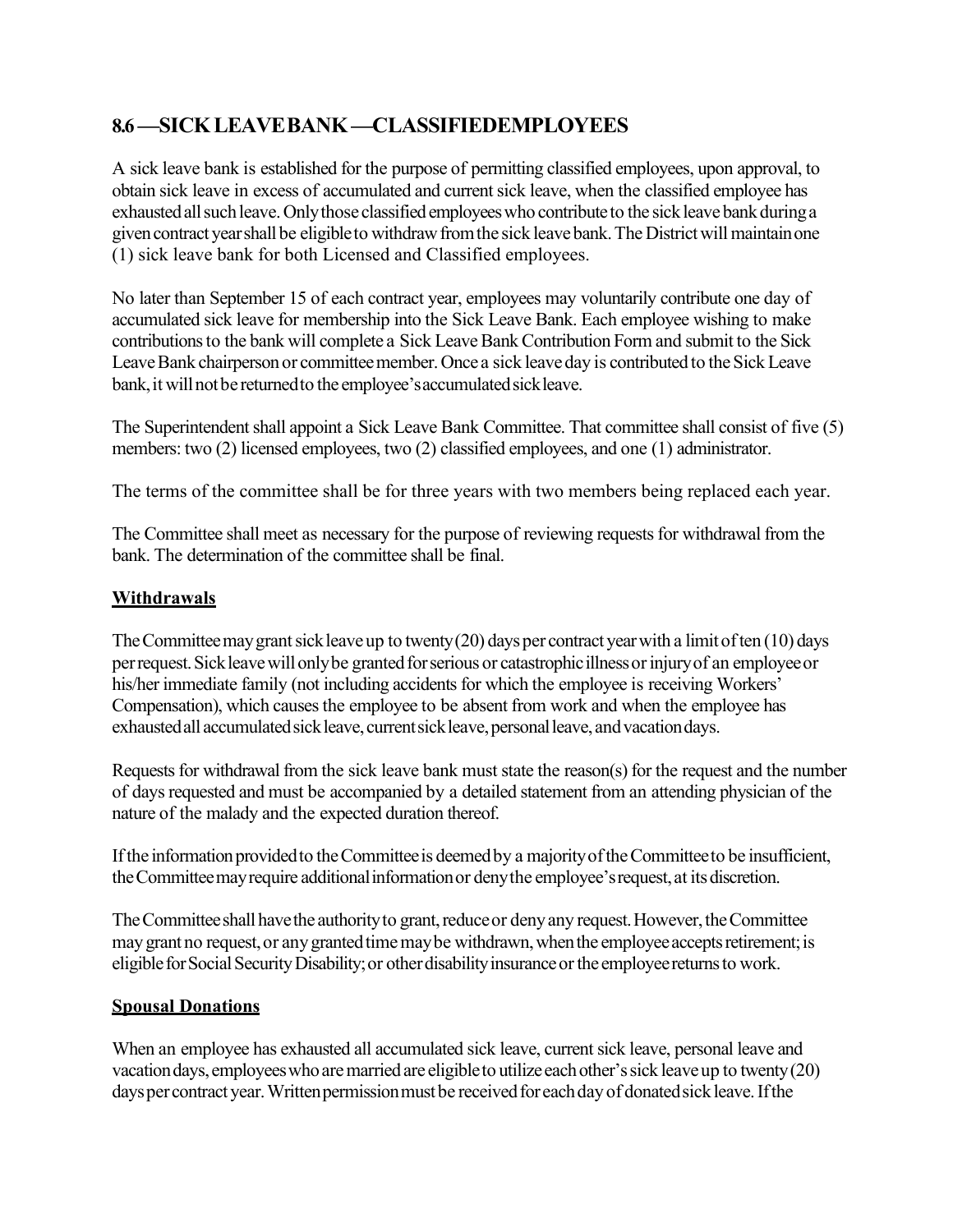employees are paid at different rates of pay; the lesser rate of pay shall be used for the purpose of the donated sickleavedays.

A combination of sick leave days from the sick leave bank and/or spousal donations cannot exceed more than twenty  $(20)$  days per contract year.

Approved by Board of Education 05/10/16 Amended by Board of Education 04/10/18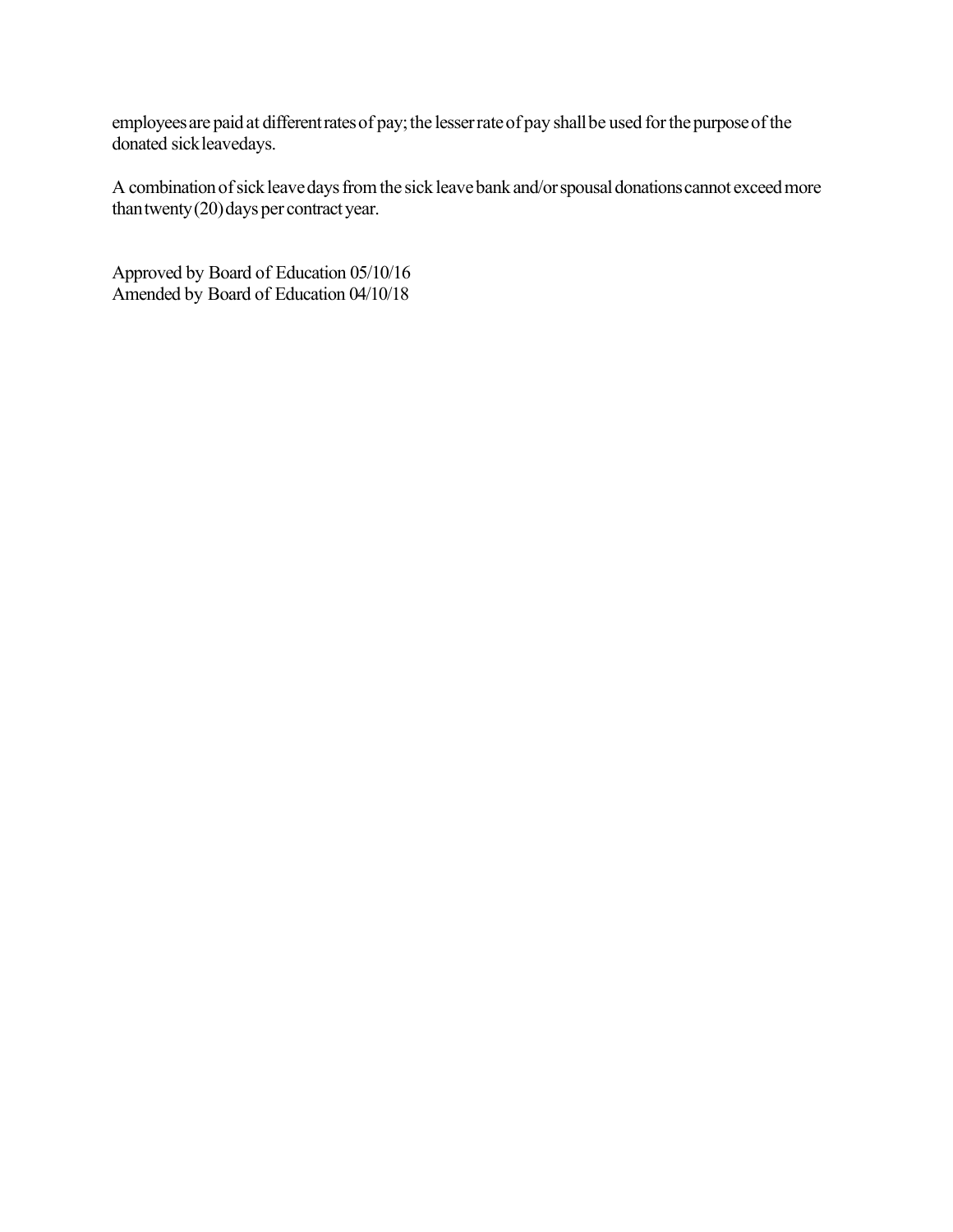#### **8.7 —PERSONAL AND PROFESSIONAL LEAVE**

For the district to function efficiently and have the necessary personnel present to effect a high achieving learning environment, employee absences need to be kept to a minimum. The district acknowledges that there are times during the school year when employees have personal business that needs to be addressed during the school day. Each full-time employee shall receive two (2) days of personal leave per contract year. The leave may be taken in increments of no less than  $\frac{1}{2}$  day (.5) and no more than three (3) consecutive school days (Friday and Monday are consecutive school days). Any additional consecutive days must be approved by the superintendent. (Only those requests for leave that are unplanned and out of the control of the employee will be considered for approval. This does not include requests for vacations, cruises, etc.)

Employees shall take personal leave or leave without pay for those absences which are not due to attendance at school functions related to their job duties and do not qualify for other types of leave (for sick leave see Policy 8.5, for professional leave see below).

"School functions", for the purposes of this policy, means:

- 1. Athletic or academic events related to a public school district; and
- 2. Meetings and conferences related to education.

The determination of what activities meet the definition of a school function shall be made by the employee's immediate supervisor or designee. In no instance shall paid leave in excess of allotted vacation days and/or personal days be granted to an employee who is absent from work while receiving remuneration from another source as compensation for the reason for their absence.

Any employee desiring to take personal leave may do so by making a written request to his/her supervisor at least twenty-four (24) hours prior to the time of the requested leave. The twenty-four hour requirement may be waived by the supervisor when the supervisor deems it appropriate.

Failure to report to work when personal leave has been denied is grounds for discipline, up to and including termination. If extreme personal circumstances necessitate an employee's absence beyond the allotted sick and/or personal leave, an employee may be granted leave without pay, charged at the employee's daily pay rate, after obtaining advanced permission from his/her immediate supervisor (except in medical emergencies and/or as permitted by policy 8.23—CLASSIFIED PERSONNEL FAMILY MEDICAL LEAVE).

Personal leave accumulates from one contract year to the next to a maximum of five (5) days in a contract year. On July 1 of each school year, accumulated personal leave in excess of five (5) days shall be moved into the employee's accrued sick leave.

Personal leave may not be taken the day before or the day after a holiday or school vacation day.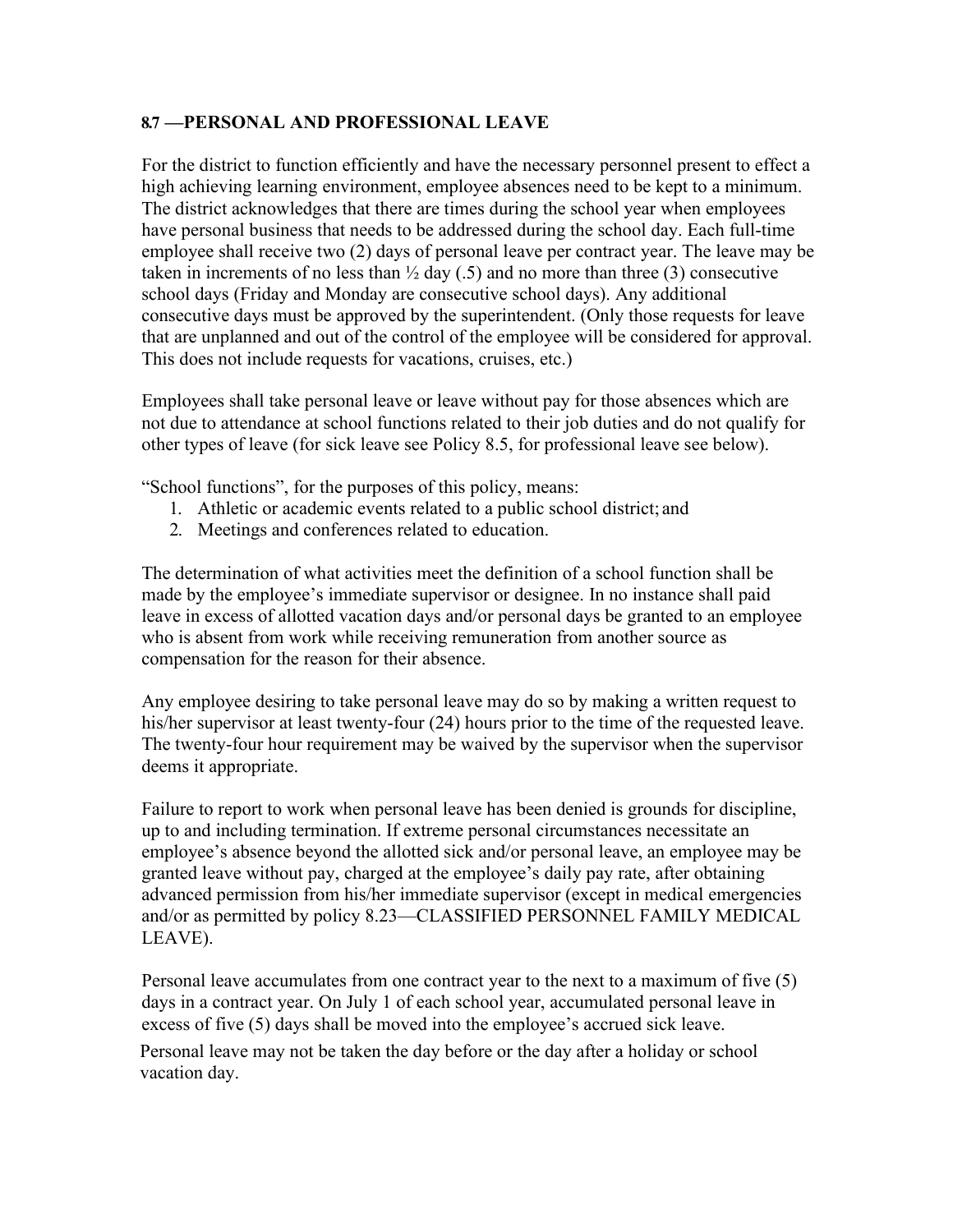#### Professional Leave

"Professional Leave" is leave granted for the purpose of enabling an employee to participate in professional activities (e.g., workshops or serving on professional committees) which can serve to improve the school District's instructional program or enhances the employee's ability to perform his duties. Professional leave will also be granted when a school District's employee is subpoenaed for a matter arising out of the employee's employment with the school District. Any employee seeking professional leave must make a written request to his immediate supervisor, setting forth the information necessary for the supervisor to make an informed decision. The supervisor's decision is subject to review and overruling by the superintendent. Budgeting concerns and the potential benefit for the District's students will be taken into consideration in reviewing a request for professional leave.

Applications for professional leave should be made as soon as possible following the employee's discerning a need for such leave, but, in any case, no less than two (2) weeks before the requested leave is to begin, if possible.

If the employee does not receive or does not accept remuneration for his/her participation in the professional leave activity and a substitute is needed for the employee, the District shall pay the full cost of the substitute. If the employee receives and accepts remuneration for his/her participation in the professional leave activity, the employee shall forfeit his/her daily rate of pay from the District for the time the employee misses.

Amended by Board of Education 05/10/16 Amended by Board of Education 04/11/17 Amended by Board of Education 04/09/19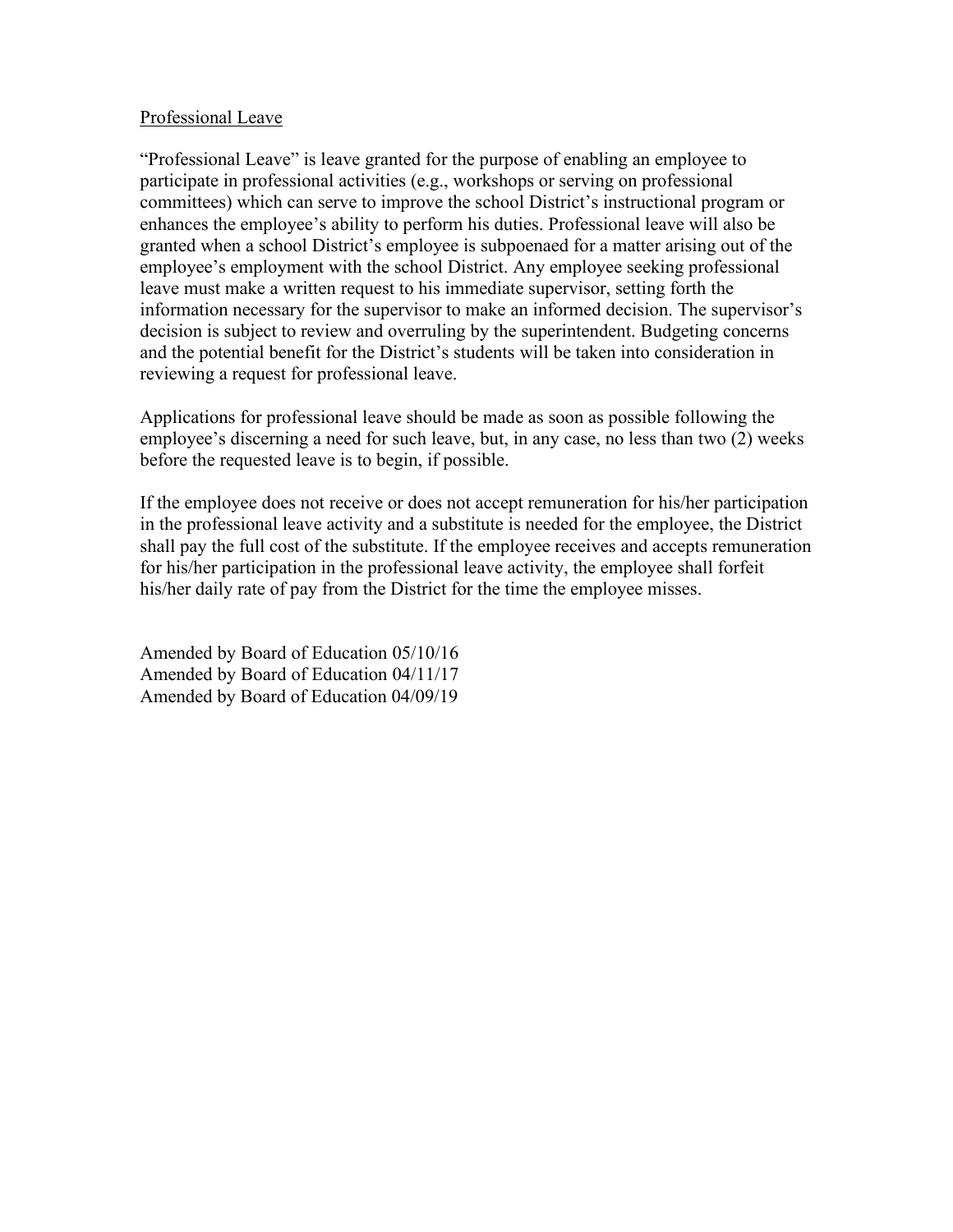# **8.8 —RESPONSIBILITIES IN DEALING WITH SEXOFFENDERS ON CAMPUS**

Individuals who have been convicted of certain sex crimes must register with law enforcement as sex offenders. Arkansas law places restrictions on sex offenders with a Level 1 sex offender having the least restrictions (lowest likelihood of committing another sex crime), and Level 4 sex offenders having the most restrictions (highest likelihood of committing another sex crime).

While Levels 1 and 2 place no restrictions prohibiting the individual's presence on a school campus, Levels 3 and 4 have specific prohibitions. These are specified in Policy 6.10—SEX OFFENDERS ON CAMPUS (MEGAN'S LAW) and it is the responsibility of district staff to know and understand the policy and, to the extent requested, aid school administrators in enforcing the restrictions placed on campus access to Level 3 and Level 4 sex offenders.

It is the intention of the board of directors that district staff not stigmatize students whose parents or guardians are sex offenders while taking necessary steps to safeguard the school community and comply with state law. Each school's administration should establish procedures so attention is not drawn to the accommodations necessary for registered sex offender parents or guardians.

LegalReferences: A.C.A. §12-12-913 (g)(2) Arkansas Department of Education Guidelines for "Megan's Law" A.C.A. § 5-14-132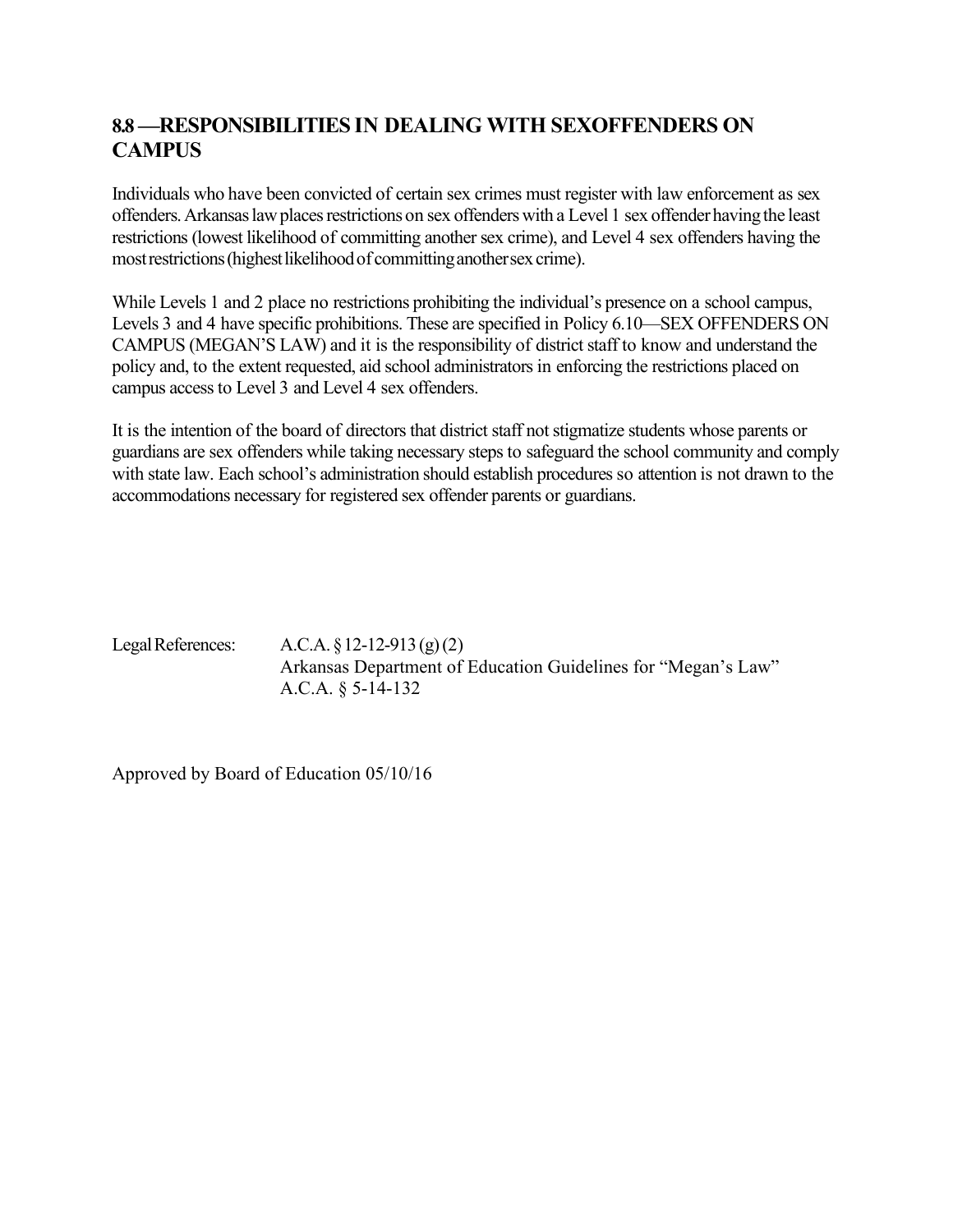## **8.9 —PUBLIC OFFICE–CLASSIFIEDPERSONNEL**

An employee of the District who is elected to the Arkansas General Assembly or any elective or appointive public office (not legally constitutionally inconsistent with employment by a public school district) shall not be discharged or demoted as a result of such service.

No sick leave will be granted for the employee's participation in such public office. The employee may take personal leave or vacation (if applicable), if approved in advance by the Superintendent, during his/her absence.

Prior to taking leave, and as soon as possible after the need for such leave is discerned by the employee, he/she must make written request for leave to the Superintendent, setting out, to the degree possible, the dates such leaveisneeded.

An employee who fraudulently requests sick leave for the purpose of taking leave to serve in public office may be subject to nonrenewal or termination of his/her employment contract.

LegalReference: A.C.A. §6-17-115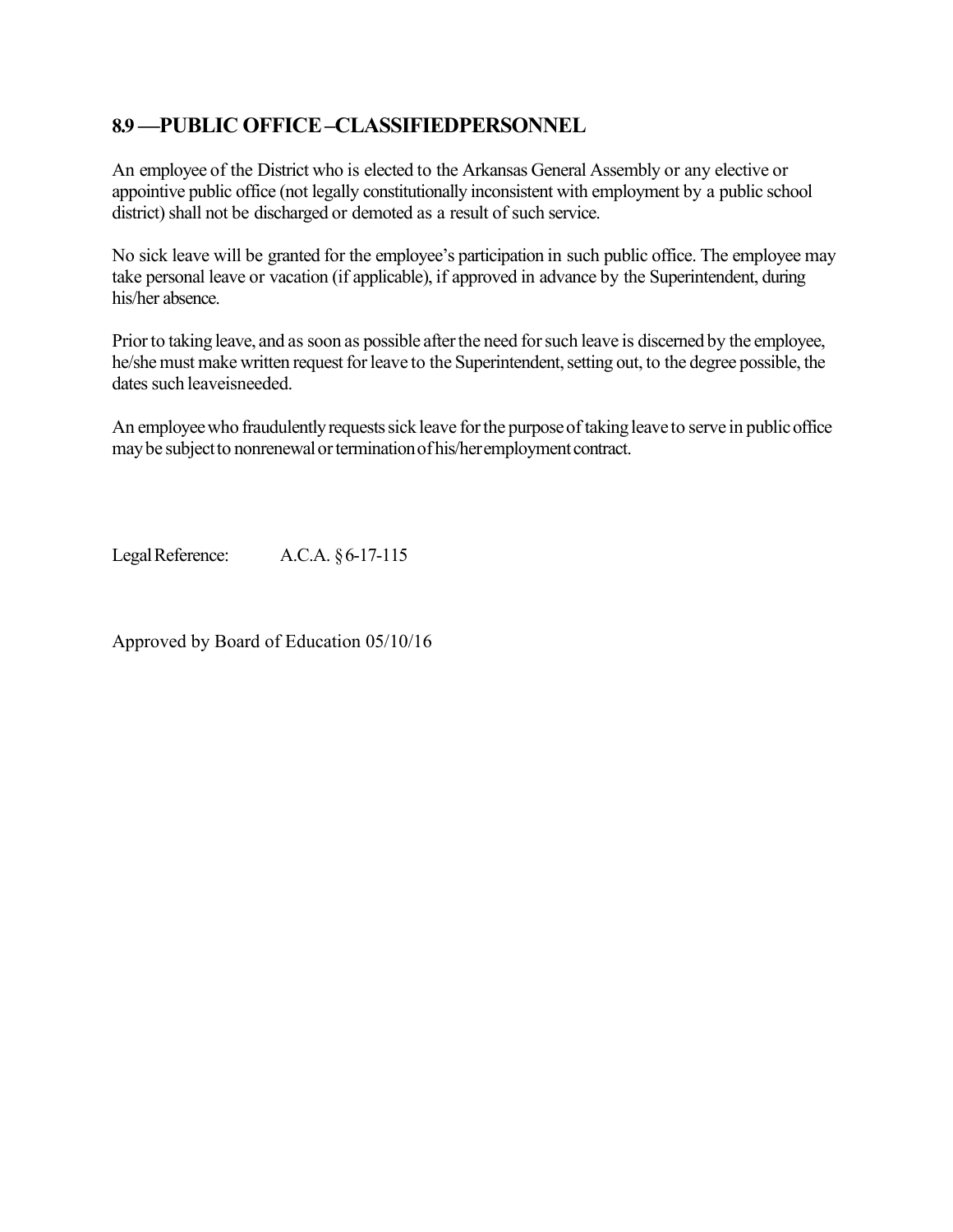## **8.10 —JURY DUTY–CLASSIFIEDPERSONNEL**

Employees are not subject to discharge, loss of sick leave, loss of vacation time or any other penalty due to absence from work for jury duty, upon giving reasonable notice to the District through the employee's immediatesupervisor.

The employee must present the original (not a copy) of the summons to jury duty to his/her supervisor in order to confirm the reason for the requested absence.

Employees shall receive their regular pay from the district while serving jury duty, and shall reimburse the district from the stipend they receive for jury duty, up to, but not to exceed, the cost of the substitute hired to replace the employee in his/her absence.

LegalReference: A.C.A. §16-31-106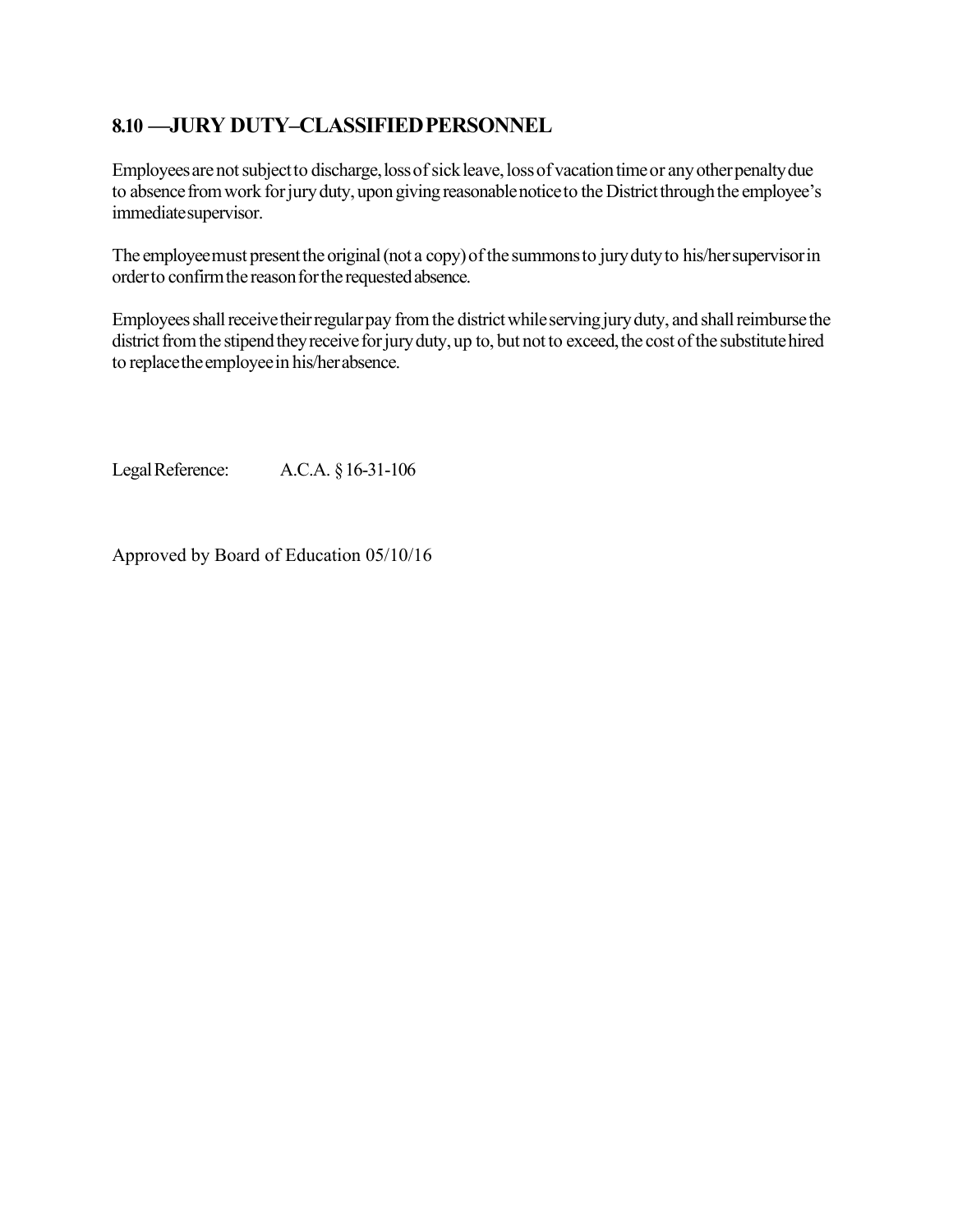# **8.11 —OVERTIME,COMPTIME,andCOMPLYINGWITHFLSA**

The Van Buren School District shall comply with those portions of the Fair Labor Standards Act (FLSA) that relate to the operation of public schools. The FLSA requires that covered employees receive compensation for each hour worked at greater than or equal to the applicable minimum wage for work weeks of less than or equal to forty (40) hours. It also requires that employees be compensated for workweeks of greater than forty (40) hours at one and a half  $(1 \frac{1}{2})$  times their regular hourly rate of pay, either monetarily or through compensatory time off.

## **Definitions**

"CoveredEmployees" (also defined as non-exempt employees) are those employees who are not exempt, generally termed classified, and include bus drivers, clerical workers, maintenance personnel, custodians, transportation workers, receptionists, paraprofessionals, food service workers, secretaries, and bookkeepers.

"Exempt Employees" are those employees who are not covered under the FLSA because the employee's:

- A. Primaryjob duties areconsideredto be exempt eligibledue to beingadministrativeor professionalin nature. Examples include teachers, counselors, registered nurses, and supervisors; and
- B. Salarymeetsor exceedsaminimumweekly/annualamount.

Any employee who is unsure of their coverage status should consult with the District's Administration.

"Overtime" is hours worked in excess of forty (40) per workweek. Compensation given for hours **not** worked such as for holidays or sick days do **not** count in determining hours worked per work week.

"Regular Rate of Pay" includes all forms of remuneration for employment and shall be expressed as an hourly rate. For those employees previously paid on a salary basis, the salary shall be converted to an hourly equivalent. Employees shall be paid for each and every hour worked.

"Straight time pay" is the amount of hourly compensation an employee receives for each hour worked during that week.

"Workweek" is the seven-day consecutive period of time from 12:00AM on Monday to midnight on the following Sunday. Each workweek is independent of every other workweek for the purpose of determining the number of hours worked and the remuneration entitled to by the employee for that week.

## **Employment Relationships**

The District does not have an employment relationship in the following instances:

- 1. Between the District and student teachers:
- 2. Between the District and its students; and
- 3. Between the District and individuals who as a public service volunteer or donate their time to the Districtwithoutexpectationor promiseof compensation.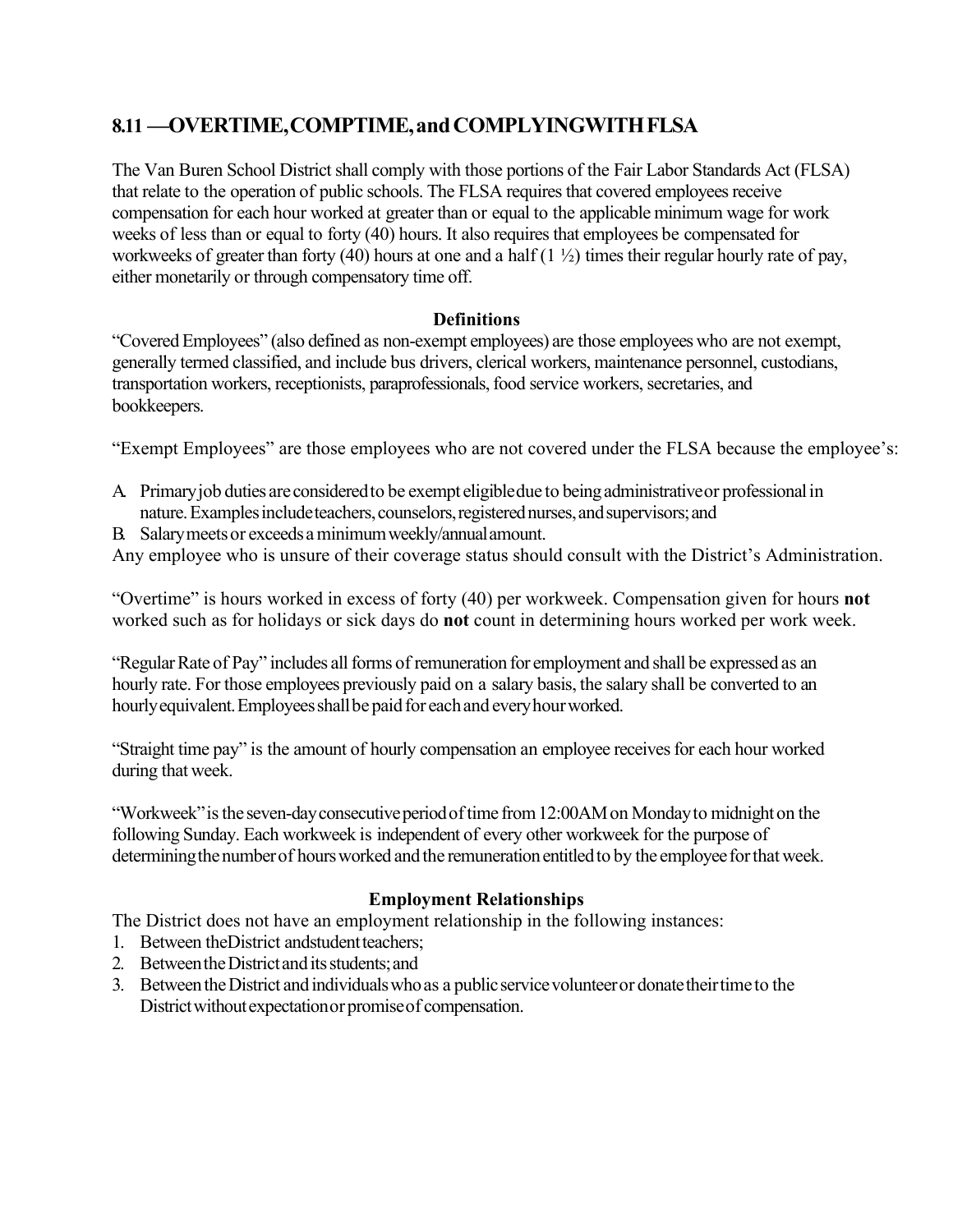The District does not have a joint employment relationship in the following instances:

- a. Between the District and off-duty policemen or deputies who are hired on a part-time basis for security purposes or crowd control. The District is separate from and acts independently of other governmental entities.
- b. Between the District and any agency contracted with to provide transportation services, security services, substitute teachers or other temporary employees, or other services.

## **Hours Worked**

Employeesshall be compensated for all the time they are requiredto be on duty and shall be paid for all hours worked each workweek. Employees shall accurately record the hours they work each week.

The District shall determine the manner to be used by employees to accurately record the hours they work. Each employee shall record the exact time they commence and cease work including meal breaks. Employees arriving early may socialize with fellow workers who are off the clock, but shall not commence working without first recording their starting time.

Employees shall sign in/clock in where they start work and sign out/clock out at the site where they cease working.Employeeswho do notstart and end their workday at the same site shall carry a time card or sheet with them to accurately record their times. They shall turn in their time sheets or cards to their immediate supervisor in the manner provided by the district.

Each employeeisto personallyrecordhis or herown times.Anyemployeewho signsin or outfor anotheremployeeor whoasks anotheremployeeto do so forhimor herwillbe dismissed.

Employees whose normal workweek is less than forty (40) hours and who work more than their normal number of hours in a given workweek may, at the District's option, be given compensatory time for the hours they worked in excess of their normal workweek in lieu of their regular rate pay. Compensatory time given in this manner shall be subject to the same conditions regarding accumulation and use as compensatory time given in lieu of overtime pay.

#### **Breaks and Meals**

Each employee working more than twenty (20) hours per week shall be provided two (2), paid, fifteen (15) minute duty free breaks per workday.

Meal periods that are less than thirty (30) minutes in length or in which the employee is not relieved of duty are compensable. Employees with a bona fide meal period shall be completely relieved of their duty to allow them to eat their meal, which they may do away from their work site, in the school cafeteria, or in a breakarea.

The employee shall not engage in any work for the District during meal breaks except in rare and infrequent emergencies.

#### **Overtime**

Covered employees shall be compensated at not less than one and a half  $(1.5)$  times his or her regular rate of pay for all hours worked over forty (40) in a workweek. Overtime compensation shall be computed on the basis of the hours worked in each week and may not be waived by either the employee or the District.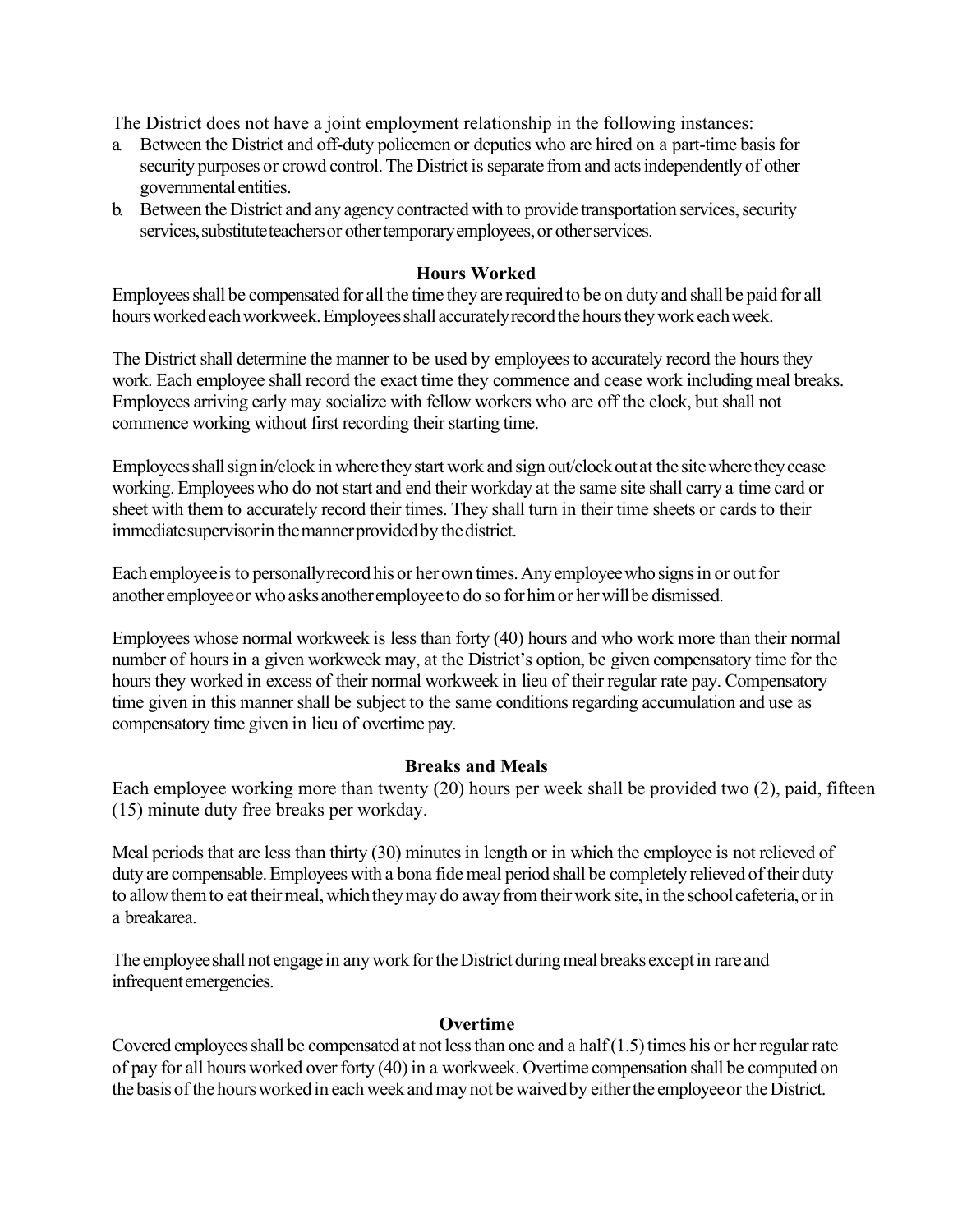Overtime compensation shall be paid on the next regular payday for the period in which the overtime was earned.

The rate of overtime pay for employees who work two (2) or more jobs for the District at different rates of pay shallbe determinedby creatinga weightedaverageof the differentrates(a.k.a.blendedrate).The weighted average will be calculated by multiplying the number of hours worked during that week for each position by the position's rate of pay, combining the resulting amounts for each position (straight time pay), and dividing the straight time pay by the total number of hours the employee worked in that week.The weighted averagewill then be multiplied by one half (0.5), which will then be multiplied by the number of hours the employee worked that week over forty  $(40)$ .

Provided the employee and the District have a written agreement or understanding before the work is performed, compensatory time off may be awarded in lieu of overtime pay for hours worked over forty (40) in a workweek and shall be awarded on a one-and-one-half (1 1/2) time basis for each hour of overtime worked. The District reserves the right to determine if it will award compensatory time in lieu of monetary pay for the overtime worked. The maximum number of compensatory hours an employee may accumulate at a time is twenty  $(20)$ . The employee must be able to take the compensatory time off within a reasonableperiodoftimethatis notundulydisruptiveto theDistrict.

An employee whose employment is terminated with the District, whether by the District or the employee, shall receive monetary compensation for unused compensatory time. Of the following methods, the one that yields the greatest money for the employee shall be used.

- 1. The average regular rate received by the employee during the last 3 years of employment. Or
- 2. The final regular rate received by the employee.

## **Overtime Authorization**

There will be instances where the district's needs necessitate an employee work overtime. It is the Board's desire to keep overtime worked to a minimum. To facilitate this, employees shall receive authorization from their supervisor in advance of working overtime except in the rare instance when it is unforeseen and unavoidable.

All overtime worked will be paid in accordance with the provisions of the FLSA, unless the overtime was pre-approved or fit into the exceptions noted previously, disciplinary action shall be taken for failure to follow District policy. In extreme and repeated cases, disciplinary action could include the termination of the employee.

## **Leave Requests**

All covered employees shall submit a leave request form prior to taking the leave if possible. If a request for leave was not possible in advance due to unforeseen or emergency circumstances, the leave form shall be turned in the day the employee returns to work. Unless specifically granted by the Board for special circumstances, the reason necessitating the leave must fall within District policy.

Payment for leave could be delayed or not occur if an employee fails to turn in the required leave form. Leave may be taken in a minimum of four (4) hour increments.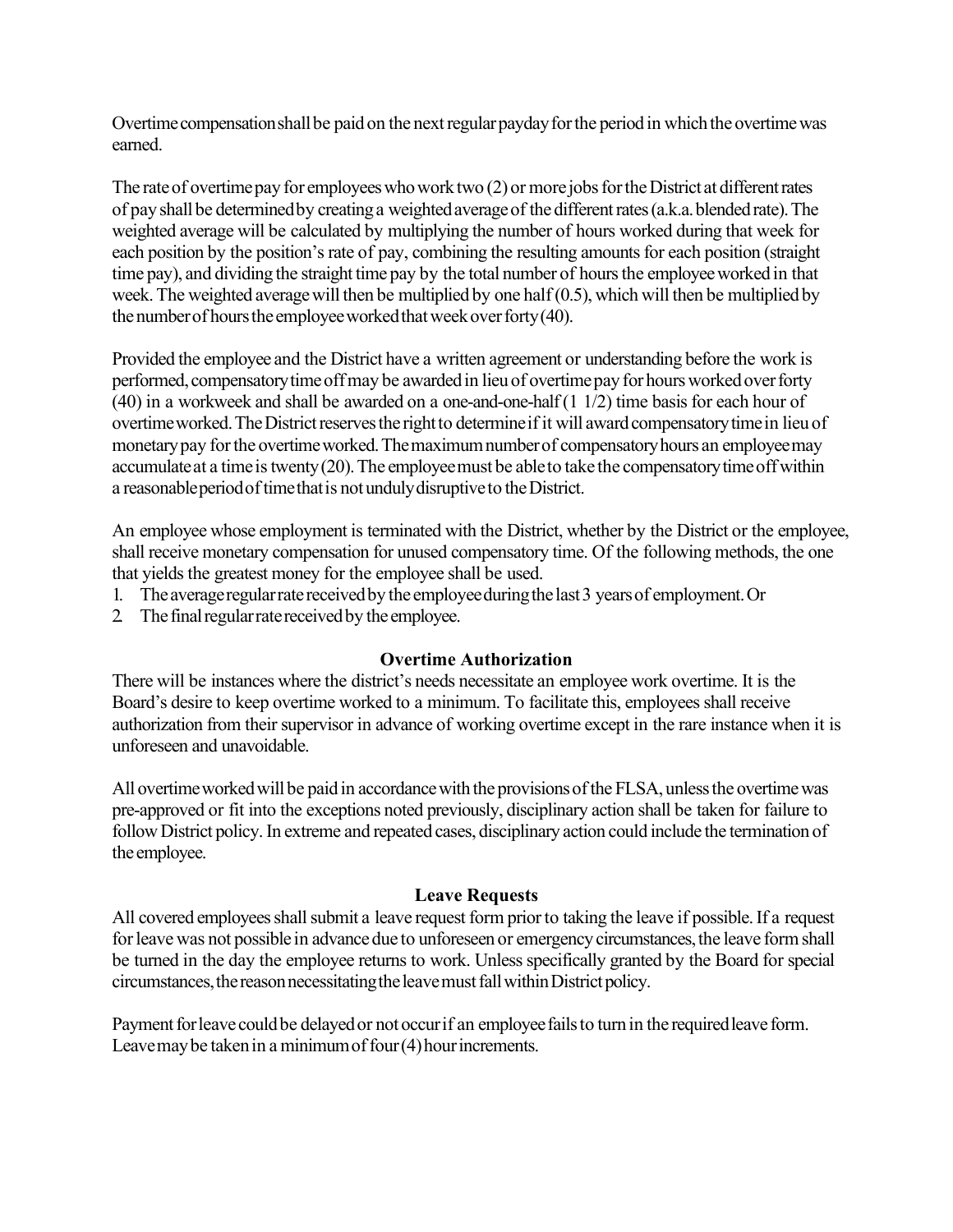#### **Record Keeping and Postings**

The District shall keep and maintain records as required by the FLSA for the period of time required by the act.

The District shall display minimum wage posters where employees can readily observe them.

#### **Cooperation with Enforcement Officials**

All records relating to the FLSA shall be available for inspection by, and District employees shall cooperate fully with, officials from the Department of Labor (DOL) and/or its authorized representatives in the performance of their jobs relating to:

- a. Investigating and gathering data regarding the wages, hours, and other conditions and practices of employment;
- b. Entering, inspecting, and/ortranscribing the premises and its records;
- c. Questioning employees and investigating such facts as the inspectors deem necessary to determine whether any person has violated any provision of the FLSA.

Legal References: 29 USC § 206(a), ACA § 6-17-2203

29 USC § 207(a)(1), 29 CFR § 778.100 29 USC § 207(o), 29 CFR § 553.50 29 USC § 213(a), 29 CFR §§ 541 et seq. 29 CFR § 778.218(a) 29 USC § 207(e), 29 CFR § 778.108 29 CFR § 778.105 29 CFR §§ 785.9, 785.16 29 CFR § 516.2(7) 29 CFR §§ 785.1 et seq. A.C.A. § 6-17-2205 29 CFR §§ 785.19 29 USC § 207(a), 29 CFR § 778.100, 29 USC § 207(o), 29 CFR §§ 553.20 – 553.32 29 CFR § 778.106 29 USC § 207(g)(2), 29 CFR § 778.115 29 USC § 207(o)(2)(A), 29 CFR § 553.23 29 CFR § 553.20 29 USC § 207(o)(4), 29 CFR § 553.27 29 USC § 211(c), 29 CFR §§ 516.2, 516.3, 553.50 29 CFR § 516.4 29 CFR §§ 516.5, 516.6 29 USC § 211(a)(b)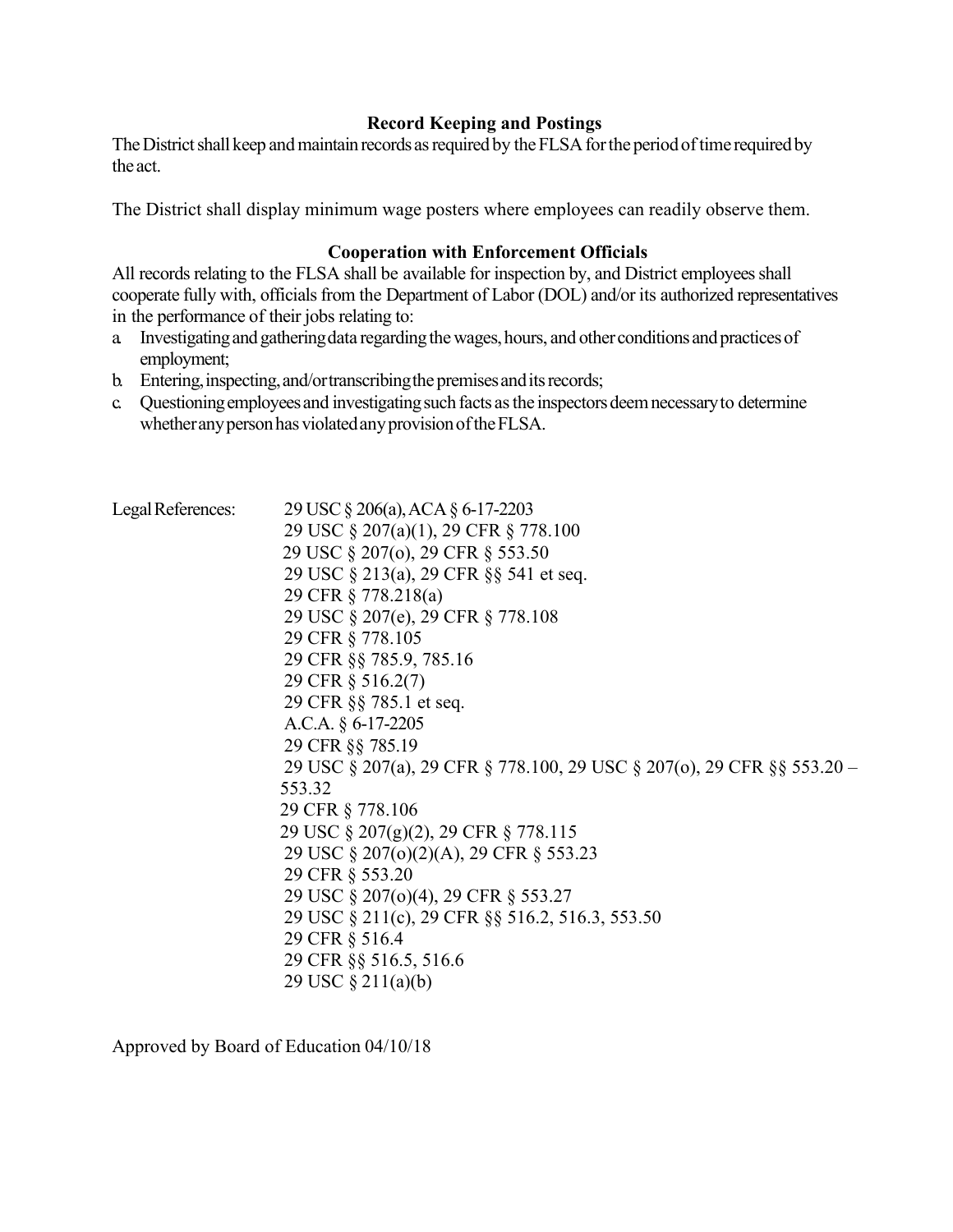#### **8.12 —OUTSIDEEMPLOYMENT**

An employee of the District may not be employed in any other capacity during regular working hours.

An employee may not accept employment outside of his/her district employment which will interfere, or otherwise be incompatible with the District employment, including normal duties outside the regular work day; nor shall an employee accept other employment which is inappropriate for an employee of a public school.

The Superintendent, or his designee(s), shall be responsible for determining whether outside employment is incompatible, conflicting, or inappropriate.

When a classified employee is additionally employed by the District by a contract for a second classified position or to perform supplementary duties for a stipend or multiplier, the duties, expectations, and obligations of the primary position employment contract shall prevail over all other employment duties unless the needs of the district dictate otherwise. If there is a conflict between the expectations of the primary position and any other contracted position, the employee shall notify the employee's building principal as far in advance as is practicable. The Building principal shall verify the existence of the conflict by contacting the supervisor of the secondary contracted position. The building principal shall determine the needs of the district on a case-by-case basis and rule accordingly. The principal's decision is final with no appeal to the Superintendent or the School Board. Frequent conflicts or scheduling problems could lead to the non-renewal or termination of the conflicting contract of employment or the contract to perform the supplementary duties.

For employees who work two or more jobs for the District, the superintendent or designee shall specify which job is the employee's primary job. If circumstances change, the determination can be changed to reflect the current needs of the District. Furthermore, if on any given day, one of the employee's jobs requires more hours worked than is customary, the District reserves the right to lessen the number of hours the employee may work in his/her other job such that the employee does not exceed forty (40) hours worked inthatweek.

#### **Sick Leave and Outside Employment**

Sick leave related absence from work (e.g. sick leave for personal or family illness or accident, Workers Comp, and FMLA) inherently means the employee is also incapable of working at any source of outside employment. Except as provided in policy  $8.36$ , if an employee who works a non-district job while taking district sick leave for personal or family illness or accident, Workers Comp, or FMLA, the employee shall be subjectto disciplineup to andincludingtermination.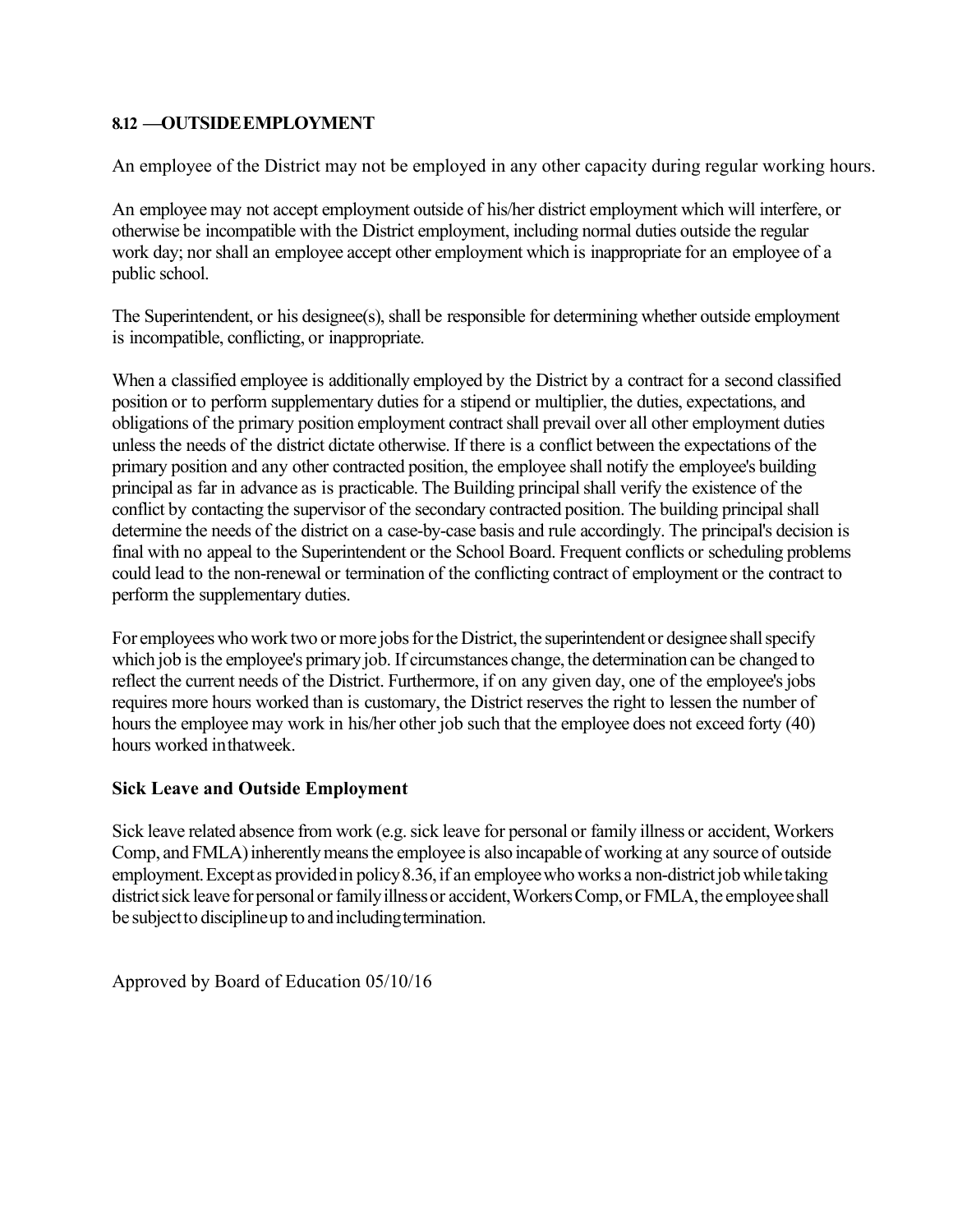## **8.13 —CLASSIFIEDEMPLOYMENT**

All prospective employees must fill out an application form provided by the District, in addition to any resume provided; all of the information provided is to be placed in the personnel file of those employed.

If the employee provides false or misleading information, or if he/she withholds information to the same effect, it may be grounds for dismissal. In particular, it will be considered a material misrepresentation and grounds for termination of contract of employment if an employee's application information is discovered to be other than as was represented by the employee, either in writing on application materials or in the form of representations made to the school district.

It is grounds for termination of contract of employment if an employee fails a criminal background check or receives a true report on the Child Maltreatment Central Registry check.

An employee who receives notification of a failure to pass a criminal background check or a true result on the Child Maltreatment Central Registry check shall have thirty (30) days following the notification to submit to the superintendent, or designee, a written request for a hearing before the Board to request a waiver. The written request should include any documentation, such as police reports, or other materials that are related to the event giving rise to the failed background check or true result on the Child Maltreatment Registry as well as information supporting your request for the waiver. Employees requesting a board hearing to request a waiver should be aware that this hearing is subject to the Arkansas Freedom of Information Act and it must be fully open to the public as a result.

An individual with a currently suspended license or whose license has been revoked by the State Board of Education is not eligible to be employed by the District; this prohibition includes employment as a substitute teacher, whether directly employed by the District or providing substitute teaching services under contract with an outside entity.

The District is an equal opportunity employer and shall not discriminate on the grounds of race, color, religion, national origin, sex, age, or disability.

Inquiries on non-discrimination may be directed to Director of Human Resources, who may be reached at 479-474-7942.

For further information on notice of non-discrimination or to file a complaint, visit [http://wdcrobcolp01.ed.gov/CFAPPS/OCR/contactus.cfm;](http://wdcrobcolp01.ed.gov/CFAPPS/OCR/contactus.cfm) for the address and phone number of the office that serves your area, or call 1-800-421-3481.

In accordance with Arkansas law, the District provides a veteran preference to applicants who qualify for one of the following categories: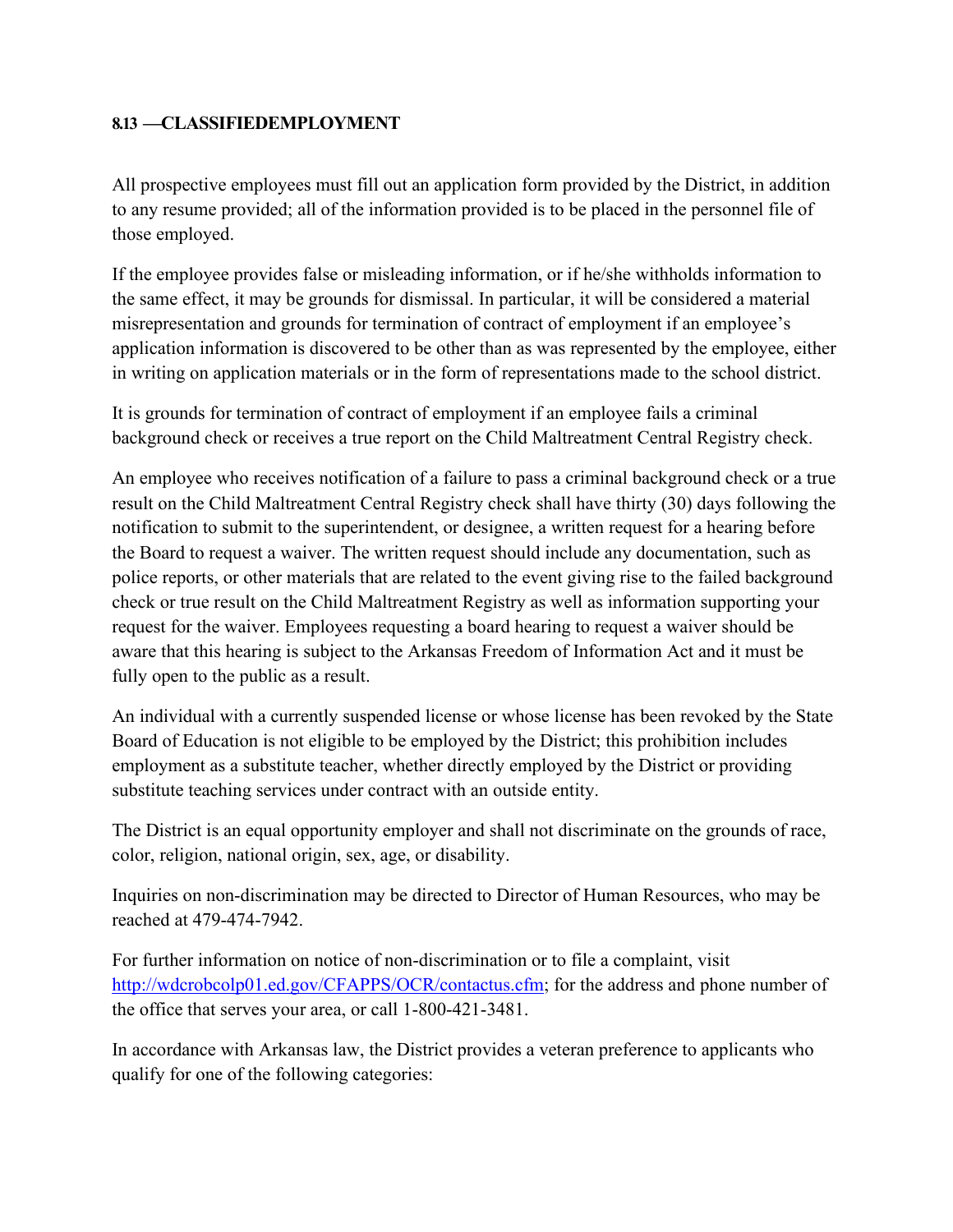- 1. a veteran without a service-connected disability;
- 2. a veteran with a service-connected disability; and
- 3. a deceased veteran's spouse who is unmarried throughout the hiring process.

For purposes of this policy, "veteran" is defined as:

- a. A person honorably discharged from a tour of active duty, other than active dutyfor training only, with the armed forces of the United States; or
- b. Any person who has served honorably in the National Guard or reserve forces of the United States for a period of at least six (6) years, whether or not the person has retired or been discharged.

In order for an applicant to receive the veterans preference, the applicant must be a citizen and resident of Arkansas, be substantially equally qualified as other applicants and do all of the following:

- 1. Indicate on the employment application the category the applicant qualifiesfor;
- 2. Attach the following documentation, as applicable, to the employment application:
	- Form DD-214 indicating honorabled is charge;
	- A letter dated within the last six months from the applicant's command indicating years of service in the National Guard or Reserve Forces as well as the applicant's current status;
	- Marriage license;
	- Death certificate;
	- Disability letter from the Veteran's Administration (in the case of an applicant with a service-related disability).

Failure of the applicant to comply with the above requirements shall result in the applicant not receiving the veteran preference; in addition, meeting the qualifications of a veteran or spousal category does not guarantee either an interview or being hired.

| Legal References: | A.C.A. $§ 6-17-414$           |
|-------------------|-------------------------------|
|                   | A.C.A. § 21-3-302             |
|                   | A.C.A. $§$ 21-3-303           |
|                   | A.C.A. $\S$ 25-19-101 et seq. |
|                   | 28 C.F.R. § 35.106            |
|                   | 34 C.F.R. § 100.6             |
|                   | 34 C.F.R. § 104.8             |
|                   | 34 C.F.R. § 106.9             |
|                   | 34 C.F.R. § 108.9             |
|                   | 34 C.F.R. § 110.25            |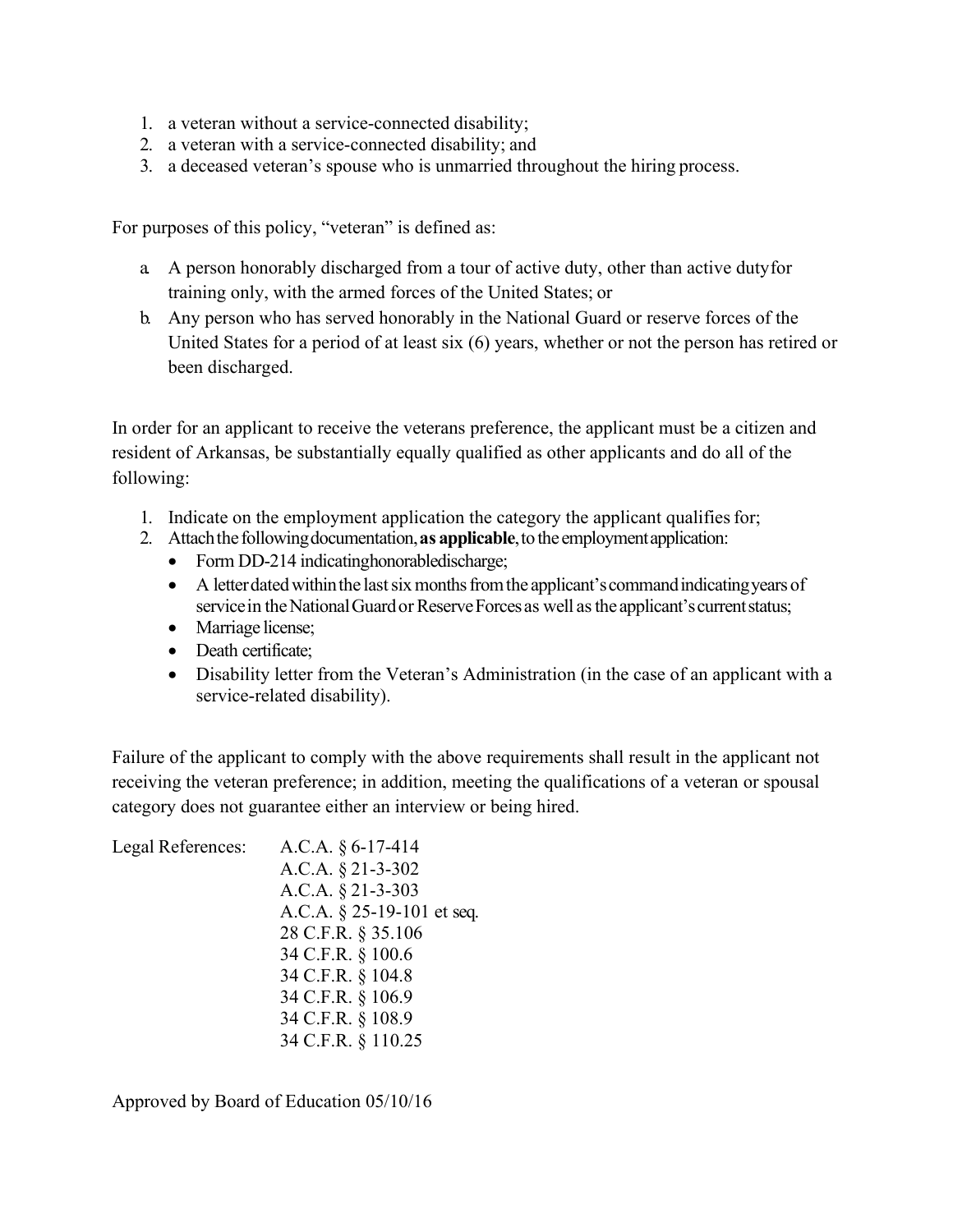**8.14**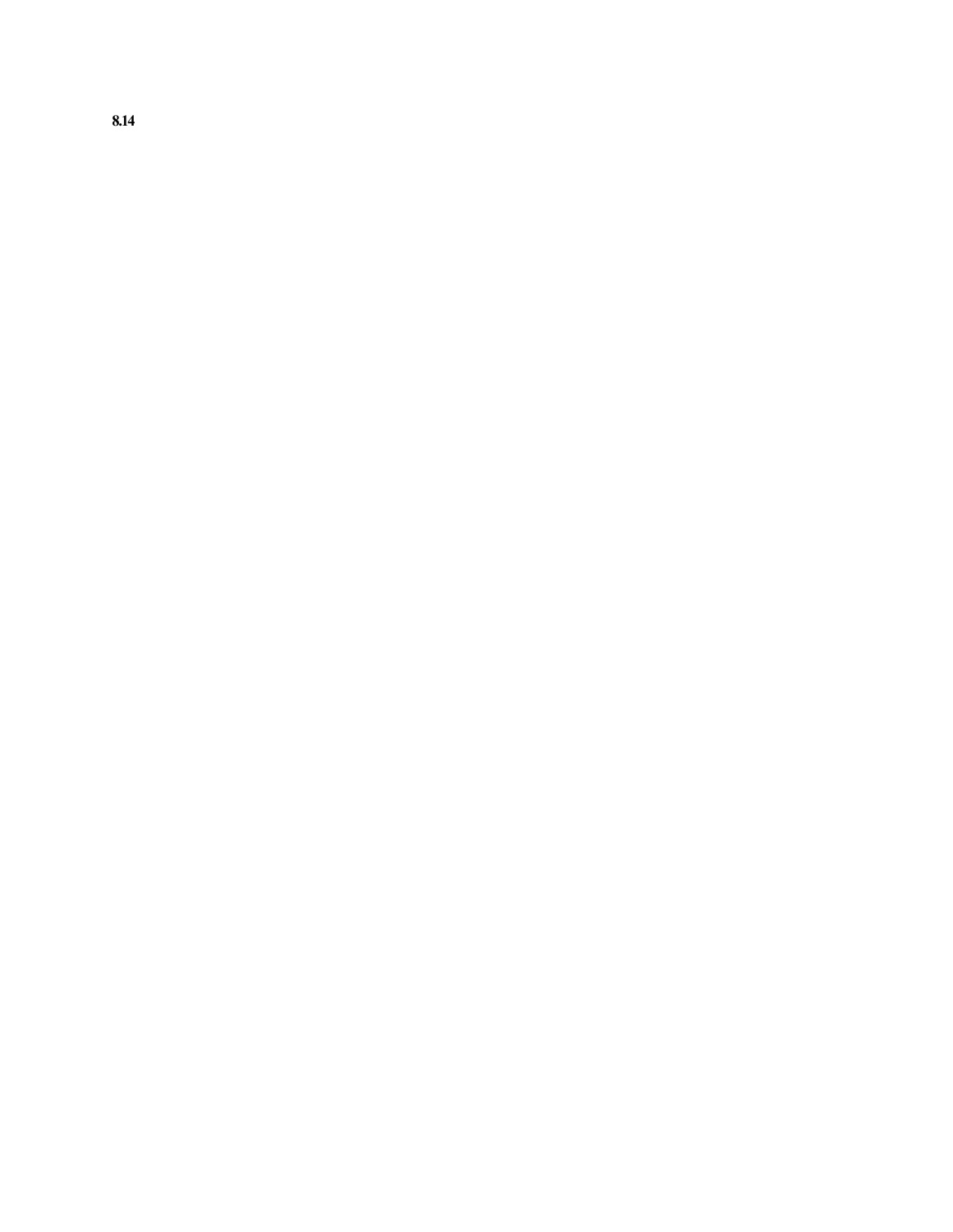## **8.15 —TOBACCOUSE**

Smoking or use of tobacco or products containing tobacco in any form (including, but not limited to, cigarettes, cigars, chewing tobacco, and snuff) in or on any real property owned or leased by a District school, including school buses owned or leased by the District, or other school vehicles is prohibited.

With the exception of recognized tobacco cessation products, this policy's prohibition includes any tobacco or nicotine delivery system or product. Specifically, the prohibition includes any product that is manufactured, distributed, marketed, or sold as e-cigarettes, e-cigars, e-pipes, or under any other name or descriptor.

Violation of this policy by employees shall be grounds for disciplinary action up to, and including, dismissal.

LegalReference: A.C.A. §6-21-609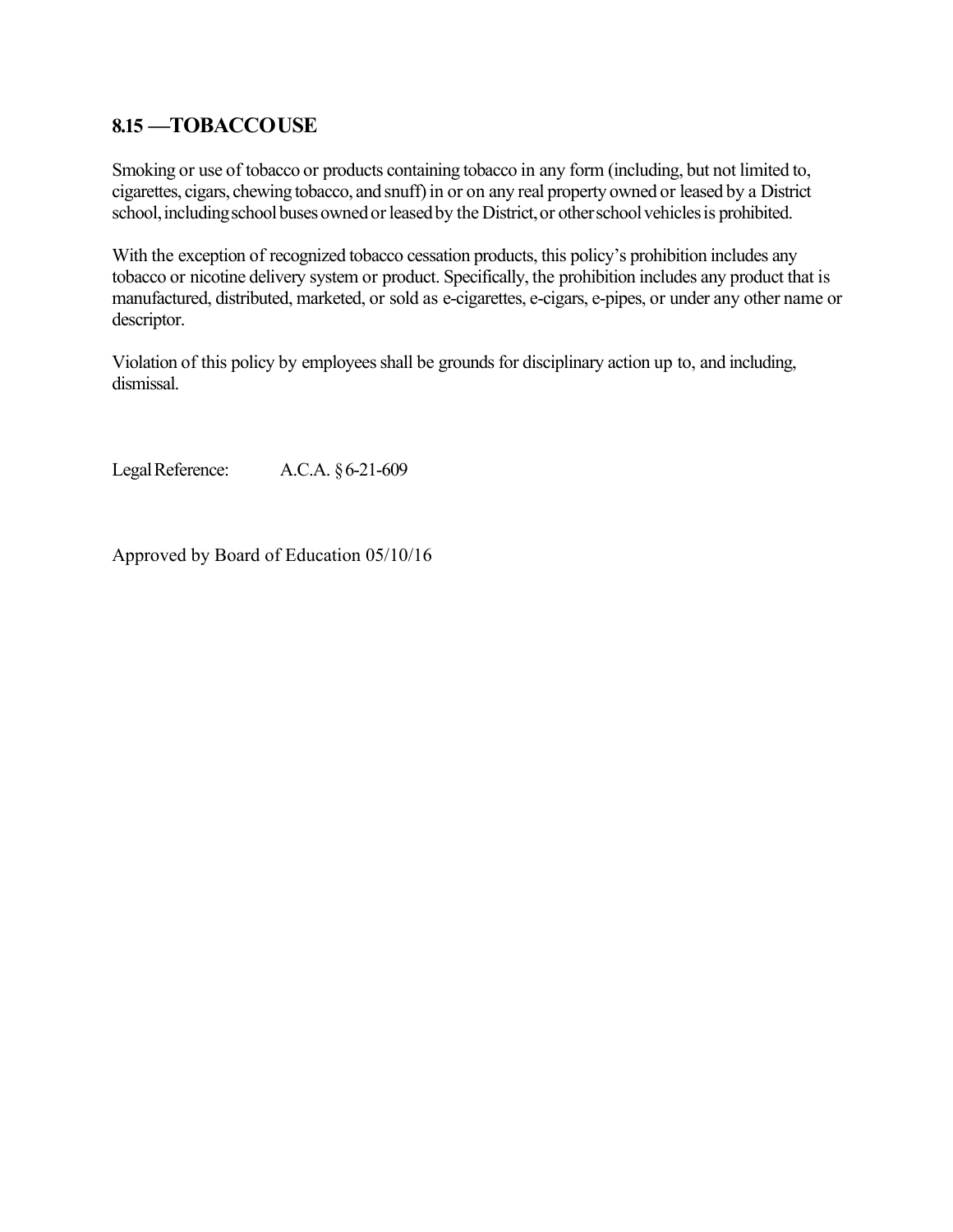# **8.16 -- CLASSIFIED PERSONNEL — DRESS OFEMPLOYEES**

Employees shall ensure that their dress and appearance are professional and appropriate to their positions.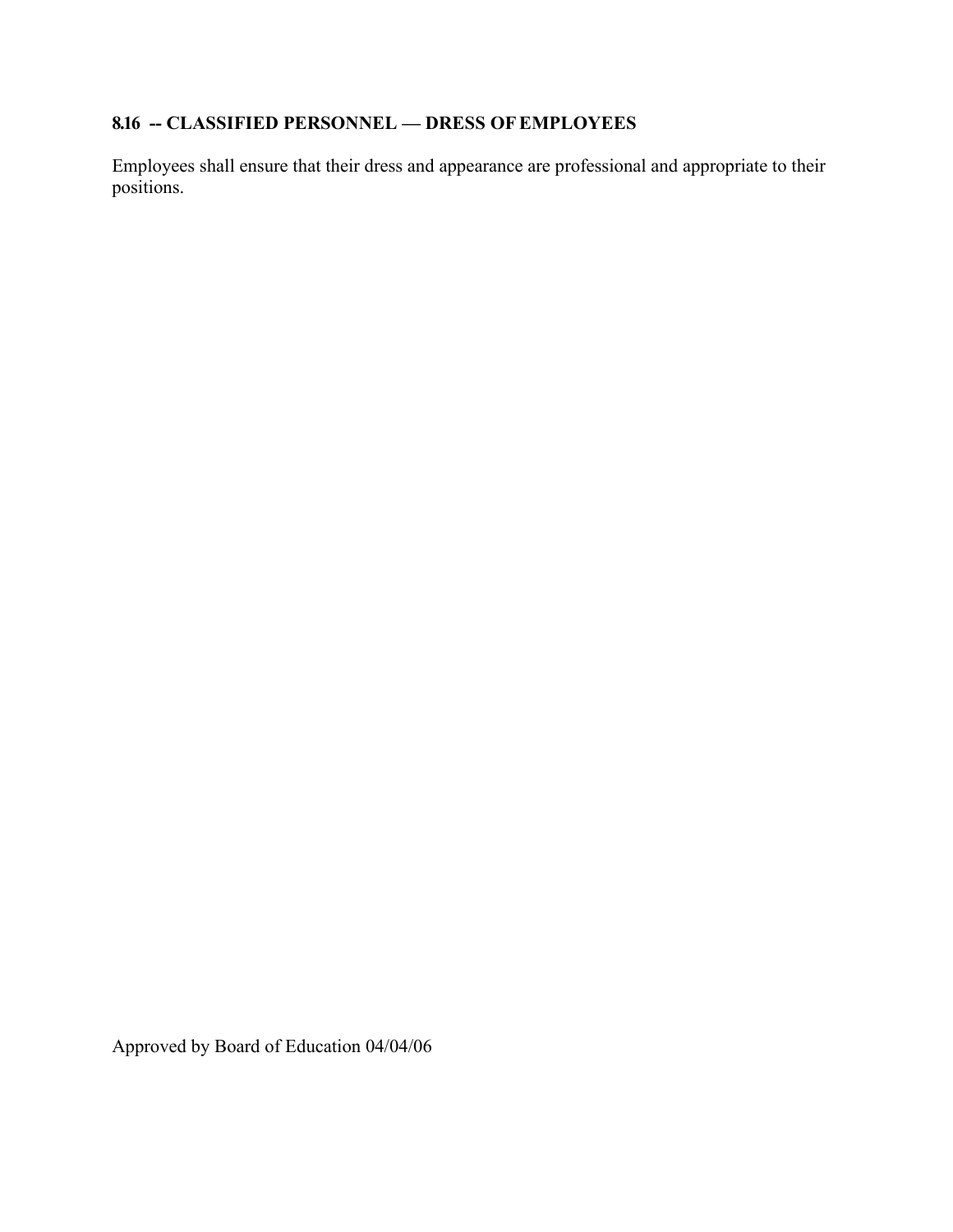#### **8.17 -- CLASSIFIED PERSONNEL POLITICAL ACTIVITY**

Employees are free to engage in political activity outside of work hours and to the extent that it does not affect the performance of their duties or adversely affect important working relationships.

It is specifically forbidden for employees to engage in political activities on the school grounds or during work hours. The following activities are forbidden on school property:

- 1. Using students for preparation or dissemination of campaign materials;
- 2. Distributing political materials;
- 3. Distributing or otherwise seeking signatures on petitions of any kind;
- 4. Posting political materials; and
- 5. Discussing political matters with students, in or out of the classroom, in other than circumstances appropriate to the employee's responsibilities to the students and where a legitimate pedagogical reason exists.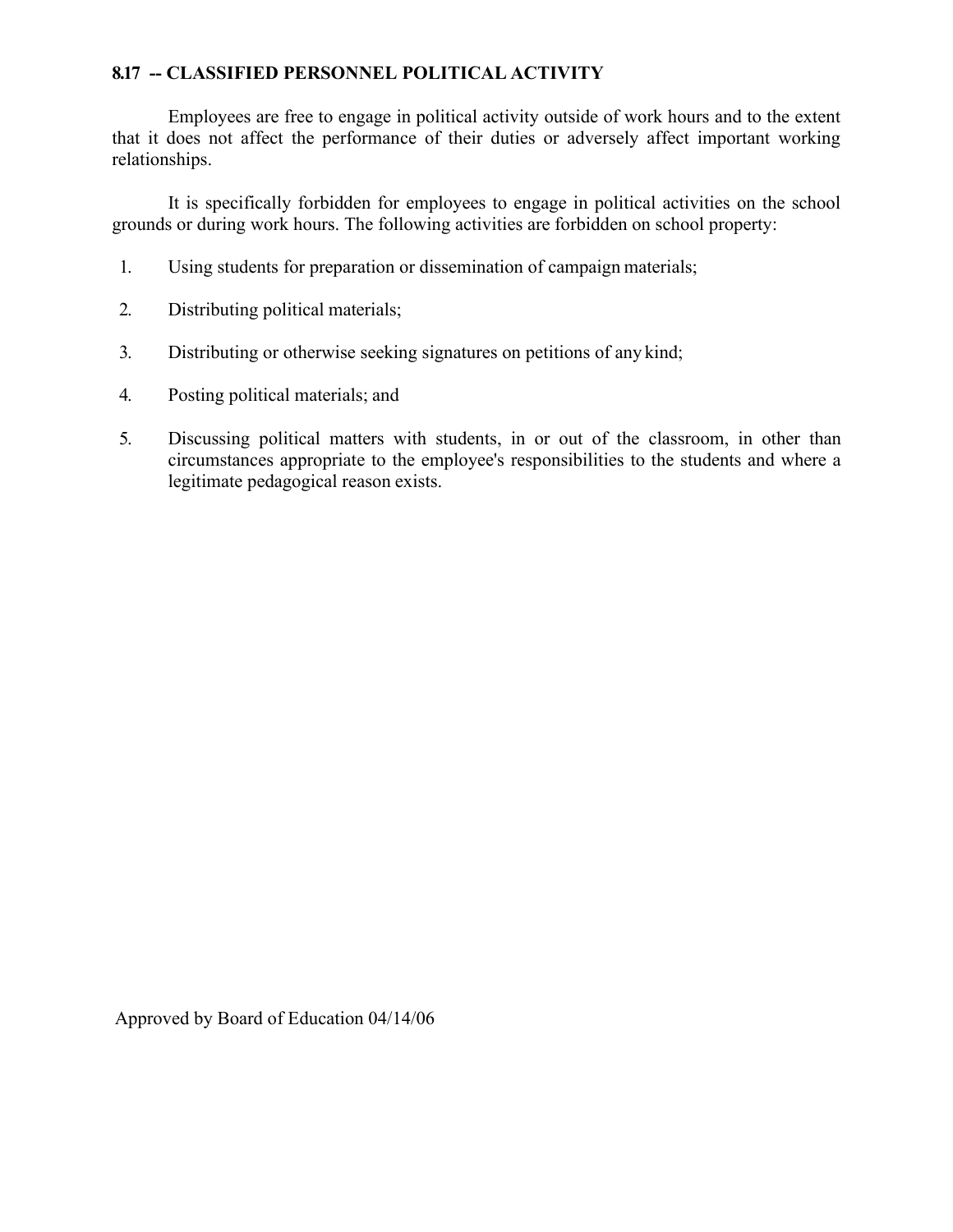#### **8.18 —CLASSIFIEDPERSONNELDEBTS**

For the purposes of this policy, "garnishment" of a district employee is when the employee has lost a lawsuit to a judgment creditor who brought suit against a school district employee for an unpaid debt, has been awarded money damages as a result, and these damages are recoverable by filing a garnishment action against the employee's wages. For the purposes of this policy, the word "garnishment" excludes such things as child support, student loan or IRS liens or deductions levied against an employee's wages.

All employees are expected to meet their financial obligations. If an employee writes "hot" checks or has his/her income garnished by a judgment creditor, dismissal may result.

An employee will not be dismissed for having been the subject of one (1) garnishment. However, a second or third garnishment may result in dismissal.

At the discretion of the Superintendent, he/she or his/her designee may meet with an employee who has received a second garnishment for the purpose of warning the employee that a third garnishment may result in a recommendation of dismissal to the School Board.

At the discretion of the Superintendent, a second garnishment may be used as a basis for a recommended dismissal. The Superintendent may take into consideration other factors in deciding whether to recommend dismissal based on a second garnishment. Those factors may include, but are not limited to, the amount of the debt, the time between the first and the second garnishment, and other financial problems which come to the attention of the District.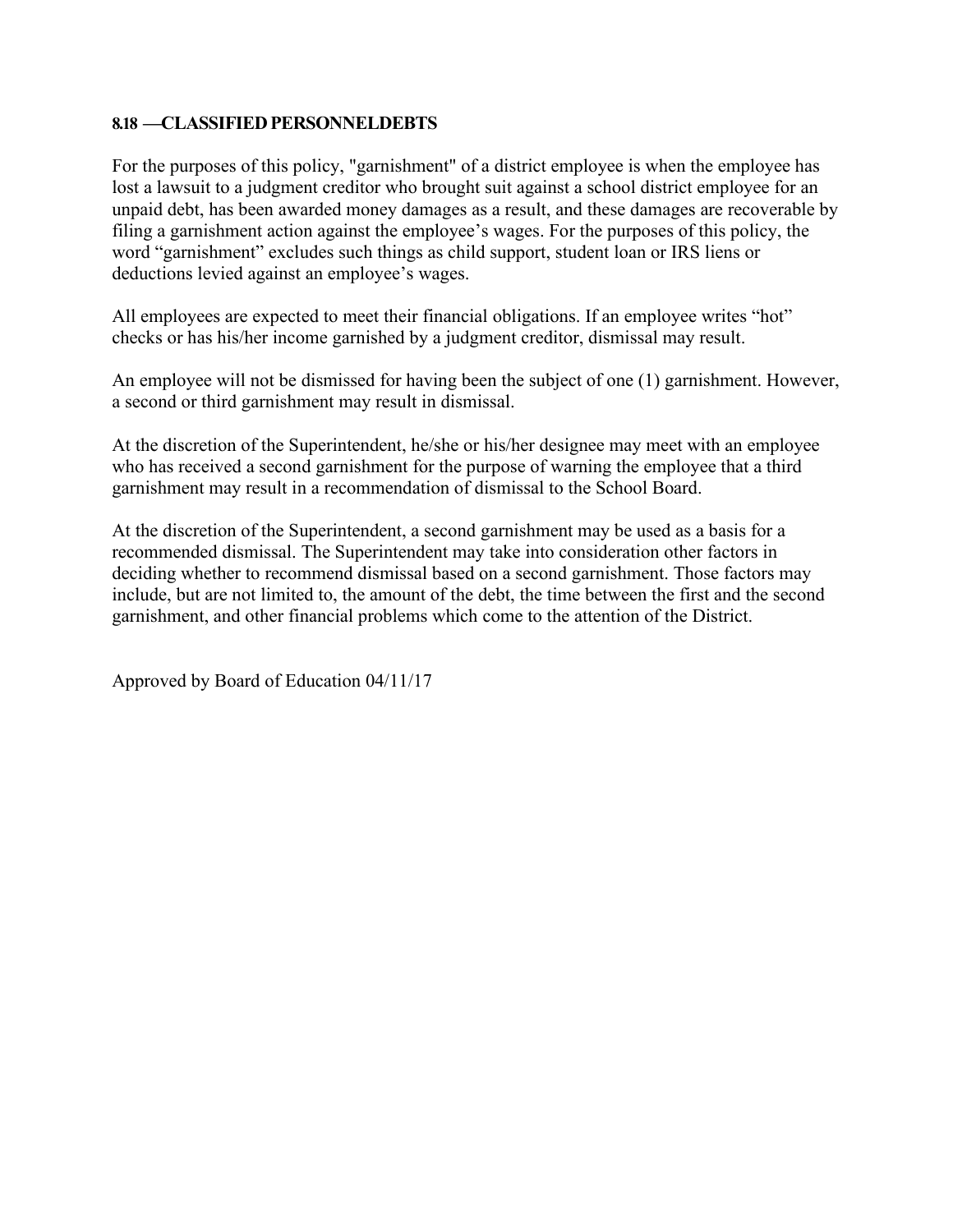## **8.19 F—LEVELTWOGRIEVANCEFORM- CLASSIFIED**

Name: Name:

Date submitted to supervisor:

Classified Personnel Policy grievance is based upon:

Grievance (be specific):

What would resolve your grievance?

Supervisor's Response

Date submitted to recipient: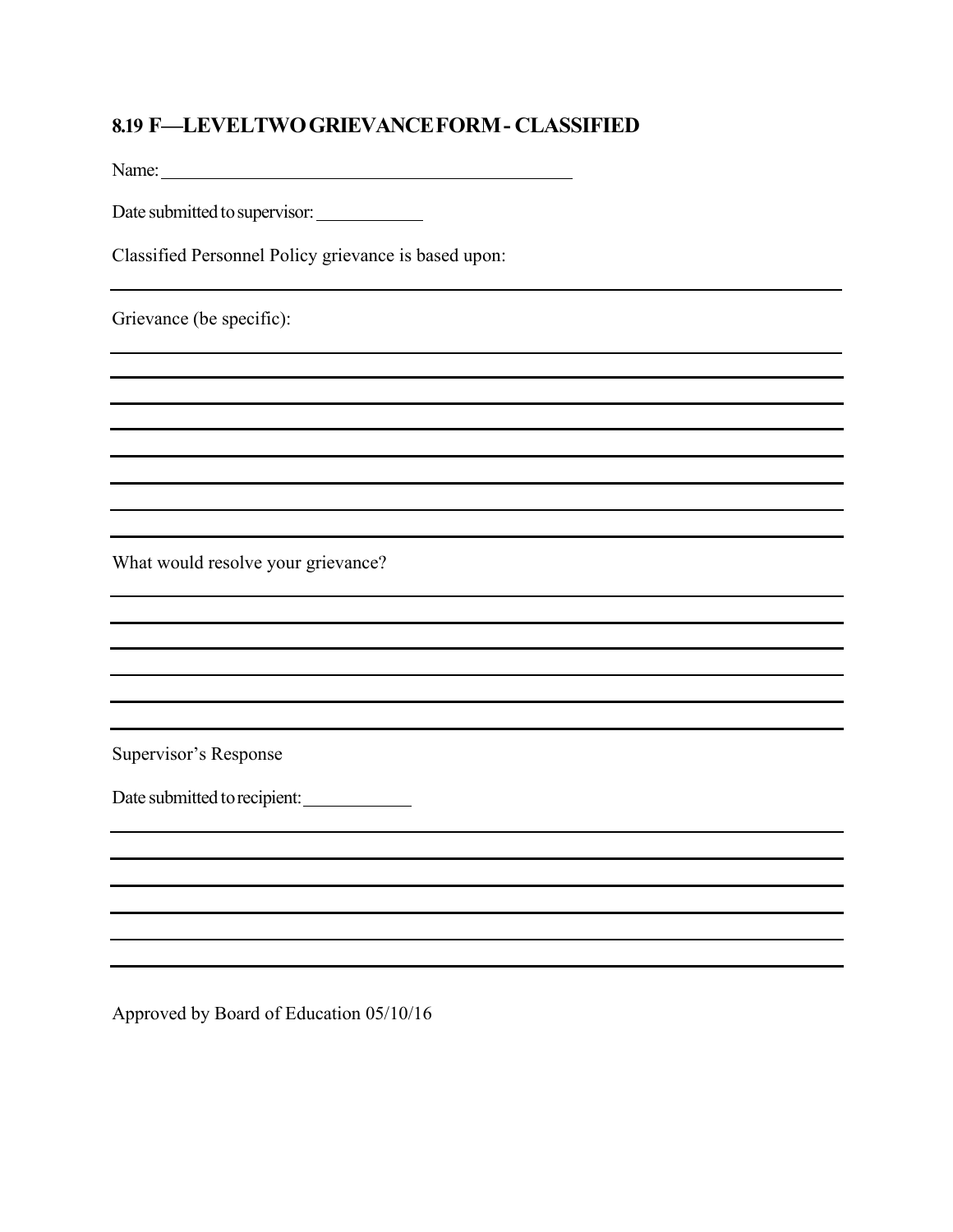## **8.19 —GRIEVANCES**

The purpose of this policy is to provide an orderly process for employees to resolve, at the lowest possible level, their concerns related to the personnel policies or salary payments of this district.

### **Definitions**

Grievance: a claim or concern related to the interpretation, application, or claimed violation of the personnel policies, including salary schedules, federal or state laws and regulations, or terms or conditions of employment, raised by an individual employee of this school district. Other matters for which the means of resolution are provided or foreclosed by statute or administrative procedures shall not be considered grievances. Specifically, no grievance may be entertained against a supervisor for directing, instructing, reprimanding, or "writing up" an employee under his/her supervision. A group of employees who have the same grievance may file a group grievance.

Group Grievance: A grievance may be filed as a group grievance if it meets the following criteria: (meeting the criteria does not ensure that the subject of the grievance is, in fact, grievable)

- 1. More than one individual has interest in the matter; and
- 2 The group has a well-defined common interest in the facts and/or circumstances of the grievance; and
- 3. The group has designated an employee spokesperson to meet with administration and/or the board; and
- 4. All individuals within the group are requesting the same relief.

Employee: any person employed under a written contract by this school district.

Immediate Supervisor: the person immediately superior to an employee who directs and supervises the work of that employee.

Workingday:Anyweekdayotherthan a holidaywhetheror not the employeeunderthe provisionsof their contract is scheduled to work or whether they are currently under contract.

## **Process**

Level One: An employee who believes that he/she has a grievance shall inform that employee's immediate supervisor that the employee has a potential grievance and discuss the matter with the supervisor within five working days of the occurrence of the grievance. The supervisor shall offer the employee an opportunity to have a witness or representative who is not a member of the employee's immediate family present at their conference. (The five-day requirement does not apply to grievances concerning back pay.) If the grievance is not advanced to Level Two within five working days following the conference, the matter will be considered resolved and the employee shall have no further right with respect to said grievance.

If the grievance cannot be resolved by the immediate supervisor, the employee can advance the grievance to Level Two. To do this, the employee must complete the top half of the Level Two Grievance Form within five working days of the discussion with the immediate supervisor, citing the manner in which the specific personnel policy was violated that has given rise to the grievance, and submit the Grievance Form to his/her immediate supervisor. The supervisor will have ten working days to respond to the grievance using the bottom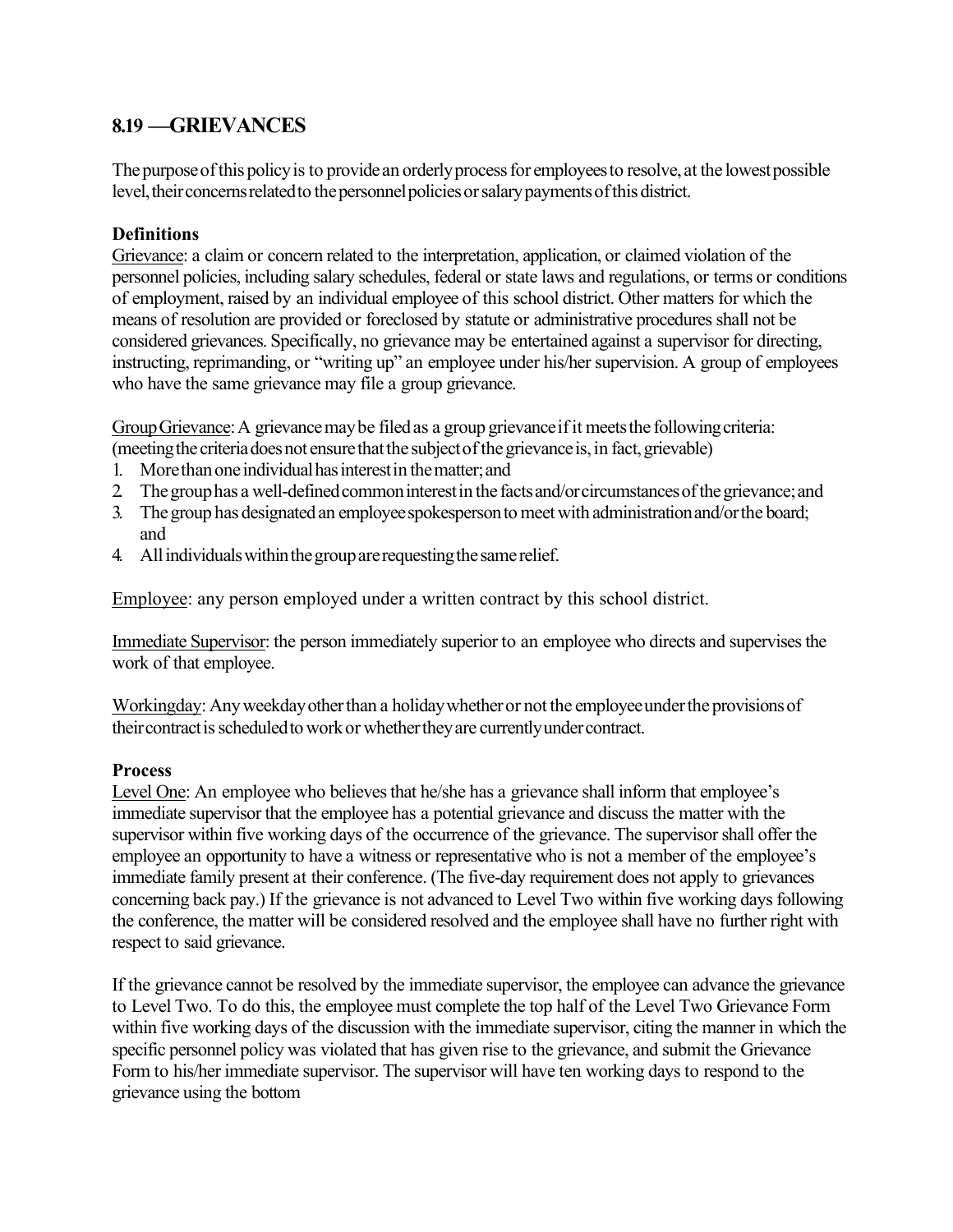half of the Level Two Grievance Form which he/she will submit to the building principal or, in the event that the employee's immediate supervisor is the building principal, the superintendent.

Level Two (when appeal is to the building principal): Upon receipt of a Level Two Grievance Form, the building principal will have ten working days to schedule a conference with the employee filing the grievance. The principal shall offer the employee an opportunity to have a witness or representative who is not a member of the employee's immediate family present at their conference. After the conference, the principal will have ten working days in which to deliver a written response to the grievance to the employee. If the grievance is not advanced to Level Three within five working days the matter will be considered resolved and the employee shall have no further right with respect to said grievance.

Level Two (when appeal is to the superintendent): Upon receipt of a Level Two Grievance Form, the superintendent will have ten working days to schedule a conference with the employee filing the grievance.The superintendentshallofferthe employeean opportunityto havea witnessor representative who is not a member of the employee's immediate family present at their conference. After the conference, the superintendent will have ten working days in which to deliver a written response to the grievance to theemployee.

Level Three: If the proper recipient of the Level Two Grievance was the building principal, and the employee remains unsatisfied with the written response to the grievance, the employee may advance the grievance to the superintendent by submitting a copy of the Level Two Grievance Form and the principal's reply to the superintendent within five working days of his/herreceipt of the principal's reply. The superintendent will have ten working days to schedule a conference with the employee filing the grievance.The superintendentshallofferthe employee an opportunityto havea witnessorrepresentative who is not a member of the employee's immediate family present at their conference. After the conference, the superintendent will have ten working days in which to deliver a written response to the grievance to theemployee.

Appeal to the Board of Directors: An employee who remains unsatisfied by the written response of the superintendent may appeal the superintendent's decision to the Board of Education within five working days of his/her receipt of the Superintendent's written response by submitting a written request for a board hearing to the superintendent. If the grievance is not appealed to the Board of Directors within five working days of his/her receipt of the superintendent's response, the matter will be considered resolved and the employee shall have no further right with respect to said grievance.

The school board will address the grievance at the next regular meeting of the school board, unless the employee agrees in writing to an alternate date for the hearing. After reviewing the Level Two Grievance Form and the superintendent's reply, the board will decide if the grievance, on its face, is grievable under district policy. If the grievance is presented as a "group grievance," the Board shall first determine if the composition of the group meets the definition of a "group grievance." If the Board determines that it is a group grievance, the Board shall then determine whether the matter raised is grievable. If the Board rules the composition of the group does not meet the definition of a group grievance, or the grievance, whether group or individual, is not grievable, the matter shall be considered closed. (Individuals within the disallowed group may choose to subsequently refile their grievance as an individual grievance beginning with Level One of the process.) If the Board rules the grievance to be grievable, they shall immediately commence a hearing on the grievance. All parties have the right to representation by a person of their own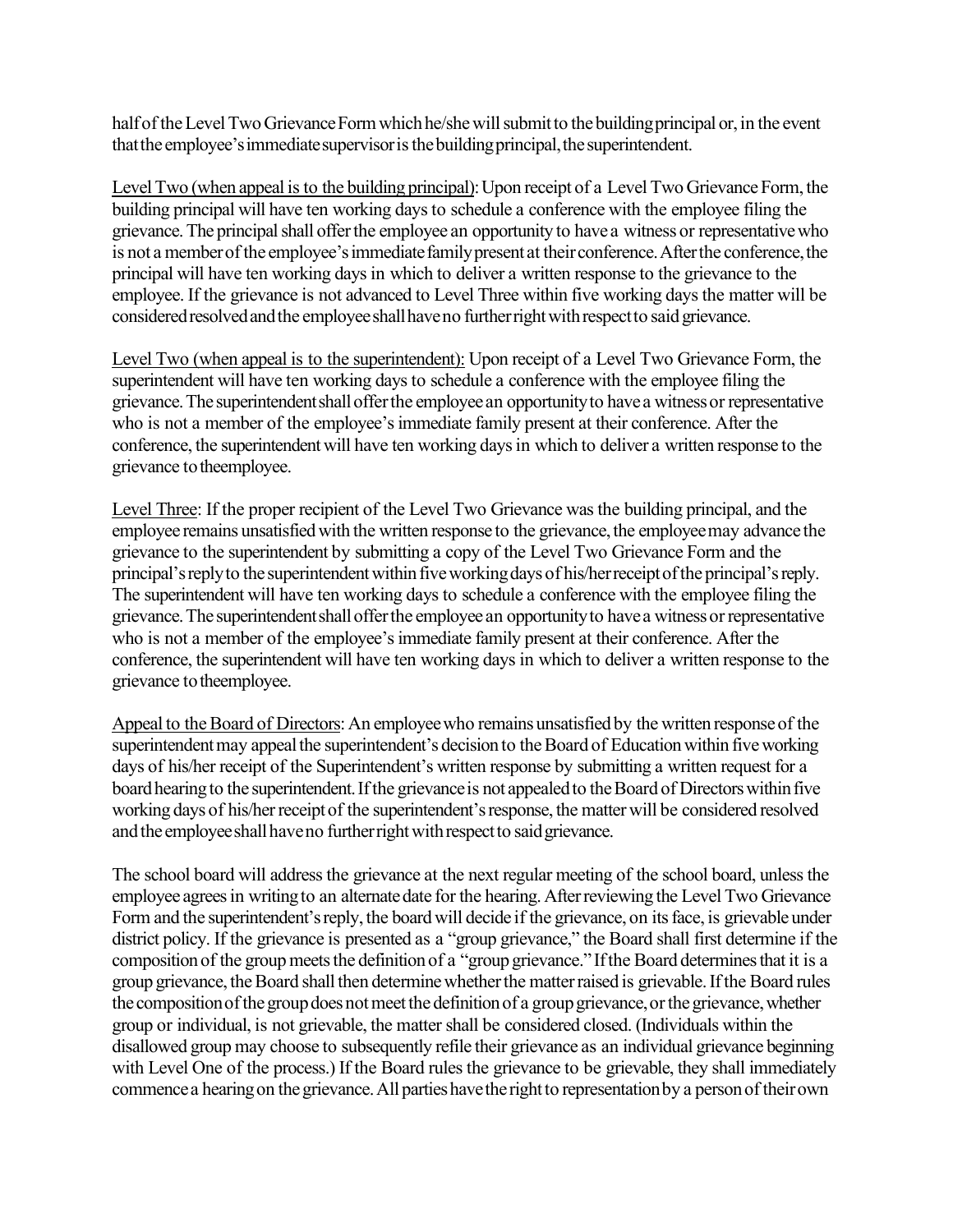choosing who is not a member of the employee's immediate family at the appeal hearing before the Board of Directors. The employee shall have no less than 90 minutes to present his/her grievance, unless a shorter period is agreed to by the employee, and both parties shall have the opportunity to present and question witnesses. The hearing shall be open to the public unless the employee requests a private hearing. If the hearing is open, the parent or guardian of any student

under the age of eighteen years who gives testimony may elect to have the student's testimony given in closed session. At the conclusion of the hearing, if the hearing was closed, the Board of Directors may excuse all parties except board members and deliberate, by themselves, on the hearing. At the conclusion of an open hearing, board deliberations shall also be in open session unless the board is deliberating the employment, appointment, promotion, demotion, disciplining, or resignation of the employee. A decision on the grievance shall be announced no later than the next regular board meeting.

### **Records**

Records related to grievances will be filed separately and will not be kept in, or made part of, the personnel file of any employee.

## **Reprisals**

No reprisals of any kind will be taken or tolerated against any employee because he/she has filed or advanceda grievanceunderthispolicy.

LegalReferences: A.C.A. § 6-17-208,210

Approved by Board of Education 05/10/16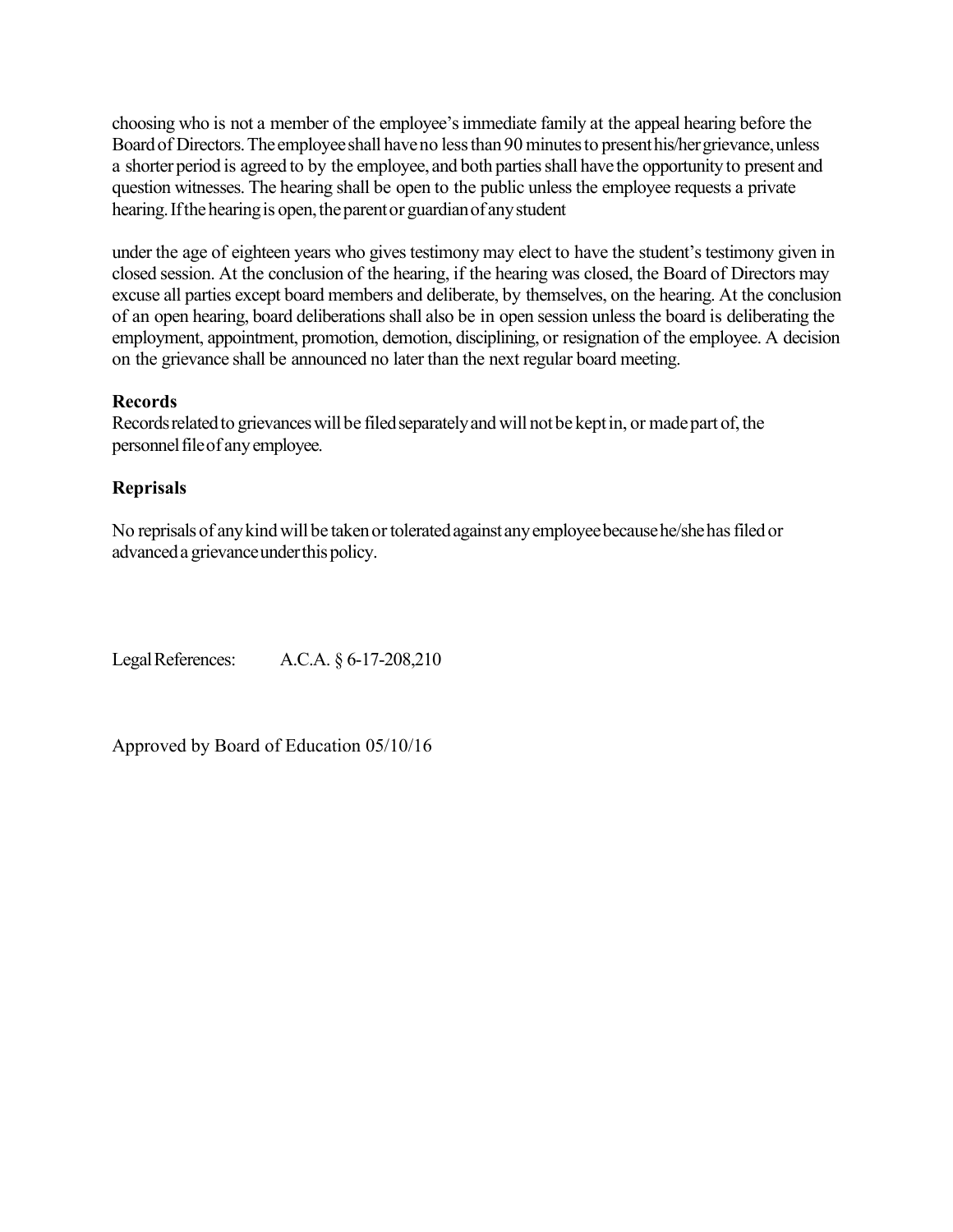## **8.20 —SEXUALHARASSMENT**

The Van Buren School District is committed to providing an academic and work environment that treats all students and employees with respect and dignity. Student achievement and amicable working relationships are best attained in an atmosphere of equal educational and employment opportunity that is free of discrimination. Sexual harassment is a form of discrimination that undermines the integrity of the educational and work environment and will not be tolerated.

The District believes the best policy to create an educational and work environment free from sexual harassment is prevention; therefore, the District shall provide informational materials and training to students, parents/legal guardians/other responsible adults, and employees on sexual harassment. The informational materials and training on sexual harassment shall be age appropriate and, when necessary, provided in a language other than English or in an accessible format. The informational materials and training shall include, but are not limited to: the nature of sexual harassment; the District's written grievance procedures for complaints of sexual harassment; that the district does not tolerate sexual harassment; that students and employees can report inappropriate behavior of a sexual nature without fear of adverse consequences; the redress that is available to the victim of sexual harassment; and the potential discipline for perpetrating sexual harassment.

"Sexual harassment" means conduct that is:

- 1. Of a sexual nature, including, but not limited to:
	- a. Sexualadvances;
	- b. Requests forsexualfavors;
	- c. Sexual violence;or
	- d. Other personally offensive verbal, visual, or physical conduct of a sexual nature;
	- 2. Unwelcome;and
	- 3. Denies or limits a student's or employee's ability to participate in or benefit from any of the District's educational programs or activities or employment environment through any or all of the followingmethods:
	- a. Submissionto the conductis made, eitherexplicitlyorimplicitly,a termor conditionof an individual's education or employment;
	- b. Submission to, or rejection of, such conduct by an individual is used as the basis for academic or employment decisions affecting that individual; and/or
	- c. Such conduct has the purpose or effect of substantially interfering with an individual's academic or work performance or creates an intimidating, hostile, or offensive academic environment.

The terms "intimidating," "hostile," and "offensive" include conduct of a sexual nature that has the effect of humiliation or embarrassment and is sufficiently severe, persistent, or pervasive that it limits the student's or employees ability to participate in, or benefit from, an educational program or activity or employment environment.

Within the educational or work environment, sexual harassment is prohibited between any of the following: students; employees and students; non-employees and students; employees; employees and non-employees.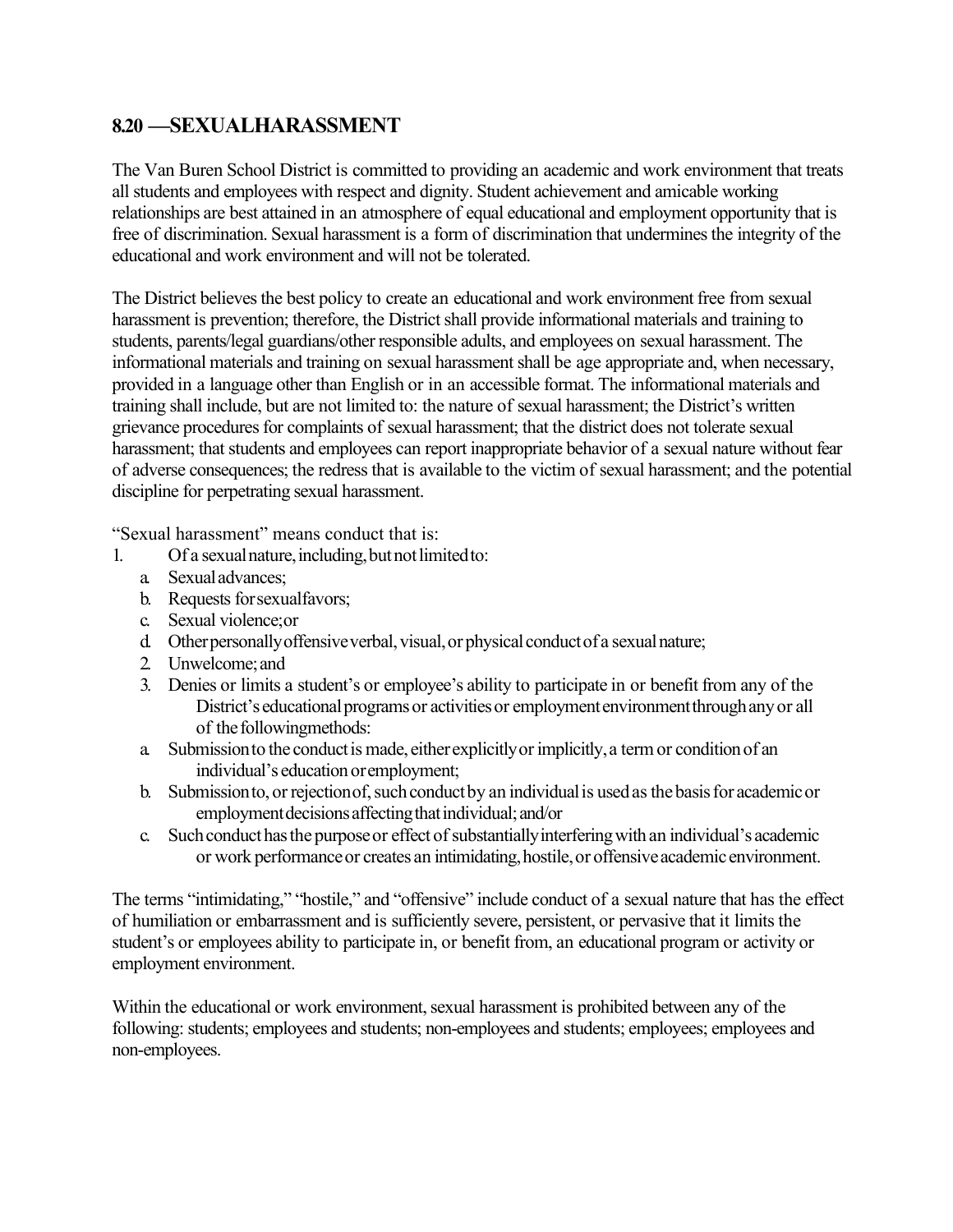Actionable sexual harassment is generally established when an individual is exposed to a pattern of objectionable behaviors or when a single, serious act is committed. What is, or is not, sexual harassment will depend upon all of the surrounding circumstances and may occur regardless of the sex(es) of the individuals involved. Depending upon such circumstances, examples of sexual harassment include, but are not limitedto:

- Making sexual propositions or pressuring for sexual activities;
- Unwelcometouching;
- Writing graffiti of a sexual nature;
- Displaying or distributing sexually explicit drawings, pictures, or written materials;
- Performing sexual gestures or touching oneself sexually in front of others;
- Telling sexual orcrudejokes;
- Spreading rumors related to a person's alleged sexual activities;
- Discussions of sexual experiences;
- Rating other students as to sexual activity or performance;
- Circulating or showing e-mails or Web sites of a sexual nature;
- Intimidation by words, actions, insults, or name calling; and
- Teasing related to sexual characteristics or the belief or perception that an individual is not conforming to expected gender roles or conduct or is homosexual, regardless of whether or not the student self-identifies as homosexual or transgender.

Employees who believe they have been subjected to sexual harassment are encouraged to file a complaint by contacting their immediate supervisor, an administrator, or the Title IX coordinator who will provide assistance on the complaint process. Under no circumstances shall an employee be required to first report allegations of sexual harassment to a school contact person if that person is the individual who is accused of the harassment.

Complaints will be treated in a confidential manner to the extent possible. Limited disclosure may be provided to: individuals who are responsible for handling the District's investigation to the extent necessary to complete a thorough investigation; the extent necessary to submit a report to the child maltreatment hotline; the Professional Licensure Standards Board for complaints alleging sexual harassment by an employee towards a student; or the extent necessary to provide the individual accused in the complaint due process during the investigation and disciplinary processes. Individuals who file a complaint have the right to request that the individual accused of sexual harassment not be informed of the name of the accuser; however, individuals should be aware that making such a request may substantially limit the District's ability to investigate the complaint and may make it impossible for the District to discipline the accused.

Employees who file a complaint of sexual harassment shall not be subjected to retaliation or reprisal in any form, including threats, intimidation, coercion, or discrimination. The District shall take steps to prevent retaliation and shall take immediate action if any form of retaliation occurs regardless of whether the retaliatory acts are by District officials, students, or third parties.

Following the completion of an investigation of a complaint, the District will inform the employee who filed the complaint:

- o Thefinaldeterminationoftheinvestigation;
- o RemediestheDistrictwillmakeavailableto theemployee;and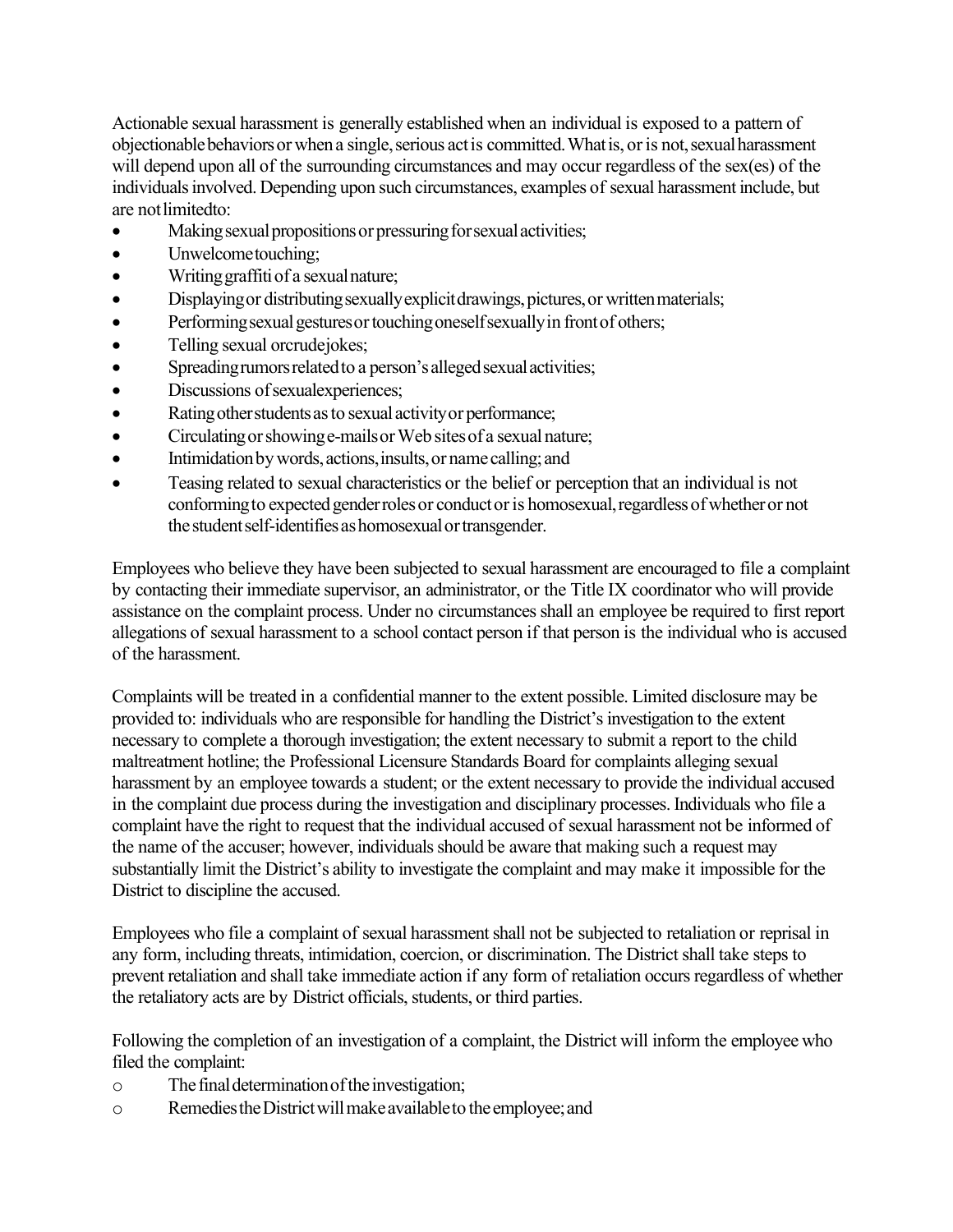o Thesanctions,if any,imposedon the allegedharasserrelevantto the employee.

Following the completion of an investigation of a complaint, the District will inform the alleged perpetrator, or the parents/legal guardian/other responsible adult of the alleged perpetrator if the alleged perpetrator is under the age of eighteen (18):

- The final determination of the investigation; and
- o The sanctions, if any, the District intends to impose on the alleged perpetrator.

It shall be a violation of this policy for any student or employee to be subjected to, or to subject another person to, sexual harassment. Following an investigation, any employee who is found by the evidence to more likely than not have engaged in sexual harassment will be subject to disciplinary action up to, and including, termination.

Employees who knowingly fabricate allegations of sexual harassment shall be subject to disciplinary action up to and including termination.

Individuals who withhold information, purposely provide inaccurate facts, or otherwise hinder an investigation of sexual harassmentshall be subject to disciplinary action up to and including termination.

Legal References: Title IX of the Education Amendments of 1972, 20 USC 1681, et seq. 34 CFR part 106 A.C.A. § 6-15-1005 (b) (1)

Approved by Board of Education 05/10/16 Approved by Board of Education 04/09/19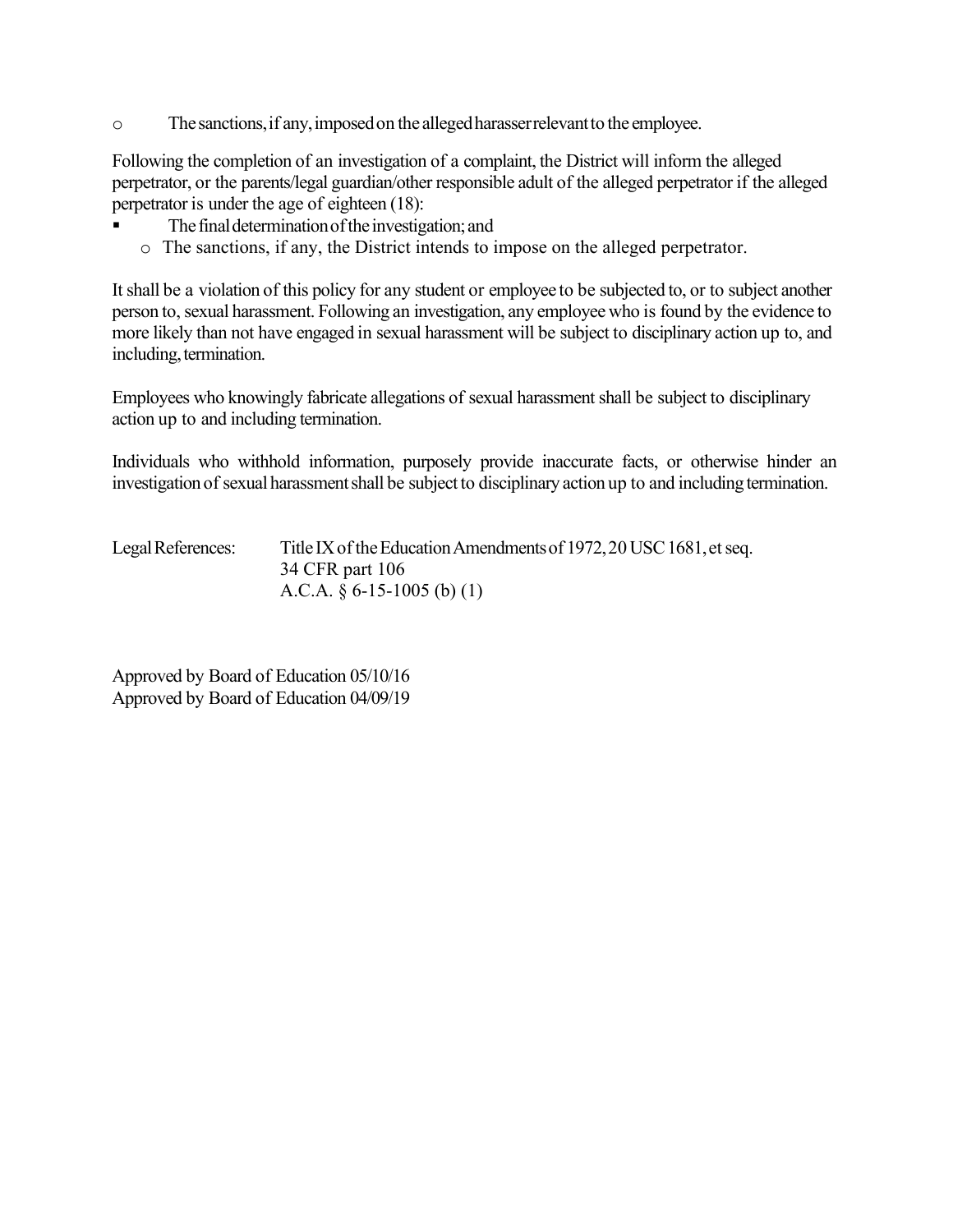## **8.21 -- SUPERVISION OF STUDENTS – CLASSIFIED EMPLOYEES**

All District personnel are expected to conscientiously execute their responsibilities to promote the health, safety, and welfare of the District's students under their care. The Superintendent shall direct all principals to establish regulations ensuring adequate supervision of students throughout the school day and at extracurricular activities.

Approved by Board of Education 04/04/06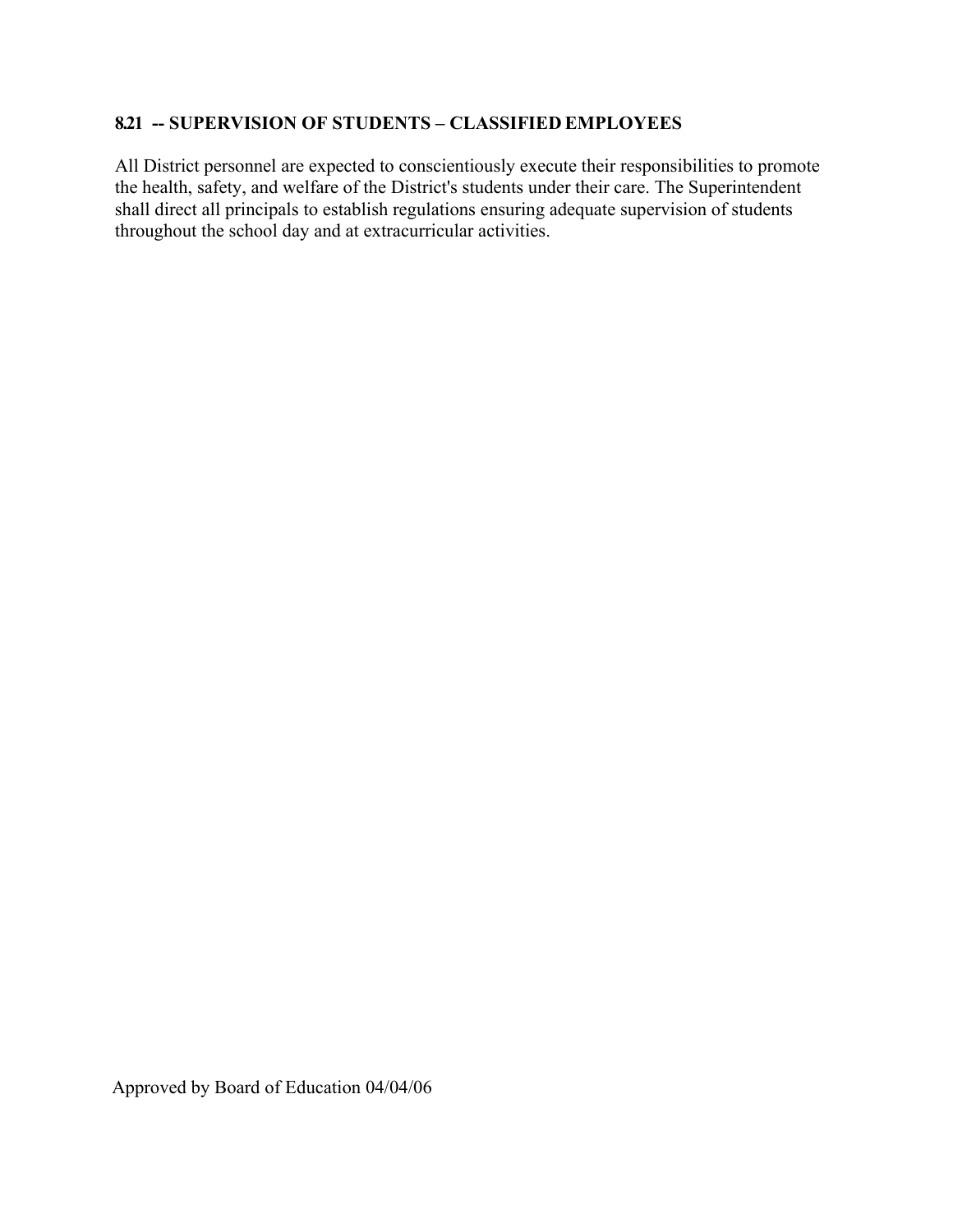## **8.22 —COMPUTER USEPOLICY**

The Van Buren School District provides computers and/or computer Internet access for many employees to assist employees in performing work related tasks. Employees are advised that they enjoy **no expectation of privacy** in any aspect of their computer use, including email, and that under Arkansas law both email and computer use records maintained by the district are subject to disclosure under the Freedom of Information Act. Consequently, no employee or student-related reprimands or other disciplinary communications should be made through email.

Passwords or security procedures are to be used as assigned, and confidentiality of student records is to be maintained at all times. Employees must not disable or bypass security procedures, compromise, attempt to compromise, or defeat the district's technology network security, alter data without authorization, disclose passwords to other staff members or students, or grant students access to any computer not designated for student use. It is the policy of this school district to equip each computer with Internet filtering software designed to prevent users from accessing material that is harmful to minors. The designated District Technology Administrator or designee may authorize the disabling of the filter to enable access by an adult for a bona fide research or other lawful purpose.

Employees who misuse district-owned computers in any way, including excessive personal use, using computers for personal use during work or instructional time, using computers to violate any other policy, knowingly or negligently allowing unauthorized access, or using the computers to access or create sexually explicit or pornographic text or graphics, will face disciplinary action, up to and including termination or non-renewal of the employment contract.

| Legal References: | Children's Internet Protection Act; PL 106-554 |
|-------------------|------------------------------------------------|
|                   | 20 USC 6777                                    |
|                   | 47 USC 254(h)                                  |
|                   | A.C.A. $§ 6-21-107$                            |
|                   | A.C.A. $§ 6-21-111$                            |
|                   |                                                |

Approved by Board of Education 05/10/16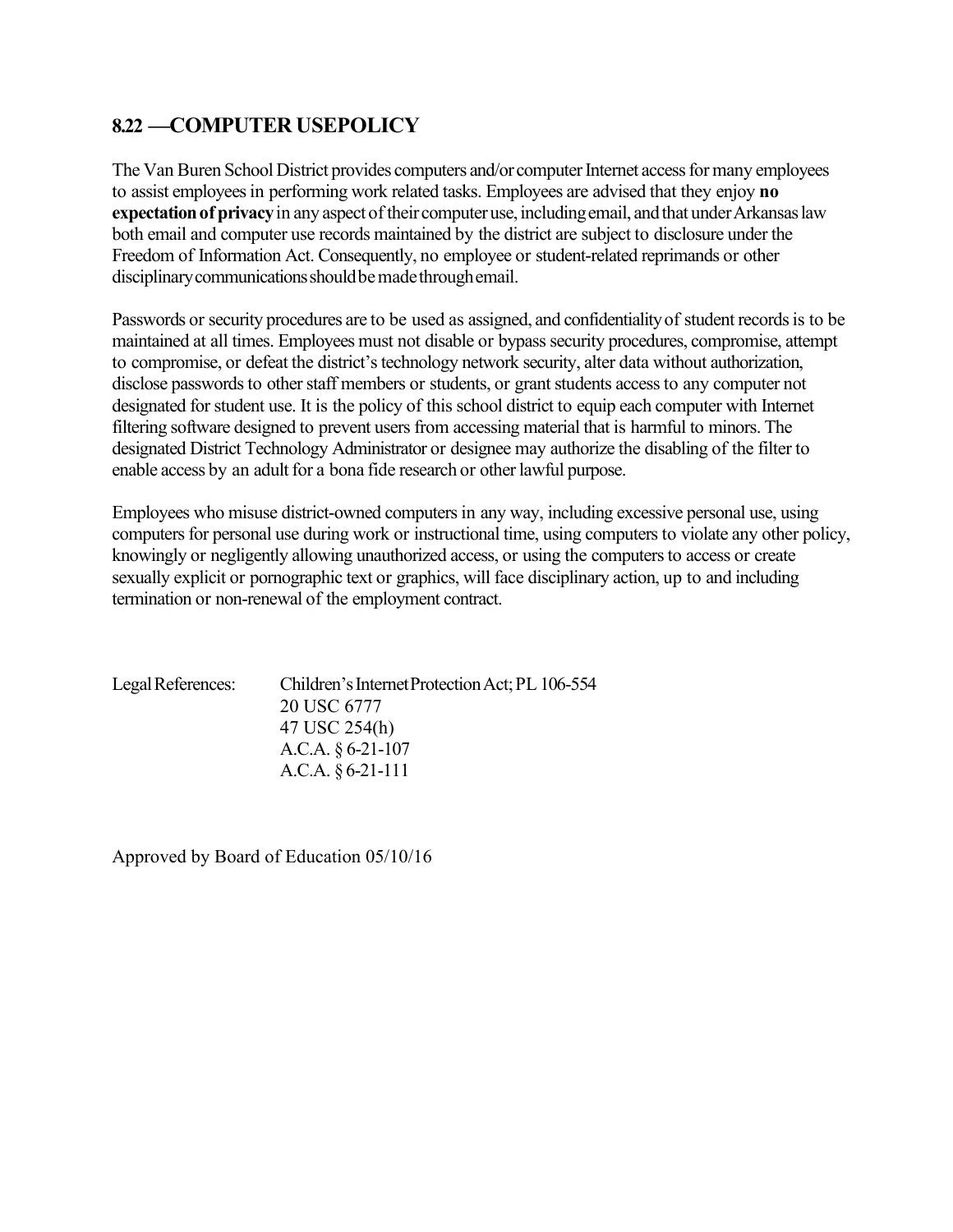## **8.22 F—INTERNETUSEAGREEMENT**

Name (PleasePrint)

School Date Date Date

The Van Buren School District agrees to allow the employee identified above ("Employee") to use the district's technology to access the Internet under the following terms and conditions:

1. ConditionalPrivilege:TheEmployee'suse of the district's accessto the Internetis a privilege conditionedon theEmployee'sabidingby thisagreement.

2. Acceptable Use: The Employee agrees that in using the District's Internet access he/she will obey all federal and statelaws and regulations.Internet accessis providedas an aid to employeesto enablethem to better perform their job responsibilities. Under no circumstances shall an Employee's use of the District's Internet access interfere with, or detract from, the performance of his/her job-related duties.

3. Penalties for Improper Use: If the Employee violates this agreement and misuses the Internet, the Employee shall be subject to disciplinary action up and including termination.

4. "Misuse of the District's access to the Internet" includes, but is not limitedto, the following:

- a using the Internet for any activities deemed lewd, obscene, vulgar, or pornographic as defined by prevailing communitystandards;
- b. using abusive or profane language in private messages on the system; or using the system to harass, insult, or verbally attack others;
- c. postinganonymousmessageson thesystem;
- d. using encryptionsoftware;
- e wasteful use of limited resources provided by the school including paper;
- f. causing congestion of the network through lengthy downloads of files;
- g. vandalizingdataof anotheruser;
- h obtaining or sending information which could be used to make destructive devices such as guns, weapons, bombs, explosives,orfireworks;
- i gaining or attempting to gain unauthorized access to resources or files;
- julidentifying oneself with another person's name or password or using an account or password of another user withoutproperauthorization;
- k using the network for financial or commercial gain without district permission;
- l. theftor vandalismof data,equipment,orintellectualproperty;
- m invading the privacy of individuals;
- n. using the Internet for any illegal activity, including computer hacking and copyright or intellectual propertylawviolations;
- o. introducing a virus to, or otherwise improperly tampering with, the system;
- p. degradingor disruptingequipmentorsystemperformance;
- q. creatinga web pageor associatinga webpagewiththe schoolorschooldistrictwithoutproper authorization;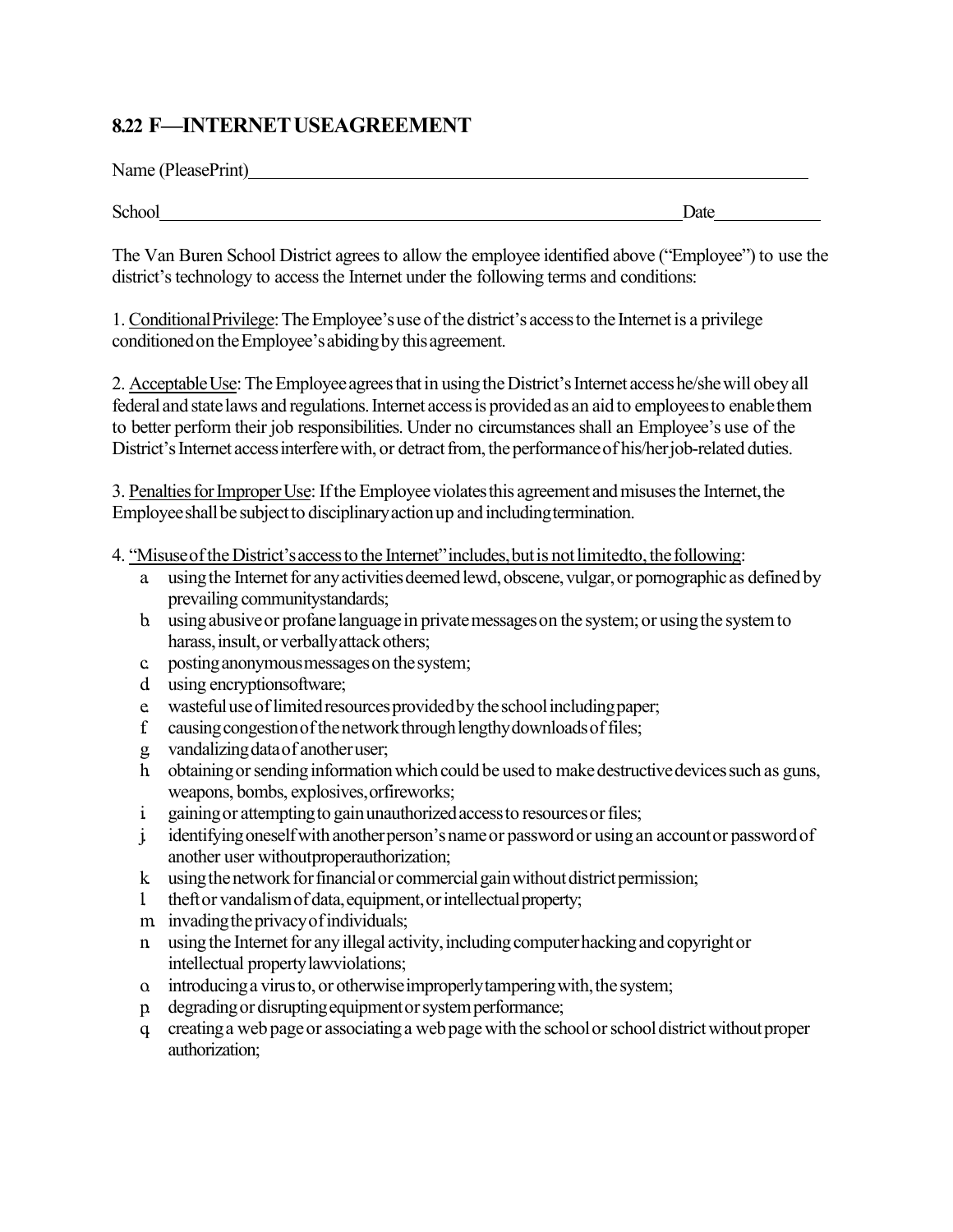- r. attemptingto gain accessor gainingaccessto studentrecords,grades,or filesofstudentsnot under their jurisdiction;
- s providing access to the District's Internet Access to unauthorized individuals; or
- t. taking part in any activity related to Internet use which creates a clear and present danger of the substantial disruption of the orderly operation of the district or any of its schools;
- u. makingunauthorizedcopiesof computersoftware.
- v. personal use of computers during instructional time.

5. Liability for debts: Staff shall be liable for any and all costs (debts) incurred through their use of the District's computers or the Internet including penalties for copyright violations.

6. No Expectation of Privacy:TheEmployee signing below agreesthat in using the Internet through the District's access, he/she waives any right to privacy the Employee may have for such use. The Employee agrees that the district may monitor the Employee's use of the District's Internet Access and may also examine all system activities the Employee participates in, including but not limited to e-mail, voice, and video transmissions, to ensure proper use of the system.

7. Signature: The Employee, who has signed below, has read this agreement and agrees to be bound by its terms andconditions.

| Employee's Signature: | Jate |
|-----------------------|------|
|-----------------------|------|

Approved by Board of Education 05/10/16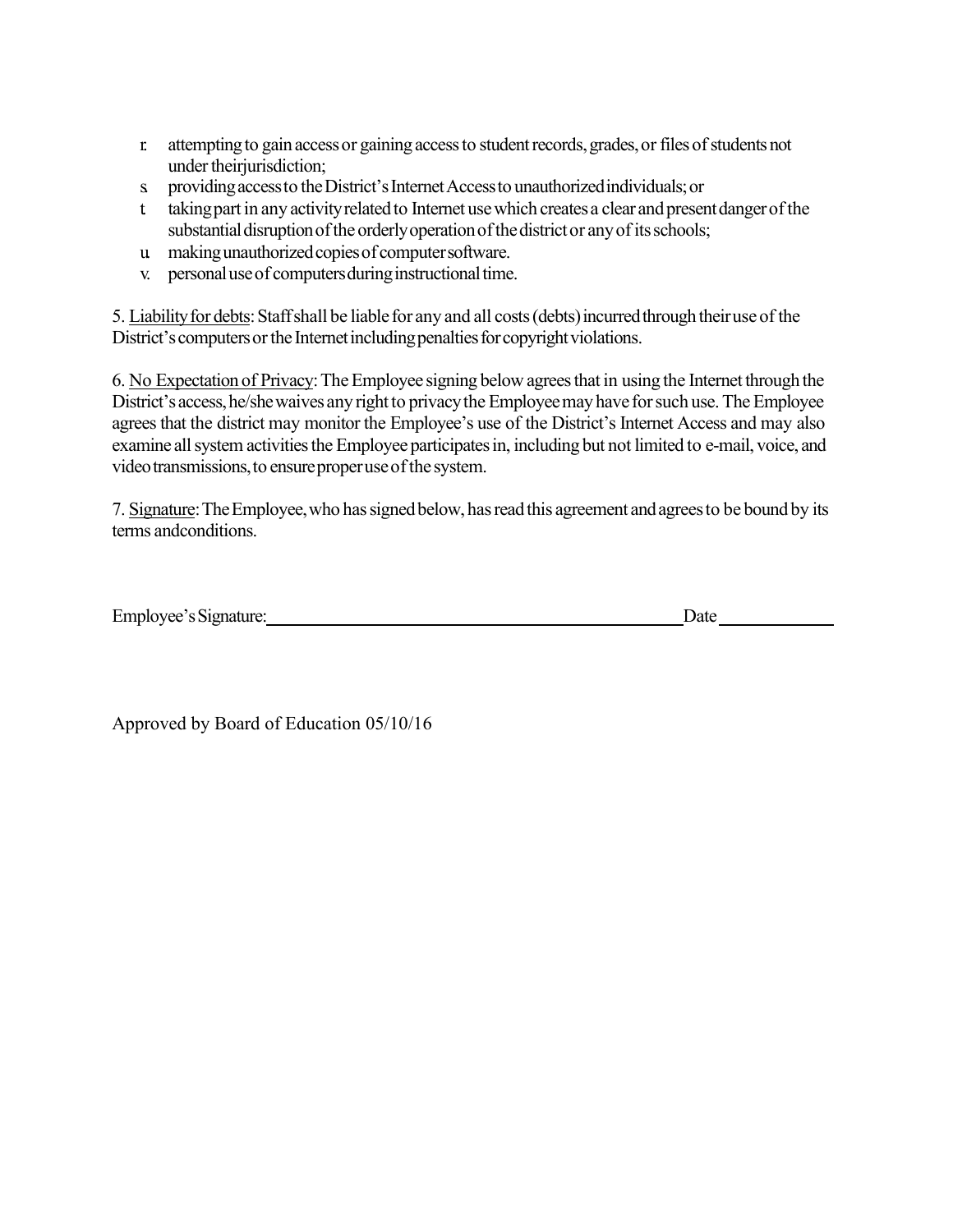## **8.23 —FAMILYMEDICALLEAVE**

The Family and Medical Leave Act (FMLA) leave offers job protection for what might otherwise be considered excessive absences. Employees need to carefully comply with this policy to ensure they do not lose FMLA protection due to inaction or failure to provide the District with needed information. The FMLA provides up to 12 work weeks (or in some cases 26 weeks) of job-protected leave to eligible employees with absences that qualify under the FMLA. While an employee can request FMLA leave and has a duty to inform the District as provided in this policy of foreseeable absences that may qualify for FMLA leave, it is the District's ultimate responsibility to identify qualifying absences as FMLA or non-FMLA. FMLA leave is unpaid, except to the extent that paid leave applies to any given absence as governed by the FMLA and this policy.

### **SECTION ONE**

## **Definitions:**

"Eligible Employee" is an employee who has been employed by the District for at least twelve (12) months and for 1250 hours of service during the twelve (12) month period immediately preceding the commencement of the leave.

"FMLA" is the Family and Medical Leave Act

"Health Care Provider" is a doctor of medicine or osteopathy who is authorized to practice medicine or surgery (as appropriate) by the state in which the doctor practices. It also includes any other person determined by the U.S. Secretary of Laborto be capable of providing health care services.

"Instructional Employee" is an employee whose principal function is to teach and instruct students in a class, a small group, or an individual setting and includes athletic coaches, driving instructors, preschool teachers, and special education assistants such as signers for the hearing impaired. The term does not include, and the special rules related to the taking of leave near the end of a semester do not apply to, teacher assistants or aides who do not have as their principal job actual teaching or instructing, nor does it include administrators, counselors, librarians, psychologists, or curriculum specialists.

"Intermittent leave" is FMLA leave taken in separate blocks of time due to a single qualifying reason. A reduced leave schedule is a leave schedule that reduces an employee's usual number of working hours per workweek, or hours per workday. A reduced leave schedule is a change in the employee's schedule for a period of time, normally from full-time to part-time.

"Next of Kin", used in respect to an individual, means the nearest blood relative of that individual.

"Parent" is the biological parent of an employee or an individual who stood in loco parentisto an employee when the employee was a son or a daughter. This term does not include parents "in-law."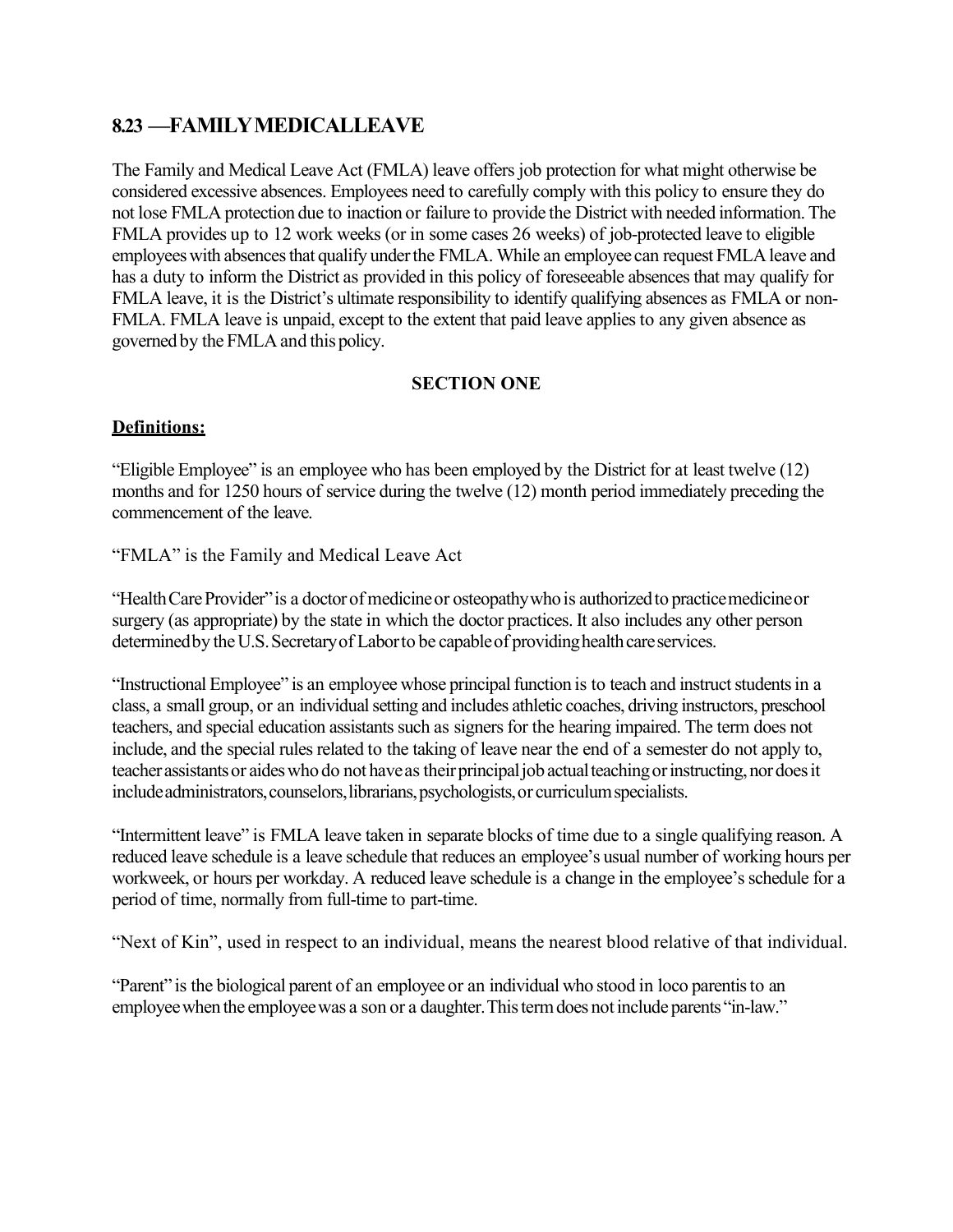"Serious HealthCondition" is an injury, illness, impairment, or physical or mental condition that involves inpatient care in a hospital, hospice, or residential medical facility or continuing treatment by a health care provider.

"Son or daughter", for numbers 1, 2, or 3 below, is a biological, adopted, or foster child, a stepchild, a legal ward, or a child of a person standing in locoparentis, who is either under age 18, or age 18 or older and "incapable of self-care because of a mental or physical disability" at the time that FMLA leave is to commence.

"Year" the twelve (12) month period measured backward from the date an employee uses any FMLA leave.

## **Policy**

The provisions of this policy are intended to be in line with the provisions of the FMLA. If any conflict(s) exist, the Family and Medical Leave Act of 1993, as amended, shall govern.

## **Leave Eligibility**

The District will grant up to twelve (12) weeks of leave in a year in accordance with the FMLA, as amended, to its eligible employees for one or more of the following reasons:

- 1. Becauseofthe birthof a son or daughterofthe employeeandin orderto care forsuchson or daughter;
- 2. Becauseoftheplacementof a sonor daughterwiththe employeeforadoptionor fostercare;
- 3. To care for the spouse, son, daughter, or parent, of the employee, if such spouse, son, daughter, or parent has a serious health condition; and
- 4. Because of a serious health condition that makes the employee unable to perform the functions of the position ofsuchemployee.
- 5. Because of any qualifying exigency arising out of the fact that the spouse,son, daughter, or parent of the employee is on covered active duty (or has been notified of an impending call or orderto covered activeduty)in theArmedForces.(SeeSectionTwo)
- 6. To care for a spouse, child, parent or next of kin who is a covered service member with a serious illness or injury. (See Section Two)

The entitlement to leave for reasons 1 and 2 listed above shall expire at the end of the twelve  $(12)$  month period beginning on the date of such birth or placement.

A husband and wife who are both eligible employees employed by the District may not take more than a combined total of 12 weeks of FMLA leave for reasons 1, 2, 3 and 5.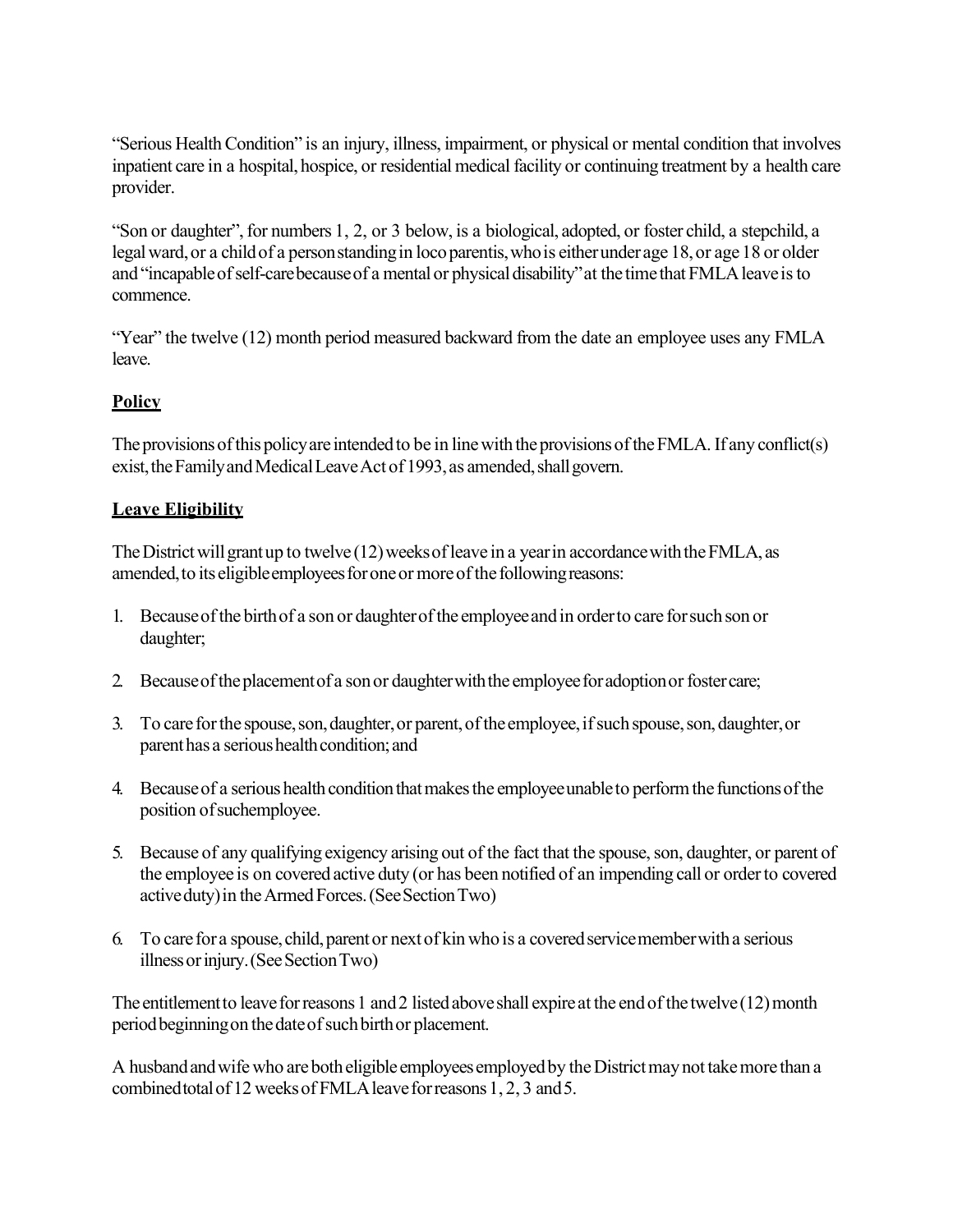## **Provisions Applicable to both Sections One and Two**

### **District Notice to Employees**

The District shall post, in conspicuous places in each school within the District where notices to employees and applicants for employment are customarily posted, a notice explaining the FMLA's provisions and providing information about the procedure for filing complaints with the Department of Labor.

## **Designation Notice to Employee**

When an employee requests FMLA leave or the District determines that an employee's absence may be covered under the FMLA, the District shall provide written notice within five (5) business days (absent extenuating circumstances) to the employee of the District's determination of his/hereligibility for FMLA leave. If the employee is eligible, the District may request additional information from the employee and/or certification from a health care provider to help make the applicability determination. After receiving sufficient information as requested, the District shall provide a written notice within five (5) business days (absent extenuating circumstances) to the employee of whether the leave qualifies as FMLA leave and will be so designated.

If the circumstances for the leave don't change, the District is only required to notify the employee once of the determination regarding the designation of FMLA leave within any applicable twelve (12) month period.

## **Concurrent Leave Under the FMLA**

All FMLA leave is unpaid unless substituted by applicable accrued leave. The District requires employees to substitute any applicable accrued leave (in the order of sick, personal, or vacation leave as may be applicable) for any period of FMLA leave.

## **Working at another Job while Taking FMLA for Personal or Family Serious Medical Condition**

No employee on FMLA leave for their own serious medical condition may perform work at another, nondistrict job while on FMLA leave. Except as provided in policy 8.36, employees who do perform work at another, non-district job while on FMLA leave for their own serious medical condition will be subject to discipline, which could include termination or nonrenewal of their contract of employment.

No employee on FMLA leave for the serious medical condition of a family member may perform work at another, non-district job while on FMLA leave. Employees who do perform work at another, nondistrict job while on FMLA leave for the serious medical condition of a family member will be subject to discipline, which could include termination or nonrenewal of their contract of employment.

#### **Health Insurance Coverage**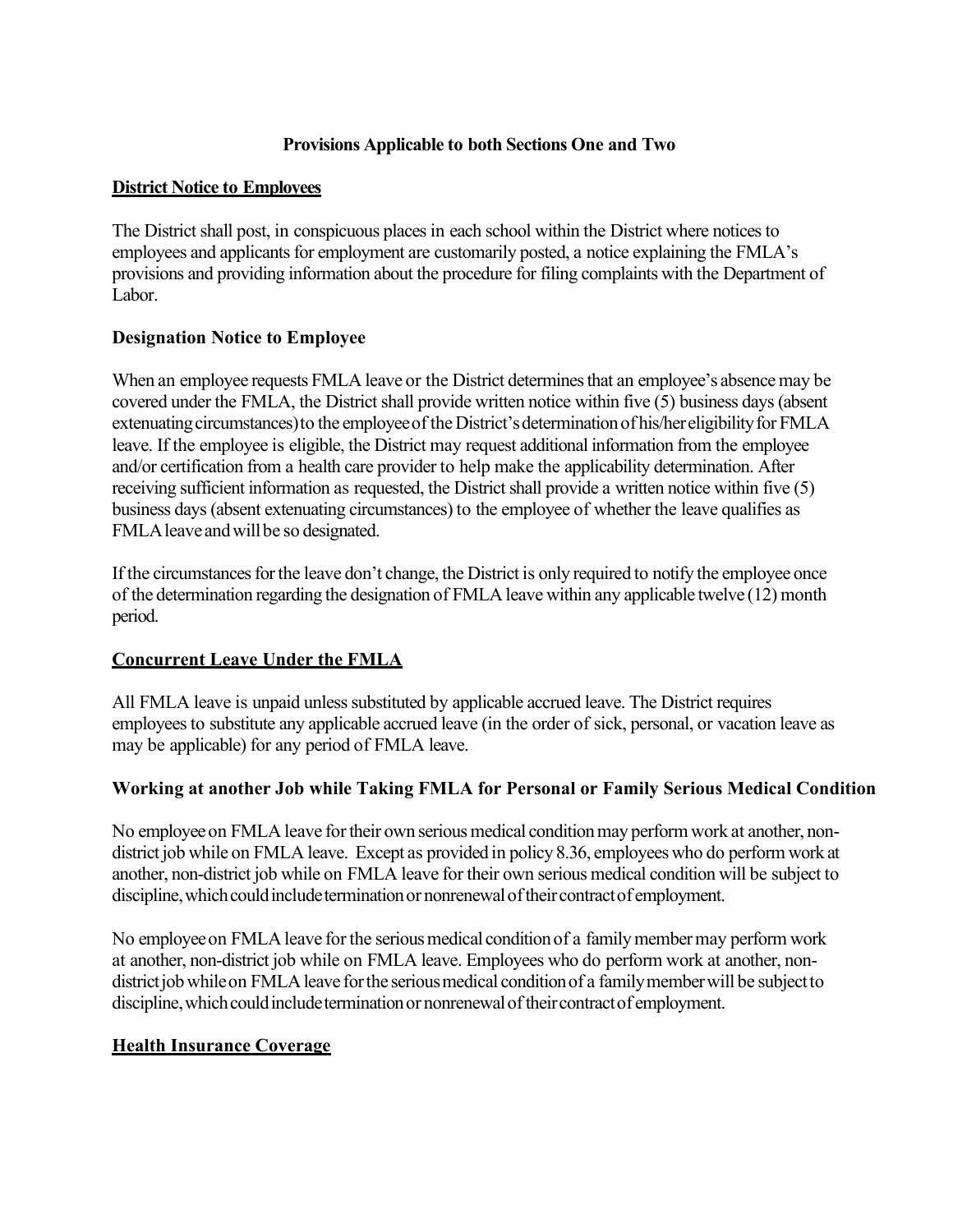The District shall maintain coverage under any group health plan for the duration of FMLA leave the employee takes at the level and under the conditions coverage would have been provided if the employee had continued in active employment with the District. Additionally, if the District makes a change to its health insurance benefits or plans that apply to other employees, the employee on FMLA leave must be afforded the opportunity to access additional benefits and/or the same responsibility for changes to premiums. Any changes made to a group health plan which apply to other District employees, must also apply to the employee on FMLA leave. The District will notify the employee on FMLA leave of any opportunities to change plans or benefits. The employee remains responsible for any portion of premium payments customarily paid by the employee. When on unpaid FMLA leave, it is the employee's responsibility to submit his/her portion of the cost of the group health plan coverage to the district's business office on or before it would be made by payroll deduction.

The District has the right to pay an employee's unpaid insurance premiums during the employee's unpaid FMLA leave to maintain the employee's coverage during his/her leave. The District may recover the employee's share of any premium payments missed by the employee for any FMLA leave period during which the District maintains health coverage for the employee by paying the his/her share. Such recovery shall be made by offsetting the employee's debt through payroll deductions or by other means against any monies owed the employee by the District.

An employee who chooses to not continue group health plan coverage while on FMLA leave, is entitled to be reinstated on the same terms as prior to taking the leave, including family or dependent coverages, without any qualifying period, physical examination, exclusion of pre-existing conditions, etc.

If an employee gives unequivocal notice of intent not to return to work, or if the employment relationship would have terminated if the employee had not taken FMLA leave, the District's obligation to maintain health benefitsceases.

If the employee fails to return from leave after the period of leave to which the employee was entitled has expired, the District may recover the premiums it paid to maintain health care coverage unless:

- 1. The employee fails to return to work due to the continuation, reoccurrence, or onset of a serious health condition that entitles the employee to leave under reasons 3 or 4 listed above; and/or
- 2 Other circumstances exist beyond the employee's control.

Circumstances under "a" listed above shall be certified by a licensed, practicing health care provider verifying the employee's inability to return to work.

#### **Reporting Requirements During Leave**

Unless circumstances exist beyond the employee's control, the employee shall inform the district every two weeks during FMLA leave of their current status and intent to return to work.

## **Return to Previous Position**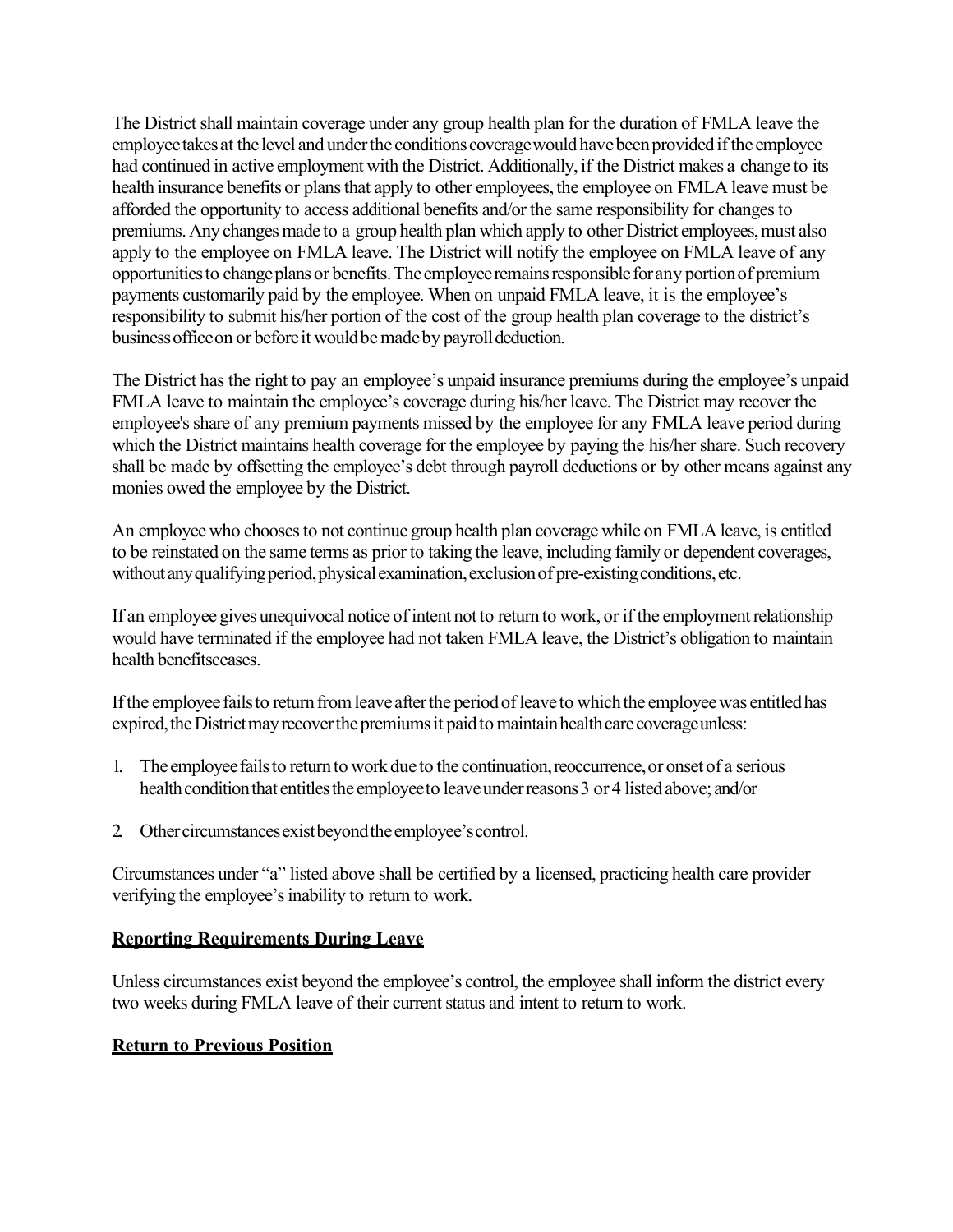An employee returning from FMLA leave is entitled to be returned to the same positionthe employee held when leave commenced, or to an equivalent position with equivalent benefits, pay, and other terms and conditions of employment. An equivalent position must involve the same or substantially similar duties and responsibilities, which must entail substantially equivalent skill, effort, and authority. The employee's right to return to work and/or to the same or an equivalent position does not supersede any actions taken by the District, such as conducting a RIF, which the employee would have been subject to had the employee not been on FMLA leave at the time of the District's actions.

## **Provisions Applicable to Section One**

## **Employee Notice to District**

### Foreseeable Leave:

When the need for leave is foreseeable for reasons 1 through 4 listed above, the employee shall provide the District with not less than 30 days' notice, before the date the leave is to begin, of the employee's intentionto take leave for the specified reason.An eligible employeewho has no reasonable excuse for his/her failure to provide the District with timely advance notice of the need for FMLA leave may delay the FMLA coverage of such leave until 30 days after the date the employee provides notice.

If there is a lack of knowledge of approximately when the leave will be required to begin, a change in circumstances, or an emergency, notice must be given as soon as practicable. As soon as practicable means as soon as both possible and practical, taking into account all of the facts and circumstances in the individual case.

When the need for leave is for reasons 3 or 4 listed above, the eligible employee shall make a reasonable effort to schedule the treatment so as not to disrupt unduly the operations of the District subject to the approval of the health care provider of the spouse, son, daughter, or parent of the employee.

If the need for FMLA leave is foreseeable less than 30 days in advance, the employee shall notify the District as soon as practicable. If the employee fails to notify as soon as practicable, the District may delay granting FMLA leave for the number of daysin advance that the employee should have provided notice and when the employee actually gave notice.

#### Unforeseeable Leave:

When the approximate timing of the need for leave is not foreseeable, an employee shall provide the District notice of the need for leave as soon as practicable given the facts and circumstances of the particularcase.

Ordinarily, the employee shall notify the District within two (2) working days of learning of the need for leave, except in extraordinary circumstances where such notice is not feasible. Notice may be provided in person, by telephone, telegraph, fax, or other electronic means. If the eligible employee fails to notify the District as required, unless the failure to comply is justified by unusual circumstances, the FMLA leave may be delayed or denied.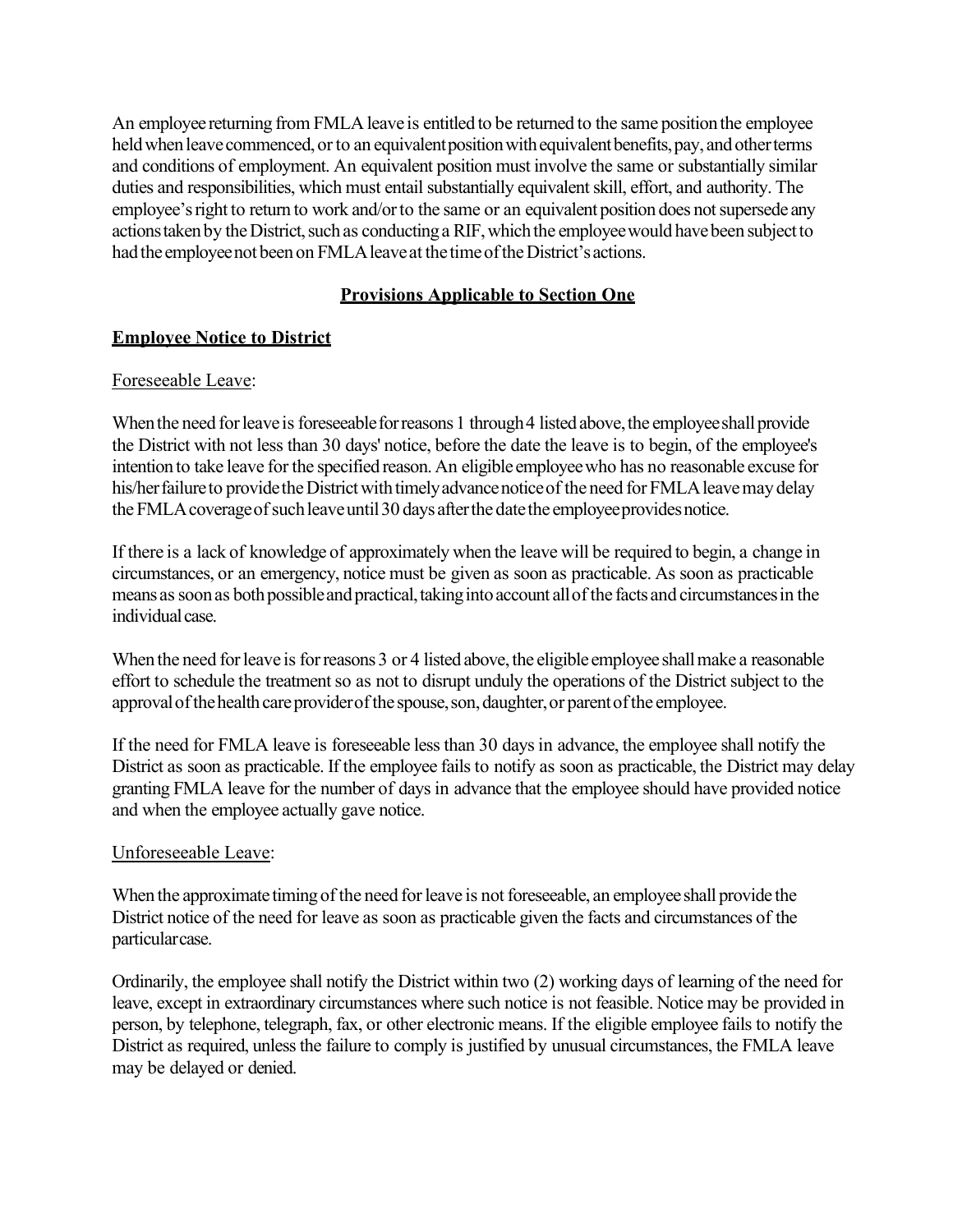### **Medical Certification**

Second and Third Opinions: In any case where the District has reason to doubt the validity of the initial certification provided, the District may require, at its expense, the employee to obtain the opinion of a second health care provider designated or approved by the employer. If the second opinion differs from the first, the District may require, at its expense, the employee to obtain a third opinion from a health care provider agreed upon by both the District and the employee. The opinion of the third health care provider shall be considered final and be binding upon both the District and the employee.

Recertification: The District may request, either orally or in writing, the employee obtain a recertification in connection with the employee's absence, at the employee's expense, no more often than every thirty (30) days unless one or more of the following circumstances apply;

- a. The original certification is for a period greater than 30 days. In this situation, the District may require a recertification after the time of the original certification expires, but in any case, the District may require a recertification every six (6) months.
- b. The employee requests an extension of leave;
- c. Circumstancesdescribedbythe previouscertificationhavechangedsignificantly;and/or
- d The district receives information that casts doubt upon the continuing validity of the certification.

The employee must provide the recertification in fifteen (15) calendar days after the District's request.

No second or third opinion on recertification may be required.

The District may deny FMLA leave if an eligible employee fails to provide requested certification.

#### **Substitution of Paid Leave**

When an employee's leave has been designated as FMLA leave for reasons 1 (as applicable), 2, 3, or 4 above, the District requires employees to substitute accrued sick, vacation, or personal leave for the period of FMLA leave.

To the extent the employee has accrued paid vacation or personal leave, any leave taken that qualifies for FMLA leave for reasons 1 or 2 above shall be paid leave and charged against the employee's accrued leave.

Workers Compensation: FMLA leave may run concurrently with a workers' compensation absence when the injury is one that meets the criteria for a serious health condition. To the extent that workers compensation benefits and FMLA leave run concurrently, the employee will be charged for any paid leave accrued by the employee at the rate necessary to bring the total amount of combined income up to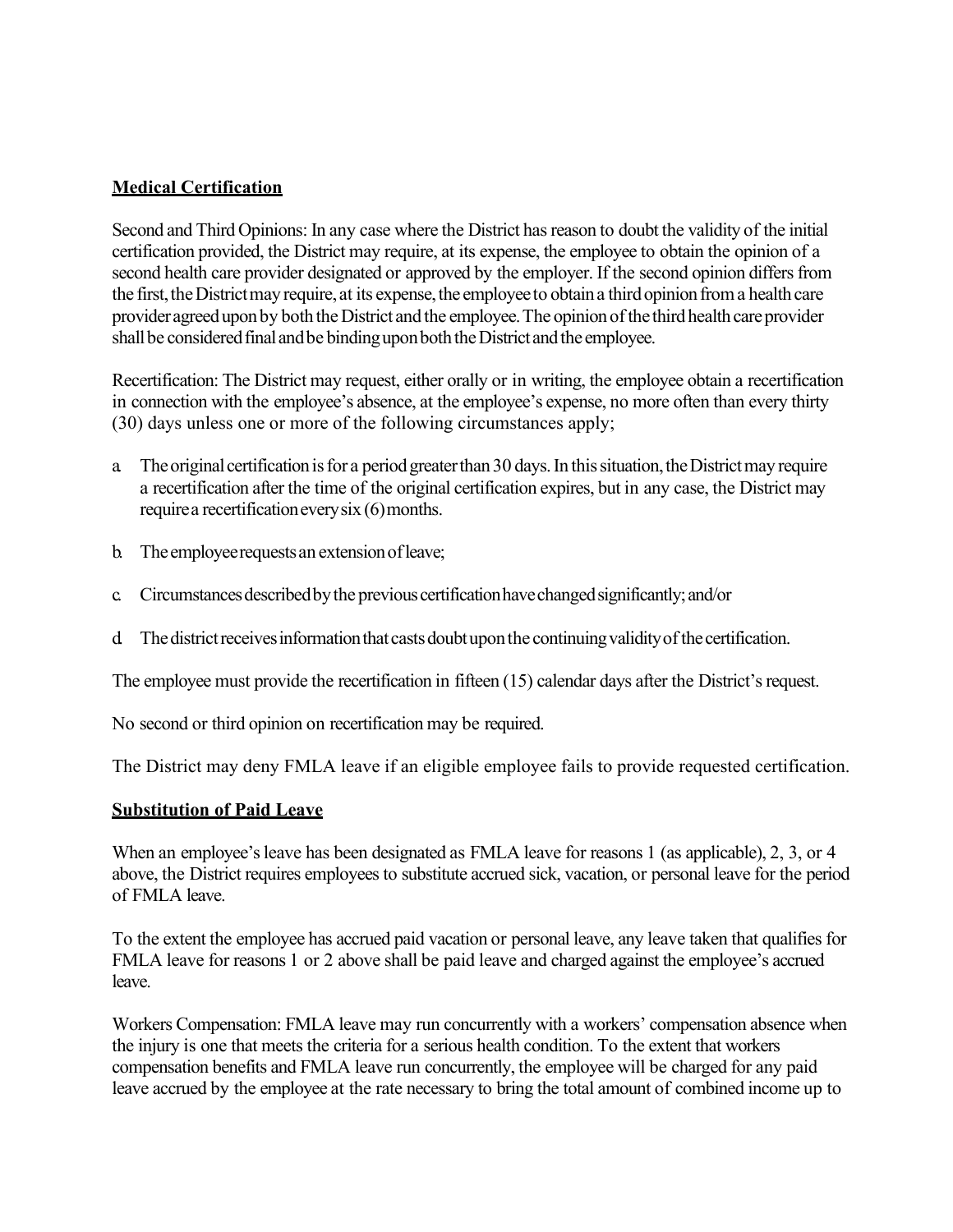100% of usual contracted daily rate of pay. If the health care provider treating the employee for the workers compensation injury certifies the employee is able to return to a "light duty job," but is unable to return to the employee's same or equivalent job, the employee may decline the District's offer of a "light" duty job." As a result, the employee may lose his/her workers' compensation payments, but for the duration of the employee's FMLA leave, the employee will be paid for the leave to the extent that the employee has accruedapplicableleave.

## **Return to Work**

If the District's written designation determination that the eligible employee's leave qualified as FMLA leave under reason 4 above stated that the employee would have to provide a "fitness-for-duty" certification from a health care provider for the employee to resume work, the employee must provide such certification prior to returning to work. The employee's failure to do so voids the District's obligation to reinstate the employee under the FMLA and the employee shall be terminated.

If the District's written designation determination that the eligible employee's leave qualified as FMLA leave under reason 4 above stated that the employee would have to provide a "fitness-for-duty" certification from a health care provider for the employee to resume work **and** the designation determination listed the employee's essential job functions, the employee must provide certification that the employee is able to perform those functions prior to returning to work. The employee's failure to do so or his/her inability to perform his/her job's essential functions voids the District's obligation to reinstate the employee under the FMLA and the employee shall be terminated.

## Failure to Return to Work:

In the event that an employee is unable or fails to return to work within FMLA's leave timelines, the superintendent will make a determination at that time regarding the documented need for a severance of the employee's contract due to the inability of the employee to fulfill the responsibilities and requirements of their contract.

## **Intermittent or Reduced Schedule Leave**

To the extent practicable, employees requesting intermittent or reduced schedule leave shall provide the District with not less than 30 days' notice, before the date the leave is to begin, of the employee's intention to takeleave.

Eligible employees may only take intermittent or reduced schedule leave for reasons 1 and 2 listed above if the District agrees to permit such leave upon request of the employee. If the District agrees to permit an employee to take intermittent or reduced schedule leave for such reasons, the agreement shall be consistent with this policy's requirements governing intermittent or reduced schedule leave. The employee may be transferred temporarily during the period of scheduled intermittent or reduced leave to an alternative position for which the employee is qualified and which better accommodates recurring periods of leave than does the employee's regular position. The alternative position shall have equivalent pay and benefits but does not have to have equivalent duties.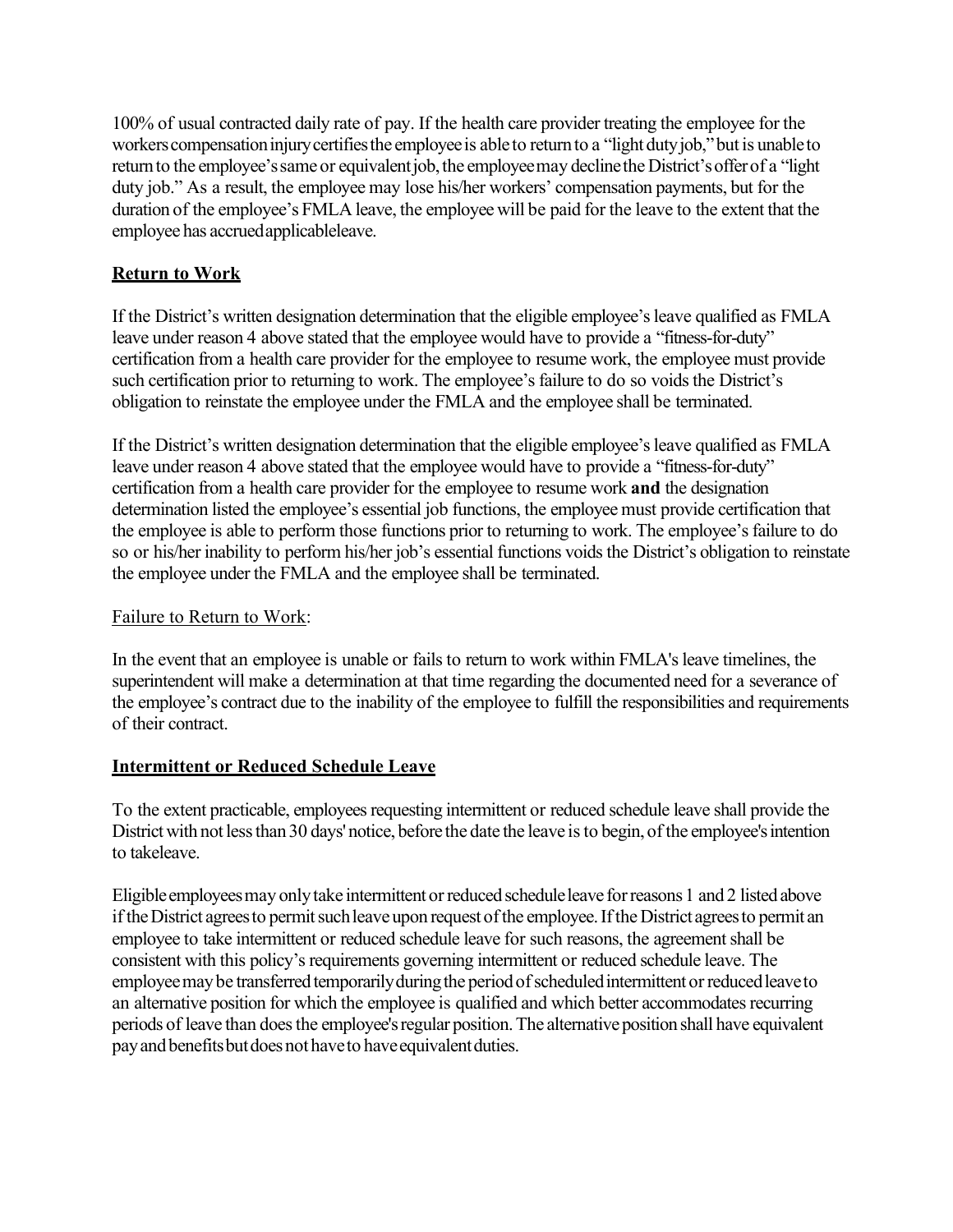Eligible employees may take intermittent or reduced schedule FMLA leave due to reasons 3 or 4 listed above when the medical need is best accommodated by such a schedule. The eligible employee shall make a reasonable effort to schedule the treatment so as not to disrupt unduly the operations of the employer, subject to the approval of the health care provider.

When granting leave on an intermittent or reduced schedule for reasons 3 or 4 above that is foreseeable based on planned medical treatment, the District may temporarily transfer eligible employees for the period of scheduled intermittent or reduced leave to an alternative position for which the employee is qualified and which better accommodates recurring periods of leave than does the employee's regular position. The alternative position shall have equivalent pay and benefits but does not have to have equivalent duties. When the employee is able to return to full-time work, the employee shall be placed in the same or equivalent job as he/she had when the leave began. The employee will not be required to take more FMLA leave than necessary to address the circumstances requiring the need for the leave.

### **Special Provisions relating to Instructional Employees as Defined in This Policy**

The FMLA definition of "instructional employees" covers a small number of classified employees. Any classified employee covered under the FMLA definition of an "instructional employee" and whose FMLA leave falls under Act's special leave provisions relating to "instructional employees" shall be governed by the applicable portions of policy 3.32—LICENSED PERSONNEL FAMILY MEDICAL LEAVE.

## **SECTION TWO**

## **FMLA LEAVE CONNECTED TO MILITARY SERVICE**

#### **Leave Eligibility**

The FMLA provision of military associated leave is in two categories. Each one has some of its own definitions and stipulations. Therefore, they are dealt with separately in this Section of the policy. Definitions different than those in Section One are included under the respective reason for leave. Definitions that are the same as in Section One are NOT repeated in this Section.

## **QUALIFYING EXIGENCY**

An eligible employee may take FMLA leave for any qualifying exigency arising out of the fact that the spouse, son, daughter, or parent of the employee is on covered active duty (or has been notified of an impending call or order to covered active duty) in the Armed Forces. Examples include issues involved with short-notice deployment, military events and related activities, childcare and school activities, the need for financial and legal arrangements, counseling, rest and recuperation, post-deployment activities, and other activities as defined by federal regulations.

#### **Definitions:**

"Covered active duty" means: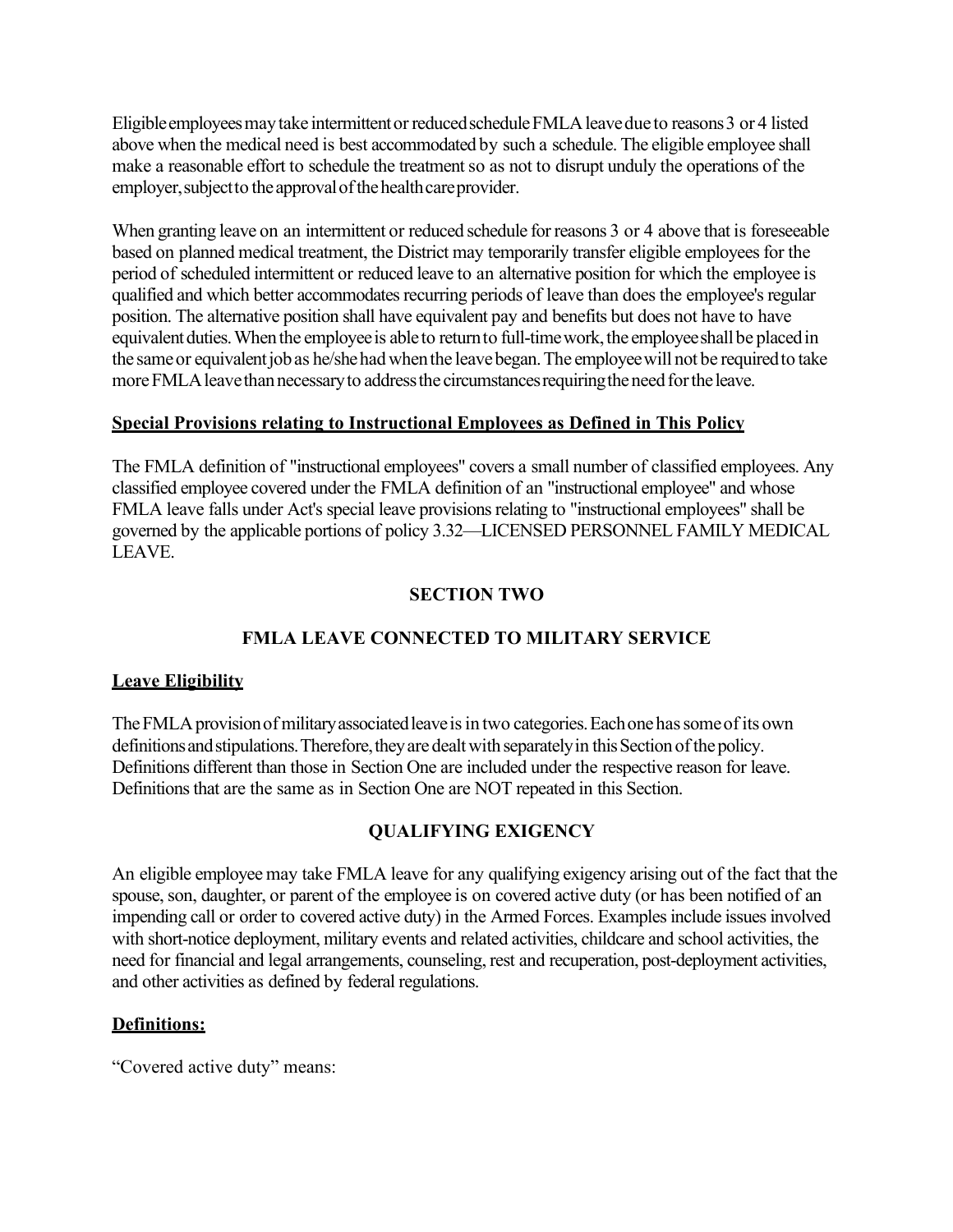- in the case of a member of a **regular** component of the Armed Forces, duty during deployment of the member with the armed forces to a foreigncountry; and
- in the case of a member of a **reserve** component of the Armed Forces, duty during deployment of the member with the armed forces to a foreign country under a call to order to active duty under a provision of law referred to in section  $101(a)(13)(B)$  of title 10, United States Code.

"Sonor daughteron activedutyor call to activedutystatus"meansthe employee'sbiological, adopted,or foster child, stepchild, legal ward, or a child for whom the employee stood in loco parentis, who is on active duty or call to active duty status, and who is of any age.

## **Certification**

The District may require the eligible employee to obtain certification to help the district determine if the requested leave qualifies for FMLA leave for the purposes of a qualifying exigency. The District may deny FMLA leave if an eligible employee fails to provide requested certification.

### **Employee Notice to District**

#### Foreseeable Leave:

When the necessity for leave for any qualifying exigency is foreseeable, whether because the spouse, son, daughter, or parent of the employee is on covered active duty, or because of notification of an impending call or order to covered active duty, the employee shall provide such notice to the District as is reasonable and practicable regardless of how far in advance the leave is foreseeable. As soon as practicable means as soon as both possible and practical, taking into accountall of the facts and circumstances in the individual case.

#### Unforeseeable Leave:

When the approximate timing of the need for leave is not foreseeable, an employee shall provide the District notice of the need for leave as soon as practicable given the facts and circumstances of the particular case. Ordinarily, the employee shall notify the District within two (2) working days of learning of the need for leave, except in extraordinary circumstances where such notice is not feasible. Notice may be provided in person, by telephone, telegraph, fax, or other electronic means. If the eligible employee fails to notify the District as required unless the failure to comply is justified by unusual circumstances, the FMLA leave may be delayed or denied.

## **Substitution of Paid Leave**

When an employee's leave has been designated as FMLA leave any qualifying exigency, the District requires employees to substitute accrued vacation, or personal leave for the period of FMLA leave.

#### **Intermittent or Reduced Schedule Leave**

Eligible employees may take intermittent or reduced schedule leave for any qualifying exigency. The employee shall provide the district with as much notice as is practicable.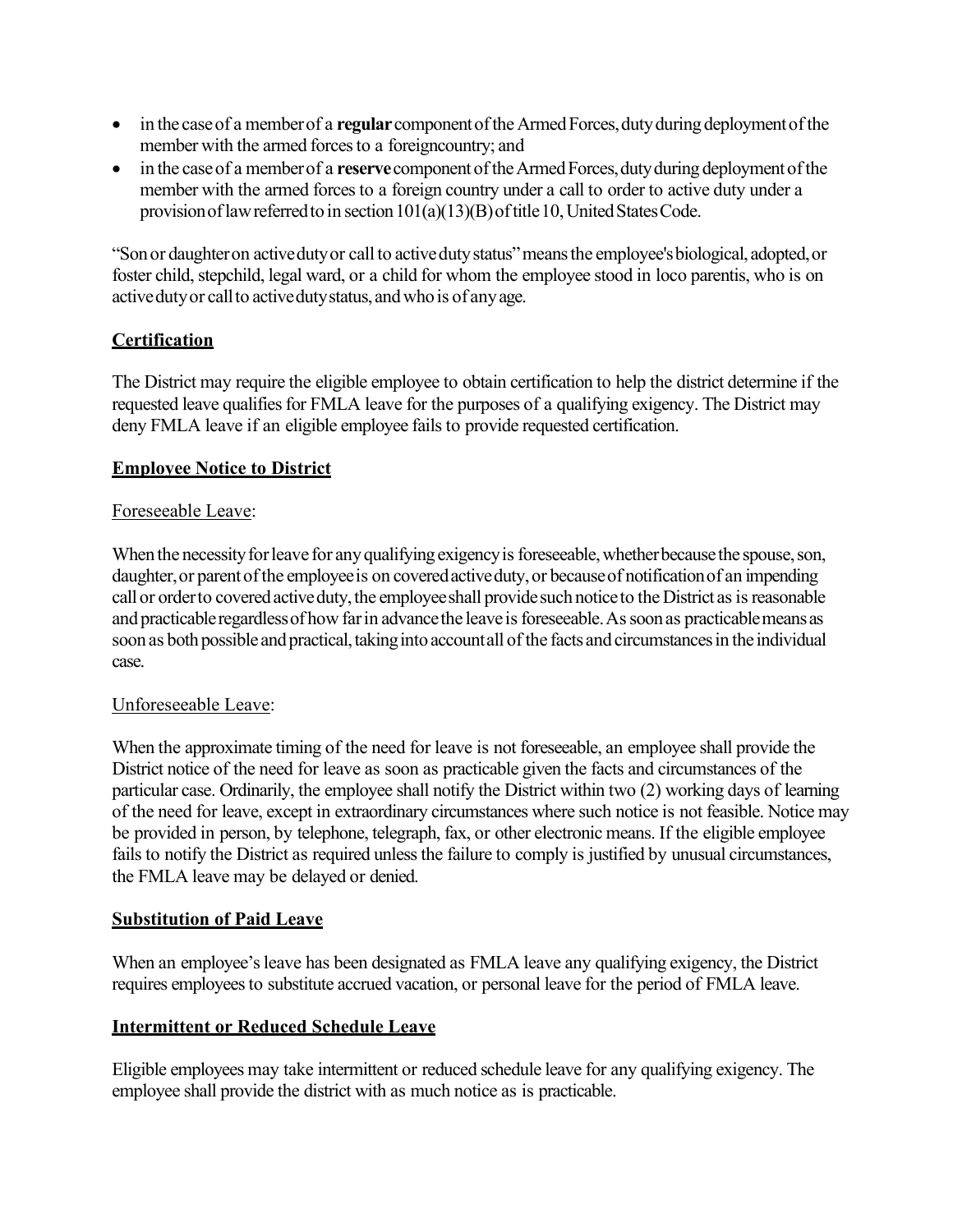## **Special Provisions relating to Instructional Employees as Defined in This Policy**

The FMLA definition of "instructional employees" covers a small number of classified employees. Any classified employee covered under the FMLA definition of an "instructional employee" and who's FMLA leave falls under Act's special leave provisions relating to "instructional employees" shall be governed by the applicable portions of policy 3.32—LICENSED PERSONNEL FAMILY MEDICAL LEAVE.

## **SERIOUS ILLNESS**

An eligible employee is eligible for leave to care for a spouse, child, parent or next of kin who is a covered service member with a serious illness or injury under the following conditions and definitions.

## **Definitions:**

"Covered Service Member" is:

- 1. a member of the Armed Forces, including a member of the National Guard or Reserves, who is undergoing medical treatment, recuperation, or therapy, is otherwise in outpatient status, or is otherwise on the temporary disability retired list, for a serious injury or illness; or
- 2 a veteran who is undergoing medical treatment, recuperation, or therapy, for a serious injury or illness and who was a member of the Armed Forces (including a member of the National Guard or Reserves) at any time during the period of five (5) years preceding the date on which the veteran undergoes that medical treatment, recuperation, or therapy.

"Outpatient Status", used in respect to a covered service member, means the status of a member of the Armed Forcesassignedto

- A) a military medical treatment facility as an outpatient; or
- B) a unit established for the purpose of providing command and control of members of the Armed Forces receiving medical care as outpatients.

"Parent of a covered service member" is a covered service member's biological, adoptive, step or foster father or mother, or any other individual who stood in loco parentis to the covered service member. This termdoesnotincludeparents "inlaw."

## "Serious Injury or Illness":

- (A) in the case of a member of the Armed Forces, including the National Guard or Reserves, it means an injury or illness incurred by the member in the line of duty on active duty in the Armed Forces (or existed before the beginning of the member's active duty and was aggravated by service in the line of duty on active duty in the Armed Forces) and that may render the member medically unfit to perform the duties of the member's office, grade, rank, or rating and
- (B) in the case of a veteran who was a member of the Armed Forces, including a member of the National Guard or Reserves, at any time during a period as a covered servicemember defined in this policy, it means a qualifying (as defined by the U.S. Secretary of Labor) injury or illnessthat was incurred by the member in the line of duty on active duty in the Armed Forces (or existed before the beginning of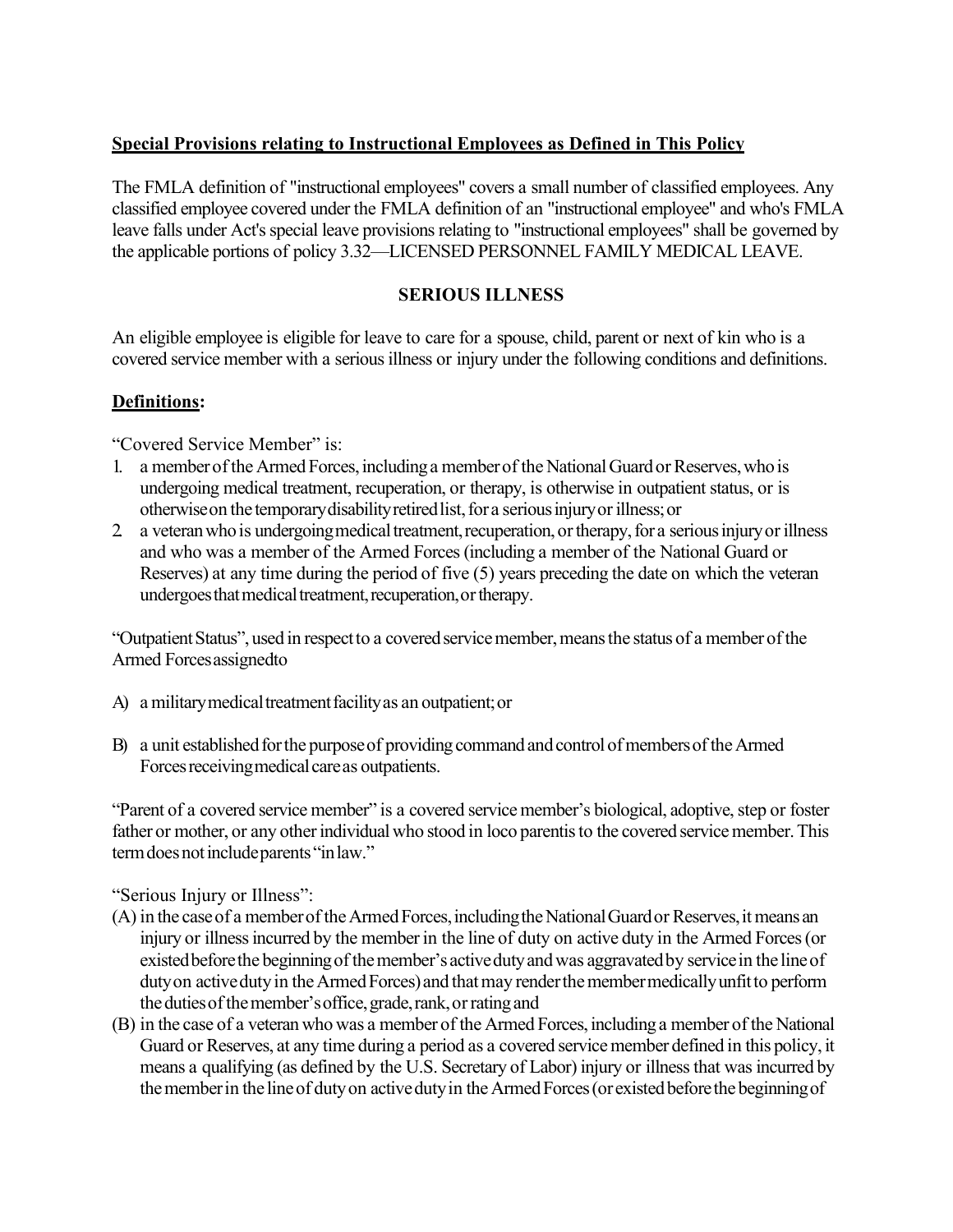the member's active duty and was aggravated by service in the line of duty on active duty in the Armed Forces) and that manifested itself before or after the member became a veteran.

"Son or daughter of a covered service member" means a covered service member's biological, adopted, or foster child, stepchild, legal ward, or a child for whom the covered service member stood in loco parentis, and who is of any age.

"Year", for leave to care for the serious injury or illness of a covered service member, the twelve (12) month period begins on the first day the eligible employee takes FMLA leave to care for a covered service member and ends 12 months after that date.

An eligible employee who is the spouse, son, daughter, parent, or next of kin of a **covered service member** shall be entitled to a total of 26 weeks of leave during one 12-month period to care for the service member who has a serious injury or illness as defined in this policy. An eligible employee who cares for such a covered service member continues to be limited for reasons 1 through 4 in Section One and for any qualifying exigency to a total of 12 weeks of leave during a year as defined in this policy. For example, an eligible employee who cares for such a covered service member for 16 weeks during a 12 month period could only take a total of 10 weeks for reasons 1 through 4 in Section One and for any qualifying exigency. An eligible employee may not take more than 12 weeks of FMLA leave for reasons 1 through 4 in Section One and for any qualifying exigency regardless of how little leave the eligible employee may take to care for a spouse, child, parent or next of kin who is a covered service member with a serious illness or injury.

If husband and wife are both eligible employees employed by the District, the husband and wife are entitled to a combined total of 26 weeks of leave during one 12-month period to care for their spouse, son, daughter, parent, or next of kin who is a **covered service member** with a serious injury or illness as defined in this policy. A husband and wife who care for such a covered service member continues to be limited to a combined total of 12 weeks FMLA leave for reasons 1 through 3 in Section One and for any qualifying exigency during a year as defined in this policy. For example, a husband and wife who are both eligible employees and who care for such a covered service member for 16 weeks during a 12 month period could only take a combined total of 10 weeks for reasons 1 through 3 in Section One and for anyqualifyingexigency.

## **Medical Certification**

The District may require the eligible employee to obtain certification of the covered service member's serious health condition to help the District determine if the requested leave qualifies for FMLA leave. The District may deny FMLA leave if an eligible employee fails to provide requested certification.

## **Employee Notice to District**

## Foreseeable Leave:

When the need for leave to care for a spouse, child, parent or next of kin who is a covered service member with a serious illness or injury is clearly foreseeable at least 30 days in advance, the employee shall provide the District with not less than 30 days' notice before the date the leave is to begin of the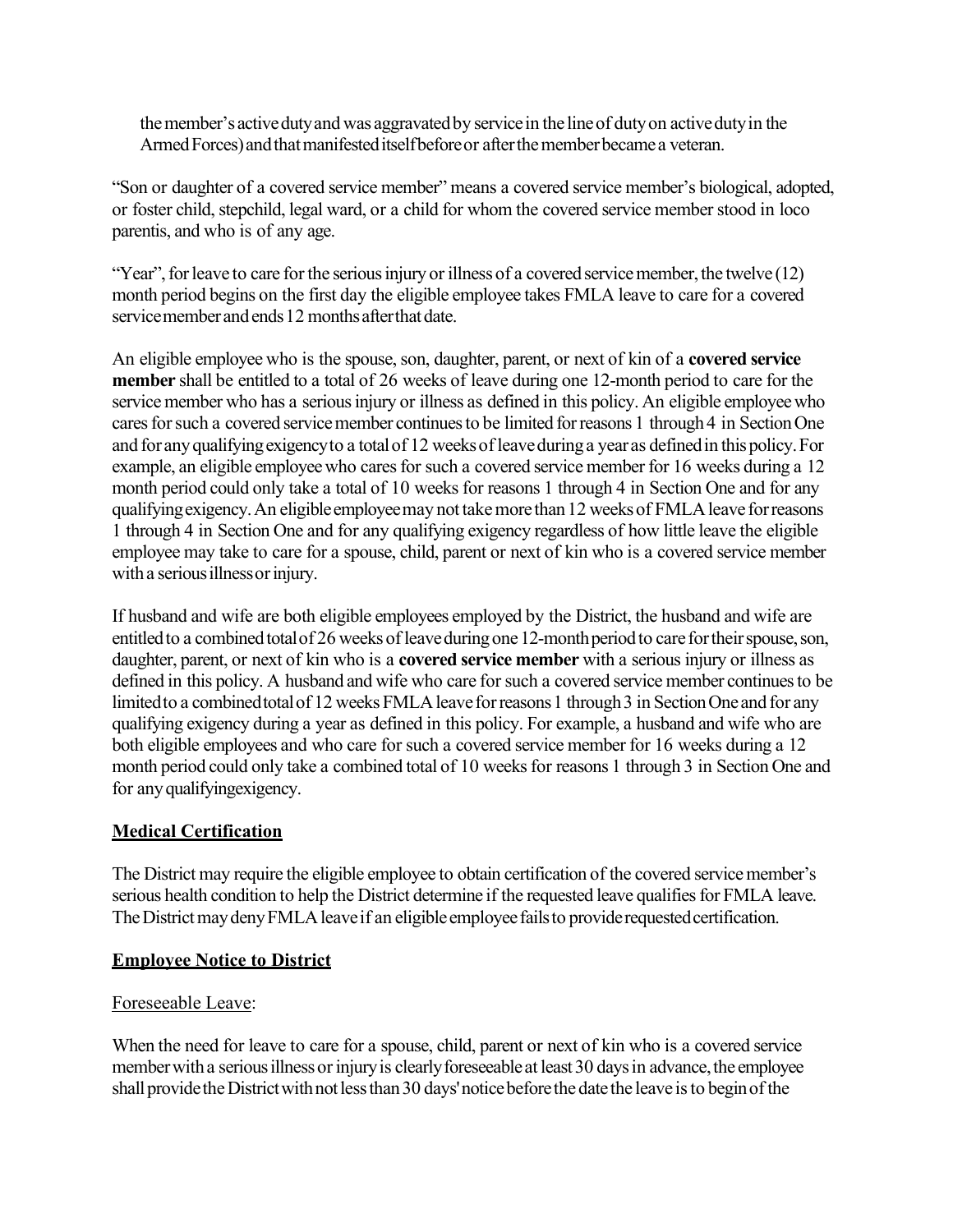employee's intention to take leave for the specified reason. An eligible employee who has no reasonable excuse for his/her failure to provide the District with timely advance notice of the need for FMLA leave may delay the FMLA coverage of such leave until 30 days after the date the employee provides notice.

If the need for FMLA leave is foreseeable less than 30 days in advance, the employee shall notify the District as soon as practicable. If the employee fails to notify as soon as practicable, the District may delay granting FMLA leave for the length of time that the employee should have provided notice and when the employee actually gave notice.

When the need for leave is to care for a spouse, child, parent or next of kin who is a covered service member with a serious illness or injury, the employee shall make a reasonable effort to schedule the treatmentso as not to disruptunduly the operations of the district subject to the approval of the health care providerofthespouse,son,daughter,or parentofthe employee.

### Unforeseeable Leave:

When the approximate timing of the need for leave is not foreseeable, an employee shall provide the District notice of the need for leave as soon as practicable given the facts and circumstances of the particular case. Ordinarily, the employee shall notify the District within two (2) working days of learning of the need for leave, except in extraordinary circumstances where such notice is not feasible. Notice may be provided in person, by telephone, telegraph, fax, or other electronic means. If the eligible employee fails to notify the District as required unless the failure to comply is justified by unusual circumstances, the FMLA leave may be delayed or denied.

## **Substitution of Paid Leave**

When an employee's leave has been designated as FMLA leave to care for a spouse, child, parent or next of kin who is a covered service member with a serious illness or injury, the District requires employees to substitute accrued sick, vacation, or personal leave for the period of FMLA leave.

## **Intermittent or Reduced Schedule Leave**

To the extent practicable, employees requesting intermittent or reduced schedule leave to care for a spouse, child, parent or next of kin who is a covered service member with a serious illness or injury shall provide the District with not less than 30 days' notice, before the date the leave is to begin, of the employee's intention totakeleave.

Eligible employees may take intermittent or reduced schedule FMLA leave to care for a spouse, child, parent or next of kin who is a covered service member with a serious illness or injury when the medical need is best accommodated by such a schedule. The eligible employee shall make a reasonable effort to schedule the treatment so as not to disrupt unduly the operations of the employer, subject to the approval ofthe health careprovider.

When granting leave on an intermittent or reduced schedule to care for a spouse, child, parent or next of kin who is a covered service member with a serious illness or injury that is foreseeable based on planned medical treatment, the District may temporarily transfer eligible employees for the period of scheduled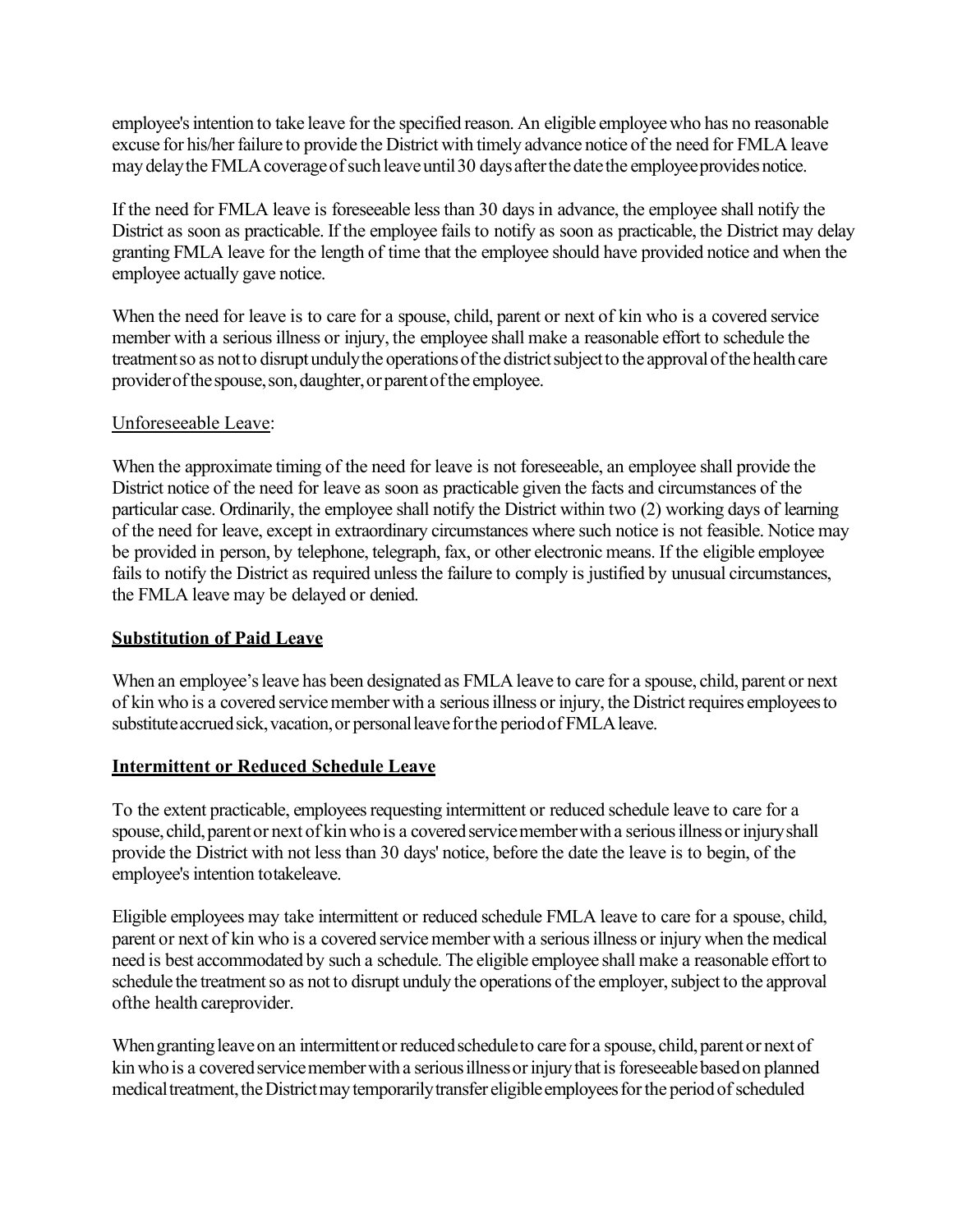intermittent or reduced leave to an alternative position for which the employee is qualified and which better accommodates recurring periods of leave than does the employee's regular position. The alternative position shall have equivalent pay and benefits but does not have to have equivalent duties. When the employee is able to return to full-time work, the employee shall be placed in the same or equivalent job as he/shehadwhentheleavebegan.

## **Special Provisions relating to Instructional Employees (as defined in this policy)**

The FMLA definition of "instructional employees" covers a small number of classified employees. Any classified employee covered under the FMLA definition of an "instructional employee" and whose FMLA leave falls under Act's special leave provisions relating to "instructional employees" shall be governed by the applicable portions of policy 3.32—LICENSED PERSONNEL FAMILY MEDICAL LEAVE.

Approved by Board of Education 05/10/16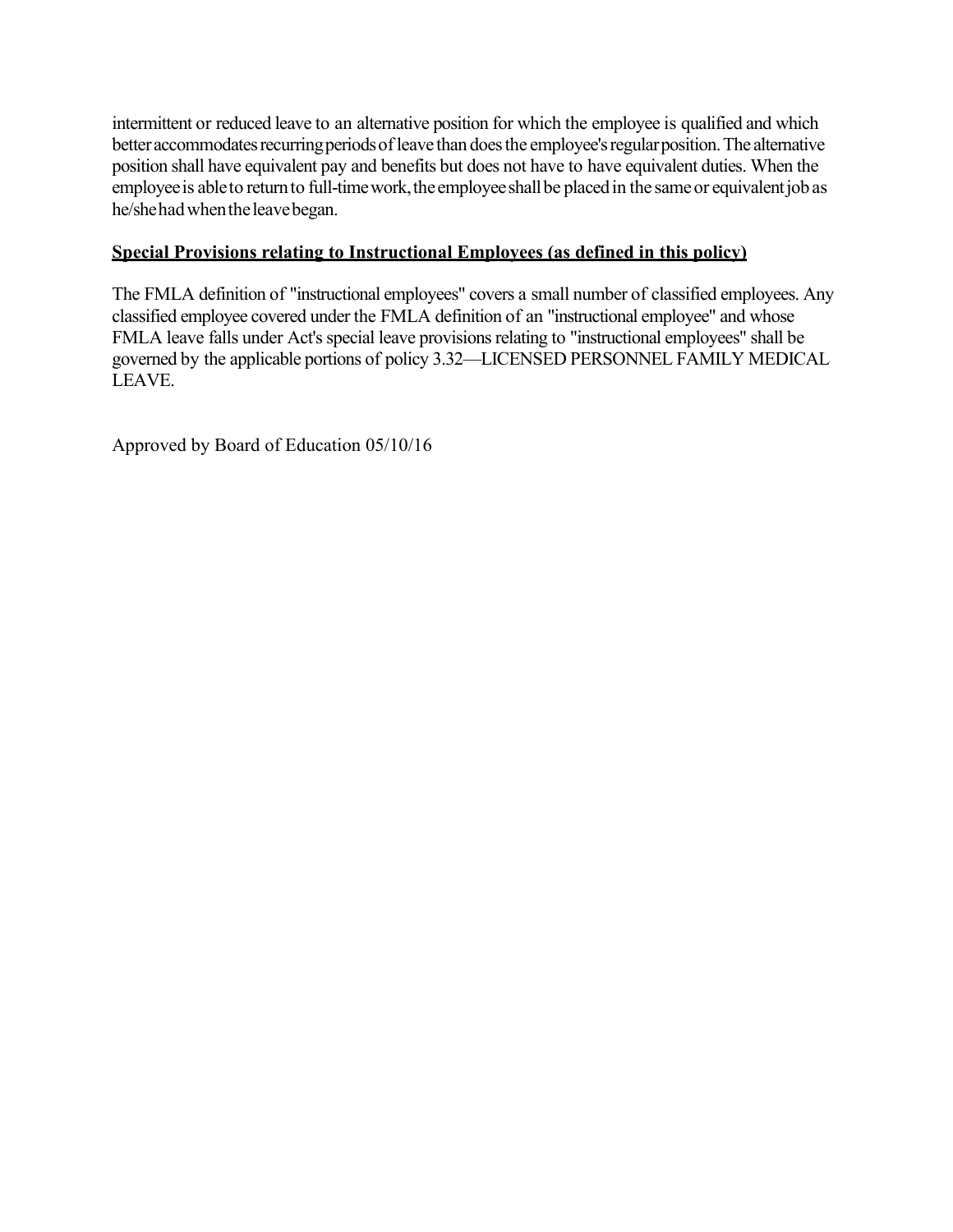# **8.24- SCHOOL BUS DRIVER'S USE OF MOBILE COMMUNICATION DEVICES**

"School Bus" is a motorized vehicle that meets the following requirements:

- 1. Is privately owned and operated for compensation, or which is owned, leased or otherwise operated by, or for the benefit of the District; and
- 2. Is operated for the transportation of students from home to school, from school to home, or to and from schoolevents.

Any driver of a school bus shall not operate the school bus while using a device to browse the internet, make or receive phone calls or compose or read emails or text messages. If the school bus is safely off the road with the parking brake engaged, exceptions are allowed to call for assistance due to a mechanical problem with the bus, or to communicate with any of the following during an emergency:

- An emergency system response operator or 911 public safety communications dispatcher;
- A hospital or emergency room;
- $\bullet$  A physician's office or health clinic;
- An ambulance or fire department rescueservice;
- A fire department, fire protection district, or volunteer fire department; or
- A policedepartment.

In addition to statutorily permitted fines, violations of this policy shall be grounds for disciplinary action up to and including termination.

| Legal References: | A.C.A. $\S 6$ –19-120  |
|-------------------|------------------------|
|                   | A.C.A. $\S$ 27-51-1504 |
|                   | A.C.A. $\S$ 27-51-1609 |

Approved by Board of Education 04/10/18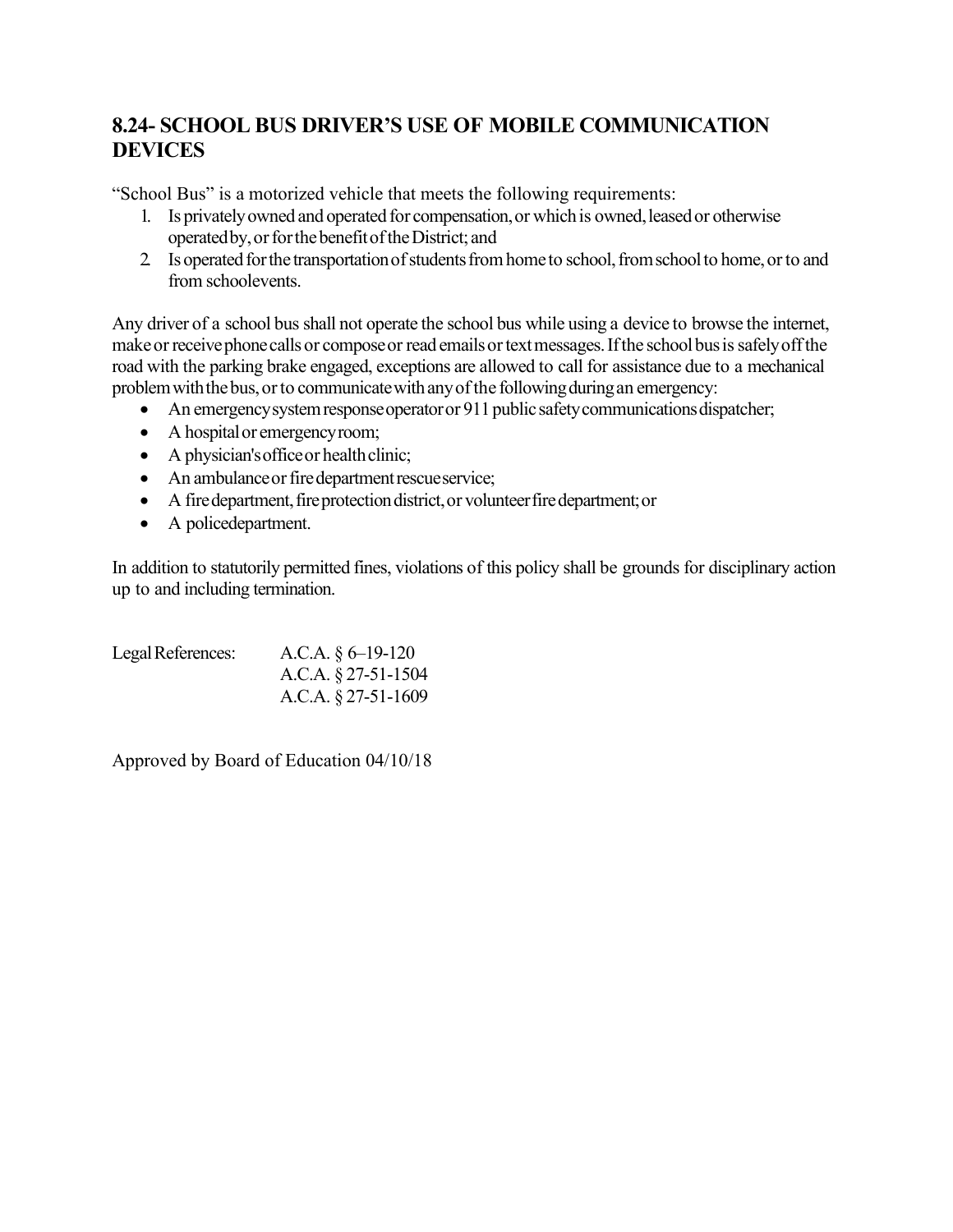# **8.26 —RESPONSIBILITIESGOVERNINGBULLYING**

School employees who have witnessed, or are reliably informed that, a student has been a victim of bullying as defined in this policy, including a single action which if allowed to continue would constitute bullying, shall report the incident(s) to the principal, or designee. The principal, or designee, shall be responsible for investigating the incident(s) to determine if disciplinary action is warranted.

The person or persons reporting behavior they consider to be bullying shall not be subject to retaliation or reprisal inanyform.

District staff are required to help enforce implementation of the district's anti-bullying policy and shall receive the training necessary to comply with this policy. The district's definition of bullying is included below. Students who bully another person are to be held accountable for their actions whether they occur on school equipment or property; off school property at a school-sponsored or school-approved function, activity, or event; or going to or from school or a school activity. Students are encouraged to report behavior they consider to be bullying, including a single action which if allowed to continue would constitute bullying, to their teacher or the building principal. The report may be made anonymously.

A school principal, or designee, who receives a credible report or complaint of bullying shall promptly investigate the complaint or report and make a record of the investigation and any action taken as a result of the investigation.

District employees are held to a high standard of professionalism, especially when it comes to employee-student interactions. Actions by a District employee towards a student that would constitute bullying if the act had been performed by a student shall result in disciplinary action, up to and including termination. This policy governs bullying directed towards students and is not applicable to adult on adult interactions. Therefore, this policy does not apply to interactions between employees. Employees may report workplace conflicts to their supervisor. In addition to any disciplinary actions, the District shall take appropriate steps to remedy the effects resulting from bullying.

## **Definitions:**

"Attribute" means an actual or perceived personal characteristic including without limitation race, color, religion, ancestry, national origin, socioeconomic status, academic status, disability, gender, gender identity, physical appearance, health condition, or sexual orientation;

"Bullying" means the intentional harassment, intimidation, humiliation, ridicule, defamation, or threat or incitementof violencebya student against anotherstudentor publicschool employeeby a written, verbal, electronic, or physical act that may address an attribute of the other student, public school employee, or person with whom the other student or public school employee is associated and that causes or creates actual or reasonably foreseeable:

- Physical harm to a public school employee or student or damage to the public school employee's or student'sproperty;
- Substantial interference with a student's education or with a public school employee's role in education;
- A hostile educational environment for one  $(1)$  or more students or public school employees due to theseverity,persistence,or pervasivenessoftheact;or
- Substantial disruption of the orderly operation of the school or educational environment;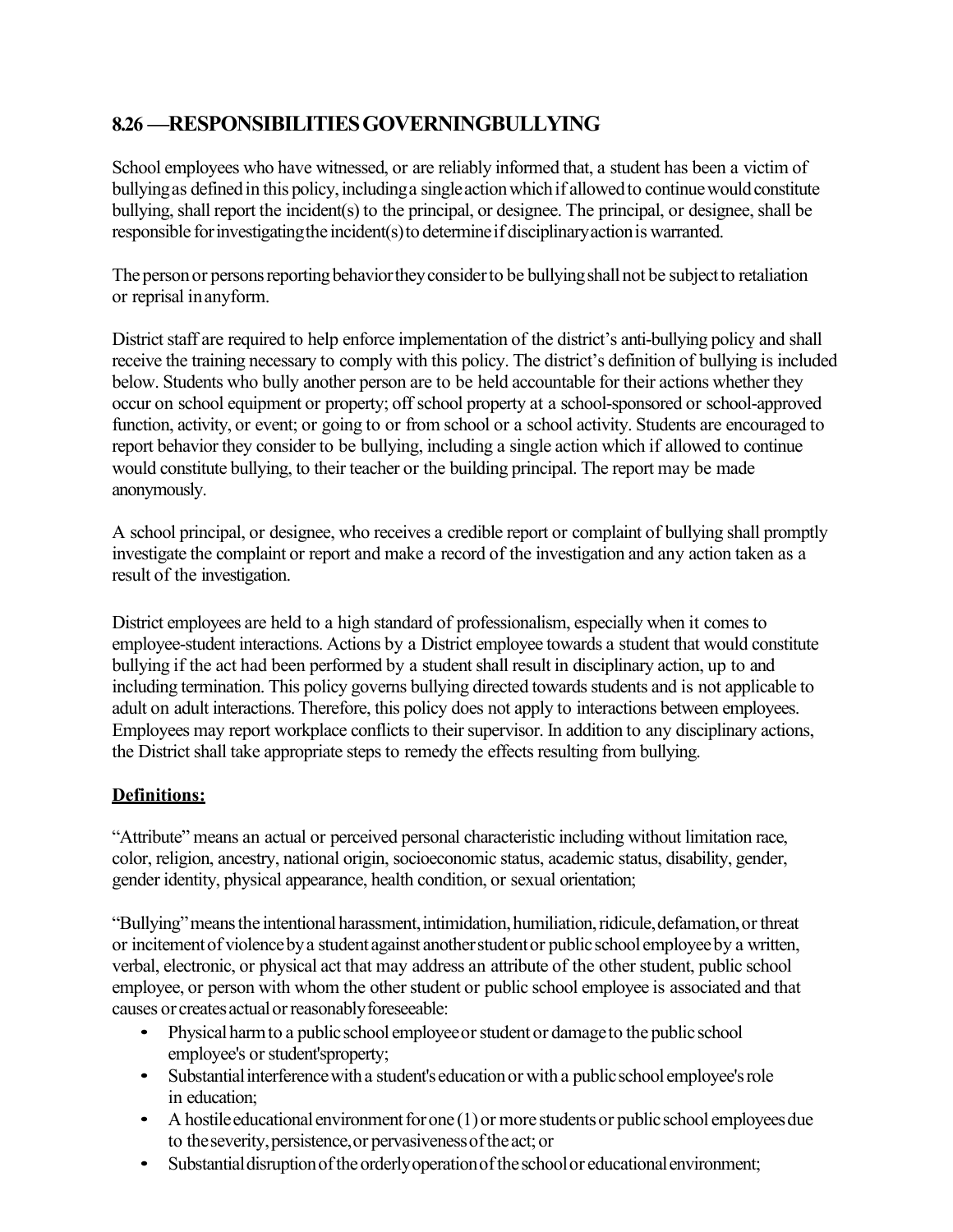"Electronic act" means without limitation a communication or image transmitted by means of an electronic device, including without limitation a telephone, wireless phone or other wireless communications device, computer, or pager that results in the substantial disruption of the orderly operation of the school or educational environment.

Electronic acts of bullying are prohibited whether or not the electronic act originated on school property or with school equipment, if the electronic act is directed specifically at students or school personnel and maliciously intended for the purpose of disrupting school, and has a high likelihood of succeeding in that purpose;

"Harassment" means a pattern of unwelcome verbal or physical conduct relating to another person's constitutionally or statutorily protected status that causes, or reasonably should be expected to cause, substantial interference with the other's performance in the school environment; and

"Substantial disruption" means without limitation that any one or more of the following occuras a result of thebullying:

- Necessary cessation of instruction or educational activities;
- Inability of students or educational staff to focus on learning or function as an educational unit becauseof a hostileenvironment;
- Severe or repetitive disciplinary measures are needed in the classroom or during educational activities;or
- Exhibition of other behaviors by students or educational staff that substantially interfere with the learningenvironment.

Examples of "Bullying" may include but are not limited to a pattern of behavior involving one or more of the following:

- 1. Sarcasticcomments "compliments" about anotherstudent'spersonal appearanceor actual or perceivedattributes,
- 2 Pointed questions intended to embarrass or humiliate,
- 3. Mocking, tauntingorbelittling,
- 4. Non-verbal threats and/or intimidation such as "fronting" or "chesting" a person,
- 5. Demeaninghumorrelatingto a student'sactualor perceivedattributes,
- 6. Blackmail,extortion,demandsforprotectionmoneyor otherinvoluntarydonationsorloans,
- 7. Blocking access to school property or facilities,
- 8. Deliberate physical contact or injury to person or property,
- 9. Stealingorhidingbooksor belongings,
- 10. Threatsof harmto student(s),possessions,or others,
- 11. Sexualharassment,as governedby policy8.20,is alsoa formof bullying,and/or
- 12. Teasing or name-calling related to sexual characteristics or the belief or perception that an individual is not conforming to expected gender roles or conduct or is homosexual, regardless of whether the student self-identifies as homosexual or transgender (Examples: "Slut", "You are so gay.", "Fag", "Queer").

LegalReference: A.C.A. §6-18-514

Approved by Board of Education05/10/16 Approved by Board of Education04/09/19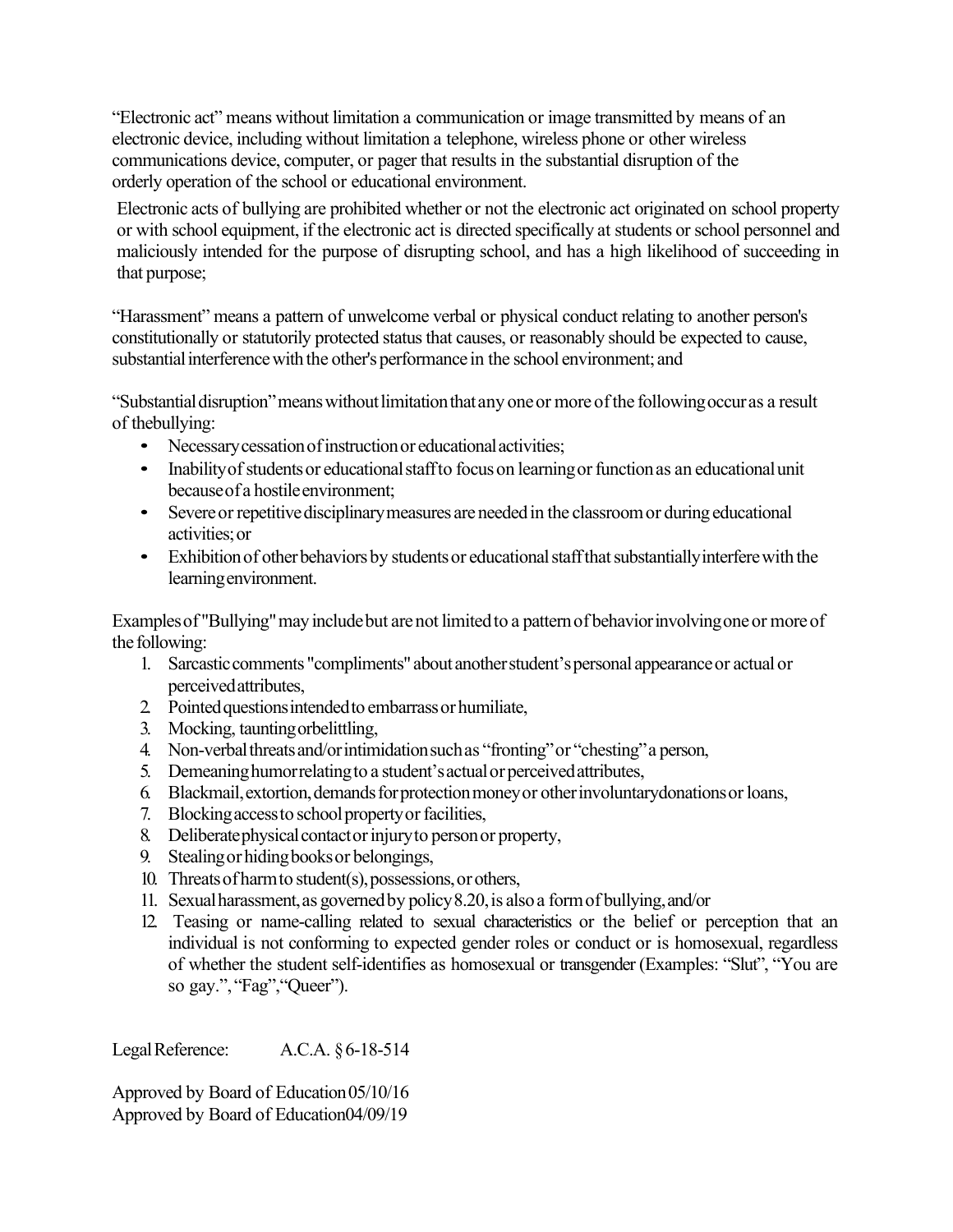# **8.27 —LEAVE— INJURYFROMASSAULT**

Any staff member, who, while in the course of their employment, is injured by an assault or other violent act; while intervening in a student fight; while restraining a student; or while protecting a student from harm, shall be granted a leave of absence for up to one (1) year from the date of the injury, with full pay.

A leave of absence granted under this policy shall not be charged to the staff member's sick leave.

In order to obtain leave under this policy, the staff member must present documentation of the injury from a physician, with an estimate for time of recovery sufficient to enable the staff member to return to work, and written statements from witnesses (or other documentation as appropriate to a given incident) to prove that the incident occurred in the course of the staff member's employment.

Approved by Board of Education 05/10/16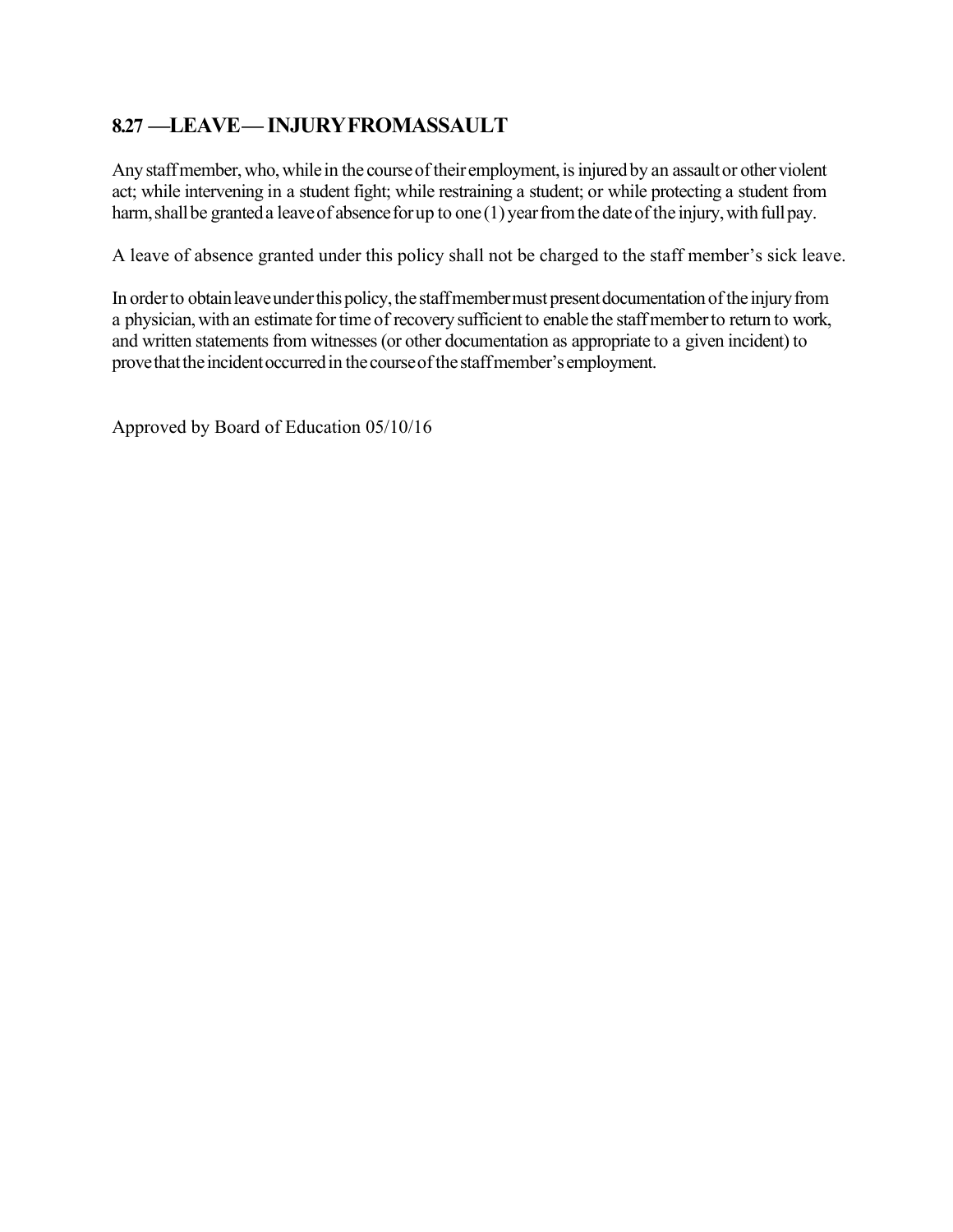## **8.28 — DRUGFREEWORKPLACE- CLASSIFIEDPERSONNEL**

The conduct of district staff plays a vital role in the social and behavioral development of our students. It is equally important that the staff have a safe, healthful, and professional environment in which to work. To help promote both interests, the district shall have a drug free workplace. It is, therefore, the district's policy that district employees are prohibited from the unlawful manufacture, distribution, dispensation, possession, or use of controlled substances, illegal drugs, inhalants, alcohol, as well as inappropriate or illegal use of prescription drugs. Such actions are prohibited both while at work or in the performance of official duties while off district property; violations of this policy willsubject the employee to discipline, upto and includingtermination.

To help promote a drug free workplace, the district shall establish a drug-free awareness program to inform employees about the dangers of drug abuse in the workplace, the district's policy of maintaining a drug-free workplace, any available drug counseling, rehabilitation, and employee assistance abuse programs, and the penalties that may be imposed upon employees for drug abuse violations.

Agencies in the Van Buren School District area available for drug counseling or drug rehabilitation programs include:

| 1. Alcoholics Anonymous Intergroup office          | $(479)783 - 0123$ |
|----------------------------------------------------|-------------------|
| 2. Gateway House, Inc.                             | $(479)783 - 8849$ |
| 3. Harbor House, Inc.                              | $(479)785 - 4083$ |
| 4. Horizon Treatment Center                        | $(479)478 - 6664$ |
| 5. Narcotics Anonymous                             | $(800)338 - 8750$ |
| 6. Western Arkansas Counseling and Guidance Center | $(479)452 - 6650$ |

Should any employee be found to have been under the influence of, or in illegal possession of, any illegal drug or controlled substance, whether or not engaged in any school or school-related activity, and the behavior of the employee, if under the influence, is such that it is inappropriate for a school employee in the opinion of the superintendent, the employee may be subject to discipline, up to and including termination. This policy also applies to those employees who are under the influence of alcohol while on campus or at school-sponsored functions, including athletic events.

An employee living on campus or on school owned property is permitted to possess alcohol in his/her residence. The employee is bound by the restrictions stated in this policy while at work or performing his/her officialduties.

Possession, use or distribution of drug paraphernalia by any employee, whether or not engaged in school or school-related activities, may subject the employee to discipline, up to and including termination. Possession in one's vehicle or in an area subject to the employee's control will be considered to be possessionasthoughthesubstancewereon theemployee'sperson.

It shall not be necessary for an employee to test at a level demonstrating intoxication by any substance in order to be subject to the terms of this policy. Any physical manifestation of being under the influence of a substance may subject an employee to the terms of this policy. Those physical manifestations include, but are not limited to: unsteadiness; slurred speech; dilated or constricted pupils; incoherent and/or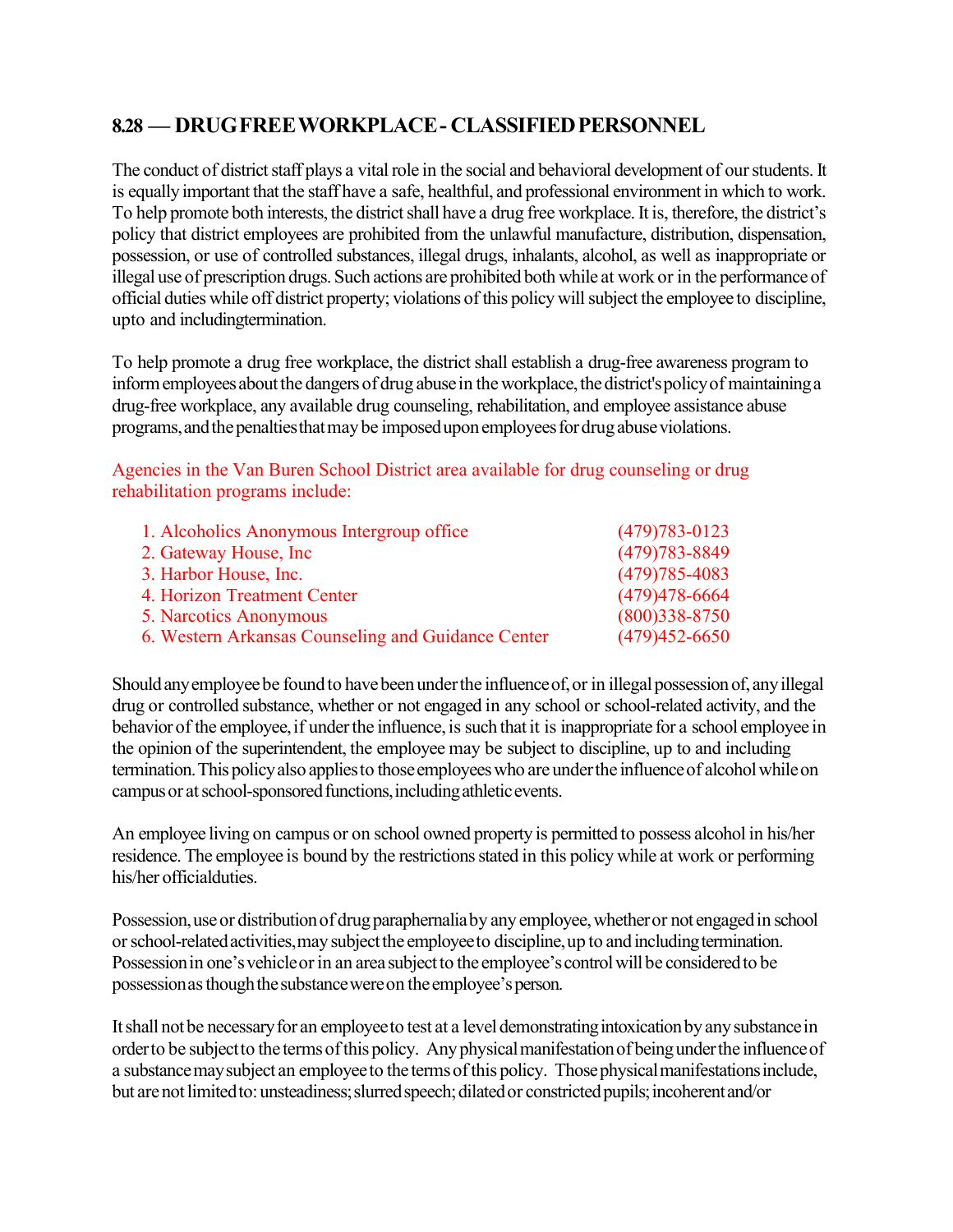irrational speech; or the presence of an odor associated with a prohibited substance on one's breath or clothing.

Should an employee desire to provide the District with the results of a blood, breath or urine analysis, such results will be taken into account by the District only if the sample is provided within a time range that could provide meaningful results and only by a testing agency chosen or approved by the District. The District shall not request that the employee be tested, and the expense for such voluntary testing shall be borne by the employee.

Any incident at work resulting in injury to the employee requiring medical attention shall require the employee to submit to a drug test, which shall be paid at district expense. Failure for the employee to submit to the drug test or a confirmed positive drug test indicating the use of illegal substances or the misuse of prescription medications shall be grounds for the denial of worker's compensation benefits in accordance with policy 8.36—CLASSIFIED PERSONNEL WORKPLACE INJURIES AND WORKERS' COMPENSATION.**<sup>2</sup>**

Any employee who is charged with a violation of any state or federal law relating to the possession, use or distribution of illegal drugs, other controlled substances or alcohol, or of drug paraphernalia, must notify his/her immediate supervisor within five (5) week days (i.e., Monday through Friday, inclusive, excluding holidays) of being so charged. The supervisor who is notified of such a charge shall notify the Superintendent immediately.

If the supervisor is not available to the employee, the employee shall notify the Superintendent within the five (5) day period.

Any employee so charged is subject to discipline, up to and including termination. However, the failure of an employee to notify his/her supervisor or the Superintendent of having been so charged shall result in that employeebeing recommended for termination by the Superintendent.

Any employee convicted of any criminal drug statute violation for an offense that occurred while at work or in the performance of official duties while off district property shall report the conviction within 5 calendar days to the superintendent. Within 10 days of receiving such notification, whether from the employee or any other source, the district shall notify federal granting agencies from which it receives funds of the conviction. Compliance with these requirements and prohibitions is mandatory and is a condition of employment.

Any employee convicted of any state or federal law relating to the possession, use or distribution of illegal drugs, other controlled substances, or of drug paraphernalia, shall be recommended for termination.

Any employee who must take prescription medication at the direction of the employee's physician, and who is impaired by the prescription medication such that he/she cannot properly perform his/her duties shall not report for duty. Any employee who reports for duty and is so impaired, as determined by his/her supervisor, will be sent home. The employee shall be given sick leave, if owed any. The District or employee will provide transportation for the employee, and the employee may not leave campus while operating any vehicle. It is the responsibility of the employee to contact his/her physician in order to adjust the medication, if possible, so that the employee may return to his/her job unimpaired. Should the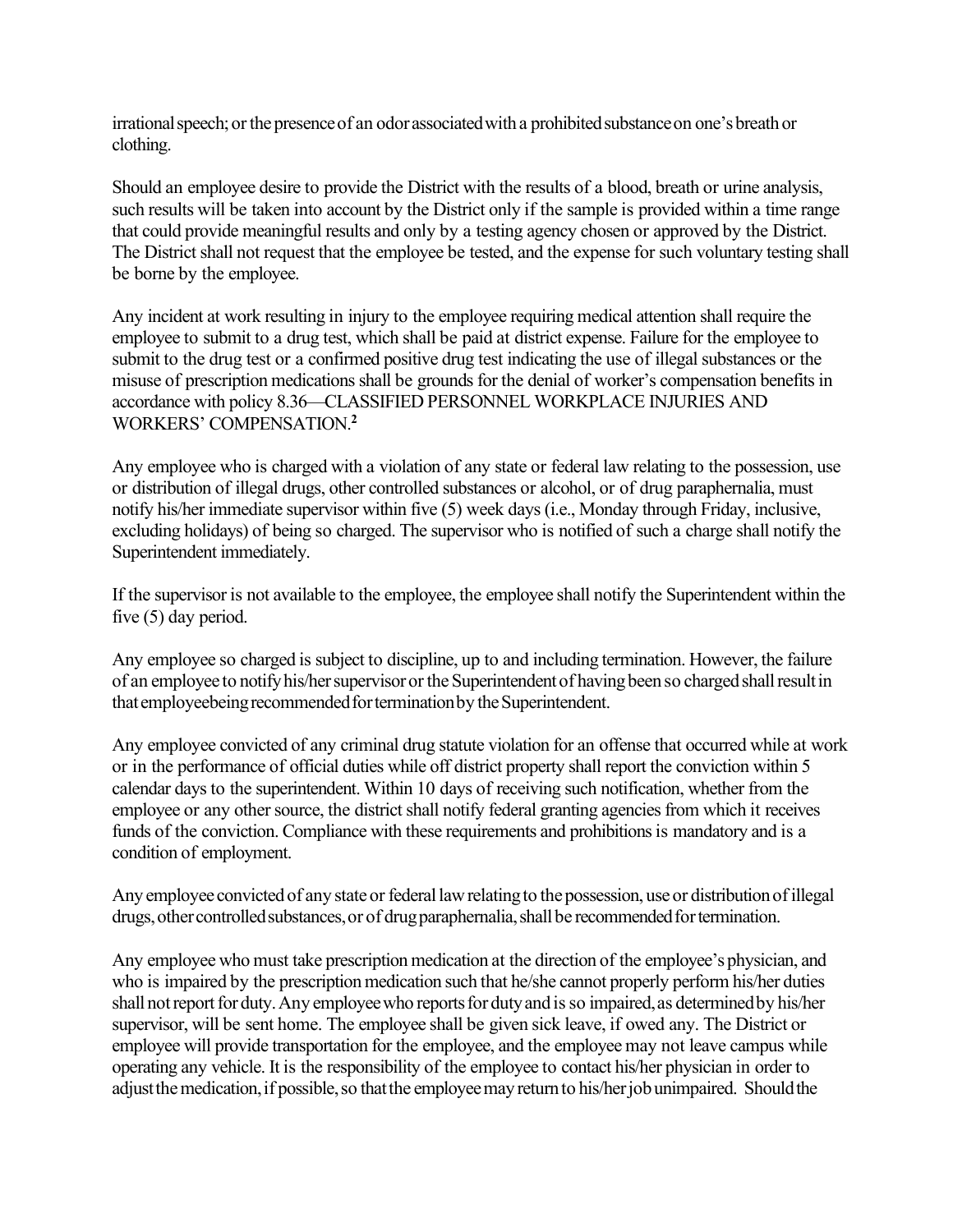employee attempt to return to work while impaired by prescription medications, for which the employee has a prescription, he/she will, again, be sent home and given sick leave, if owed any. Should the employee attempt to return to work while impaired by prescription medication a third time the employee may be subject to discipline, up to and including a recommendation of termination.

Any employee who possesses, uses, distributes or is under the influence of a prescription medication obtained by a means other than his/her own current prescription shall be treated as though he was in possession, possession with intent to deliver, or under the influence, etc. of an illegal substance. An illegal drug or other substance is one which is (a) not legally obtainable; or (b) one which is legally obtainable, but which has been obtained illegally. The District may require an employee to provide proof from his/herphysician and/orpharmacist that the employee is lawfully able to receive such medication. Failure to provide such proof, to the satisfaction of the Superintendent, may result in discipline, up to and including arecommendation oftermination.

A report to the appropriate licensing agency shall be filed within seven (7) days of:

- 1) A final disciplinary action taken against an employee resulting from the diversion, misuse, or abuse of illicit drugs or controlled substances; or
- 2) The voluntary resignation of an employee who is facing a pending disciplinary action resulting from the diversion, misuse, or abuse of illicit drugs or controlled substances.

The report filed with the licensing authority shall include, but not be limited to:

- The name, address, and telephonenumber of the person who is the subject of the report; and
- $\bullet$  A description of the facts giving rise to the issuance of the report.

When the employee is not a healthcare professional, law enforcement will be contacted regarding any final disciplinary action taken against an employee for the diversion of controlled substances to one (1) or more third parties.

| Legal References: | 41 U.S.C. § 8101, 8103, and 8104 |
|-------------------|----------------------------------|
|                   | A.C.A. $\S$ 11-9-102             |
|                   | A.C.A. $\S$ 17-80-117            |

Approved by Board of Education 05/10/16 Amended by Board of Education 04/11/17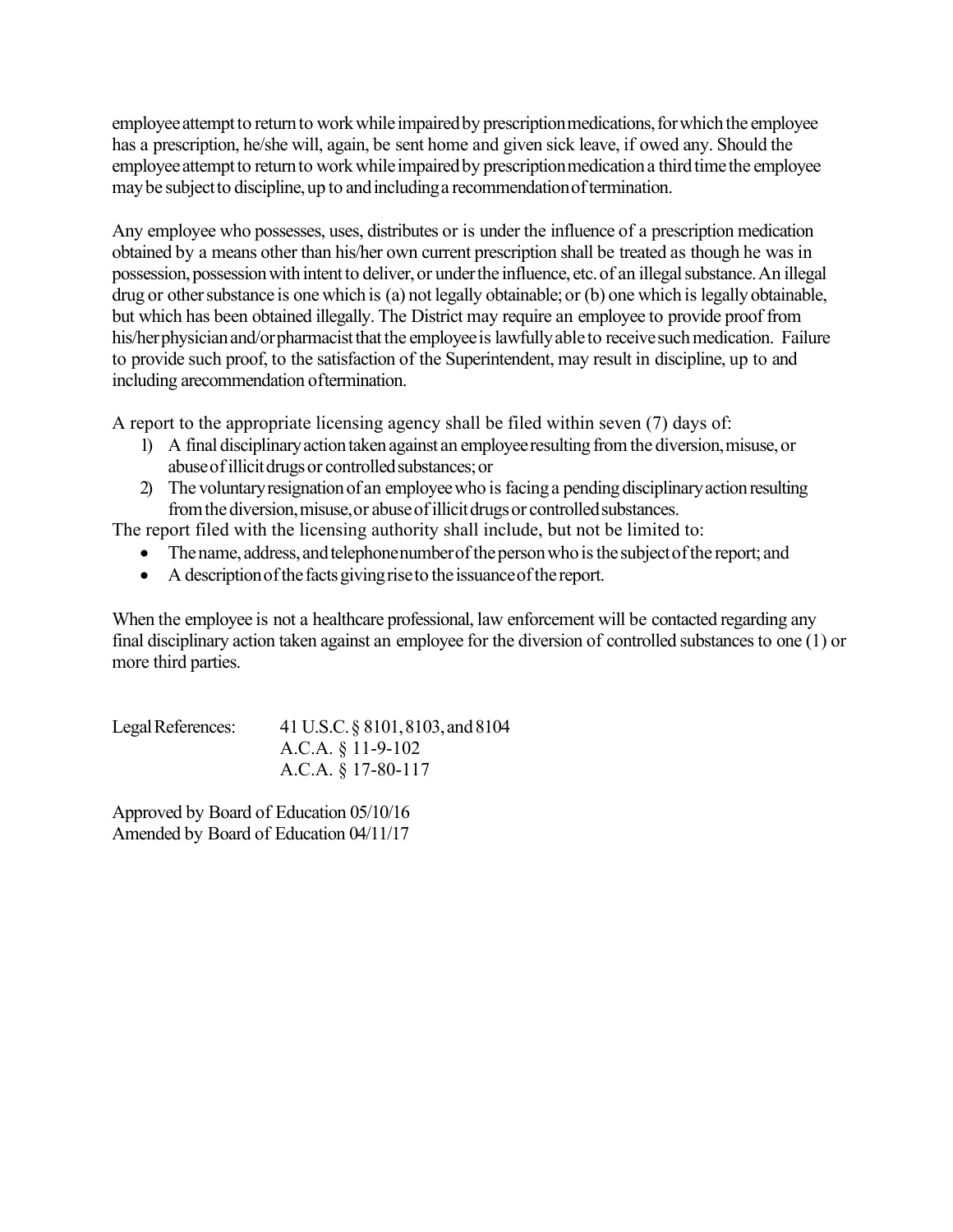# **8.28F—DRUG FREE WORKPLACE POLICY ACKNOWLEDGEMENT**

## **CERTIFICATION**

I, hereby certify that I have been presented with a copy of the Van Buren School District's drug-free workplace policy, that I have read the statement, and that I will abide by its terms as a condition of my employment withtheDistrict.

Signature

Date

Approved by Board of Education 05/10/16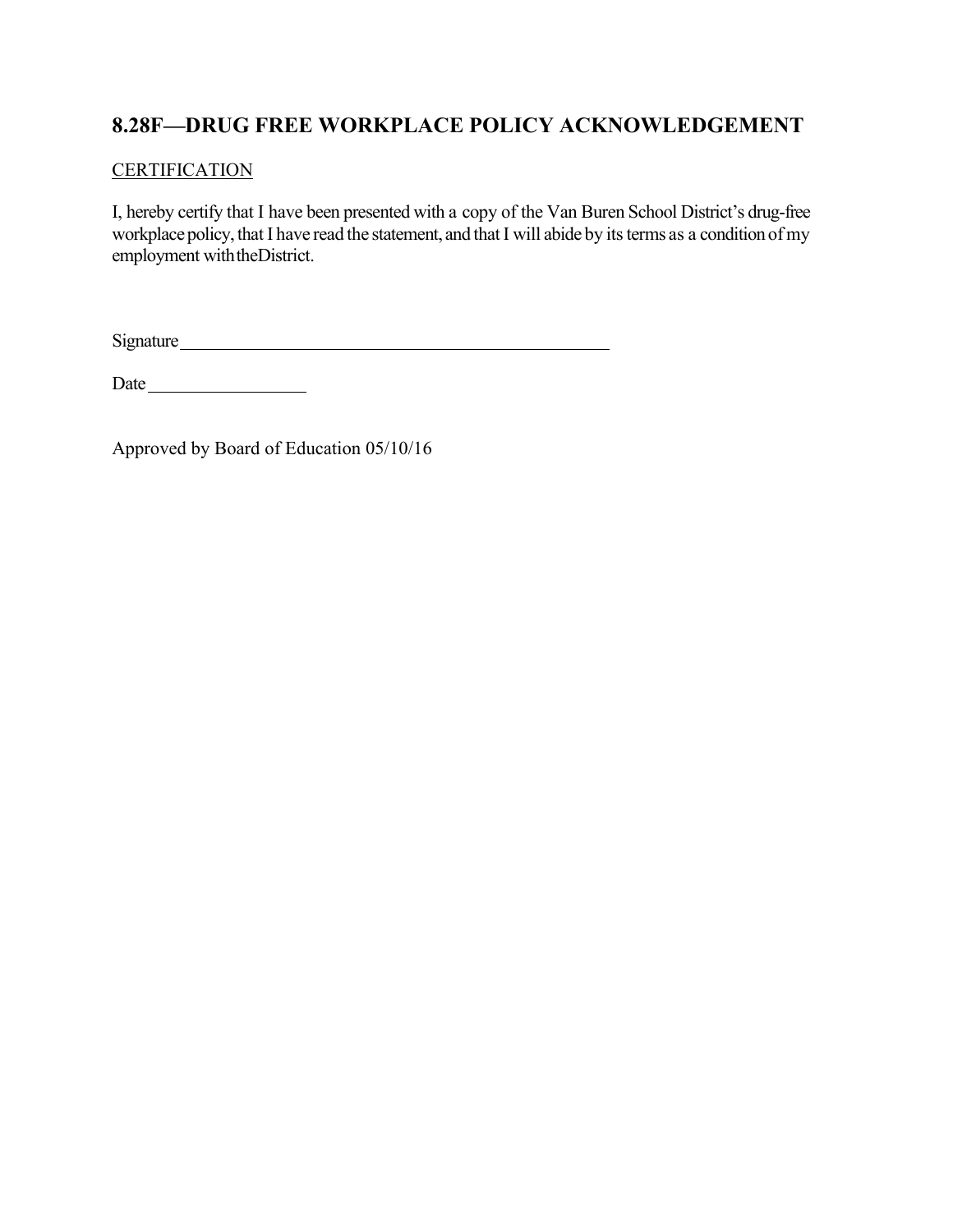# **8.29- VIDEO SURVEILLANCE AND OTHER MONITORING**

The Board of Directors has a responsibility to maintain discipline, protect the safety, security, and welfare of its students, staff, and visitors while at the same time safeguarding district facilities, vehicles, and equipment. As part of fulfilling this responsibility, the board authorizes the use of video/audio surveillance cameras, automatic identification, data compilation devices, and technology capable of tracking the physical location of district equipment, students, and/or personnel.

The placement of video/audio surveillance cameras shall be based on the presumption and belief that students, staff and visitors have no reasonable expectation of privacy anywhere on or near school property, facilities, vehicles, or equipment, with the exception of places such as rest rooms or dressing areas where an expectation of bodily privacy is reasonable and customary.

Signs shall be posted on district property and in or on district vehicles to notify students, staff, and visitors that video cameras may be in use. Violations of school personnel policies or laws caught by the cameras and other technologies authorized in this policy may result in disciplinary action.

The district shall retain copies of video recordings until they are erased which may be accomplished by either deletion or copying over with a new recording.

Videos, automatic identification, or data compilations containing evidence of a violation of district personnel policies and/orstate or federal law shall be retained until the issue of the misconduct is no longer subject to review or appeal as determined by board policy or staff handbook; any release or viewing of such records shall be in accordance with current law.

Staff who vandalize, damage, defeat, disable, or render inoperable (temporarily or permanently) surveillance cameras and equipment, automatic identification, or data compilation devices shall be subject to appropriate disciplinary action and referral to appropriate law enforcement authorities.

Video recordings and automatic identification or data compilation records may become a part of a staff member's personnelrecord.

Approved by Board of Education 04/10/18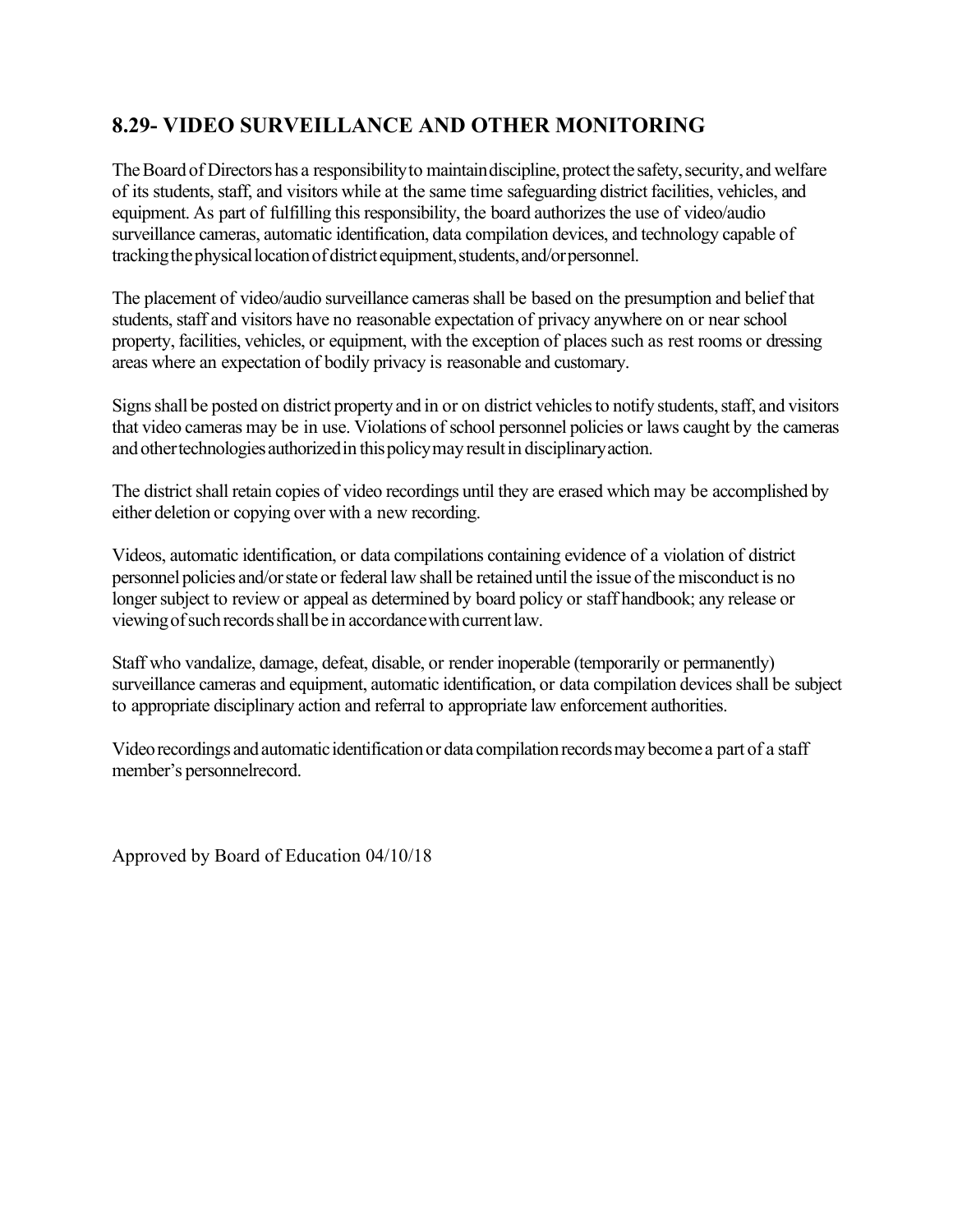## **8.30 —REDUCTION INFORCE**

### **SECTION ONE**

The School Board acknowledges its authority to conduct a reduction in force (RIF) when a decrease in enrollment or other reason(s) make such a reduction necessary or desirable. A RIF will be conducted when the need for a reduction in the work force exceeds the normal rate of attrition for that portion of the staff that is in excess of the needs of the district as determined by the superintendent.

In effecting a reduction in force, the primary goals of the school district shall be: what is in the best interests of the students; to maintain accreditation in compliance with the Standards of Accreditation for Arkansas Public Schools and/or the North Central Association; and the needs of the district. A reduction in force will be implemented when the superintendent determines it is advisable to do so and shall be effected through non-renewal, termination, or both. Any reduction in force will be conducted by evaluating the needs and long-and short-term goals of the school district in relation to the staffing of the district.

If a reduction in force becomes necessary, the RIF shall be conducted separately for each occupational category of classified personnel identified within the district on the basis of each employee's years of service. The employee within each occupational category with the least years of experience will be nonrenewed first. The employee with the most years of employment in the district as compared to other employees in the same category shall be non-renewed last. In the event that employees within a given occupational category have the same length of service to the district the one with the earlier hire date, based on date of board action, will prevail.

When the District is conducting a RIF, all potentially affected classified employees shall receive a listing of the personnel within their category with corresponding totals of years of service. Upon receipt of the list, each employee has ten (10) working days within which to appeal his or her total years of service to the superintendent whose decision shall be final. Except for changes made pursuant to the appeals process, no changes will be made to the list that would affect an employee's total after the list is released.

Total years of service to the district shall include non-continuous years of service; in other words, an employee who left the district and returned later will have the total years of service counted, from all periods of employment. Working fewer than two thirds (2/3) of the number of regularly assigned annual work days in a school year shall not constitute a year. Length of service in a licensed position shall not count for the purpose of length of service for a classified position. There is no right or implied right for any employee to "bump" or displace any other employee. This specifically does not allow a licensed employee who might wish to assume a classified position to displace a classified employee.

Pursuant to any reduction in force brought about by consolidation or annexation and as a part of it, the salaries of all employees will be brought into compliance, by a partial RIF if necessary, with the receiving district's salary schedule. Further adjustments will be made if length of contract or job assignments change.**<sup>1</sup>**A PartialRIFmay also be conductedin conjunctionwith anyjob reassignmentwhetheror not it is conductedin relationto an annexationor consolidation.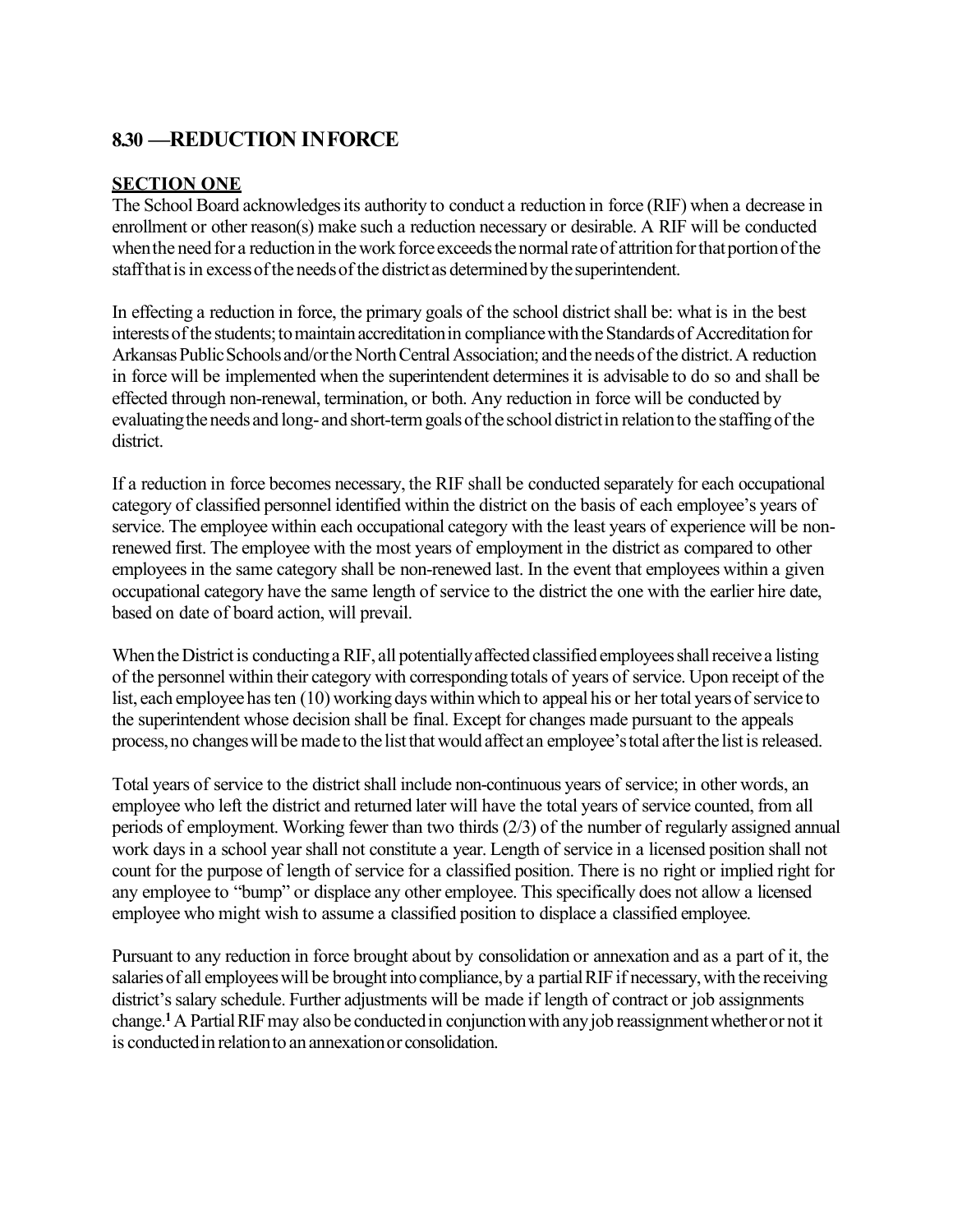## **Recall: Option 2**

For a period of up to two  $(2)$  years from the date of board action on the classified employee's non-renewal or termination recommendation under this policy, a classified employee shall be offered an opportunity to fill a classified vacancy comparable as to pay, responsibility and contract length to the position from which the employee was non-renewed, and for which he or she is qualified. The non-renewed employee shall be eligible to be recalled for a period of two (2) years in reverse order of the non-renewal to any position for which he or she is qualified. No right of recall shall exist for non-renewal from a stipend, or non-renewal or reduction of a stipend, or non-renewal to reduce contract length.

Notice of vacancies to non-renewed employees shall be by first class mail to all employees reasonably believed to be both qualified for and subject to rehire for a particular position and they shall have 10 working days from the date the notification is mailed in which to conditionally accept or reject the offer of a position with the actual offer going to the qualified employee with the most years of service who responds within the 10 day time period. A lack of response, as evidenced by a teacher's failure to respond within 10 working days, or a non-renewed employee's express refusal of an offer of a position or an employee's acceptance of a position but failure to sign an employment contract within two business days of the contract being presented to the employee shall constitute a rejection of the offered position and shall end the district's obligation to rehire the non-renewed employee. No further rights to be rehired becauseofthereductionin forceshallexist.

### **SECTION TWO**

#### **Option B**

The employees of any school district which annexes to, or consolidates with, the Van Buren School District will be subject to dismissal or retention at the discretion of the school board, on the recommendation of the superintendent, solely on the basis of need for such employees on the part of the Van Buren School District, if any, at the time of the annexation or consolidation, or within ninety (90) days after the effective date of the annexation or consolidation. The need for any employee of the annexed or consolidated school district shall be determined solely by the superintendent and school board of the Van Buren School District.

Such employees will not be considered as having any seniority within the Van Buren School District and may not claim an entitlement under a reduction in force to any position held by a Van Buren School District employee prior to, or at the time of, or prior to the expiration of ninety (90) days after the consolidation or annexation, if the notification provision below is undertaken by the superintendent.

The superintendent shall mail or have hand-delivered the notification to such employee of his intention to recommend non-renewal or termination pursuant to a reduction in force within ninety (90) days of the effective date of the annexation or consolidation in order to effect the provisions of this section of the Van Buren School District's reduction-in-force policy. Any such employees who are non-renewed or terminated pursuant to Section Two are not subject to recall. Any such employees shall be paid at the rate for each person on the appropriate level on the salary schedule of the annexed or consolidated district during those ninety (90) days and/or through the completion of the reduction-in-force process.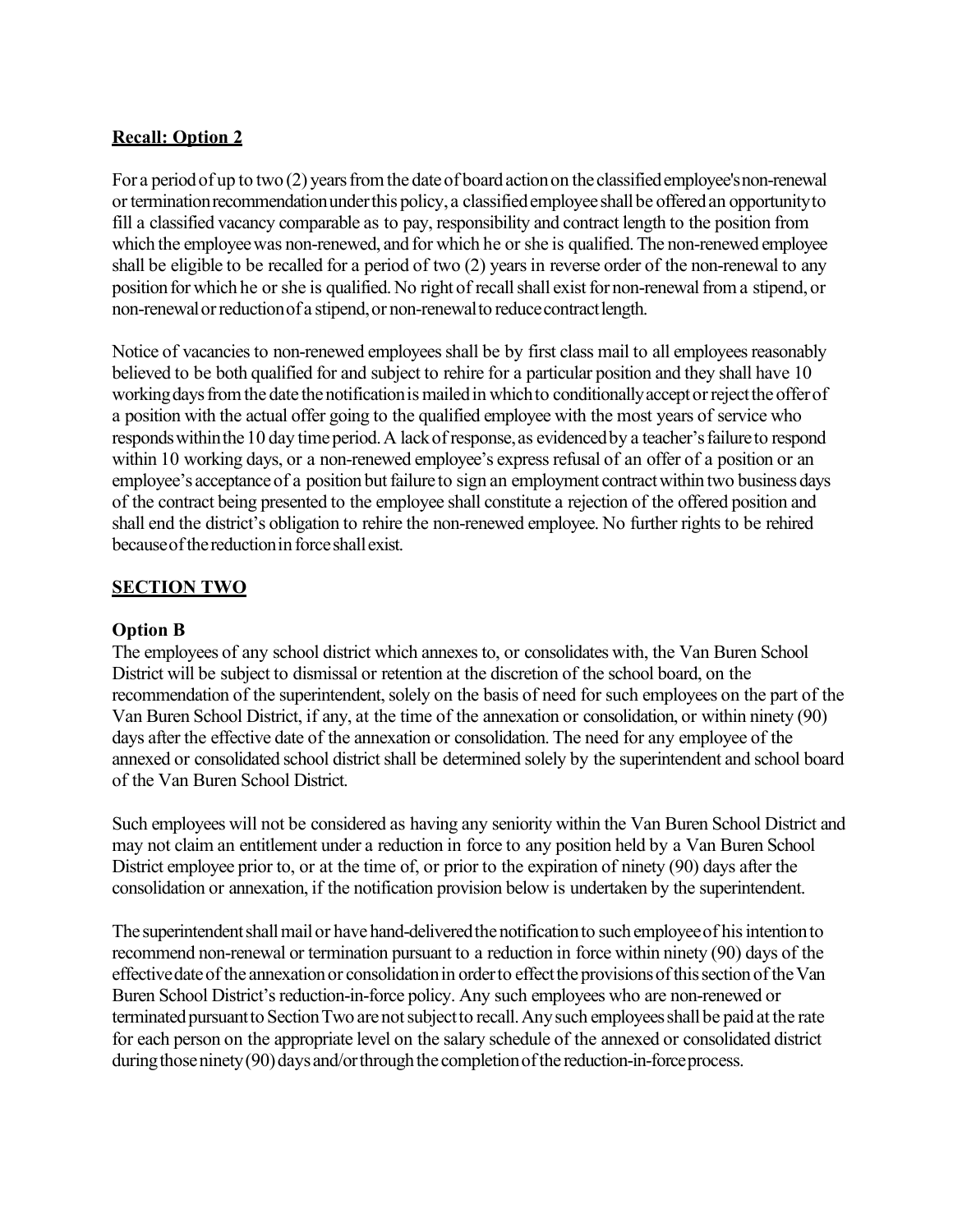This subsection of the reduction-in-force policy shall not be interpreted to provide that the superintendent must wait ninety (90) days from the effective date of the annexation or consolidation in order to issue notification of his intention to recommend dismissal through reduction-in-force, but merely that the superintendent has that period of time in which to issue notification so as to be able to invoke the provisions of this section.

The intention of this section is to ensure that those Van Buren School District employees who are employed prior to the annexation or consolidation shall not be displaced by employees of the annexed or consolidated district by application of the reduction-in-force policy.

LegalReference: A.C.A. §6-17-2407

Approved by Board of Education 05/10/16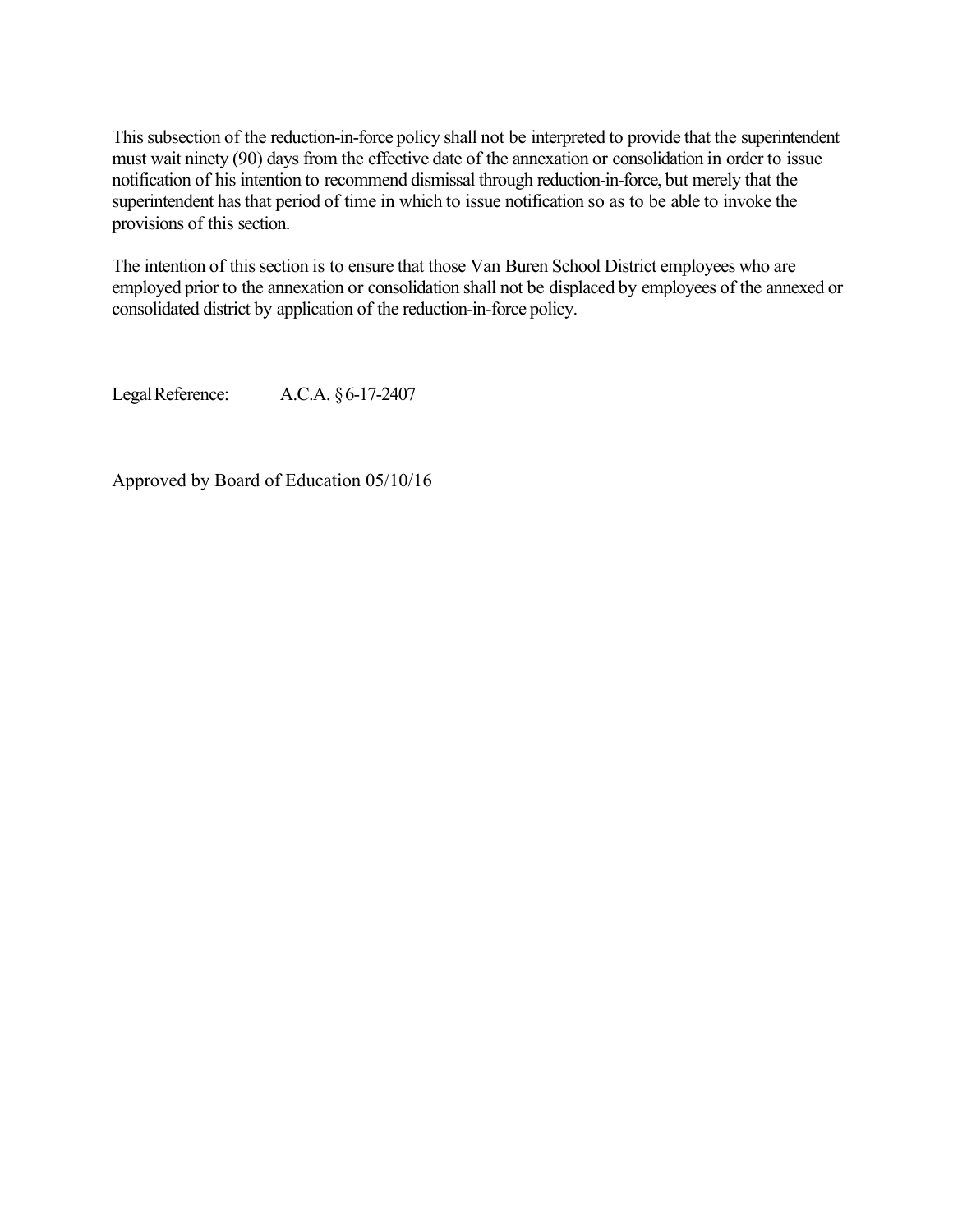## **8.31 − CLASSIFIED PERSONNEL TERMINATION AND NON-RENEWAL**

For procedures relating to the termination and non-renewal of classified employees, please refer to the Public School Employee Fair Hearing Act A.C. A. § 6-17-1701 through 1705.

A copy of the code is available in the office of the principal of each schoolbuilding.

Approved by Board of Education 10/14/08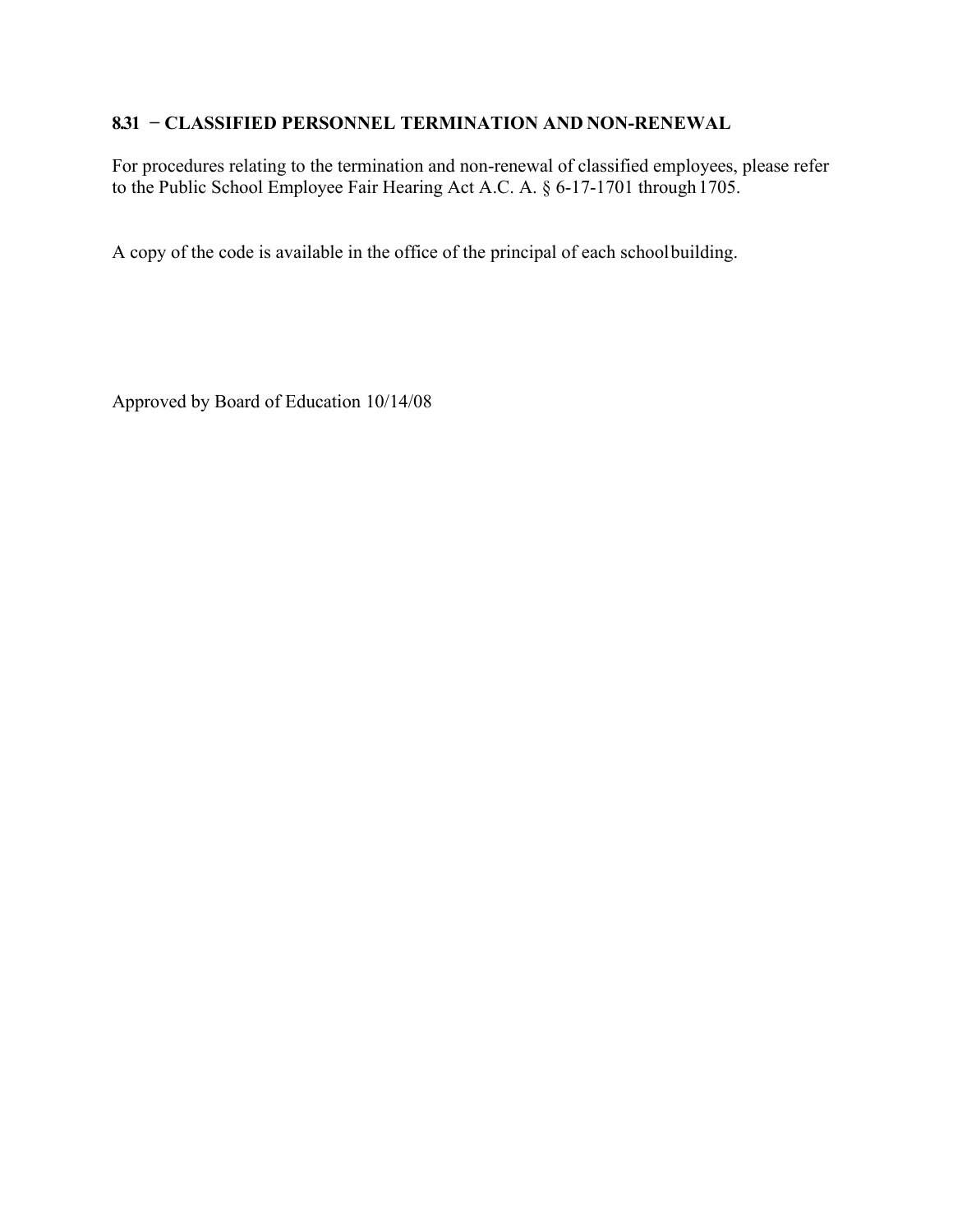### **8.32 – CLASSIFIED PERSONNEL ASSIGNMENTS**

The superintendent shall be responsible for assigning and reassigning classified personnel.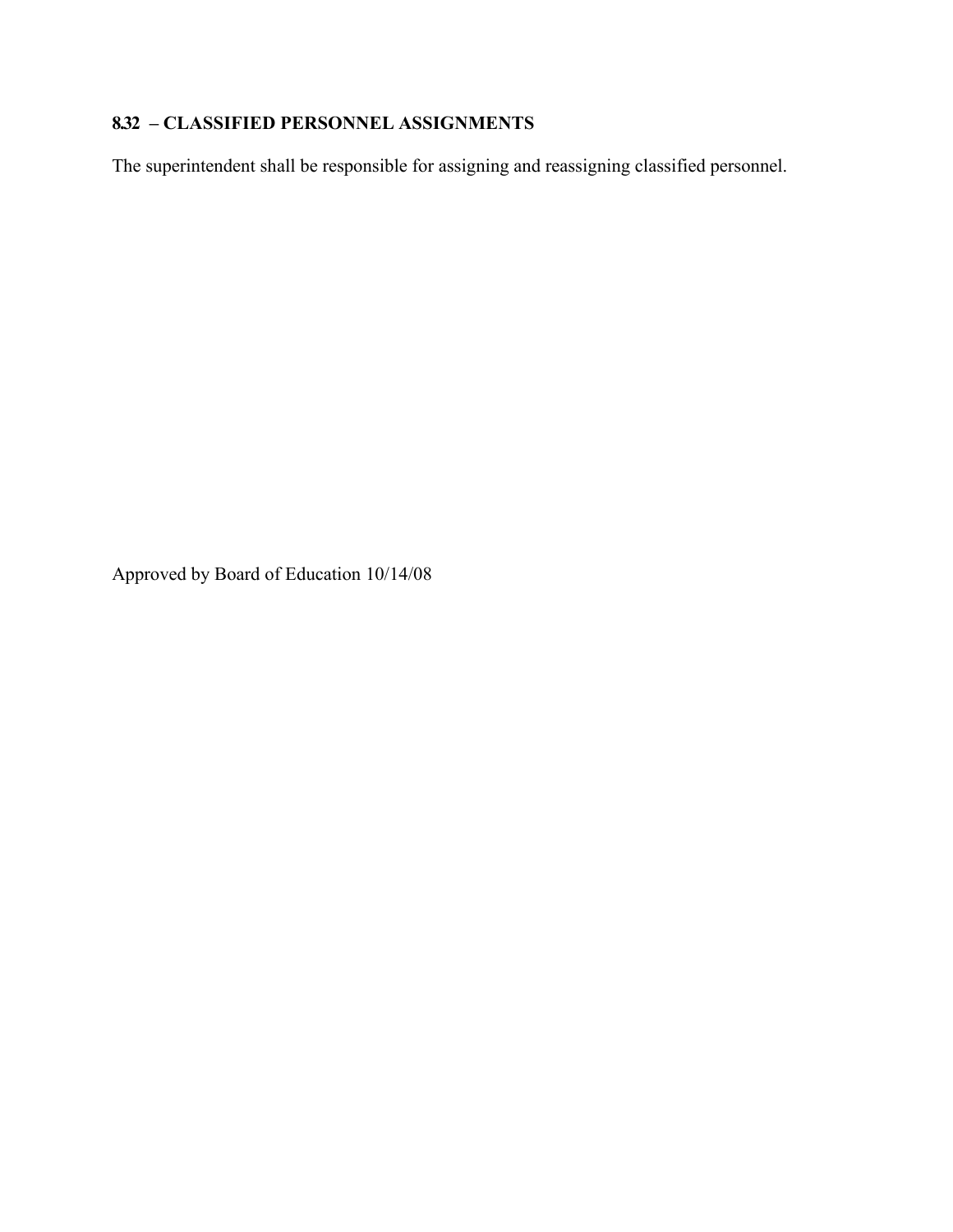# **8.34—MANDATORY REPORTERS DUTY TO REPORT CHILD ABUSE, MALTREATMENT OR NEGLECT**

It is the statutory duty of classified school district employees **who are mandatory reporters** and who have reasonable cause to suspect child abuse or maltreatment to directly and personally report these suspicions to the Arkansas Child Abuse Hotline, by calling 1-800-482-5964. Failure to report suspected child abuse, maltreatment or neglect by calling the Hotline can lead to criminal prosecution and individual civil liability of the person who has this duty. Notification of local or state law enforcement does not satisfy the duty to report; only notification by means of the Child Abuse Hotline discharges this duty.

The duty to report suspected child abuse or maltreatment is a direct and personal duty for statutory mandatory reporters, and cannot be assigned or delegated to another person. There is no duty to investigate, confirm or substantiate statements a student may have made which form the basis of the reasonable cause to believe that the student may have been abused or subjected to maltreatment by another person; however, a person with a duty to report may find it helpful to make a limited inquiry to assist in the formation of a belief that child abuse, maltreatment or neglect has occurred, or to rule out such a belief<sup>2</sup>. Employees and volunteers who call the Child Abuse Hotline in good faith are immune from civil liability and criminal prosecution.

By law, no school district or school district employee may prohibit or restrict an employee or volunteer **who is a mandatory reporter** from directly reporting suspected child abuse or maltreatment, or require that any person notify or seek permission from any person before making a report to the Child Abuse Hotline.

LegalReferences: A.C.A. §12-18-107 A.C.A. § 12-18-201 et seq. A.C.A. § 12-18-402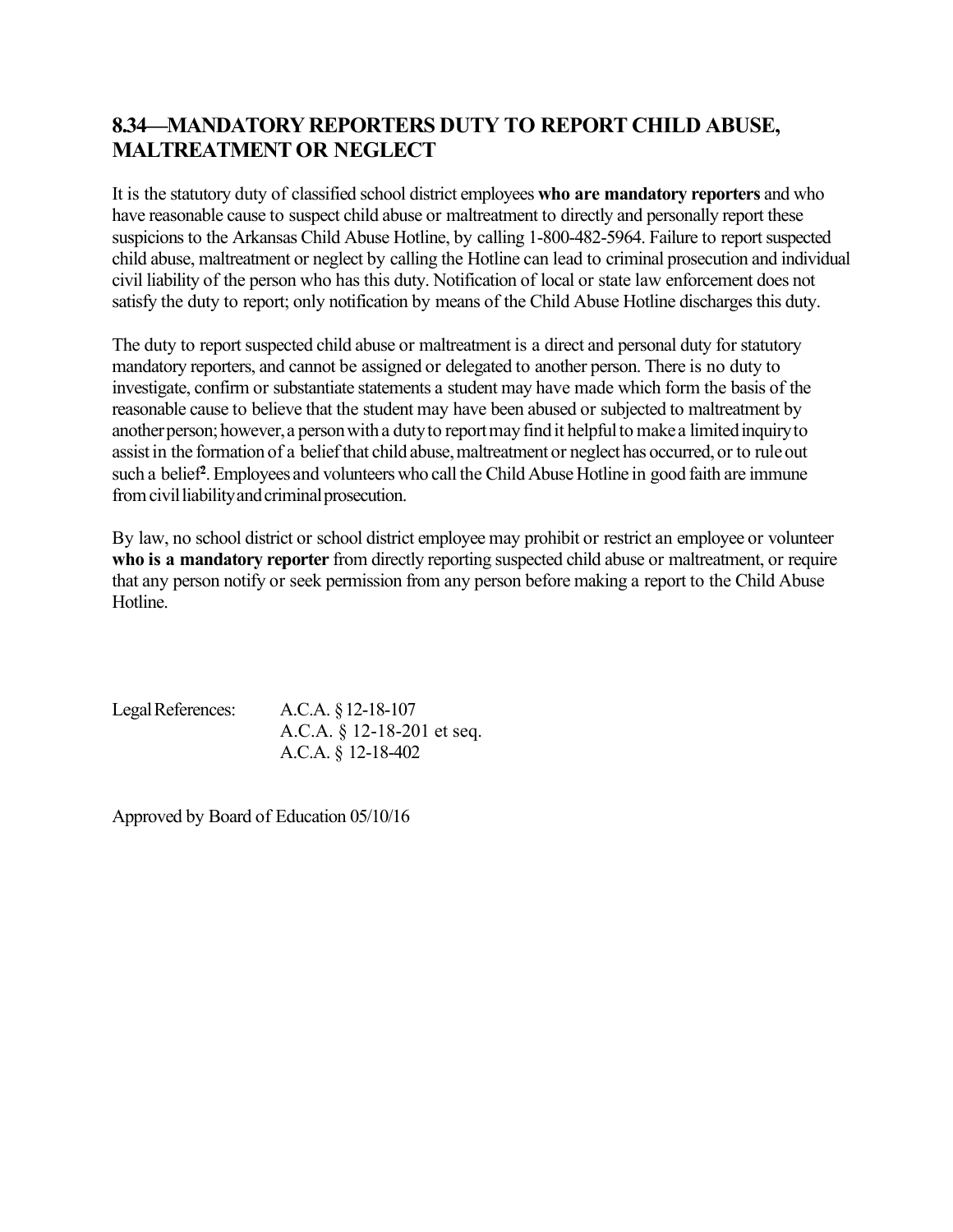# **8.36 —CLASSIFIED PERSONNEL WORKPLACE INJURIES ANDWORKERS' COMPENSATION**

The district provides Workers' Compensation Insurance, as required by law. Employees who sustain **any** injury at work must immediately notify their immediate supervisor, or in the absence of their immediate supervisor notify Human Resources Department. An injured employee must fill out a Form N and the employee's supervisor will determine whether to report the claim or to file the paperwork if the injury requires neither medical treatment or lost work time. While many injuries will require no medical treatment or time lost at work, should the need for treatment arise later, it is important that there be a record that the injury occurred. All employees have a duty to provide information and make statements as requested for the purposes of the claim assessment and investigation.

For injuries requiring medical attention, the district will exercise its right to designate the initial treating physician and an injured employee will be directed to seek medical attention, if necessary, from a specific physician or clinic. In addition, the employee shall submit to a drug test, which shall be paid at district expense. Failure for the employee to submit to the drug test or a confirmed positive drug test indicating the use of illegal substances or the misuse of prescription medications shall be grounds for the denial of worker's compensation benefits.

A Workers' Compensation absence may run concurrently with FMLA leave (policy 8.23) when the injury is one that meets the criteria for a serious health condition. To the extent that workers' compensation benefits and FMLA leave run concurrently, the employee will be charged for any paid leave accrued by the employee at the rate necessary to bring the total amount of combined income up to 100% of usual contracted daily rate of pay. If the health care provider treating the employee for the workers compensation injury certifies the employee is able to return to a "light duty job," but is unable to return to the employee's same or equivalent job, the employee may decline the District's offer of a "light" duty job." As a result, the employee may lose his/her workers' compensation payments, but for the duration of the employee's FMLA leave, the employee will be paid for the leave to the extent that the employee has accruedapplicableleave.

Employees who are absent from work in the school district due to a Workers'Compensation claimmay not work at a non-district job until they have returned to full duties at their same or equivalent district job; those who violate this prohibition may be subject to discipline up to and including termination. This prohibition does NOT apply to an employee whose has been cleared by his/her doctor to return to "light duty" but the District has no such position available for the employee and the employee's second job qualifies as "lightduty".

To the extent an employee has accrued sick leave and a WC claim has been filed, an employee:

- Will be charged for a day's sick leave for the all days missed until such time as the WC claim has been approvedordenied;
- Whose WC claim is accepted by the WC insurance carrier as compensable and who is absent for eight or more days shall be charged sick leave at the rate necessary, when combined with WC benefits, to bring the total amount of combined income up to 100% of the employee's usual contracted daily rate of pay;
- Whose WC claim is accepted by the WC insurance carrier as compensable and is absent for 14 or more days will be credited back that portion of sick leave for the first seven (7) days of absence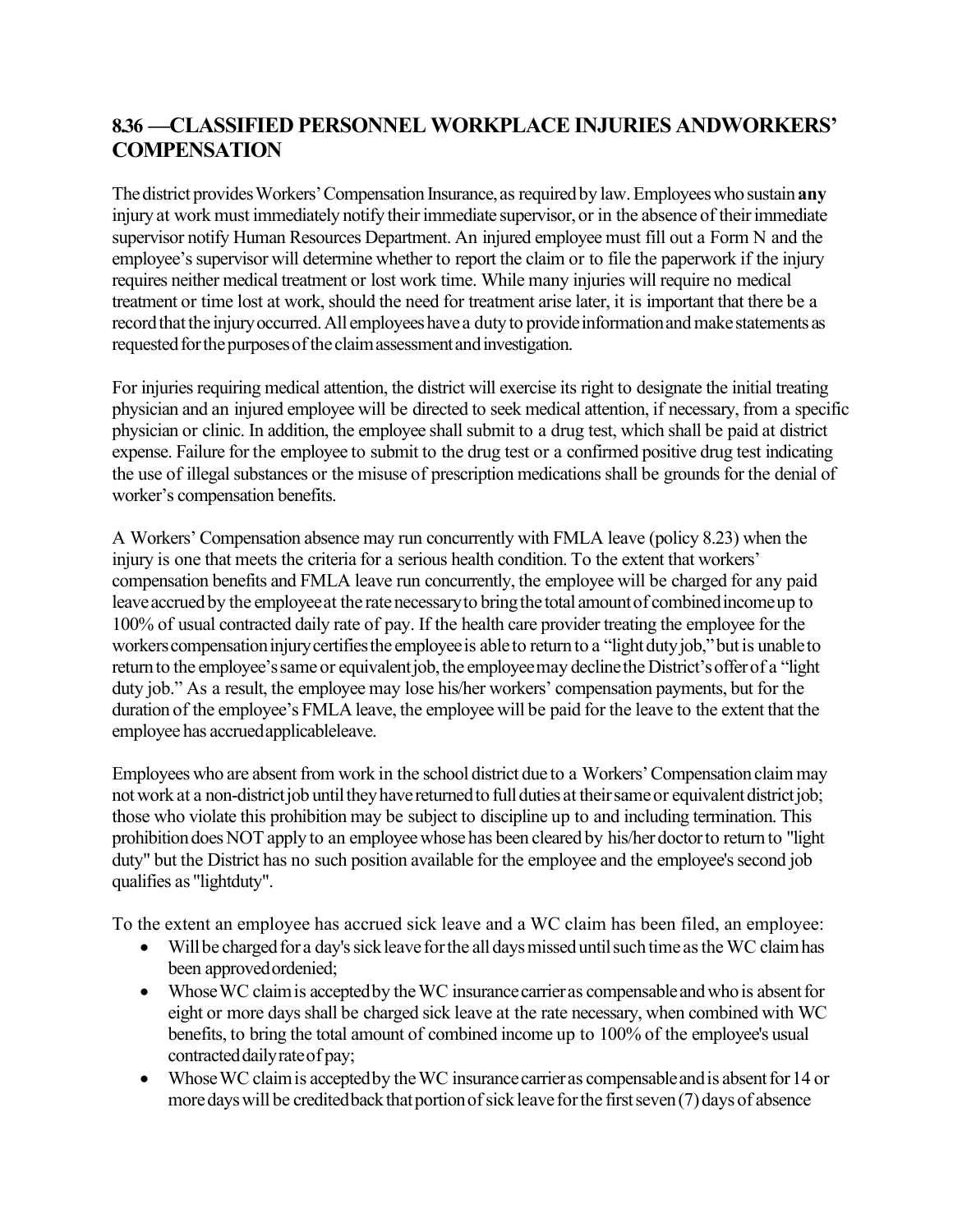that is not necessary to have brought the total amount of combined income up to 100% of the employee's usual contractedgrosspay.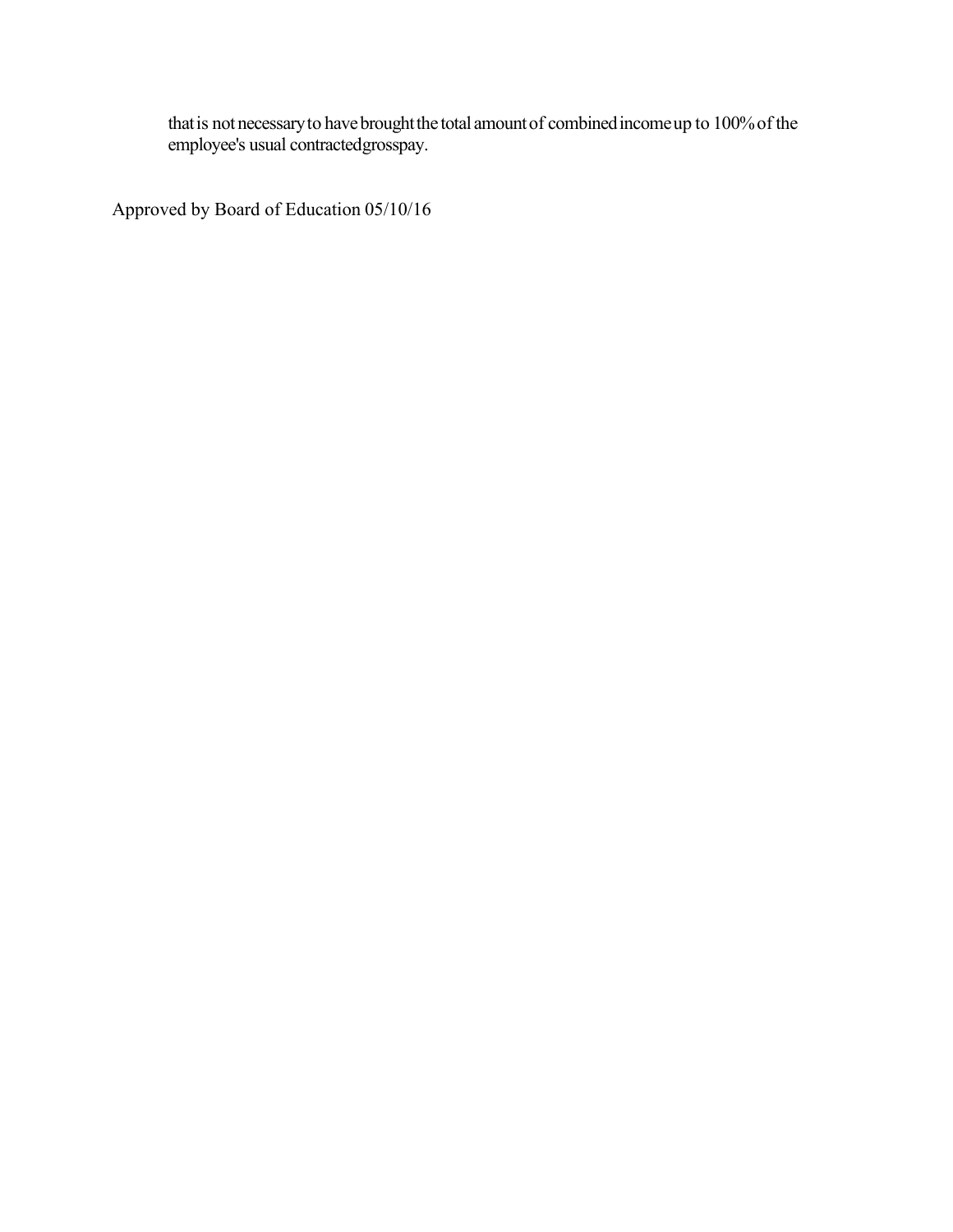# **8.37 —SOCIAL NETWORKINGANDETHICS**

#### **Definitions**

Social Media Account: a personal, individual, and non-work related account with an electronic medium or service where users may create, share, or view user-generated content, including videos, photographs, blogs, podcasts, messages, emails or website profiles or locations, including but not limited to FaceBook, Twitter,LinkedIn,MySpace, orInstagram.

Professional/education Social Media Account: an account with an electronic medium or service where users may create, share, or view user-generated content, including videos, photographs, blogs, podcasts, messages, emails or website profiles or locations, including but not limited to FaceBook, Twitter, LinkedIn, MySpace, or Instagram.

Blogs are a type of networking and can be either social or professional in their orientation. Professional blogs, approved by the principal or his/her designee, are encouraged and can provide a place forstaffto inform students and parents on school related activities. Social blogs are discouraged to the extent they involve staff and students in a non-education oriented format.

#### **Policy**

District staff are encouraged to use educational technology, the Internet, and professional/education social networks to help raise student achievement and to improve communication with parents and students. However, technology and social media accounts also offer staff many ways they can present themselves unprofessionally and/or interact with students inappropriately.

It is the duty of each staff member to appropriately manage all interactions with students, regardless of whether contact or interaction with a student occurs face-to-face or by means of technology, to ensure that the appropriate staff/student relationship is maintained. This includes instances when students initiate contactor behaveinappropriatelythemselves.

Public school employees are, and always have been, held to a high standard of behavior. Staff members are reminded that whether specific sorts of contacts are permitted or not specifically forbidden by policy, they will be held to a high standard of conduct in all their interactions with students. Failure to create, enforce and maintain appropriate professional and interpersonal boundaries with students could adversely affect the District's relationship with the community and jeopardize the employee's employment with the district.

Staff members are discouraged from creating personal social media accounts to which they invite students to be friends or followers. Employees taking such action do so at their own risk and are advised to monitor the site's privacy settings regularly.

District employees may set up blogs and other professional/education social media accounts using District resources and following District guidelines<sup>1</sup> to promote communications with students, parents, and the community concerning school-related activities and for the purpose of supplementing classroom instruction. Accessing professional/education social media during school hours is permitted.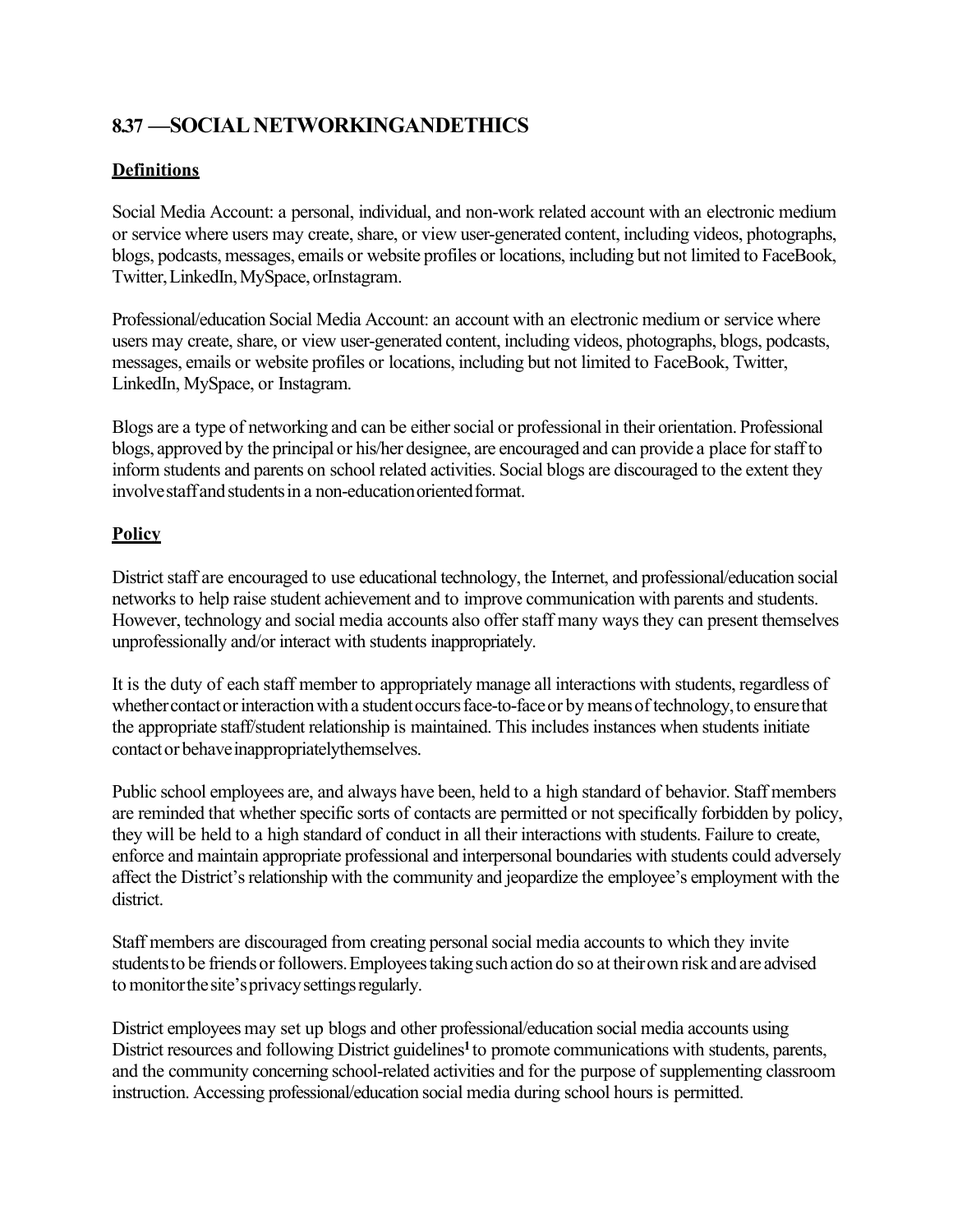Staff are reminded that the same relationship, exchange, interaction, information, or behavior that would be unacceptable in a non-technological medium, is unacceptable when done through the use of technology. In fact, due to the vastly increased potential audience that digital dissemination presents, extra caution must be exercised by staff to ensure they don't cross the line of acceptability. A good rule of thumb for staff to use is, "if you wouldn't say it face-to-face in a group, don't say it online."

Whether permitted or not specifically forbidden by policy, or when expressed in an adult-to-adult, faceto-face context, what in other mediums of expression could remain private opinions, including "likes" or comments that endorse or support the message or speech of another person, when expressed by staff on a social media website, have the potential to be disseminated far beyond the speaker's desire or intention. This could undermine the public's perception of the individual's fitness to interact with students, thus undermining the employee's effectiveness. In this way, the expression and publication of such opinions, could potentially lead to disciplinary action being taken against the staff member, up to and including termination or nonrenewal of the contract of employment.

Accessing social media websites for personal use during school hours is prohibited, except during breaks or preparation periods. Staff are discouraged from accessing social media websites for personal use during their breaks and/or preparation periods because, while this is not prohibited, it may give the public the appearance that such access is occurring during instructional time. The posting of any private or confidential school district material on such websites is strictly prohibited.

Specifically, the following forms of technology based interactivity or connectivity are expressly permitted or forbidden:

#### **Privacy of Employee's Social Media Accounts**

In compliance with A.C.A. § 11-2-124, the District shall not require, request, suggest, or cause a current or prospective employee to:

- 1. Disclose the username and/or password to his/her personal social media account;
- 2. Add an employee, supervisor, or administrator to the list of contacts associated with his/herpersonal social mediaaccount;
- 3. Changetheprivacysettingsassociatedwithhis/herpersonalsocialmediaaccount;or
- 4. Retaliate against the employee for refusing to disclose the username and/or password to his/her personal socialmediaaccount.

The District may require an employee to disclose his or her username and/or password to a personal social media account if the employee's personal social media account activity is reasonably believed to be relevant to the investigation of an allegation of an employee violating district policy, or state, federal or local laws or regulations. If such an investigation occurs, and the employee refuses, upon request, to supply the username and/or password required to make an investigation, disciplinary action may be taken against the employee, which could include termination or nonrenewal of the employee's contract of employment with the District.

Notwithstanding any other provision in this policy, the District reserves the right to view any information abouta currentor prospectiveemployeethat is publiclyavailableon the Internet.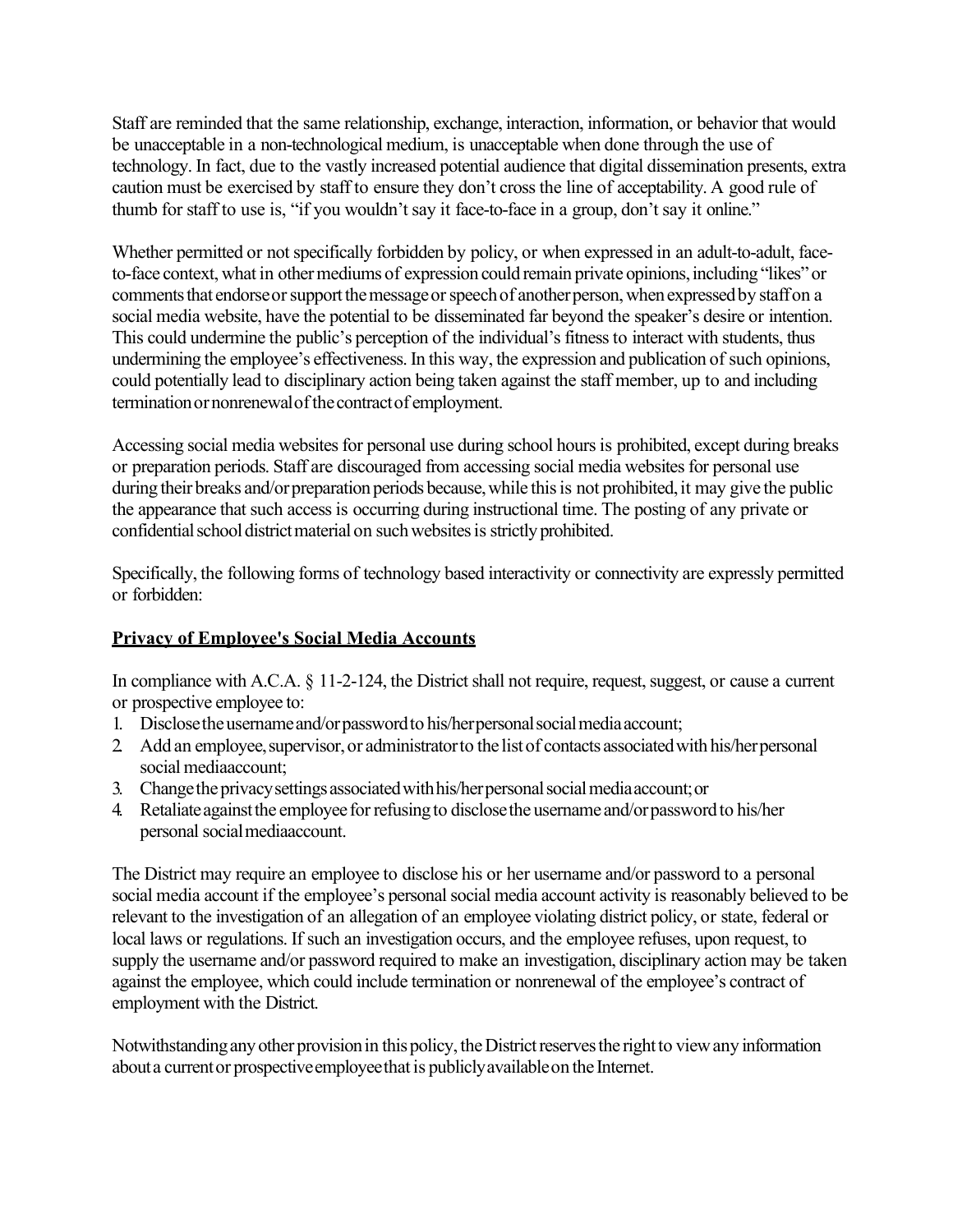In the event that the district inadvertently obtains access to information that would enable the district to have access to an employee's personal social media account, the district will not use this information to gain access to the employee's social media account. However, disciplinary action may be taken against an employee in accordance with other District policy for using district equipment or network capability to access such an account. Employees have no expectation of privacy in their use of District issued computers, other electronic device, or use of the District's network. (See policy 8.22—CLASSIFIED PERSONNEL COMPUTER USE POLICY)

LegalReference: A.C.A. §11-2-124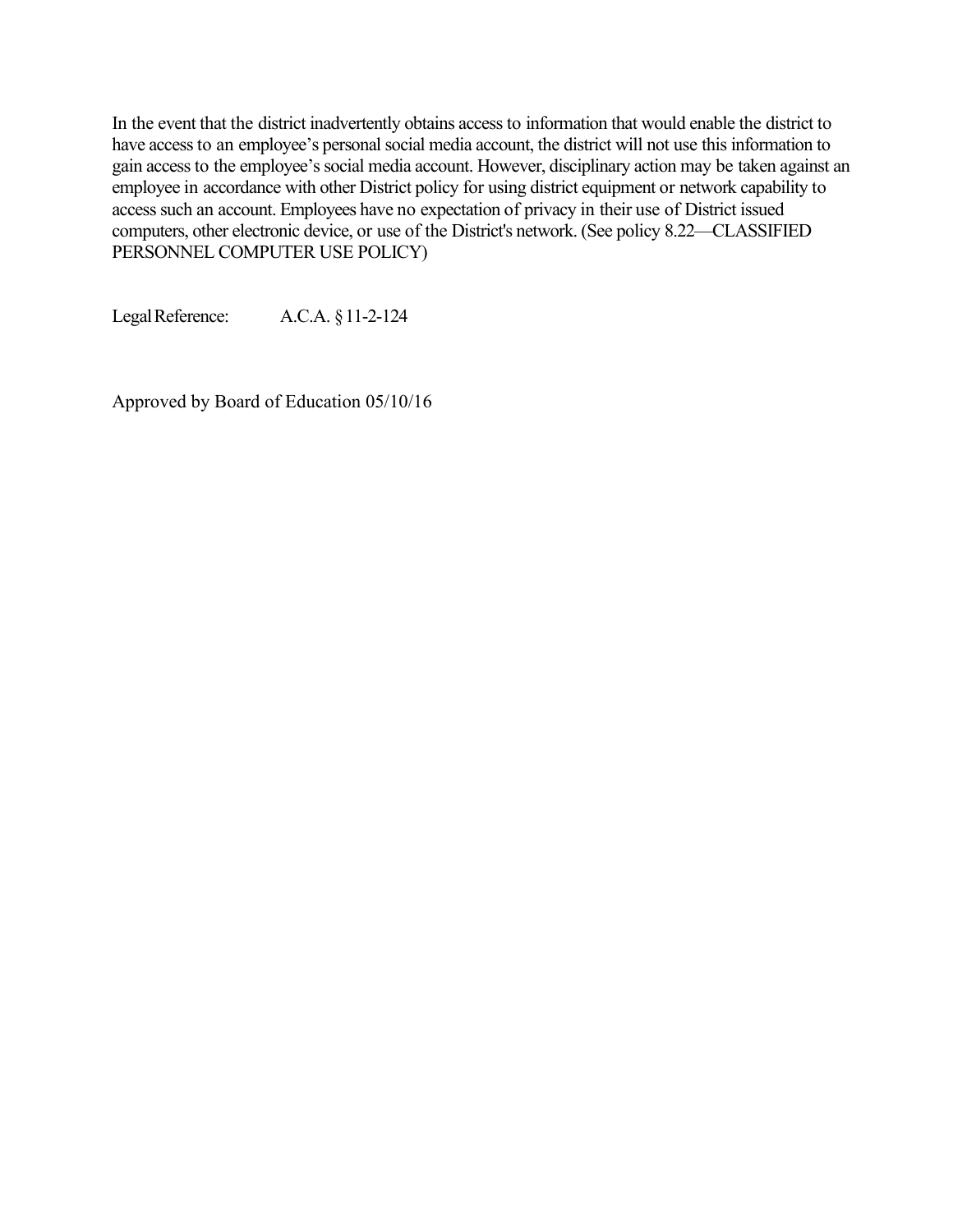#### **8.38 —VACATIONS**

240 day contracted employees are credited with 10 days of vacation at the beginning of each fiscal year. This is based on the assumption that a full contract year will be worked. If an employee fails to finish the contract year due to resignation or termination, the employee's final check will be reduced at the rate of .833 days per month, or major portion of a month, for any days used but not earned.

All vacation time must be approved by the superintendent or designee who shall consider the staffing needs of the district in making his/her determination.

No employee shall be entitled to more than 20 days of vacation as of the first day of each fiscal year. The permissible carry forward includes the 10 days credited upon the start of the fiscal year. Employees having accrued vacation totaling more than 20 days as of the date this policy is implemented shall not be eligible to increase the number of days carried forward during their employment with the district. Any days in excess of 20 days will roll into sick leave. The District does not pay employees for unused vacation days.

Approved by Board of Education 05/10/16 Amended by Board of Education 04/11/17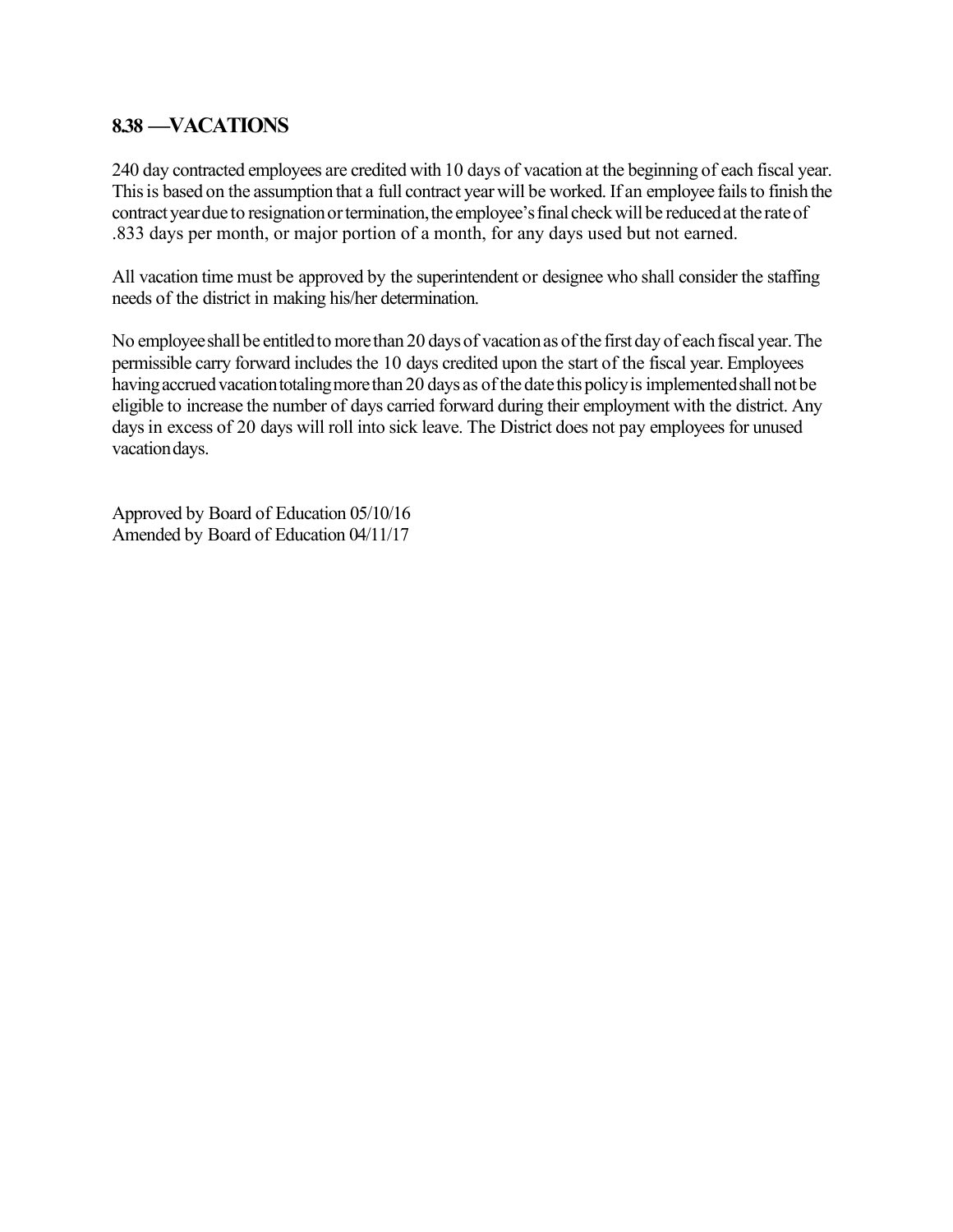## **8.39- DEPOSITING COLLECTED FUNDS**

From time to time, staff members may collect funds in the course of their employment. It is the responsibility of any staff member to deposit such funds they have collected daily into the appropriate accounts for which they have been collected. The Superintendent or his/her designee shall be responsible for determining the need for receipts for funds collected and other record keeping requirements and of notifying staff of the requirements.

Staff that use any funds collected in the course of their employment for personal purposes, or who deposit such funds in a personal account, may be subject to disciplineup to and including termination.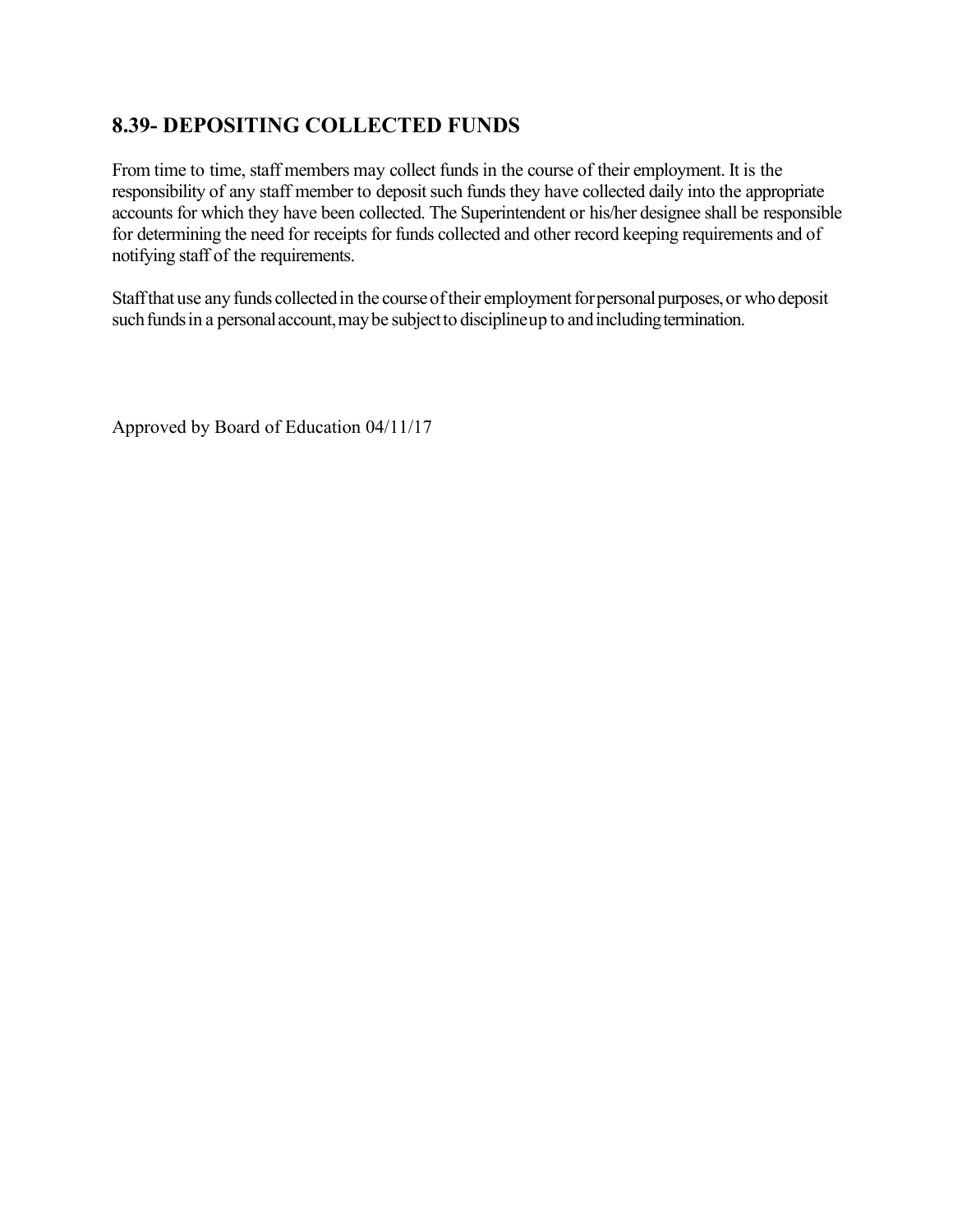### **8.40- WEAPONS ON CAMPUS**

#### **Firearms**

Except as permitted by this policy, no employee of this school district, including those who may possess a "concealed carrylicense," shall possessa firearmon any Districtschool campusor in or upon any school bus or at a District designated bus stop.

Employees who meet one or more of the following conditions are permitted to bring a firearm onto school property:

- He/she is participating in a school-approved educational course or program involving the use of firearms such as ROTC programs, hunting safety or military education, or before or after-school hunting orrifleclubs;
- The firearms are securely stored and located in an employee's on-campus personal residence and/or immediately adjacentparkingarea;
- He/she is a registered, commissioned security guard acting in the course and scope of his/her duties;
- He/she has a valid conceal carry license and leaves his/her handgun in his/her locked vehicle in the district parkinglot.

Possession of a firearm by a school district employee who does not fall under any of the above categories anywhere on school property, including parking areas and in or upon a school bus, will result in disciplinary action being taken against the employee, which may include termination or nonrenewal of the employee.

#### **Other Weapons**

An employee may possess a pocket knife which for the purpose of this policy is defined as a knife that can be folded into a case and has a blade or blades of less than three (3) inches or less each. An employee may carry, for the purpose of self-defense, a small container of tear gas, pepper sprayor mace which for the purpose of this policy is defined as having a capacity of 150cc or less. Employees are expected to safeguard such items in such a way as to ensure they are not possessed by students. Such items are not to be used against students, parents or other school district employees. Possession of weapons, knives or self-defense items that do not comply with the limits contained herein, the failure of an employee to safeguard such items, or the use of such items against students, parents or other school district employees may result in disciplinary action being taken against the employee, which may include termination or nonrenewal of the employee.

Employees who are participating in a Civil War reenactment may bring a Civil War era weapon onto campus with prior permission of the building principal. If the weapon is a firearm, the firearm must be unloaded.

| A.C.A. $§$ 5-73-119     |
|-------------------------|
| A.C.A. § 5-73-120       |
| A.C.A. § 5-73-124(a)(2) |
| A.C.A. $\S 5-73-301$    |
| A.C.A. $\S 5-73-306$    |
| A.C.A. $§$ 6-5-502      |
|                         |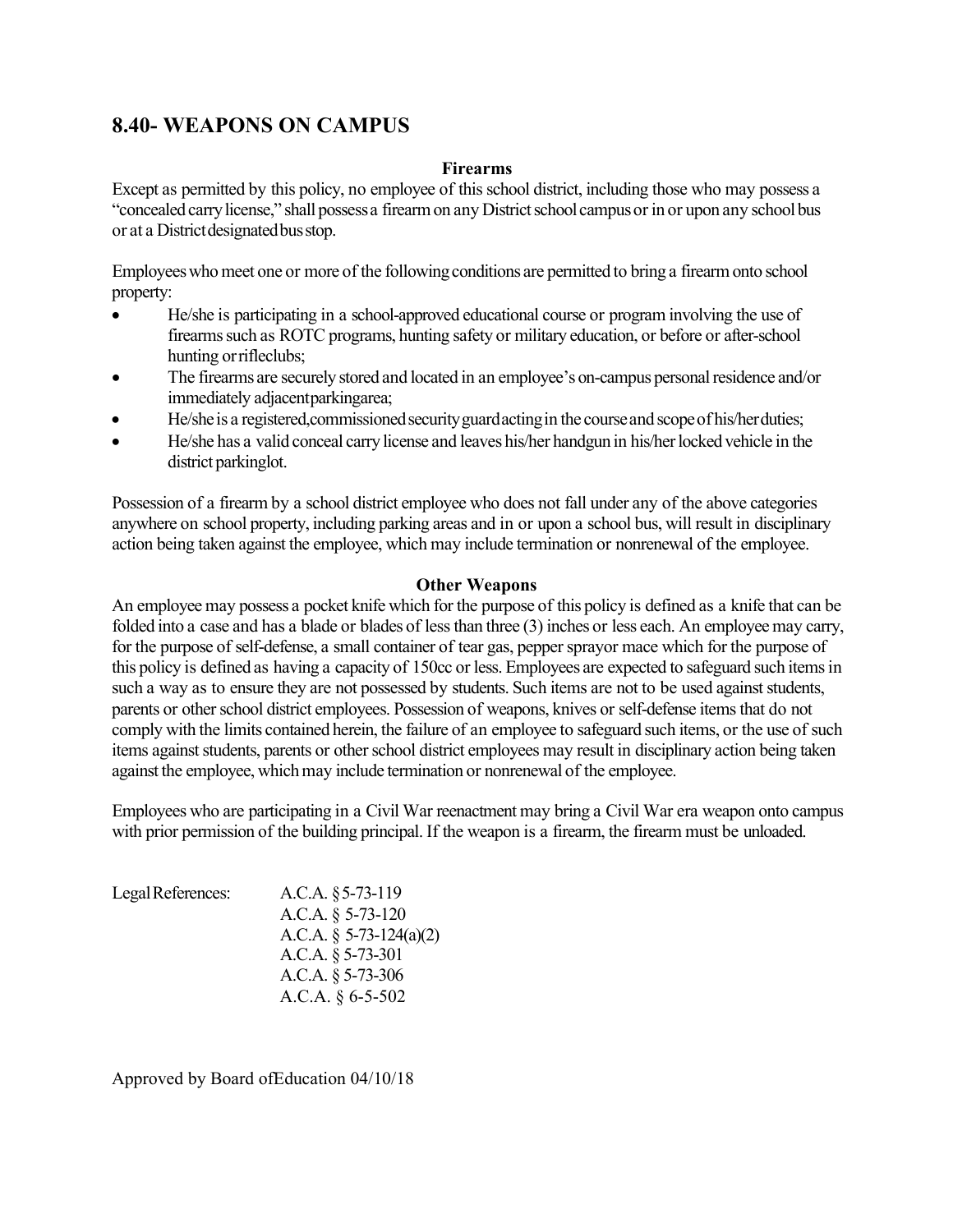# **8.41 —WRITTEN CODEOF CONDUCTFOR EMPLOYEESINVOLVEDIN PROCUREMENTINTHECHILDNUTRITIONPROGRAM**

For purposes of this policy, "Family member" includes:

- An individual's spouse;
- Children of the individual or children of the individual's spouse;
- The spouse of a child of the individual or the spouse of a child of the individual's spouse;
- Parents of the individual or parents of the individual's spouse;
- Brothers and sisters of the individual or brothers and sisters of the individual's spouse;
- Anyone living or residing in the same residence or household with the individual or in the same residenceor householdwiththeindividual'sspouse;or
- Anyone acting or serving as an agent of the individual or as an agent of the individual's spouse.

No District employee, administrator, official, or agent shall participate in the selection, award, or administration of a contract supported by the District Child Nutrition Program funds if a conflict of interest exists, whether the conflict is real or apparent. Conflicts of interest arise when one or more of the following has a financial or other interest in the entity selected for the contract:

- 1. The employee,administrator,official,or agent;
- 2. AnyfamilymemberoftheDistrict employee,administrator,official,or agent;
- 3. The employee,administrator,official,or agent'spartner;or
- 4. An organization that currently employs or is about to employ one of the above.

Employees, administrators, officials, or agents shall not solicit or accept gratuities, favors, or anything of monetary value from contractors, potential contractors, or parties to sub-agreements including, but not limited to:

- a) Entertainment;
- b) Hotelrooms;
- c) Transportation;
- d) Gifts;
- e) Meals;or
- f) Itemsof nominalvalue(e.g. calendaror coffeemug).

Violations of the Code of Conduct shall result in discipline, up to and including termination. The District reserves the right to pursue legal action for violations.

All child nutrition personnel and any District employees involved in purchasing for the Child Nutrition Program shall receive training on the Code of Conduct. Training should include guidance about how to respond when a gratuity, favor, or item with monetary value is offered.

Legal References: A.C.A. § 6-24-101 etseq.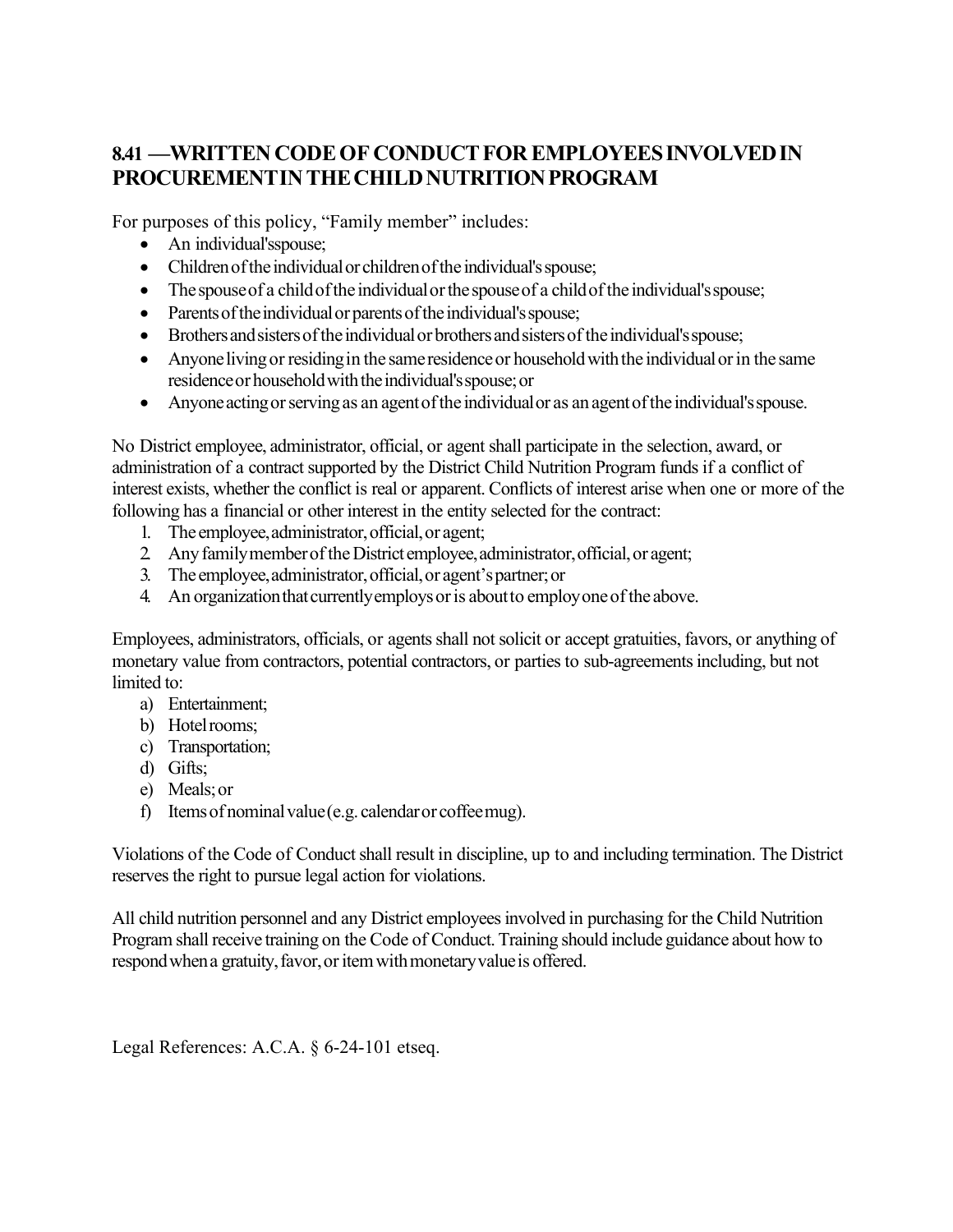Arkansas Department of Education Rules Governing the Ethical Guidelines And Prohibitions For Educational Administrators, Employees, Board Members And Other Parties Commissioner's Memo FIN 09-036 Commissioner's Memo FIN-10-048 Commissioner's Memo FIN 15-074 7 C.F.R. §3016.36 7 C.F.R. §3019.42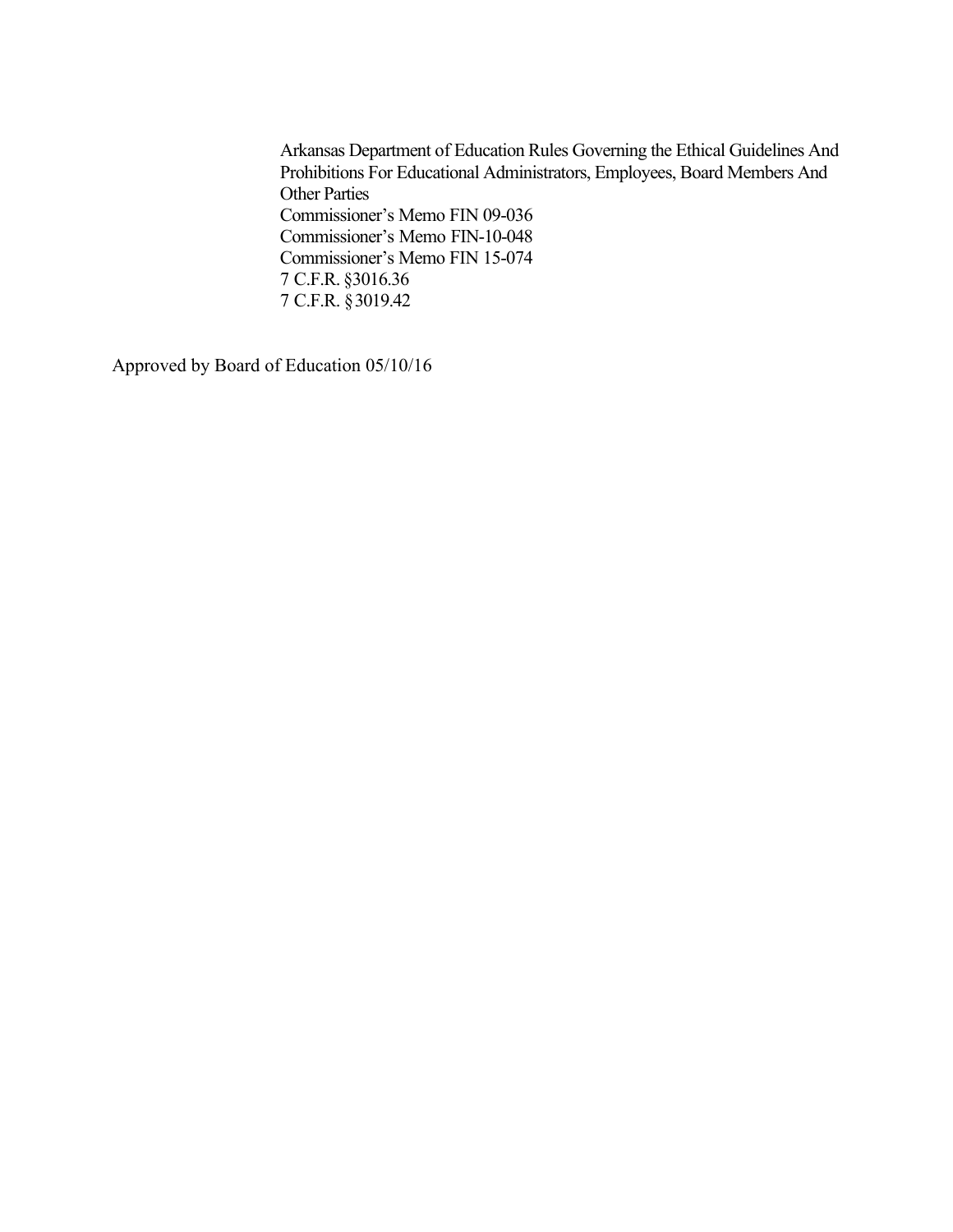#### **8.42 –BUS DRIVER END OF ROUTE REVIEW**

Each bus driver shall walk inside the bus from the front to the back to make sure that all students have gotten off the bus after each trip. If a student is discovered through the bus walk, the driver will immediately notify the Transportation Director, or central office if the Transportation Director is unavailable, and make arrangements for transporting the student appropriately. If a student is left on the bus after the bus walk-through has been completed and the driver has left the bus for that trip, the driver shall be subject to discipline up to and including termination.

Approved by Board of Education 05/19/09 Amended by Board of Education 05/10/16 Amended by Board of Education 04/10/18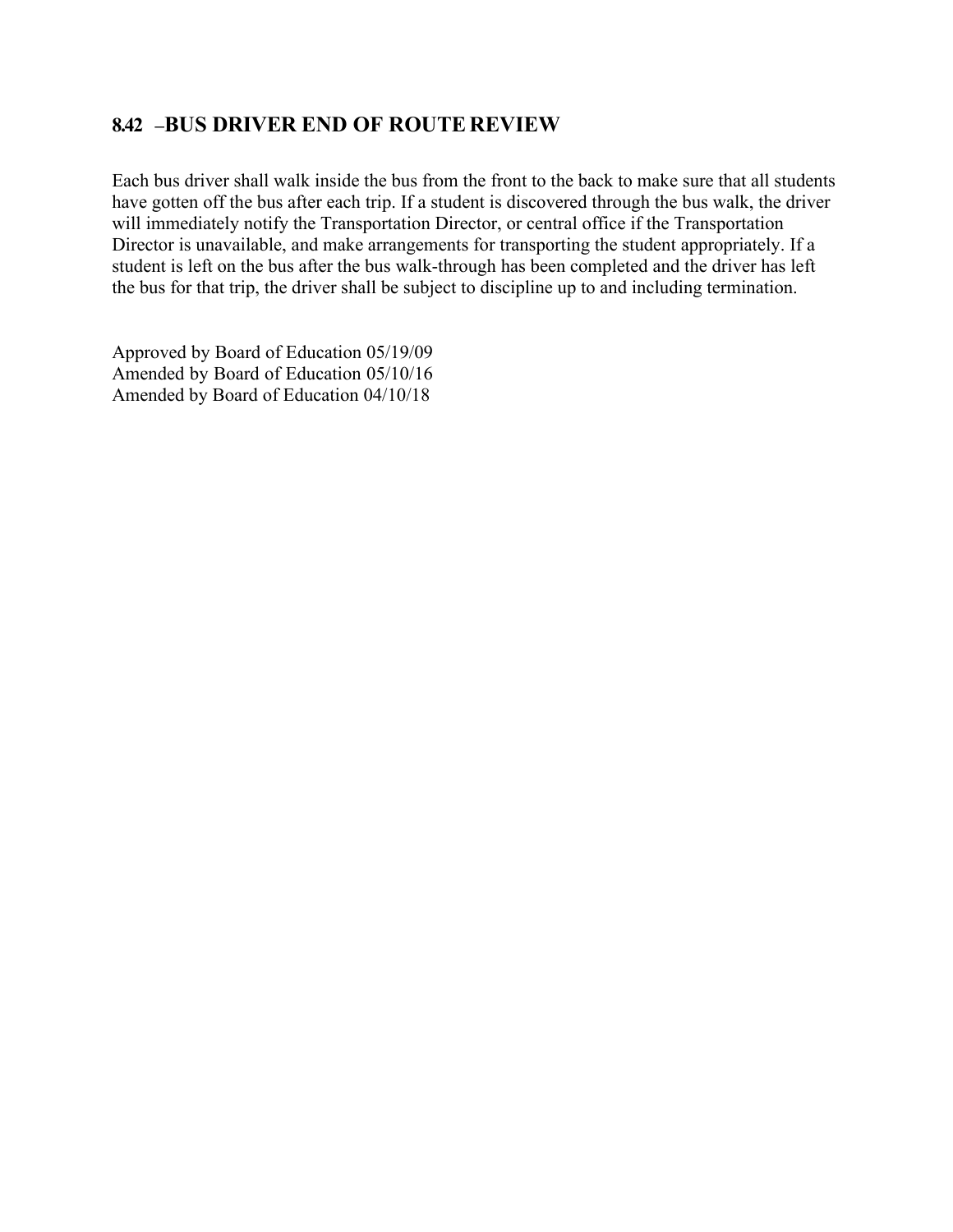# **8.43---USE OF PERSONAL PROTECTIVE EQUIPMENT**

Employees whose job duties require the use or wearing of Personal Protective Equipment (PPE) shall use or wear the prescribed PPE at all times while performing job duties that expose employees to potential injury or illness. Examples of PPE include, but are not limitedto:

- Head and faceprotection:
	- o Hardhat;
	- o Bump cap;
	- o Weldinghelmet;
	- o Safetygoggles;
	- o Safetyglasses;
	- o Faceshield;
- Respiratoryprotection:
	- o Dust/mistmask;
	- o Half-face canisterrespirators;
	- Hearing protection:
		- o Earplugs;
		- o Earmuffs;
- Hand protection, which is based on hazard exposure(s) and type(s) of protection needed:
	- o Leather;
	- o Latex;
	- o Rubber;
	- o Nitrile;
	- o Kevlar;
	- o Cotton;
- Body protection:
	- o Welding apron;
	- o Welding jackets;
	- o Coveralls/Tyveksuits;
- **Foot Protection:** 
	- o Metatarsalprotection;
	- o Steel toedboots/shoes;
	- o Slip resistantshoes;
- FallProtection:
	- o Belts, harnesses,lanyards;
	- o Skylight protection;
	- o Safeladders;
	- o Scissorlifts.

Employees operating a school-owned vehicle that is equipped with seat belts for the operator shall be secured by the seat belt at all times the employee is operating the vehicle. If the vehicle is equipped with seat belts for passengers, the employee operating the vehicle shall not put the vehicle into motion until all passengers are secured by a seat belt. Employees traveling in, but not operating, a school owned vehicle that is equipped with seat belts for passengers shall be secured by a seat belt at all times the vehicle is in motion.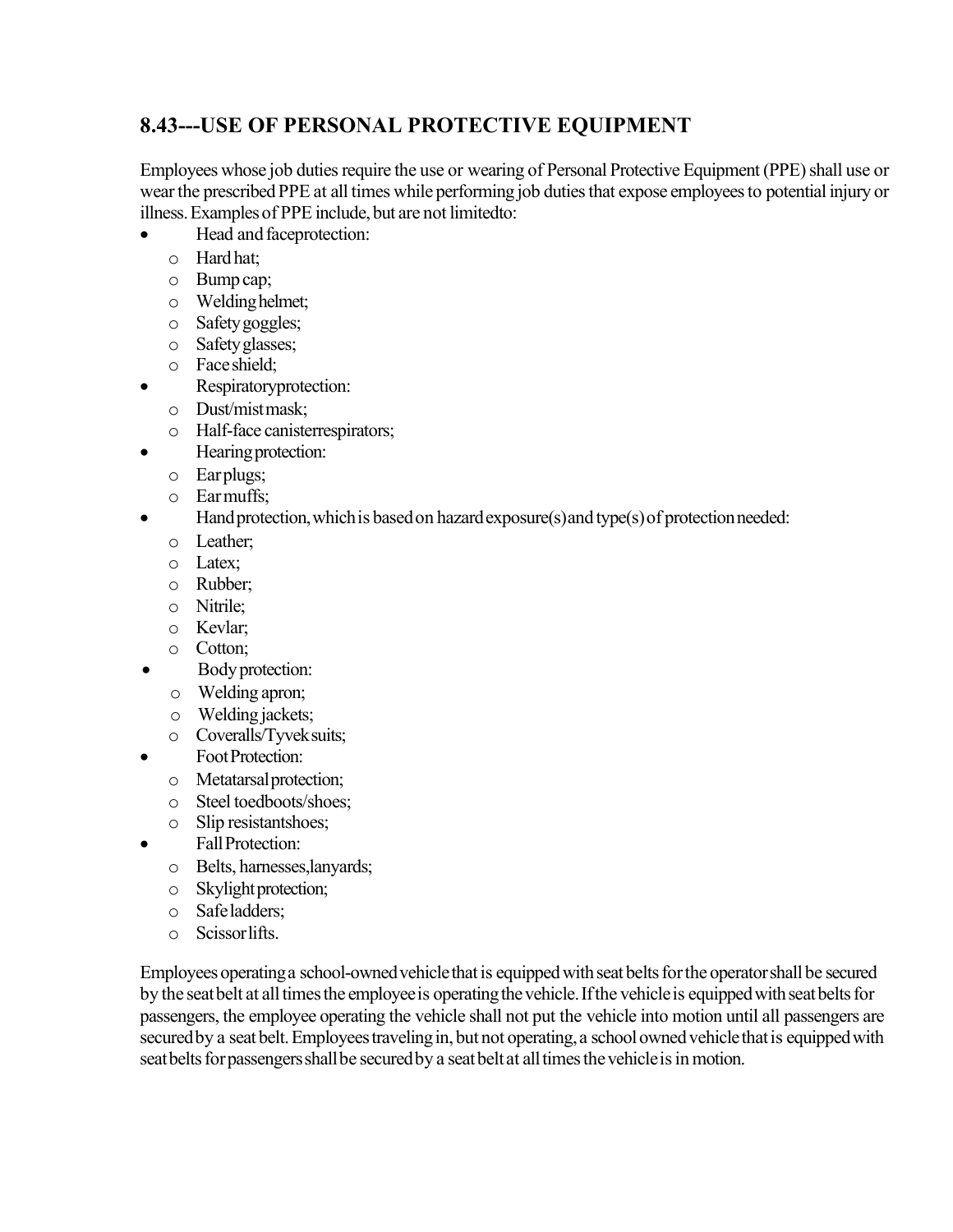Employees who fail to use or wear the prescribed PPE required by their job duties put themselves and coworkers at risk of sustaining personal injuries. Employees who are found to be performing job duties without using or wearing the necessary PPE required by the employee's job duties may be disciplined, up to and including termination.

A supervisor may be disciplined, up to and including termination, if the supervisor:

- 1. Fails to ensure the employee has the prescribed PPE before the employee assumes job duties requiring such equipment;
- 2. Fails to provide an employee replacement PPE when necessary in order for the employee to continue to perform the job duties that require the PPE; or
- 3. Instructs the employee to perform the employee's job duties without the prescribed PPE required by those jobduties.

An employee shall **not** be disciplined for refusing to perform job duties that require the employee to use/wear PPE if:

- a. The employeehas notbeen providedtheprescribedPPE;or
- b. The PPE provided to the employee is damaged or worn to the extent that the PPE would not provide adequate protection totheemployee.

An employee's immediate Supervisor is responsible for providing the employee training on the proper use, care, and maintenance of any and all PPE that the employee may be required to use.